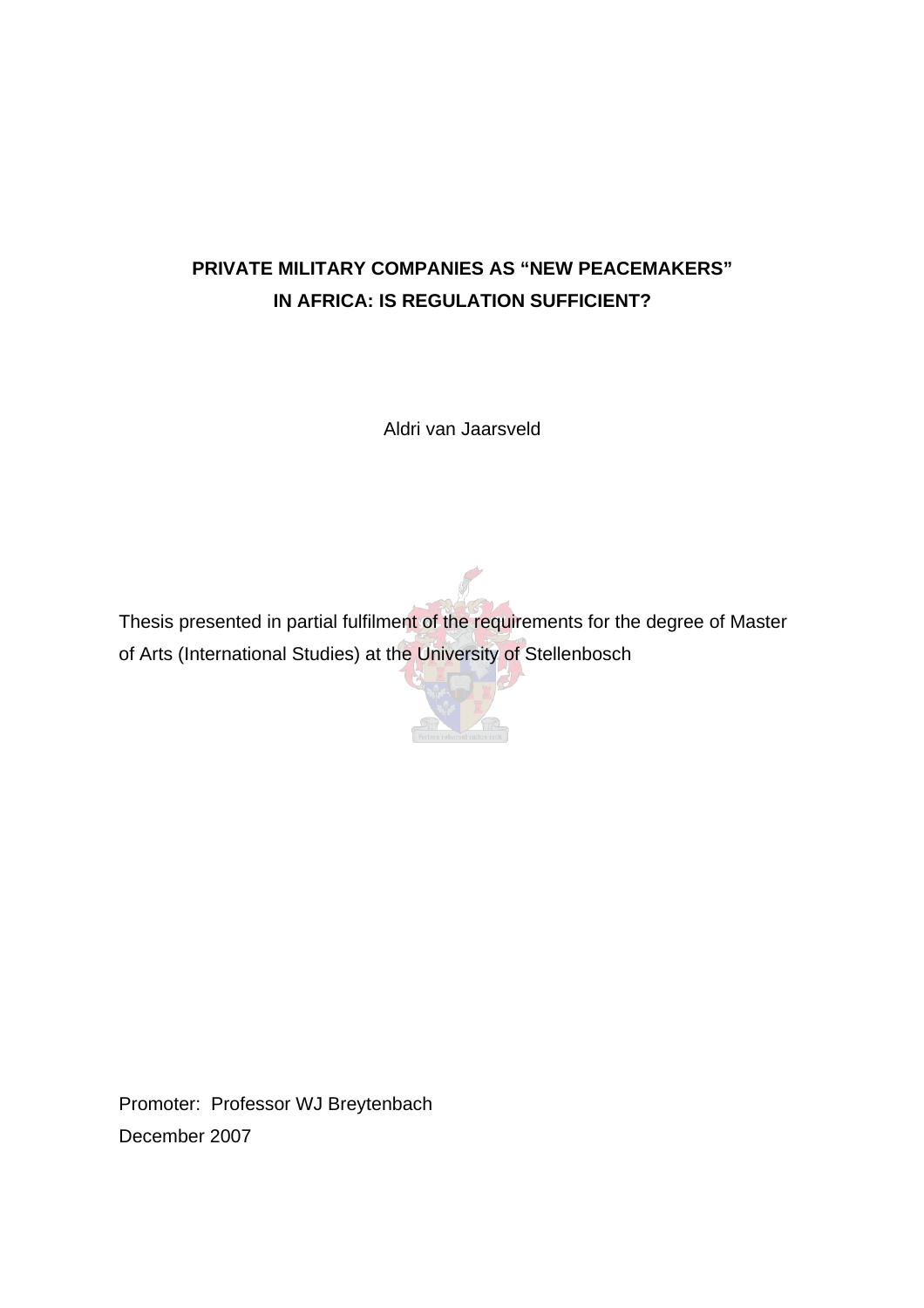# **DECLARATION:**

I, the undersigned, hereby declare that the work contained in this thesis is my own original work and has not previously in its entirety or in part, submitted at any university for a degree.

Signature:…………………………………….Date: …………………………………….

Copyright © 2007 Stellenbosch University All rights Reserved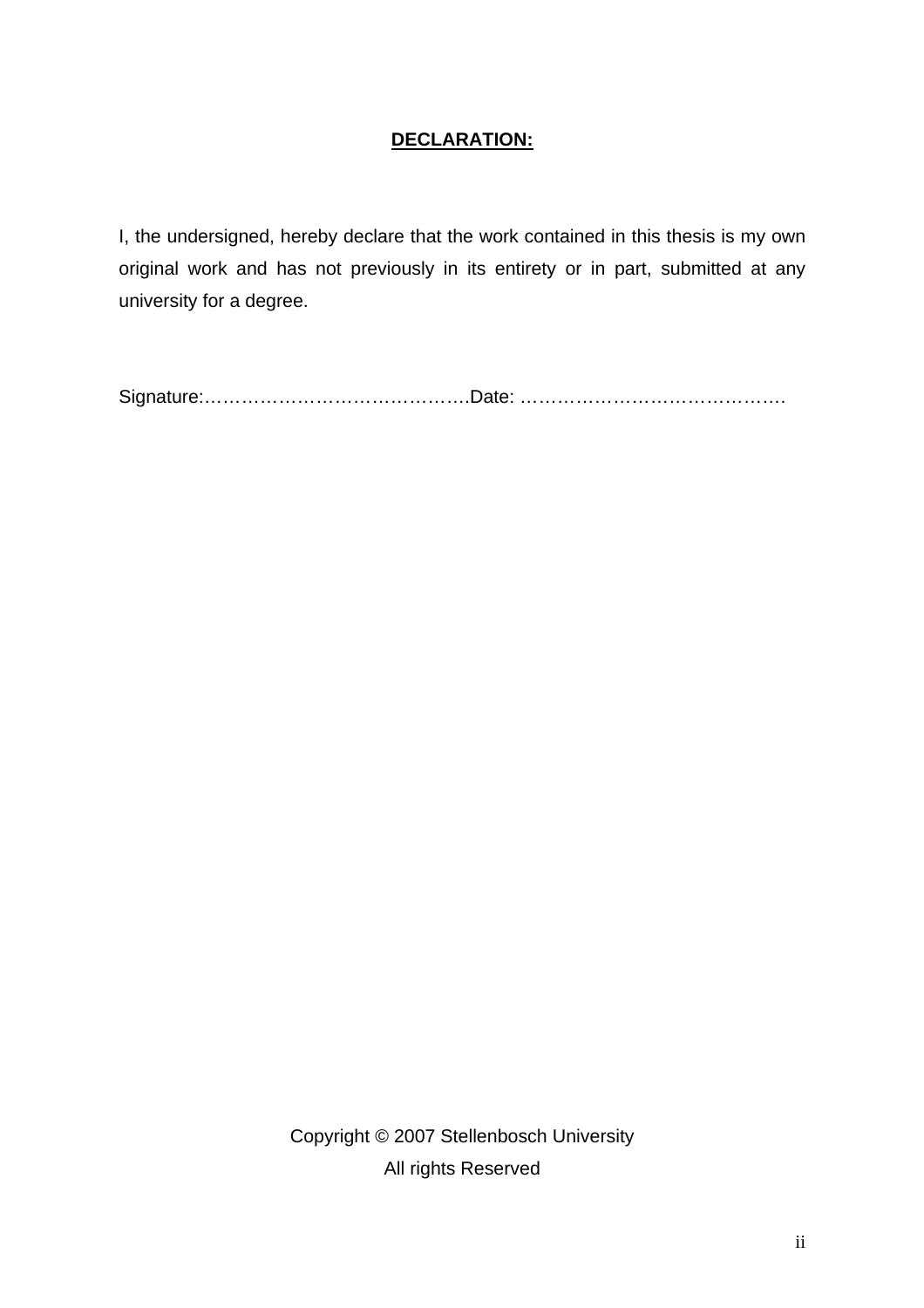## **ABSTRACT**

This thesis evaluates and explores the function of Private Military Companies (PMCs) on the African continent. The phenomenon of PMCs evolved after the end of the Cold War. This study focuses on the relevant international and national legislation regulating PMCs that conduct active military assistance operations. These PMC operations have a strategic impact on the political, social, economical and security environments of the areas in which they are contracted to operate. The purpose of the thesis is to assess whether PMCs are efficient and cost effective, can be held accountable and to whom, and if current legislation (national and international) regulating PMCs is sufficient.

This thesis is a literature survey that seeks descriptive and comparative information relevant to the purpose of this study. It deals with that information qualitatively. No empirical research has been conducted. It is therefore not an opinion survey as no questionnaires have been completed, although interviews with knowledgeable people have been conducted. The thesis focuses on the operations conducted by the now defunct Executive Outcomes (of the Republic of South Africa), a combat type PMC in Angola and Sierra Leone and Military Professional Resources Incorporated (of the United States of America), a non-combat type PMC in Equatorial Guinea.

The study concludes that PMC operations through legitimate government contracts at international level are indeed legitimate. The regulations (international and national, if they exist) regarding PMCs are not sufficient, and allow for many grey areas. PMCs that operate in this sphere of grey areas are unacceptable for the international community in the current milieu. PMCs are, however, operating in a vacuum of accountability and regulation (international and national). With sufficient legislation, PMCs could be the new peacemakers.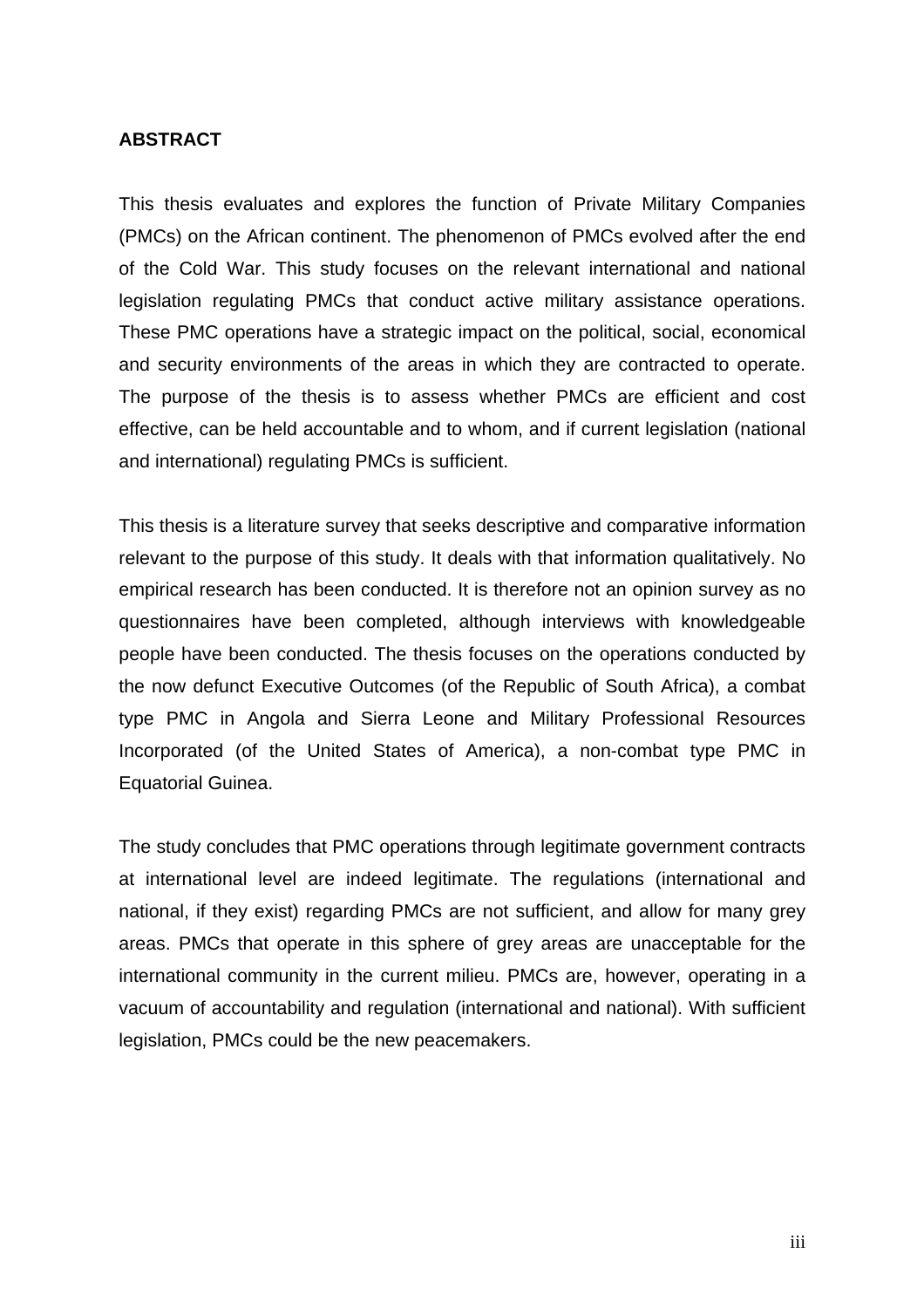#### **OPSOMMING**

Hierdie tesis evalueer en ondersoek die funksionering van Privaat Militêre Maatskappye (PMM'e) en hul werksaamhede in Afrika. Die PMM-verskynsel het voortgespruit uit die stilstand van die Koue Oorlog. Die tesis fokus op die relevante internasionale en nasionale wetgewing rakende PMM'e wat aktief in een of ander formaat by militêre operasies betrokke is. Hierdie PMM-operasies het 'n beduidende strategiese impak op die sosio-politiese, ekonomiese en sekuriteitareas van die gebiede waartoe hul gekontrakteer is. Die doel van die tesis is om die effektiwiteit en koste-effektiwiteit van PMM'e te evalueer, asook om uit te vind of hulle aanspreeklik is en aan wie hulle verantwoording moet doen. Daar is ook gefokus op huidige wetgewing (internasionaal sowel as nasionaal) rakende PMM'e om die doeltreffendheid van sodanige wetgewing te bepaal.

Hierdie tesis is 'n opname van beskrywende en vergelykende literatuurstudies, relevant tot die doel van die tesis. Inligting is kwalitatief aangewend. Geen empiriese navorsing is onderneem nie. Hierdie tesis is ook nie gebaseer op 'n meningsopname nie. Geen vraelyste is ingevul nie, maar daar is wel onderhoude met kenners van die betrokke vakgebied gevoer. Die tesis fokus op die vroeëre werksaamhede van die ontbinde "Executive Outcomes" as Suid-Afrikaanse PMM wat aktief betrokke was by oorlogvoering in Angola en Sierra Leone en ook op die steeds aktiewe Amerikaanse PMM "Military Professional Resources Incorporated" wat in Ekwatoriaal Guinieë werksaam is en wat nie aktief by oorlogvoering betrokke raak nie.

Die tesis kom tot die gevolgtrekking dat PMM-kontrakte wat bekom word deur legitieme regeringskontrakte op internasionale vlak wel legitiem is. Daar is bevind dat wetgewing (internasionaal en nasionaal, waar wel beskikbaar) rakende PMM'e egter nie voldoende en effektief is nie. Daar is steeds baie grys areas rakende verantwoordbaarheid en wetgewing van PMM'e. Dit is in hierdie grys areas waarin baie PMM'e funksioneer en waardeur hulle onaanvaarbaar vir die internasionale gemeenskap in die huidige klimaat is. Doeltreffende wetgewing kan moontlik verseker dat PMM'e die nuwe vredemakers kan word.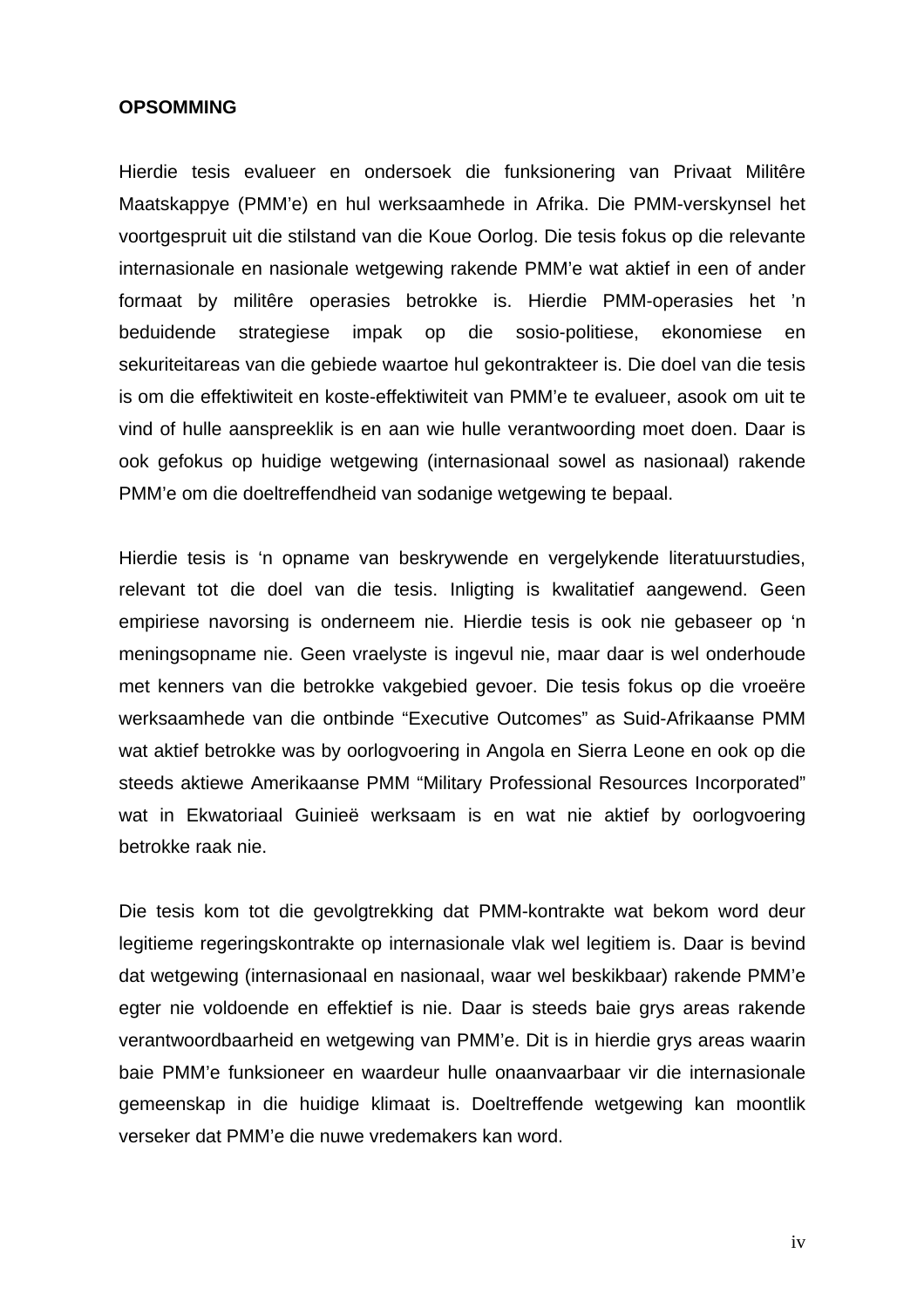# **ACKNOWLEDGEMENTS**

I would like to thank

- My parents for all their love and support, and for providing the opportunity for me to study.
- My lecturers (Dr Hennie Kotzé, Professor Philip Nel, Dr Anthony Leysens and Professor Willie Breytenbach) in my first year for introducing me to the interesting and fascinating world of political science.
- My family and friends for all their support.
- All the academics and authors on the interesting subjects of Private Military Companies and Mercenaries, and those who are in the field "working" it.
- Everybody living on the African Continent for making it such an interesting and cosmopolitan continent which is very dear to my heart.
- My cousin Karen Garbers for her time and effort reviewing and editing my thesis, and her husband Hein for being understanding and supportive.
- Jean Cilliers who conveyed messages, e-mails and drafts back and forth to Professor Breytenbach.
- Professor Willie Breytenbach whose encouragement, guidance, patience and experience were extremely valuable. Without his input and professional insight I could not have done it.
- The Heavenly Father for providing me with health and for being there with me every step, every letter and every page.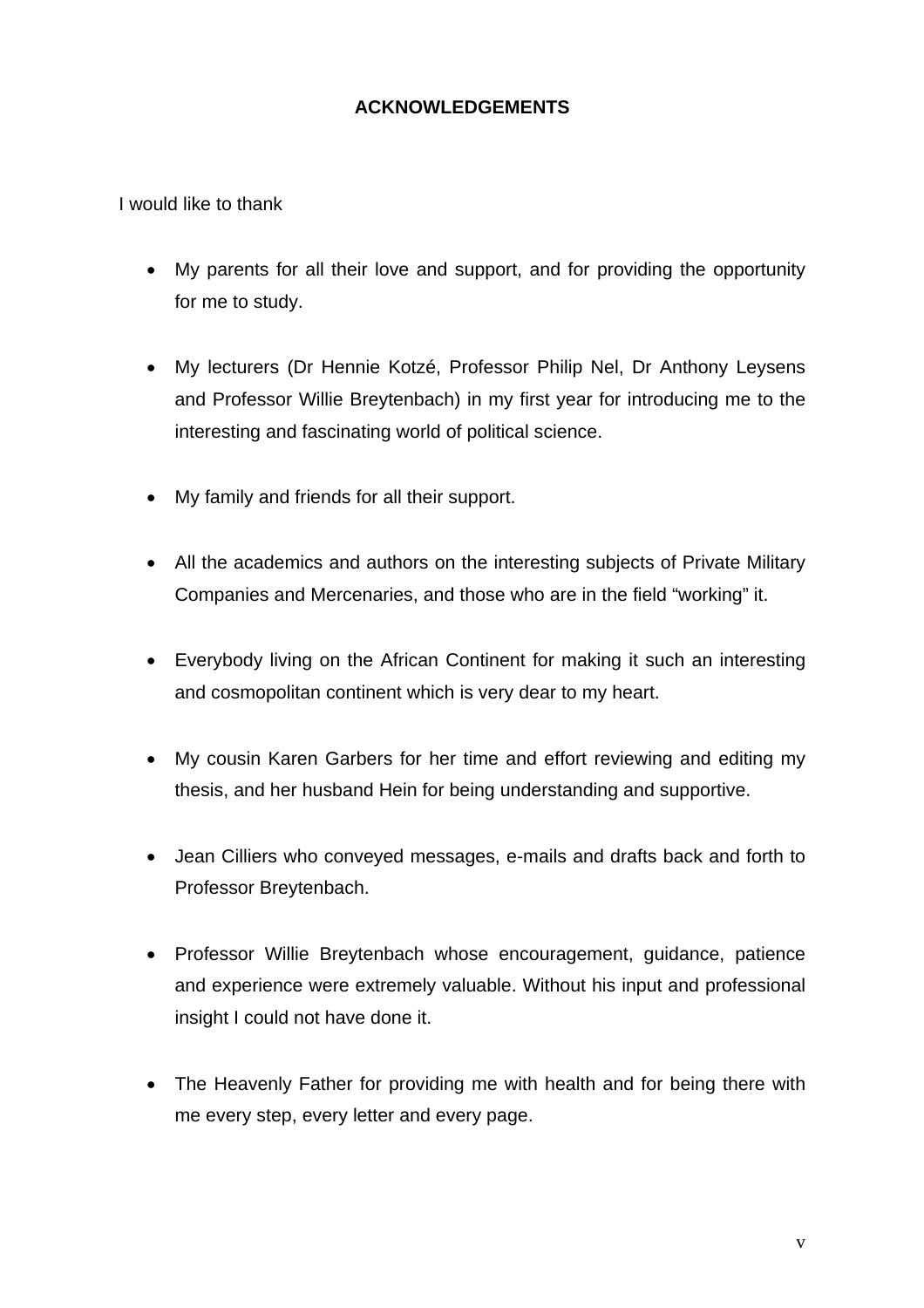# **CONTENTS**

| <b>CHAPTER 2: REGULATORY FRAMEWORK REGARDING PMCs 19</b> |                                                                                |  |  |
|----------------------------------------------------------|--------------------------------------------------------------------------------|--|--|
|                                                          |                                                                                |  |  |
|                                                          | 2.2 Geneva Conventions regarding PMCs and Mercenaries21                        |  |  |
|                                                          | 2.3 The UN conventions, treaties and regulations regarding PMCs and            |  |  |
|                                                          | 2.4 The OAU/AU conventions regarding PMCs and Mercenaries 25                   |  |  |
|                                                          |                                                                                |  |  |
|                                                          |                                                                                |  |  |
|                                                          |                                                                                |  |  |
|                                                          | <b>CHAPTER 3: CASE STUDY - EXECUTIVE OUTCOMES AS COMBAT TYPE</b>               |  |  |
|                                                          |                                                                                |  |  |
|                                                          | 3.1 Angola's domestic regulatory framework for mercenaries and PMCs37          |  |  |
|                                                          |                                                                                |  |  |
|                                                          |                                                                                |  |  |
|                                                          |                                                                                |  |  |
|                                                          |                                                                                |  |  |
|                                                          | <b>CHAPTER 4: CASE STUDY - MPRI AS A NON-COMBAT TYPE PMC IN</b>                |  |  |
|                                                          | 4.1 Equatorial Guinea's domestic regulatory framework for mercenaries and PMCs |  |  |
|                                                          |                                                                                |  |  |
|                                                          |                                                                                |  |  |
|                                                          | 4.4 MPRI's role (as non-combat type PMC) in Equatorial Guinea 57               |  |  |
|                                                          |                                                                                |  |  |
|                                                          |                                                                                |  |  |
|                                                          |                                                                                |  |  |
|                                                          |                                                                                |  |  |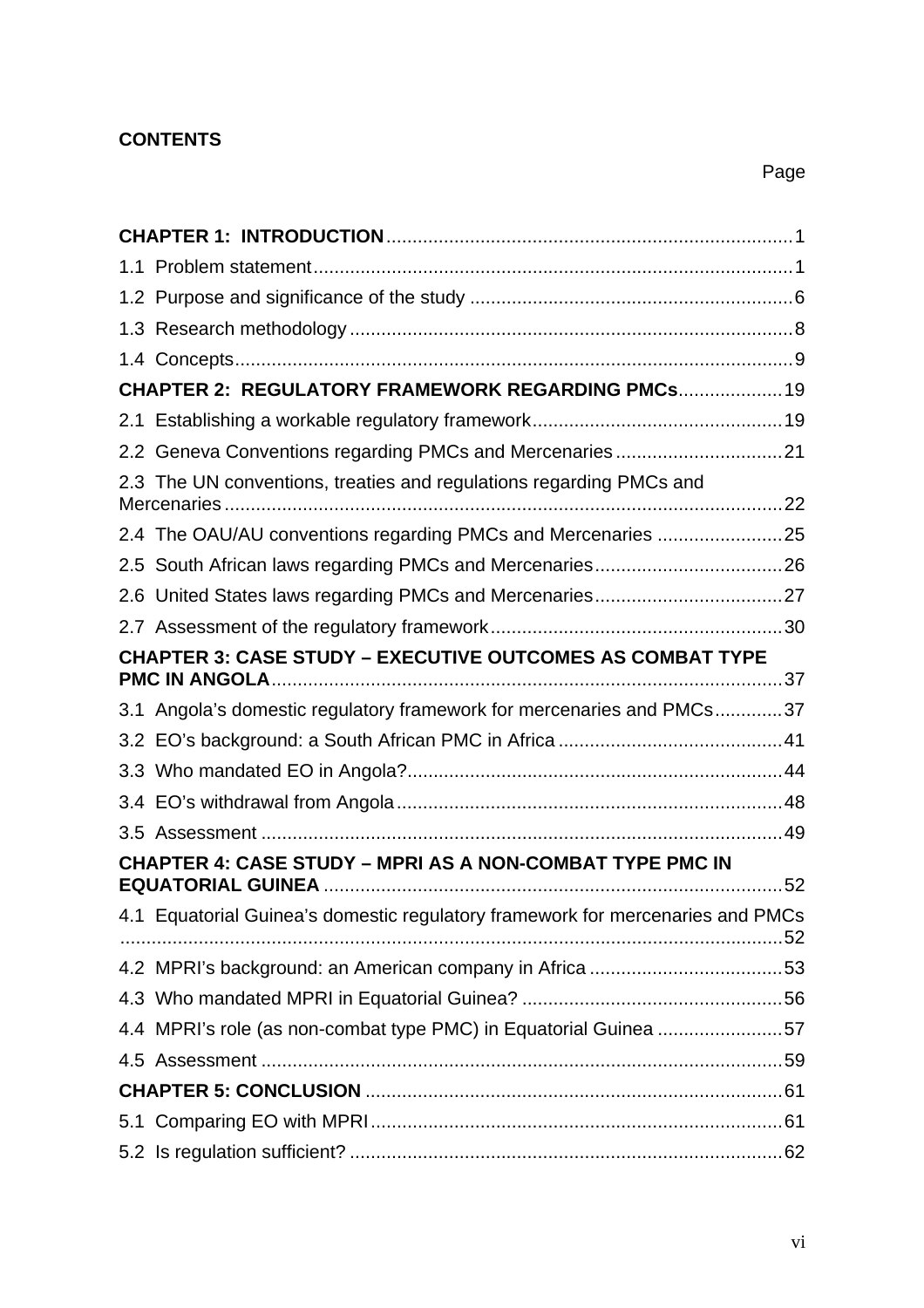| 5.3 The future of PMCs in Africa (what must PMCs do to be regarded as |  |
|-----------------------------------------------------------------------|--|
|                                                                       |  |
|                                                                       |  |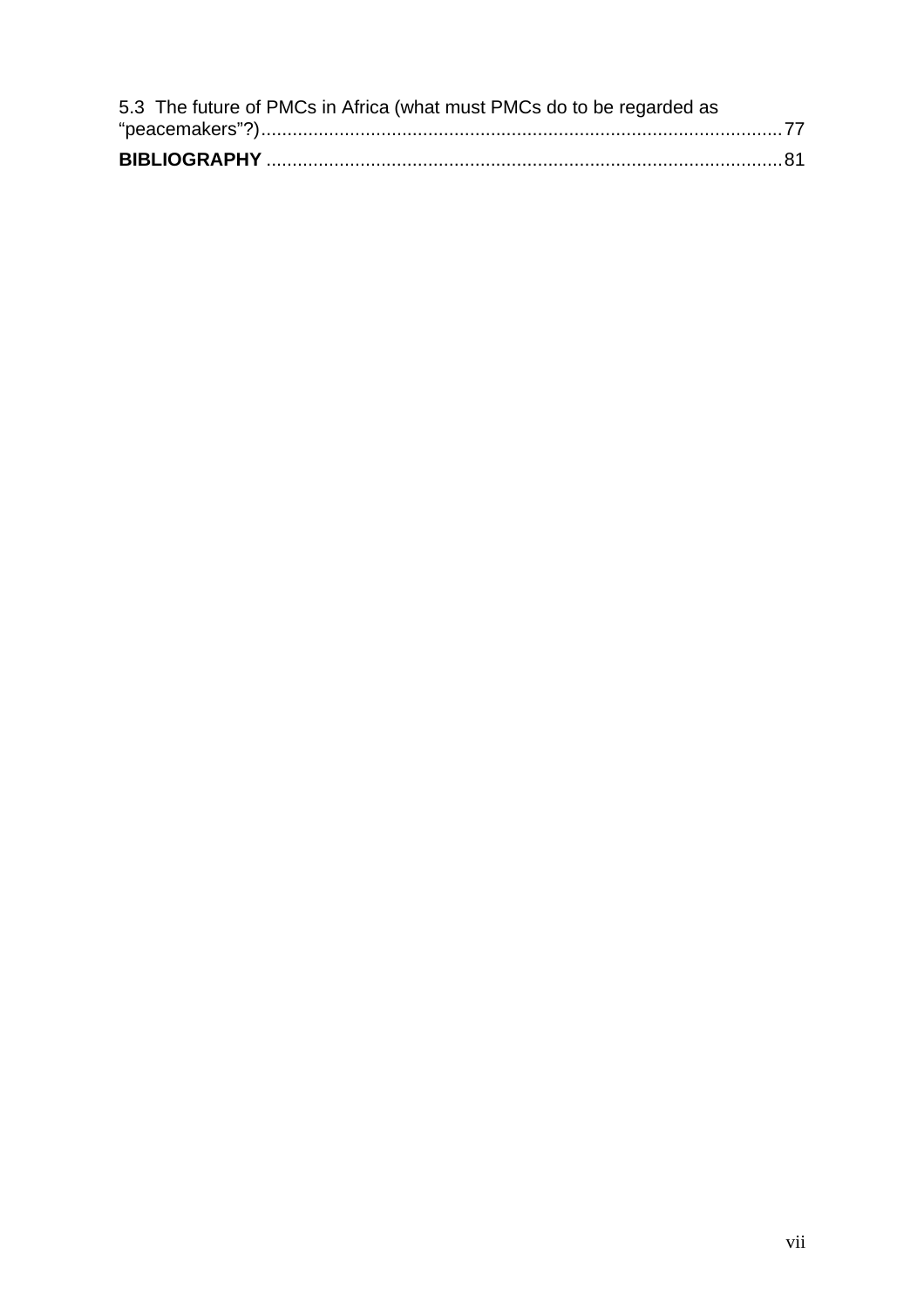### <span id="page-7-0"></span>**CHAPTER 1: INTRODUCTION**

#### **1.1 Problem statement**

Winston Churchill once said, "There is only one thing certain about war, that is, that it is full of disappointments and also full of mistakes" (Paull, 1960:preface). "Some people see the tide of war come and go and have the knack to adapt to whatever situation comes their way. They let fate roll over them without offering resistance and consider their abnormal way of life to be completely normal. Maybe they are right." (Breytenbach, 2002a:7). To some, private military companies (PMCs) might be abnormal companies to work for, but to others these companies might be their only way to make a living as skilled soldiers. To avoid disappointment and possible mistakes, PMCs need to be regulated, since they might have a valuable role to play in the future.

Today after the Cold War era different players stepped into the arena of modern warfare. One of the participants that emerged from the end of the Cold War is Private Military Companies/Firms (PMC/Fs). According to Bardal & Keen (1997) post-modern conflicts involve substantial economic aspects. Entrepreneurs make use of opportunities to profit from the uncertainties created by widespread conflict.

Malaquias (2001:317) feels that, in the absence of a global ideological divide, both old and new wars will be sustained by more regional, national, even local factors of political economy, ethnicity, religion, personal ambition and greed. The new spate of wars according to Smith (2002:22) will be organised mainly around economic gain and fought over resources, with state armies becoming more commercially minded. Van Creveld (1991:226) states that as new forms of armed conflicts multiplied and spread, they cause the lines between public and private, government and people, military and civilian, to become as blurred as they were before 1648 The Peace of Westphalia. After 1648 to 1939 the state was the main actor in the wars fought in the modern era. According to Reno (2000) "new wars" in Africa reveal three characteristics: they happen in weak states, non-state actors such as rebels are prominent and the privatisation of inter-state relations is relevant.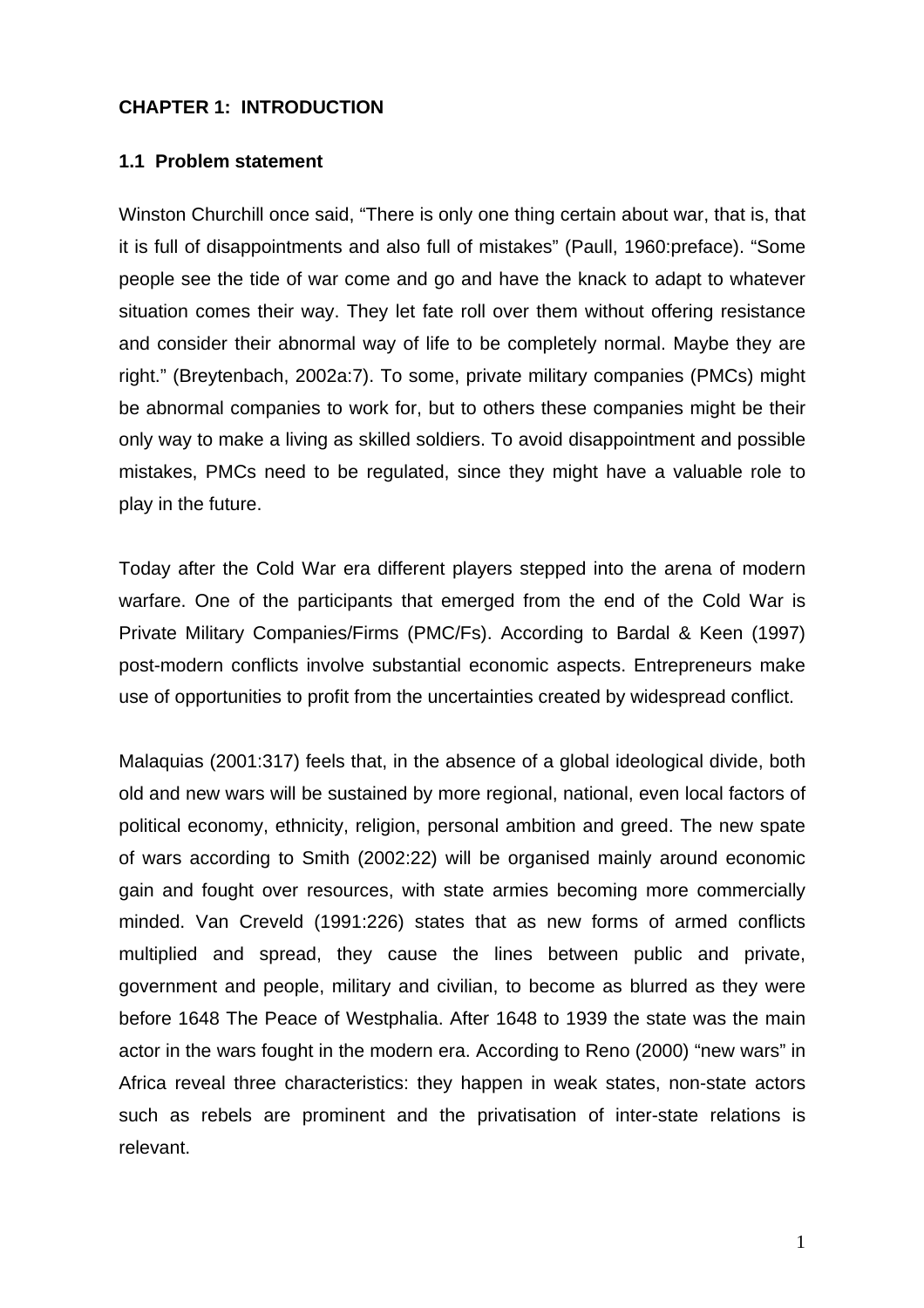Reno (1998:2) mentions that the term "weak state" signifies a spectrum of conventional state capabilities that exists alongside (generally very strong) informal political networks. Another critical feature of this spectrum is that of collective versus private interests, for example, inhabitants of a collapsed (bureaucratic) state may enjoy security because of the presence of an armed organisation seeking mineral resources for the benefits of its members and shareholders. A surplus of weapons in Africa after the Cold War and greedy warlords, rulers, rebels and mercantilists add to the conflicts in Africa (Breytenbach, 2002b:4). With poverty suffocating the continent, Breytenbach (2002b) states that it could be explained why the majority of contemporary wars are more internal than international and why wars are mostly about resources (especially oil, gas, and diamonds).

After the withdrawal of superpower military support at the end of the Cold War, a growing number of nations, mostly in Africa, were unable to provide the necessary security for their citizens. Smith (2002:22) mentions that as western countries sold off their state assets and ran down their civil services, many domestic security tasks were outsourced to private companies. Weak states tend to have a problem in the sense that they cannot provide national unity or national security for their citizens, from policing, to the criminal justice system, to social services, or to the military (Krasner, 1985:28). Migdal (1988:4-5) states that "capabilities of states include the capacities to penetrate society, regulate social relationships, extract resources, and to appropriate or use resources in determined ways. Strong states are those with high capabilities to fulfil these tasks, while weak states are on the low end of a spectrum of capabilities." Weak states (for example Iraq and Sierra Leone in Africa) are therefore incapable of enforcing/keeping peace in their own territories, because of their weakness and the lack of financial resources.

PMCs are becoming increasingly involved in certain areas, on the African continent and also the war in Iraq. Shearer (1998b:9-10) states that Western states have become reluctant to deploy forces in areas in which they have little direct strategic interest, or where the risks of involvement are unacceptably high. This reluctance according to Shearer (1998b:10) creates a market opportunity for military companies which have in some cases acted as foreign policy proxies for governments unable or unwilling to play a direct and open role. According to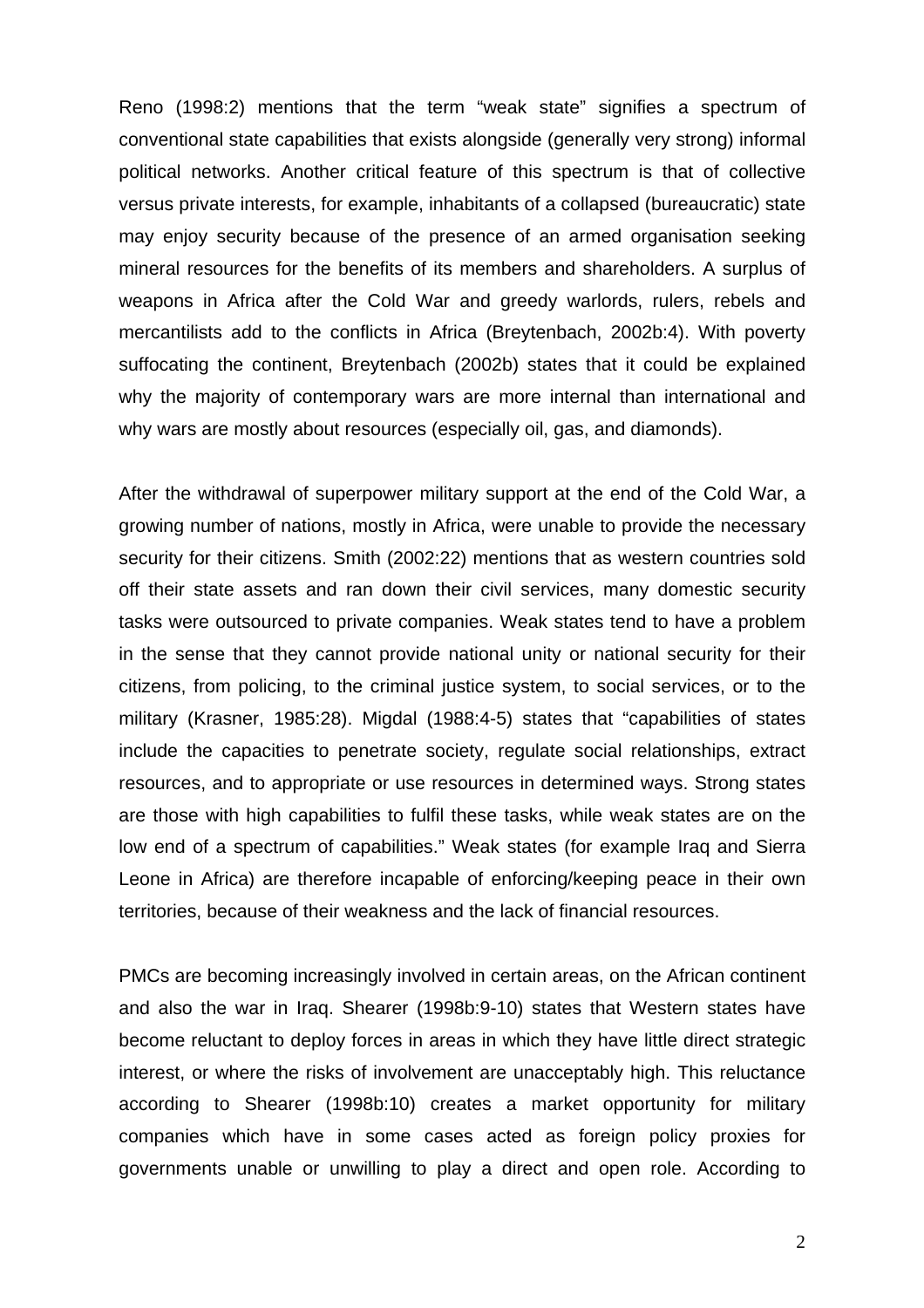Jackson (2002:33) and Reno (2000:286), the process of globalisation and weak states have widened the number and type of participants engaging in Africa's internal conflicts.

It is striking that the countries in Africa most associated with the use of mercenaries and PMCs – Angola, Sierra Leone and Zaire (Katanga) – are those with readily available mineral resources. These countries attract direct foreign investment. According to Breytenbach (2002b:7), the 1998 World Investment Report found that the major reason for foreign direct investment in Africa is "resource-seeking" and that investors hardly make a distinction between democracies and nondemocracies (for example between Botswana or Angola and Equatorial Guinea). Mineral resources attract lawful foreign direct investment, but unfortunately also mercenaries, as was the case in Katanga in the 1960s.

Bayart, Ellis & Hibou (1999:xvi) state that in Africa interaction between the practice of power, war, economic accumulation and illicit activities of various types of forms a particular political trajectory which can only be fully appreciated if it is addressed in historical depth. Characteristics of this trajectory, according to Bayart *et al* (1999), are the exploitation by dominant social groups or by the dominant social actors of the moment, of a whole series of rents generated by Africa's insertion into the international economy in a mode of dependence. Current relevant examples for the purpose of this study are the rents gained from the exports of oil, gold and diamonds, internal financing and aid. Talif Deen (cited in Arnold, 1999:117) mentions that "after companies gain concessions, the firm apparently begins to exploit the concessions it has received by setting up a number of associates and affiliates which engage in such activities as air transport, road building and import and export, thereby acquiring a significant, if not hegemonic, presence in the economic life of the country in which it is operating."

PMCs' involvement in Africa, specifically Executive Outcomes (as a combat type that disestablished in 1999), have questioned the claims that they have ulterior motives when taking on a mission. PMCs may have ulterior (profit) motives, but unlike mercenaries, PMCs are, as a rule, invited by the host state and in the cases of the USA and the RSA, their home states have legislation that regulates their

3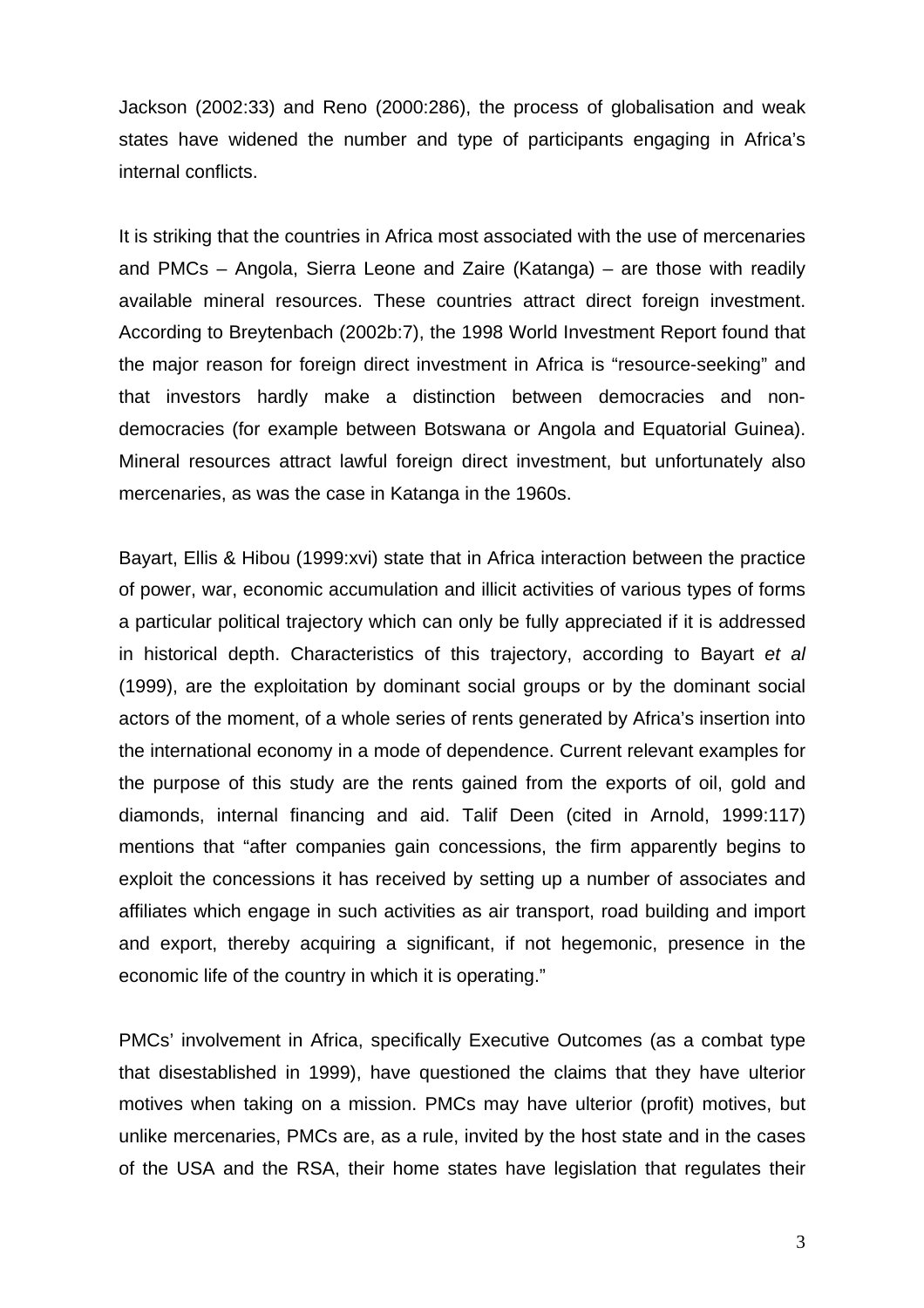existence. In the case of Angola and Sierra Leone, PMCs were invited, and arguably made the environment more peaceful for their fragile democracies to function, for example for elections to be held. The existence of PMCs therefore, creates an interesting challenge for legislators and policymakers since PMCs regard themselves as providers of security services to those who are in need of expertise and support, and willing to pay for these services.

McIntyre (2004) mentions that the real issue is neither peace or profits nor the plundering of resources but governance and transparency, accountability and rule of law that need to be adhered to. Smith (2002:22) believes that the use of private militaries has not worked, because regulating them would need international machinery and a political consensus that few are interested in establishing. Smith (2002) states the unravelling of the Equatorial Guinea "rent-a-coup" plot was a palpable hit for the anti-private military lobby and a blow for those companies edging towards respectability.

PMCs could therefore be emerging as valuable players in foreign policy strategy. The latter is a topic that needs to be explored on its own. Pre-1990 attempts to enable market dynamics to determine the securitization of African issues failed. Aning (2000:31) states that it is owing to the bipolar nature of international relations that the bipolarity established a spurious sense of ethics and morality in international relations and continued to be informed by the disreputable notion of mercenary activities, despite the privatisation of the security/military industry.

The recent war of the "coalition of the willing" in Iraq demonstrates the PMC/F industry is growing activity. The coalition was made up of mainly the USA and the UK, but also of Australia, Poland, Romania, Palau, Netherlands, Costa Rica, Iceland and Afghanistan. Private contractors, rather than the military, benefited from the outsourcing and civilianising of military and security functions in war-torn Iraq. This became a very lucrative marketplace for a special type of PMC. They are allowed to do so, because their functions are aligned with the national security interests of the major partners (USA and UK). "Indeed, the ratio of private contractors to US military personnel in the Gulf is roughly one to ten, ten times the ratio during the 1991 (Gulf) war" (Bredemeier, 2003:E01).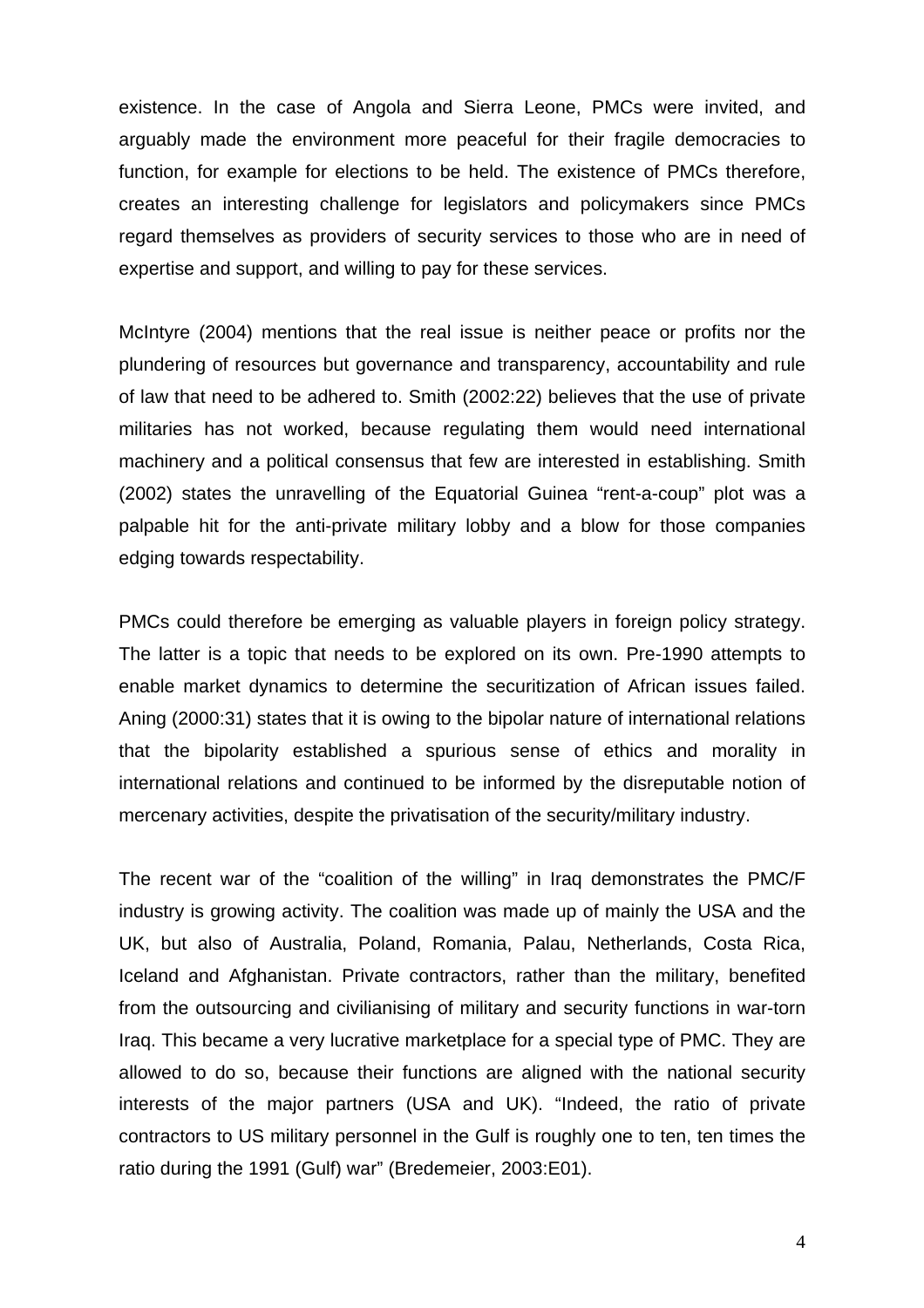Aning *et al* (2004) ask the questions: "is it legitimate to hire the services of a mercenary to train a state's military once the mercenary is not involved in any act of hostility?", and "would a government be violating its compliance with CEMA by contracting the services of a mercenary group to maintain its territorial integrity and sovereignty in an armed conflict with a sub-state actor group?"

The less immediate question is whether these PMCs can evolve into something controllable and within the rules of the states or organizations that hire them? One can be certain that the larger powers will resort to legal constraints where PMCs are becoming too threatening or influential? The effectiveness of PMCs must, however, not be underestimated. According to Brooks & Solomon (2000:33), PMCs have proven their ability to push low intensity conflicts to settlements, and they have shown their willingness to enter, and end seemingly intractable conflicts, where superpowers were reluctant to enter or where Security Council members simply vetoed international intervention.

Singer (2004b:535) emphasises this point in saying that PMCs, being serviceorientated businesses, operating on a global scale and consisting of small infrastructures, have the ability to transform and circumvent legislation, or escape prosecution. A further point of concern is the lack of co-operation between the states and international organisations to enforce and implement regulations made to regulate and monitor PMCs. A workable regulation solution for PMCs must therefore be created, by taking into account all the relevant laws and information that deal with this polemical topic.

There are, however, a large variety of PMC involvements in the African context whose outcomes may differ. This study does not regard EO and the MPRI as the only PMCs operating in Africa. Other PMCs are referred to throughout the study where relevant and where further substantiation is needed to prove or disprove certain claims. The two case studies (Executive Outcomes in Angola and MPRI in Equatorial Guinea) are used to shed light on PMC operations. The need to establish a regulatory framework to serve as international guidelines under which PMCs must operate is crucial to the debate, and all the current laws and treaties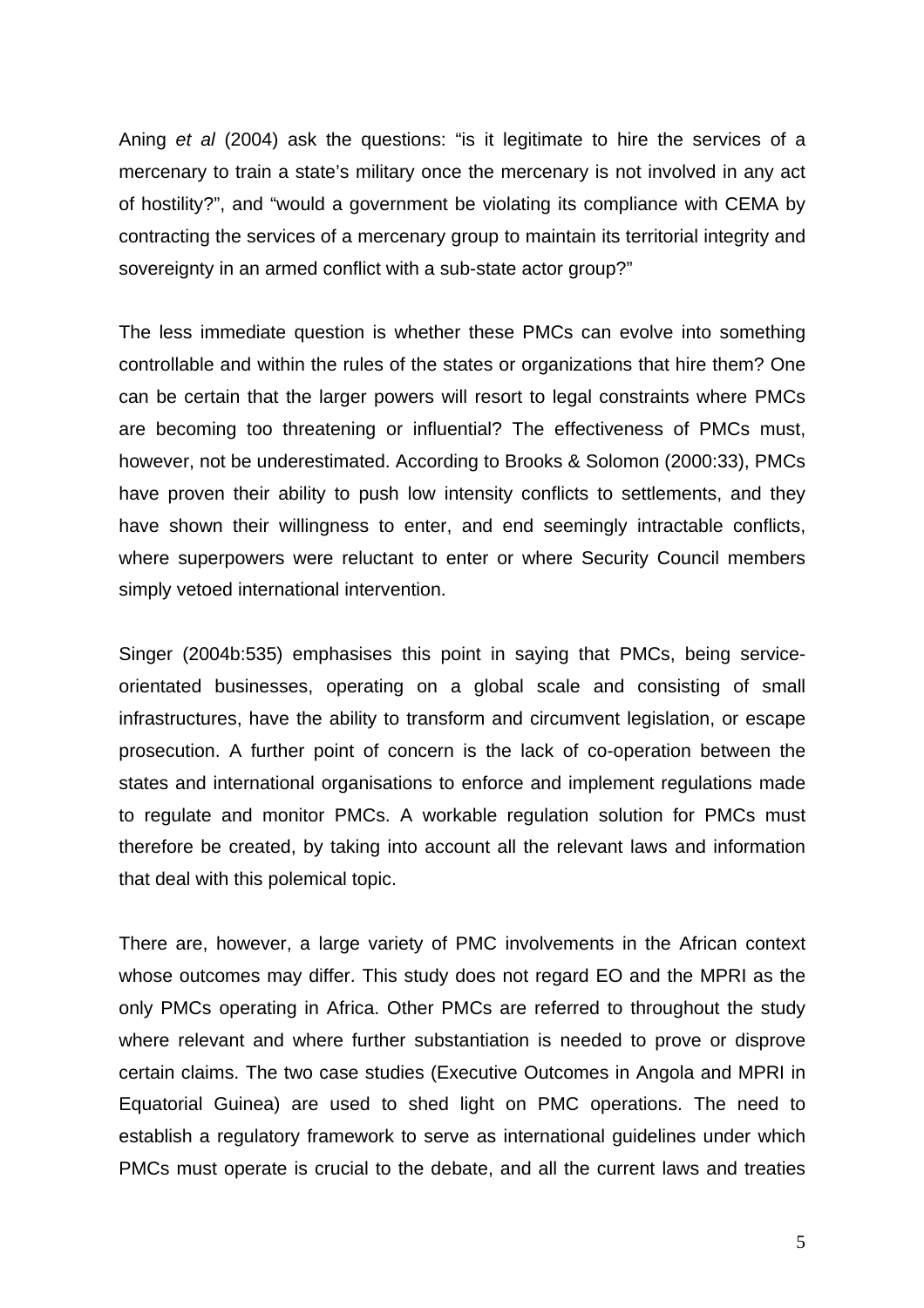<span id="page-12-0"></span>and relevant information are assessed. The problem that warrants the study therefore is whether PMCs can be turned into something useful (such as peacemakers) through better regulation and whether such legislation will be sufficient.

### **1.2 Purpose and significance of the study**

This thesis evaluates and explores the function of Private Military Companies on the African continent and helps in creating a better understanding of the workings of PMCs in Africa. Why Africa? "Man developed in Africa. He has not continued to do so there" (O'Rourke, 1987:3). Adams (2002:58) states that the rapid growth of these PMCs strongly suggested that nation states might be losing their monopoly over military means. This could indeed be very worrying since the modern state has the right to employ force and especially deadly force through military means. Some observers state that any compromise of that monopoly would be very significant indeed (Howe, 1997). Spearin (2000) also states that gone are the assumptions that in the weak state environment, the host government would be willing or able to provide security for the populace, let alone ensure that humanitarian operations would be able to proceed relatively unmolested.

The purpose of this study is also to assess whether PMCs can be held accountable (McIntyre, 2004) and to whom: the international community, home states, host states (or the masters of profit, perhaps crime syndicates). The real question that arises in the purpose of this thesis is whether proper regulation can make them legitimate. The issue cannot be profits alone, because if that were the case there would be no place for multinational corporations anywhere in the world whose main aim is to generate profit for shareholders. The distinction is made between the workings of the advice, training and providing specialised services types of PMCs and the combat types of PMCs. This is done to determine if there are similarities in the workings of PMCs in Africa. However, all PMCs are controversial, none the more so than the combat types which invite comparisons with mercenaries. In modern law there is no place for mercenaries.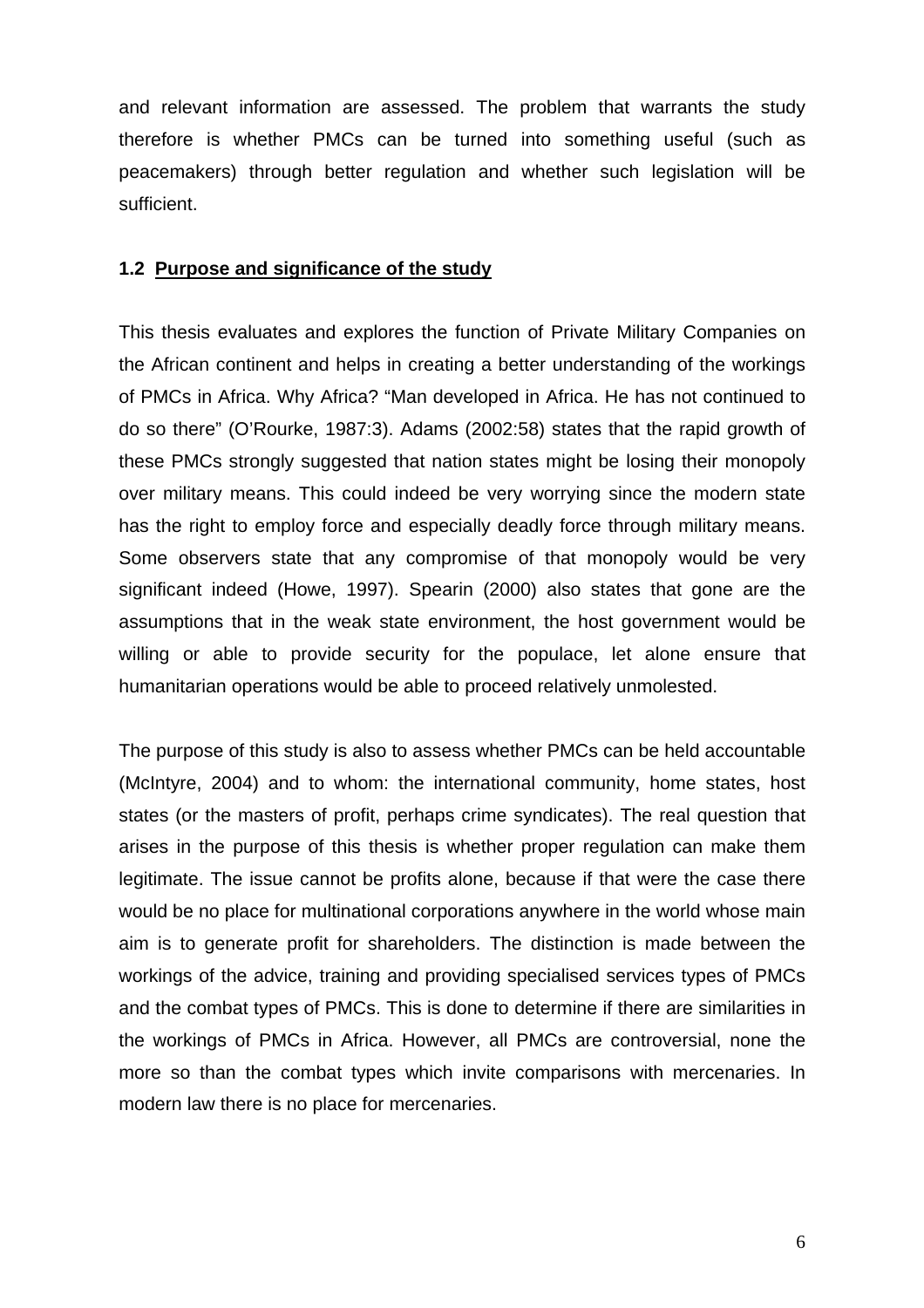The focal points of this thesis are therefore:

- 1. The description of the origin and types of PMCs.
- 2. The comparison of the services that PMCs supply to that of traditional mercenaries.
- 3. The analysis of the current regulations regarding PMCs and mercenaries, focusing on those regulations of the supplying countries, hosting countries, international organisations, and regional organisations.
- 4. The assessment of the involvement of PMCs in Africa (specifically in Angola and Equatorial Guinea owing to their similar littoral position in Africa, oil-driven economy and well documented PMC involvement).
- 5. A conclusion stating whether legislation, extraterritorial applications of legislation, and the regulatory framework are sufficient and whether PMCs could add value to peacekeeping on the African continent if regulated effectively.

The above-mentioned focus areas are approached and substantiated by the chapters of the thesis in the following way:

Chapter 1 introduces the topic and also includes the problem statement of the thesis together with the purpose, significance and research methodology. The concept of Private Military Companies is categorised into three types, namely Mercenaries and PMCs, specialised non-combat services also referred to as Private Security Companies (PSCs) and lastly combat services. Chapter one also explains that the topic is explored in an unbiased, objective manner, without falling trap to normative statements or claims. One could argue that it is impossible to practice value-free research in the social science and that even the topic and the approach, although not consciously done, could be based on normative considerations. Academic sources are used to evaluate the subject matter and the application of relevant information on the topic is used extensively.

Chapter 2 deals with the regulatory framework regarding PMCs and mercenaries. The objective of this chapter is to bring to light the need to regulate PMCs in Africa and worldwide, by focusing on the international (Geneva and UN conventions) and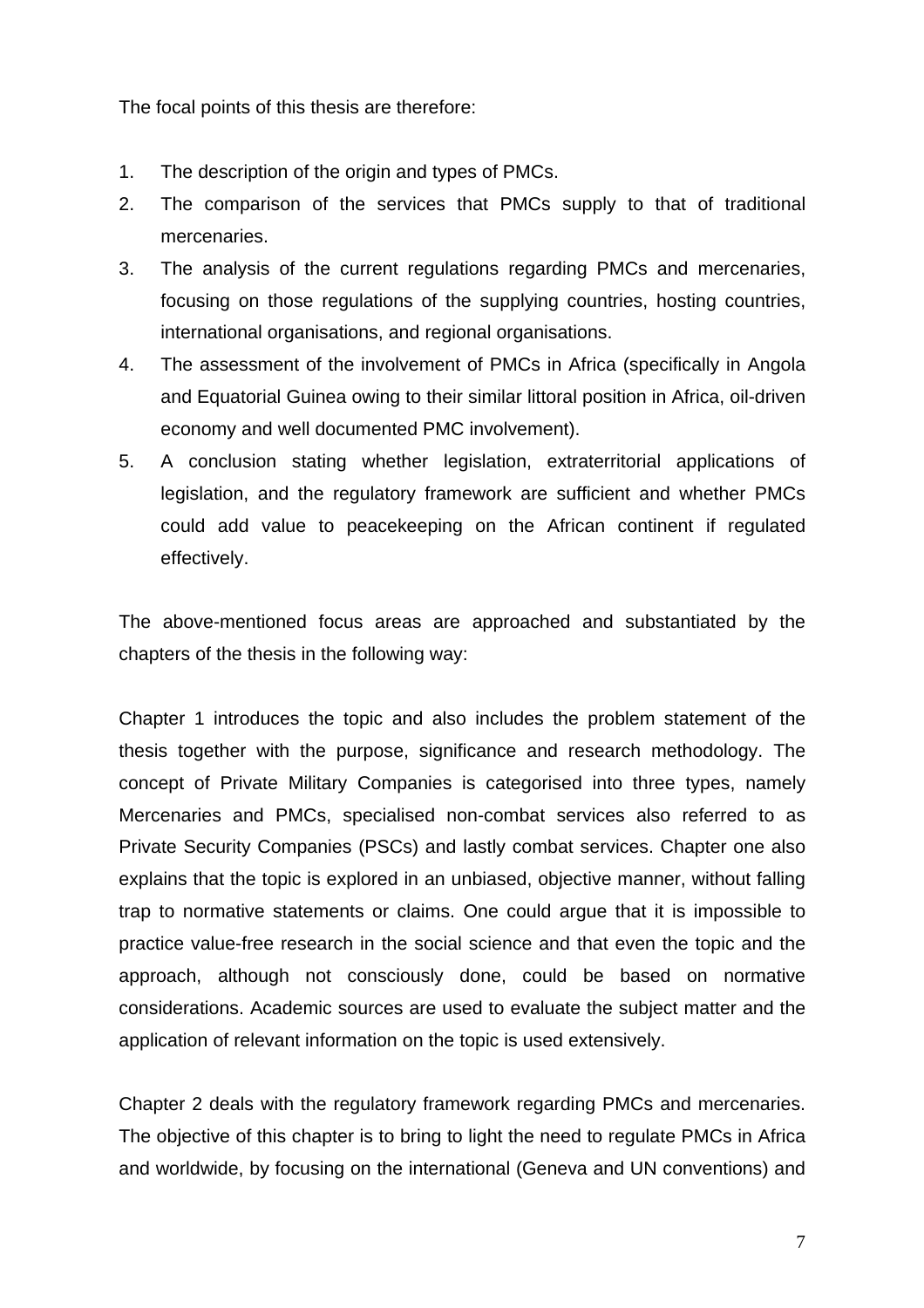<span id="page-14-0"></span>regional (AU, SADC) arena, and the countries (USA, RSA, Angola and Equatorial Guinea) involved in this study regulations that deal with the subject matter of PMCs and mercenaries. This needs to be done to determine if legislation is adequate, has reached its sell-by date and where and how it can be improved if possible.

Chapter 3 touches on one of the most well-known Private Military Companies, namely Executive Outcomes (as a combat type) and their involvement in Angola. This chapter conceptualises the problem statement and takes a look at the concepts of traditional mercenaries and private armies or Private Military Companies. The functions they fulfil in establishing peace and/or maintaining peace on an African context. This is necessary to test the validity of claims made by Executive Outcomes on effectively establishing peace in Angola.

Chapter 4 focuses on a second type of PMC, namely MPRI and its involvement in Equatorial Guinea. The MPRI is very closely linked to the US government and this study tries to establish if the MPRI is aligning its ventures with US national interest. MPRI claims to provide specialised services, advice and logistical support. Its involvement in Equatorial Guinea and the reason why some Western Governments find PMCs acceptable are examined.

Chapter 5 serves as a concluding chapter in which all the findings are assessed to help in exploring further studies on the functions of private military companies in Africa, effective regulatory ideas, the functions of peacekeepers (UN's security legs that are overstretched) or plunderers for profits, and the escalation of multinational companies' interests. Are these PMCs effective? Is regulation sufficient? What are their advantages and disadvantages, and how will they be effective in the future and in which kind of operations?

## **1.3 Research methodology**

This is a literature survey that seeks descriptive and comparative information relevant to the purpose of this study. It deals with that information qualitatively. No empirical research has been conducted. It is therefore not an opinion survey as no questionnaires have been completed, although interviews with knowledgeable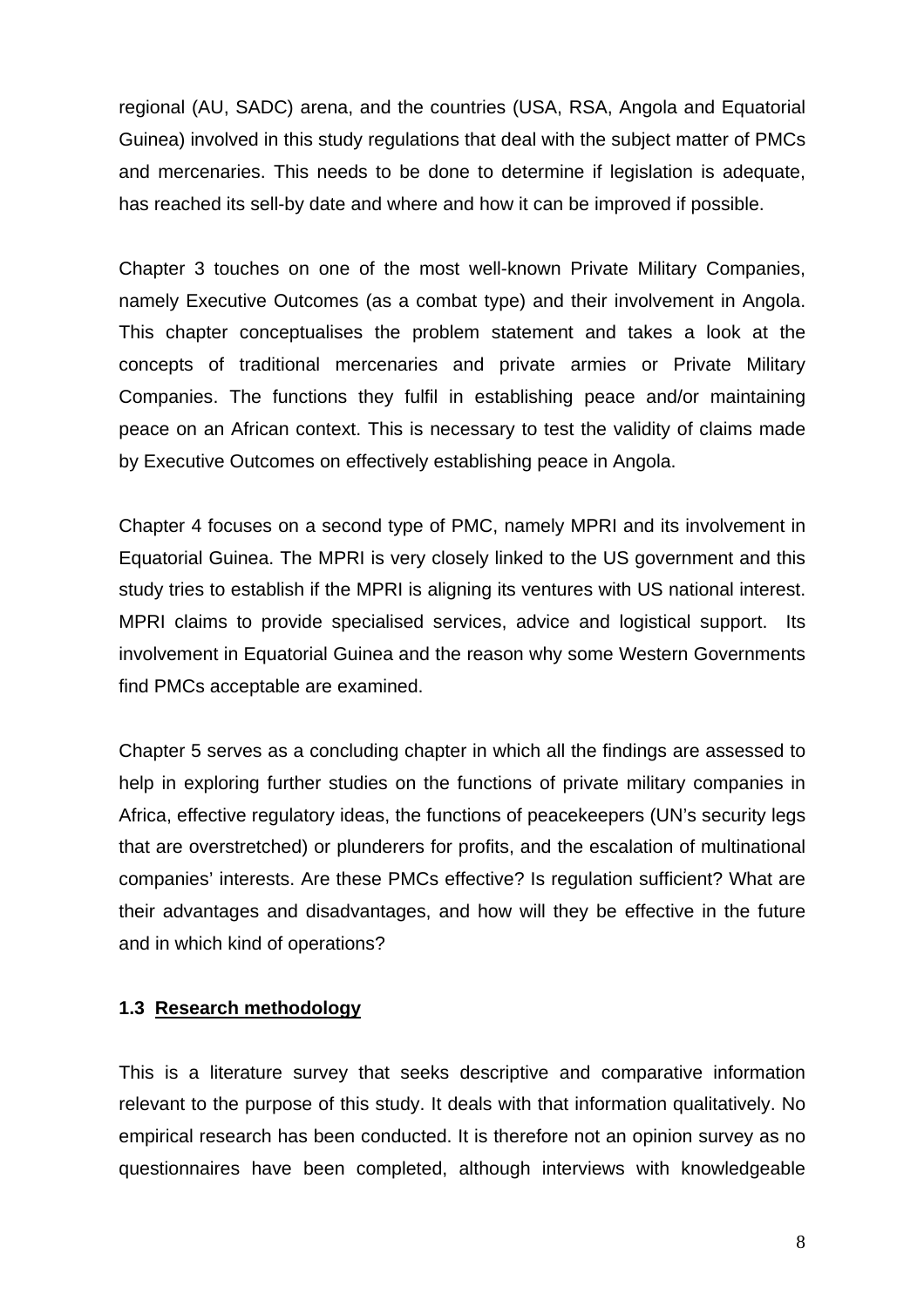<span id="page-15-0"></span>people have been conducted. Newspapers and highly regarded academic resources have been used in the study of the workings of PMCs on the African continent.

The topic of this study is very polemical (especially where dealing with the combat types) and controversial. It is therefore important to be unbiased and as objective as possible. Through analysing the position of PMCs in Africa, the strengths and weaknesses have been evaluated to assist in issuing a balanced assessment. This was done by relying on relevant academic sources especially the work by Cilliers & Mason (1999) regarding the privatisation of security in war-torn African societies, Shearer (1998b) on *Private armies and military intervention*, Arnold (1999) regarding mercenaries and the third world, McIntyre (2004) on *Private military firms in Africa: rogue or regulated*.

Apart from the research about the function of PMCs in Africa, attention is focused on international law, the UN and other conventions, the laws of home countries such as the RSA, and the USA, and also the laws – if they exist, of host countries such as Angola and Equatorial Guinea. This might bring clarity to the questions about regulation. Although legislation was reviewed in 2005 in South Africa, the focus in this study is only on the *Foreign Military Assistance Act, 1998 (Act No. 15 of 1998)*. Limitations of the study further includes the lack of information from Angola and Equatorial Guinea on mercenaries and PMCs and the regulation thereof.

# **1.4 Concepts**

# **1.4.1 Mercenaries, Private Military Companies or Private Military Firms (PMCs/PMFs) and Private Security Firms**

The origin of and the rationale behind the concept of PMC will be explained in detail. This study explores why the concept of PMC differs vastly from that of mercenaries or "dogs of war", by exploring the definitions of the above-mentioned concepts as summarised in an international, regional and national framework. De Coning (2006:11) recommends that the use of the term Private Military Companies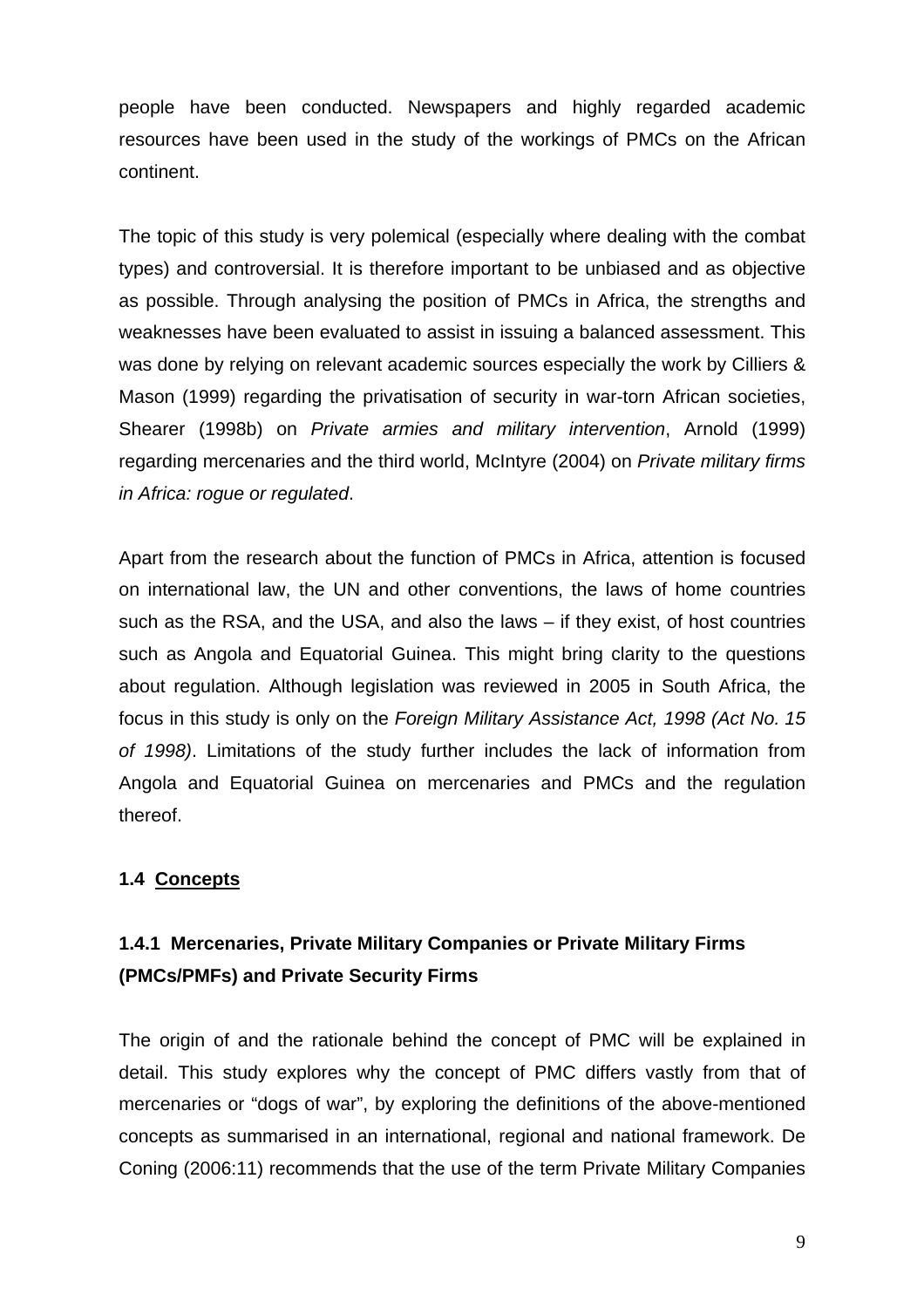(PMCs) be restricted to those who offer offensive security services and the term Private Security Companies (PSCs) to those who offer defensive security services. There are also companies that specialise in providing logistical and support services, and also companies that offer all of the above-mentioned. "From a UN, AU or national Government perspective it is important to make this distinction, because while some non-lethal logistical and other support services are increasingly being outsourced to 'private contractors' in the UN and AU peace operations, it is highly unlikely that the UN or AU will outsource those aspects of peace operations that may involve lethal force" (De Coning, 2006:11).

#### **1.4.2 Are PMCs mercenaries in disguise?**

PMCs are here to stay since more and more departments of governments are being privatised. PMCs will always wangle themselves into a new robe or uniform but beyond that, are they "different sauce but same meat?" There is a significant presence of PMCs in Africa (Leander, 2004:7) supplying the demand to fill the security gap (Mandel, 2002) and looking after certain countries' national interests (for example oil) by trying to bring stability to the areas they are contracted to. Isenberg (2000) mentions that PMCs are trying to break into new markets and obtain new resources, as well as protect existing infrastructure in areas often troubled by violence.

With more and more companies who consider themselves as private security companies and who want to shake the tarnished image and distinguish them from mercenaries or so-called "guns for hire", it is important to try to establish their standing on the scale of international law. Jackson (2002:38) states that PMCs and Private Security firms are more or less the same but that PMCs are prepared to participate in combat situations. Sandoz (1999:201) goes even further and states that proper investigation of these private security firms is necessary to determine if they are compatible with international law. If so, do they also meet the requirements and more precise framework of the international humanitarian law? Why then do they need to meet the requirements? Jackson (2002:39) considers it to be twofold: to control undesirable activities such as mercenarism and human rights abuses and to make PMCs accountable for their activities and also the countries that acquire their services.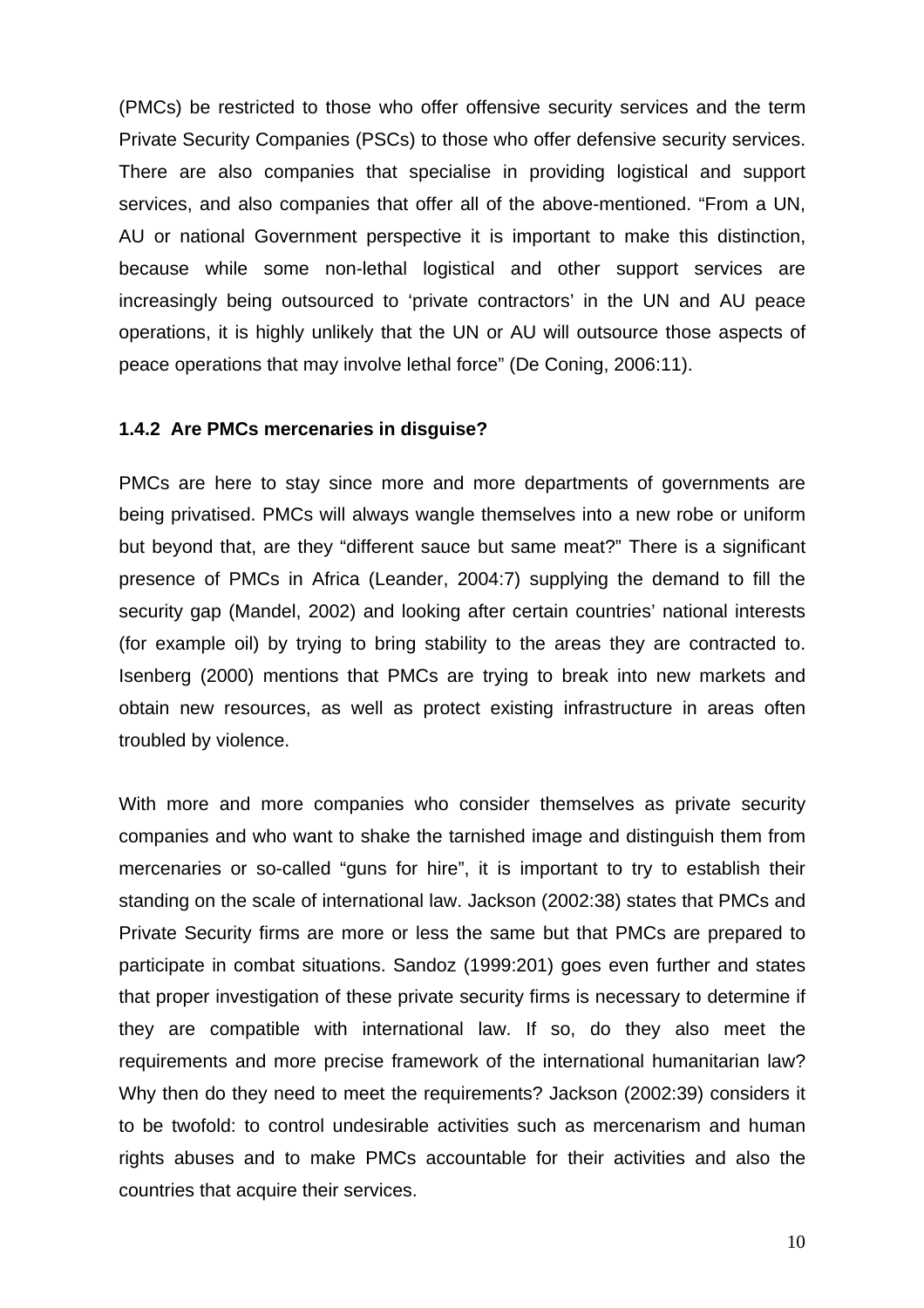O'Brien (2000) concurs that PMCs are not mercenaries, nor are they the "new mercenaries" (as often referred to); this could only be the case if mercenarism had disappeared entirely, which it hasn't. Mercenaries, in the true sense of the word, are still actively (Sage, 1999) fighting for financial gain and conspiring to oust governments, for example the "White Legion" during the 1996-1997 Zairian conflict (O'Brien, 2000). Therefore it would not be completely fair to brand PMCs as the "new mercenaries". EO has claimed that it did not conduct mercenary activities. Regardless of the semantic definitions one prefers hired foreign troops who conduct offensive operations and receive salaries from private contractors in excess of any national defence force's pay, are mercenaries (Pech, 1999:104).

Today's PMCs are unlike the mercenaries of a few decades ago (Weinberg, 1995). "Many of today's companies exhibit a distinct corporate nature and a desire for good public relations. The companies' goal of obtaining contracts encourages them to control their employees' actions. Private firms have a large pool of qualified applicants, due to worldwide political realignments and defence cutbacks since 1989 ..." (Isenberg, 2000). O'Brien (2000) agrees on how PMCs differ from mercenaries in that "they (PMCs) are organised along corporate lines (including boards of directors, share-holdings, and corporate structures), their work has a clear contractual aim and obligation to their clients, and they engage in military operations – across the spectrum where necessary".

PMCs have a unique and remarkable ability to act as a force multiplier, working with local forces and nullifying problems of scale. PMCs can be used to pacify areas of ethnic tension, provide peacekeeping services, oversee truce monitoring operations, protect NGO programmes, undertake humanitarian rescue operations, and if necessary, even conclude wars decisively (Brooks &Solomon, 2000:33).

Kwok (2006) concurs that the typical PMC employee is not a direct descendant of the mercenary of the past. Pejoratively labelled the "whores of war" or the "soldiers of fortune," personnel from private military companies (PMCs) have been receiving undue negative media attention because their duties seem so similar to mercenaries of the old-fashioned variety. PMC employees do not work for multiple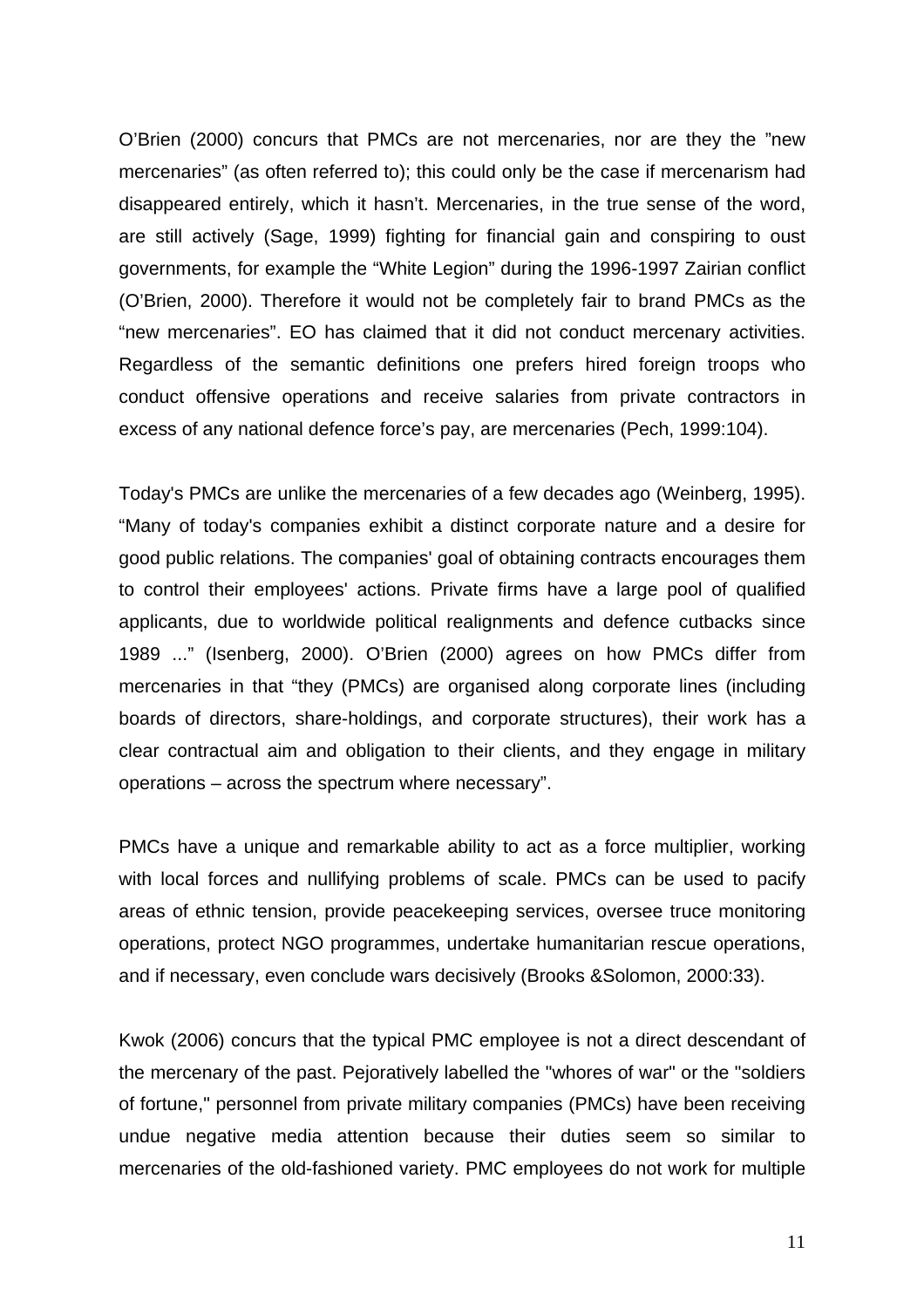employers at once and are not officially assigned to direct combat situations. O'Brien (2000) states that privatised policing and private and commercial security have been seen in most Western societies as an acceptable capability for a state to have. Private military operations should not be seen as being different and therefore, not be regulated any differently to these two predecessors.

It should be noted that the *Article 47 of the First Additional Protocol of 1977 to the Geneva Conventions* definition of a mercenary is cumulative, i.e. a mercenary is defined as someone to whom all of the above (*see 2.2*) apply. Sandoz (1999:209) states that international law recognises a role for civilian support specialists on the battlefield which specifically precludes their inclusion as mercenaries. This results in the international recognition that private military organisations are not mercenaries and are in fact legitimate national corporations organised in accordance with the legal codes of their respective home countries (Sandoz, 1999:209).

Shearer (1998b:18) shares this view and states that if contracted "help/fighters" become members of the countries' military they will avoid being branded as mercenaries. *Article 47* does not apply in a civil war (a major concern) and several large international role players (US and France) are not parties to the agreement (''Protocol Additional GC 1977'' (APGC77) (Shearer, 1998b:19).

The above definitions and criteria applied to PMCs could allow for problems to occur in proving the motivation of someone accused of mercenary activities. Shearer (1998b:18) states that especially the requirement that mercenaries take a direct part in hostilities, as required by sub-paragraph (b) of *Article 47 of the First Additional Protocol of 1977 to the Geneva Conventions*, would therefore exclude individuals acting as foreign military advisers and technicians. Therefore MPRI and DynCorp are excluded. Adams (2002:61) also mentions that the convention only applies in situations of international armed conflict. One can therefore question the effectiveness because according to the *United Nations Report on the Question of the use of Mercenaries as a Means of impeding the exercise of the right of peoples to self-determination*, most mercenary activity is in intrastate conflicts. Under the Geneva Convention, if a soldier is captured by an enemy, he/she must be treated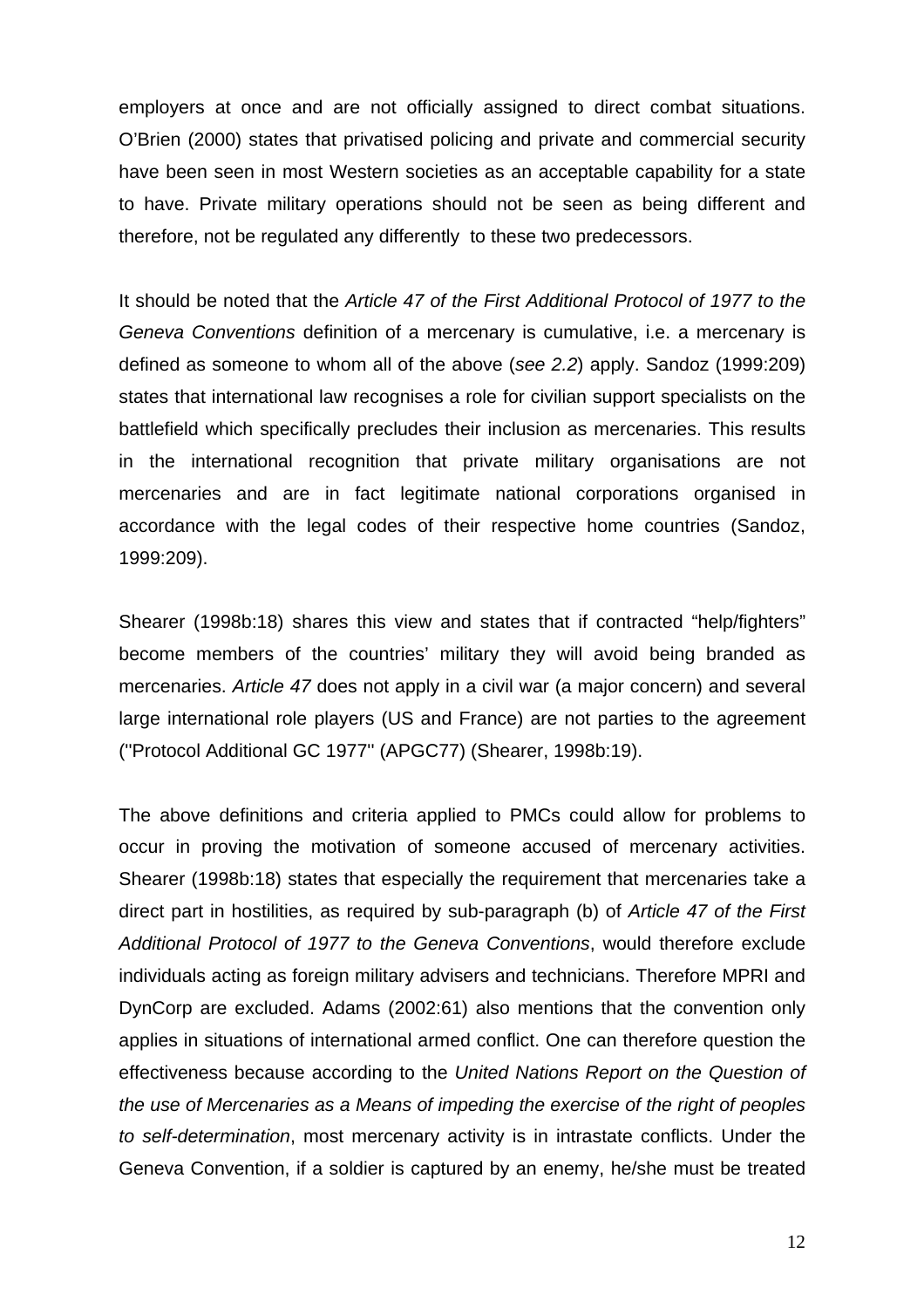as a [lawful combatant](http://www.witwik.com/lawful_combatant) and therefore a ''Protected Person'' which for a soldier is as a Prisoner of War (POW) until the soldier has faced a [competent tribunal](http://www.witwik.com/competent_tribunal) (GC III Art. 5).

That tribunal may decide that the person is a mercenary using a criterion in APGC77 or some domestic law equivalent. At that point the mercenary becomes an [unlawful combatant](http://www.witwik.com/unlawful_combatant) but must still be ''treated with humanity and, in case of trial, shall not be deprived of the rights of fair and regular trial", because he/she is still covered by the fourth *Geneva Convention Article 5*. The only exception to GC IV Art 5 is if he/she is a national of the authority which is holding him/her but in which case he/she would not be a mercenary under APGC77 Art 47.d.

While the United States governed the country, US citizens who worked as armed guards could not be called mercenaries because they were ''nationals of a party to the conflict'' (APGC77 Art 47.d). With the handover of power to the interim Iraqi government it could be argued that unless they declared that they were residents in Iraq, i.e. ''residents of territory controlled by a party to the conflict'' (APGC77 Art 47.d), they were now mercenaries. It should be noted that coalition soldiers in Iraq who are supporting the interim Iraqi government are not mercenaries, because either they are part of the armed forces of a party to the conflict or they have been ''sent by a state which is not a party to the conflict on official duty as a member of its armed forces'' (APGC77 Art 47.f).

Distinguishing between mercenarism and private military is a step in the right direction. The whole industry will render itself to become more transparent, instead of tumbling into grey areas of technicalities. According to O'Brian (2002), this Act is, despite its faults and limitations, a strong example to build on in the UK. South African legislation regulates both the existence of the companies (by forcing them to be licensed to operate) and their operations (by making them seek licensed approval for each contract undertaken). The aim is to ensure that the companies are monitored after they have been authorised, as well as ensuring that they are individually licensed for the types of services they wish to provide (Creehan, 2002).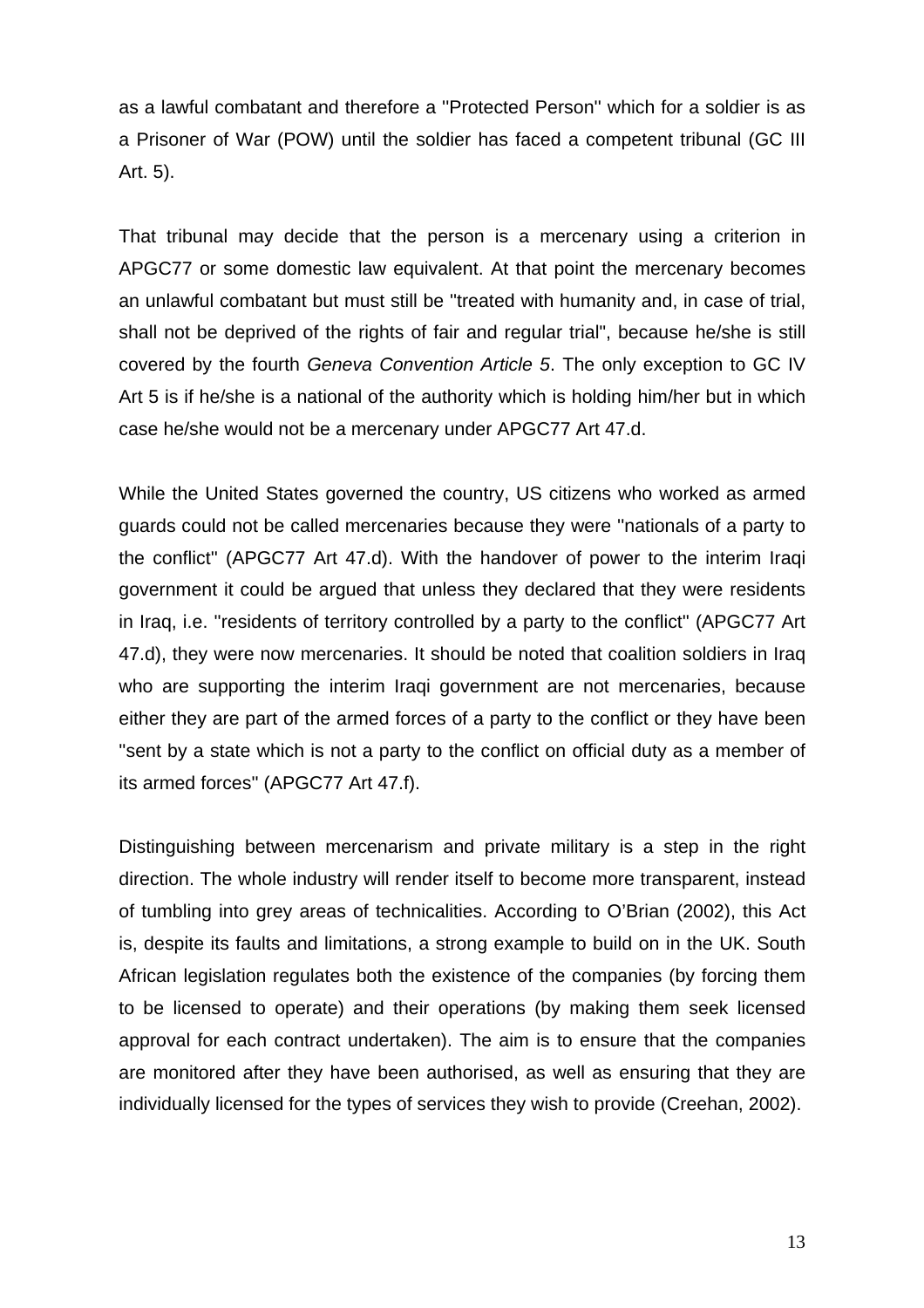#### **Mercenaries:**

Aning quotes Nathan (1997) who defines mercenaries as soldiers hired by a foreign government or rebel movement to contribute to the prosecution of armed conflict, whether directly by engaging in hostilities or indirectly through training, logistics intelligence or advisory services and who do so outside the authority of the government and defence force of their country (Aning, 2000:30). The *Concise Oxford English Dictionary* (1991) defines a mercenary as "a professional soldier serving a foreign power". This is a very broad definition which could also include various legal forces such as the Swiss Guard and the Ghurkha Soldiers. Brayton (2002:306) defines mercenaries as soldiers who are "foreign to the conflict", "motivated chiefly by financial gain", and "in some cases they participate directly in combat."

Mercenaries are usually zealous adventurers, fighting for money and do not have a very high regard for laws. They just want to get the job done, using whatever means they deem necessary to achieve the goals, and to get paid and to get out. The difference between PMCs and Mercenaries, according to Brooks & Solomon (2000:34), is that PMCs behave like normal companies. Their primary motivation is long-term profit, and they are constrained by domestic and international laws. Freelance mercenaries are motivated by short-term profit or a sense of adventure. They are often stateless and show little regard for rule of law. These differences are critical.

#### **PMCs/PMFs:**

The two types of PMCs that the study focuses on are the combat type of PMCs and PMCs that provide specialised non-combat services, also referred to as Private Security Companies (PSCs). Harris & Moller (2004:35) state that three types of services may be offered by PMCs: combat services, advice and training, and specialised services (for example airborne surveillance and signal interception) with military application.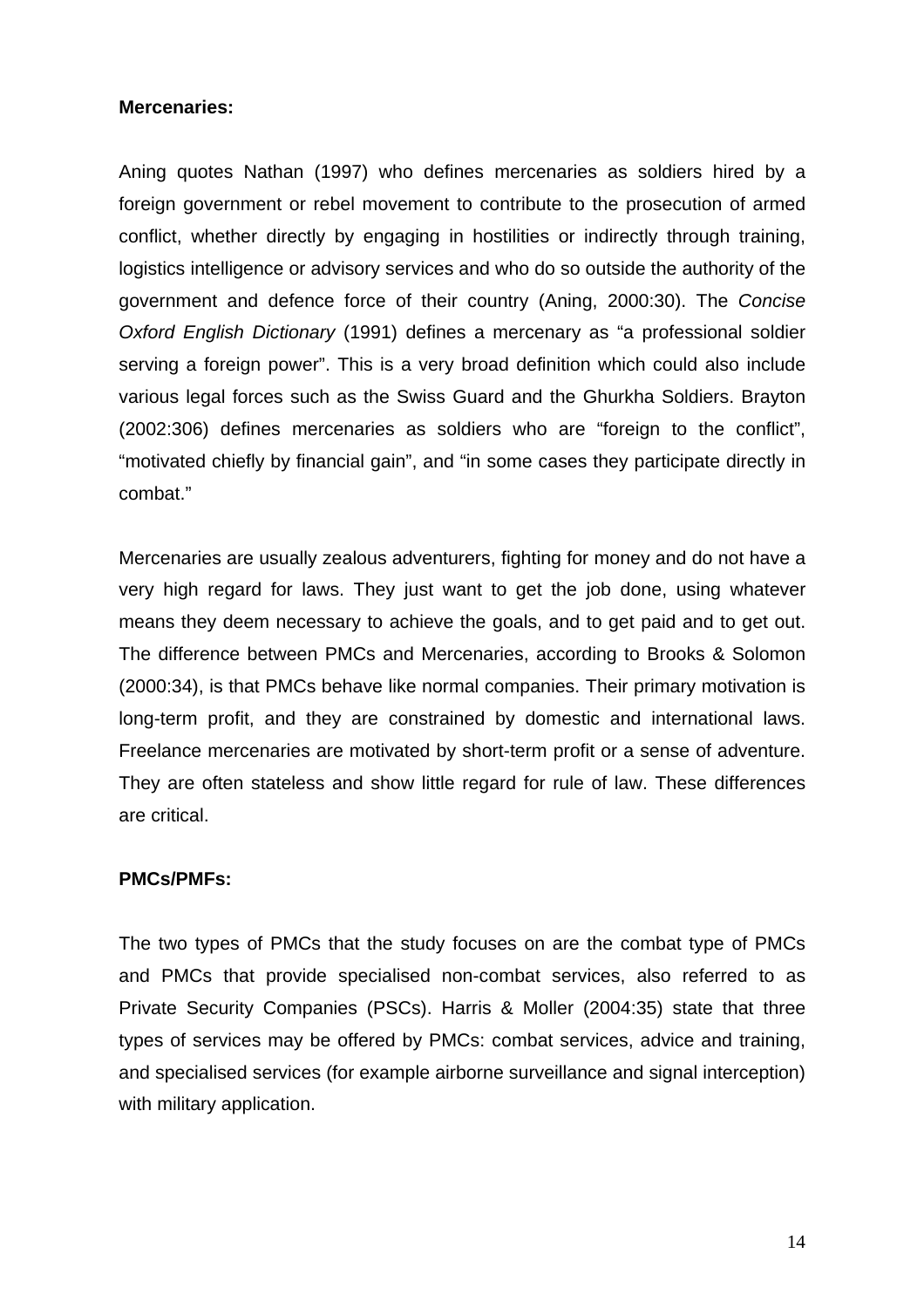Smith (2002:104) states that PMCs are different from other private means of violence (such as terrorism and warlordism) in scope, purpose and legal form. Smith (2002) also states that they differ significantly, for example, from mercenaries, the familiar soldier for hire. Mercenaries actively take part in conflict for financial gain, where it is claimed that PMCs do not actively take part in conflict. According to Smith (2002:105), world events in the early 2000s publicised another means of privatised conflict – the private militia or army lead by a warlord, and they are just a step above the traditional mercenary. One of the biggest challenges facing the policy- and lawmakers is to define PMCs (especially the combat types) and mercenaries clearly.

Shearer (1998b:21) states that PMCs advertise their services and are legally registered (often in an offshore tax haven), and that PMC personnel are employed within a defined structure, with established terms and conditions, and work with a degree of organisation and accountability to the company. The company, in turn, is answerable to its client, often under a legally binding contract.

PMCs' contractors are civilians (in governments, international and nongovernmental organizations) authorized to accompany a force in the field. Hence the terminology "civilian contractor" is sometimes used. PMCs may use force, and can therefore be defined as: "legally established enterprises that make a profit by either providing services involving the potential exercise of force in a systematic way and by military means, and/or by the transfer of that potential to clients through training and other practices, such as logistics support, equipment procurement, and intelligence gathering" (*<http://www.privatemilitary.org/definition.html>* / Ortiz, C. last revised 24 June 2007). The term "potential" is used because the mere presence of a PMC can deter aggressors from considering the use of force as a viable course of action. A PMC does not have to play an actual or potential military role; a PMC's involvement may well be directed towards enhancing the recipient's military and security capabilities. (Ortiz, 2004:206)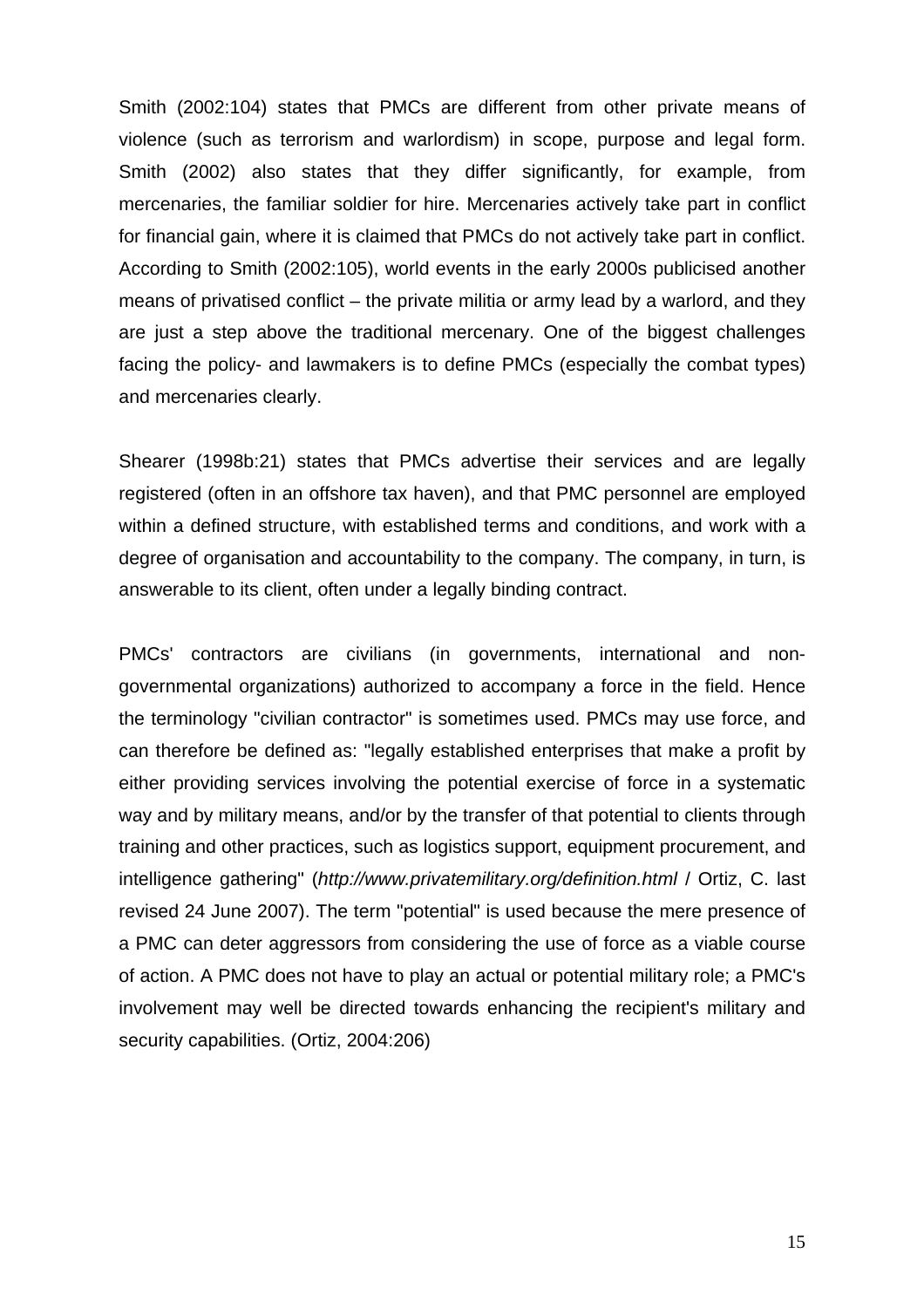## **Private Security Firms:**

According to Harris & Moller (2004:34), privatisation of security can have a number of meanings. It can mean private security company personnel employed to protect economic assets owned by a government or transnational company, or to advise and train the local military. It can also include the transfer of non-core activities currently undertaken by the military to other government departments or civilian bodies (civilianisation).

In Angola, for example, the government makes it a requirement for foreign investors that they provide their own security – usually by hiring a private company. Their job is similar to that done by security companies in the domestic context; some estimates suggest that the ratio of private security guards to police in developed countries is 3:1. In less developed countries it may be 10:1 or more. Where companies provide services overseas this will usually be through a local subsidiary subject to local law (Straw, 2002).

# **1.4.3 Training provided by PMCs**

Training is a major service provided by PMCs. In some cases it may be linked to combat – as was the case with EO's training in Angola and Sierra Leone. Or it may be free standing. Companies like MPRI, DynCorp and Vinnell fall in this category and have close links with their home government (the US) and regard themselves as normal and legitimate businesses, providing a specialised service to their clientele. Advice may cover anything from advice on restructuring the armed forces to advice on purchasing of equipment or on operational planning. They (MPRI in Bosnia and Vinnell in Saudi Arabia) provide specialised training for national and palace guards or troops (Misser & Versi, 1997:12 and Zagorin, 1997:48).

## **1.4.4 Specialised non-combat services also referred to as Private Security Companies (PSCs)**

These categorised PMCs/PSCs provide security services (that include airborne surveillance and signal interception) abroad for companies, governments and for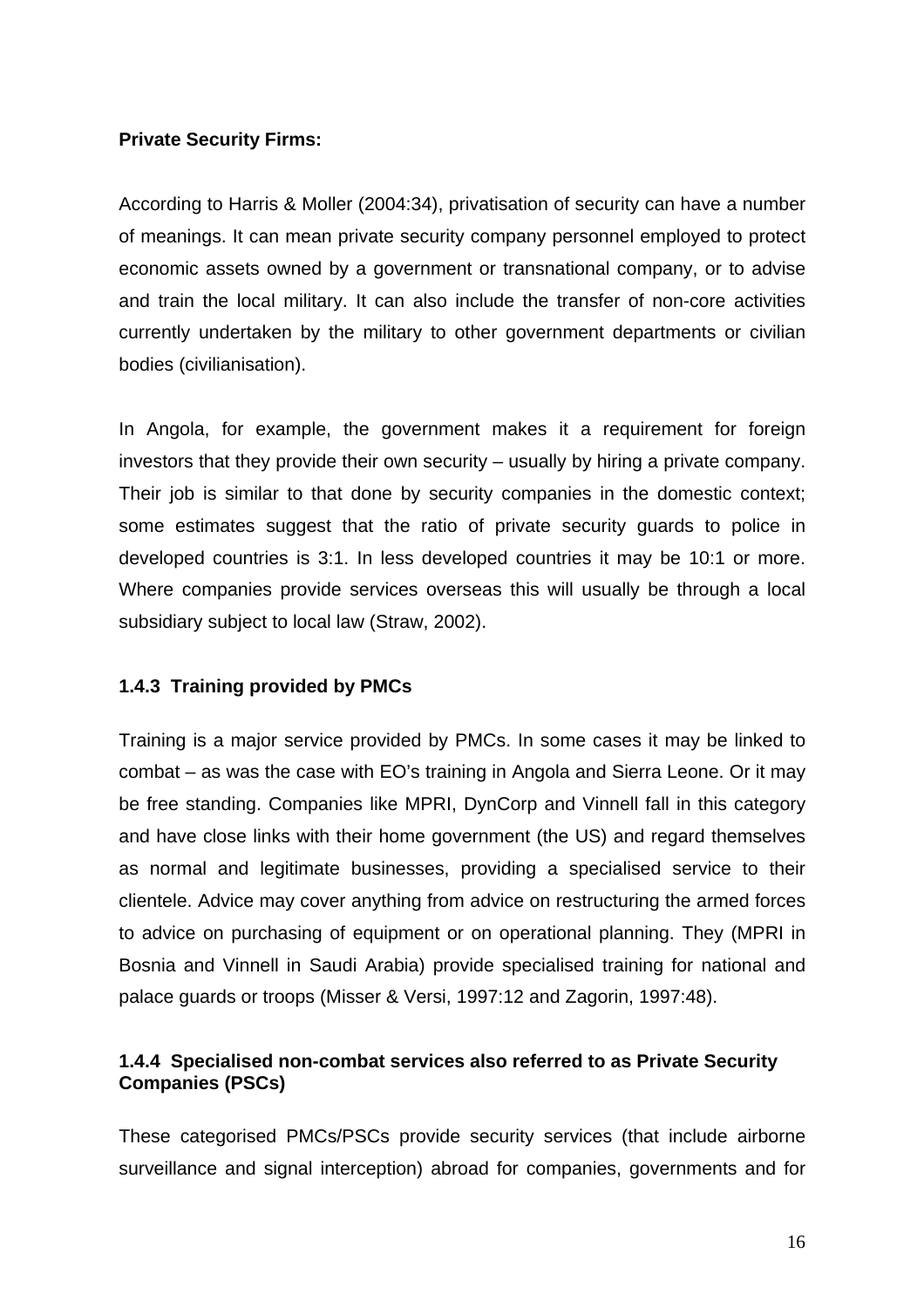other bodies, including the UN and some NGOs. Falling in this category and referred to as PSCs, it can be difficult to distinguish them from PMCs. An illustration – admittedly an extreme one – of the way in which functions may merge is provided by the case of the Ghurkha Security Guards who actively took part in combat in Sierra Leone (Straw, 2002).

Brayton (2002:308) describes PSCs as companies that provide highly specialised services with military application, although these groups are themselves not primarily military or paramilitary in organization or in method. Although members of such an organization may not necessarily have military experience or training, they possess skills and abilities with military and also civilian use. These companies according to Brayton (2002) are smaller than PMCs and they perform functions such as personal protection, signal interception, computer cracking, secure communications and technical surveillance. These types of services are carried out by US companies like MPRI and DynCorp. Smith (2005:22) states that PSCs are restricted to bodyguard work, protecting buildings and pipelines. Recently a number of private security companies have become involved in fisheries protection, or in training for protection against pirates. Both of these tasks might equally well be undertaken by private military companies (Straw, 2002).

## **1.4.5 The combat type of PMC**

This category is very controversial because of the similarities with mercenaries. The international community feels that taking directly part in hostilities implies that there is a direct causal relationship between the activity engaged in and the harm done to the enemy at the time and place where that activity takes place (Sandoz, 1999:209). Smith (2005:22) sees PMCs as companies that not only train soldiers (see above), but that also undertake offensive operations. EO and Sandline International fit into this category.

It is widely documented that EO and Sandline International did actively take part in hostilities in Sierra Leone and Angola. Cilliers & Mason (1999:2) state that EO was a radical form of privatisation of security in Africa and was an extension of more legitimate personal protection services. Spicer (1999) argues that PMCs are defined as those organisations which do more than provide passive assistance in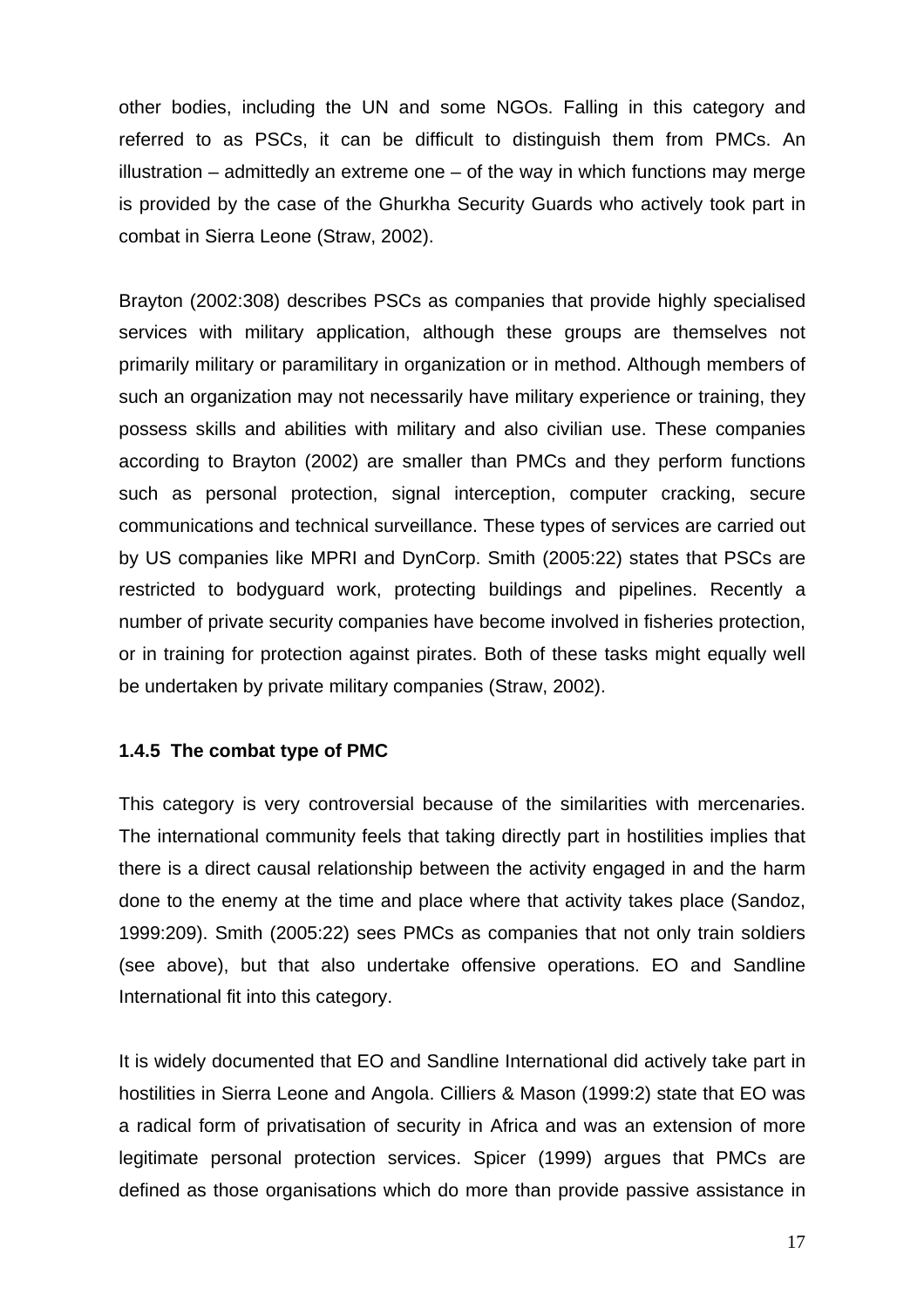areas of conflict. O'Brian (2000:62) states that PMCs represent the ultimate evolution of private means of violence and defines a PMC as "a legally chartered company or organisation organised along business lines and engaged in military operations across the spectrum of conflict".

Cilliers & Mason (1999:2) state that "companies such as Executive Outcomes and Sandline International transcend the role of traditional security consultants – they are, in fact, private paramilitary organisations which style themselves as 'military consultants'. They employ former soldiers and, in many of their activities, act in a manner indistinguishable from classic mercenaries at the behest of their economic or political paymasters." "We offer a variety of services to legitimate governments, including infantry training, clandestine warfare, counterintelligence programmes [cointelpro], reconnaissance, escape and evasion, special forces selection and training and even parachuting," adds Barlow (1998). PMCs are structured and have a responsibility to themselves to keep their act together if they do want future contracts, whereas mercenaries are without that corporate structure and pressure to keep their slate clean for future work.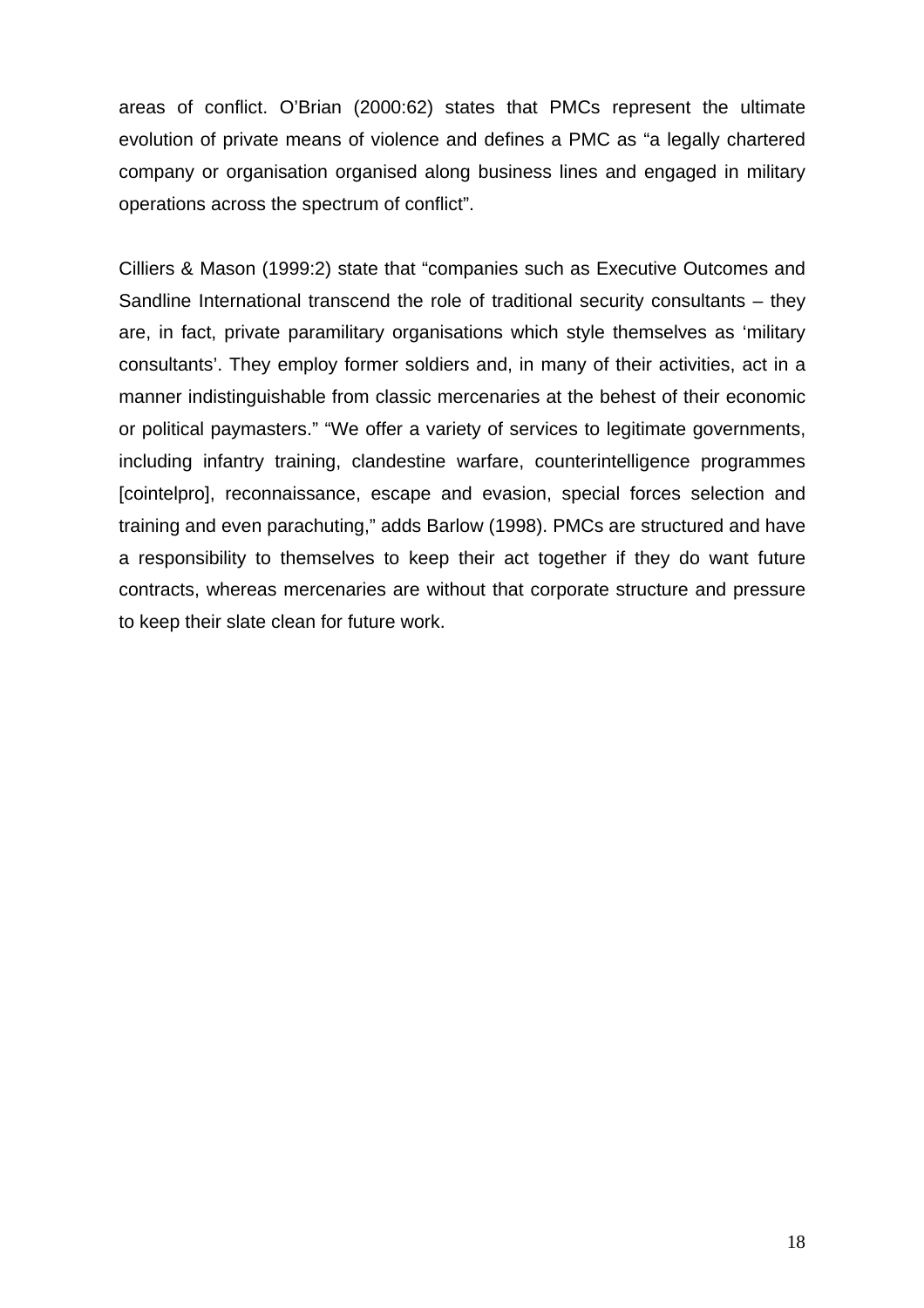## <span id="page-25-0"></span>**CHAPTER 2: REGULATORY FRAMEWORK REGARDING PMCs**

### **2.1 Establishing a workable regulatory framework**

In the 1960s mercenaries became notorious in Africa, especially in the Congo, and were regarded as an offspring of colonial powers. It is, however, in Africa that the PMCs thrived and prospered although there were laws that prohibited them from operating on this continent. It is important to mention that relevant regulators regarding the topic define mercenaries, but not PMCs, therefore creating a legal loophole by not defining PMCs. This is critical to the debate, since there are differences between PMCs and mercenaries. There are also differences in the definitions of conflict and humanitarian intervention. According to Cilliers (2005:120) the problem with the debate on "guns for hire" is that it is increasingly difficult to draw the line between legitimate government contracts to outsource specific aspects of the application and support of armed forces, and mercenary activity by foreign nationals with financial motives.

The involvement of Executive Outcomes as a combat type of PMC and other PMCs, such as MPRI operating in Africa, brought along interesting discussions on challenges regarding peacekeeping and the security industry in general. Using paid military forces is, however, not a new phenomenon in war. The word soldier is derived from the word "soulde" meaning "pay"; a "commission" and was in effect a contract to hire men. Even Alexander the Great and Hannibal employed mercenary forces. In Europe many commanders preferred them to recruited forces until the creation of national armies in the  $19<sup>th</sup>$  century.

(*<http://www.ippnw.org/MGS/V7N2Selber.pdf>* /Author unknown)

The purpose of the international humanitarian law, according to Sandoz (1999:201), is to preserve a measure of humanity during the conduct of war. The bottom line of the problem is that the regulatory and legal issues that deal with PMCs are very vague, and the archaic definitions and regulations (that of mercenaries) are not applicable to this modern day phenomenon of privatising armies and providing security services. Warfare has seriously changed rapidly, an example being the bombings in New York on 11 September 2001. To succeed in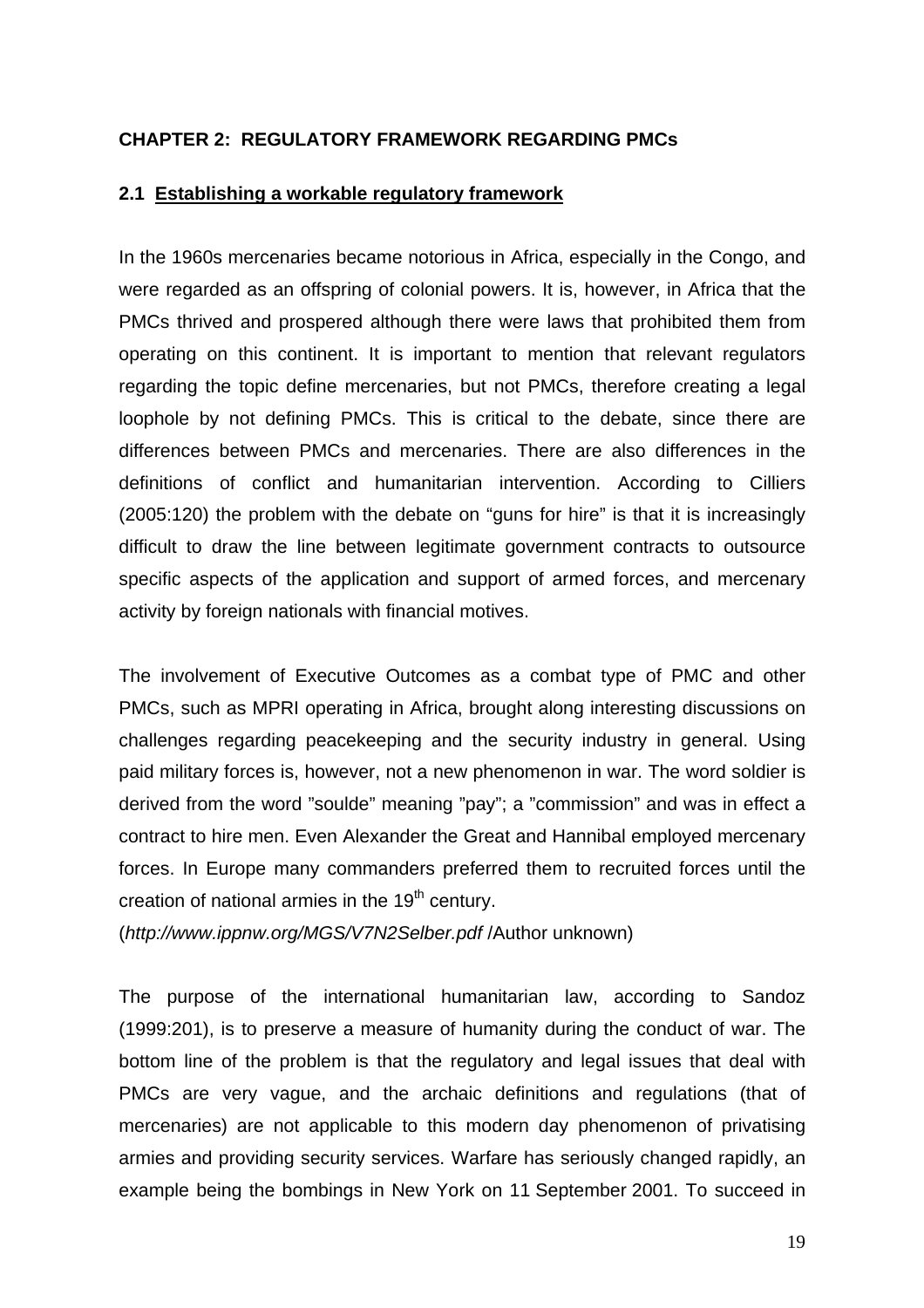its goal to preserve a measure of humanity during the conduct of war, the international humanitarian law therefore needs to be amended to cater for new phenomena in war, for example PMCs and terrorism conducted by cell-groups and faceless enemies.

Ideally, there would be no cause for PMCs and their staff getting involved in legal cases and everybody will respect the rule of law, but unfortunately and realistically that is not the case. PMCs are often criticised owing to their apparent immunity to legal challenges. They often work for weak states that are loath to risk losing the security provided by the PMCs, and are thus willing to overlook isolated criminal acts. While PMCs are generally subject to the laws of their home countries, legal challenges have been rare. A more effective legal framework would help legitimise the operations of PMCs and encourage co-operation by actors who have previously shunned private soldiers. When drawing up guidelines, it is important that PMCs be allowed a good deal of latitude in their operations, but within the parameters of law.

The *1907 Hague Convention on Neutral Powers* is perhaps the earliest formalised convention regarding international war laws in a modern state system (Singer, 2004b:526). Whilst the convention vested certain legal rights in neutral parties and persons in war, it neglected to impose on states any sanction to restrict their own nationals from working for other parties or foreign powers. Nationals for hire did not commit an international crime and were treated like indigenous soldiers (Hague Convention 1907). With the *Hague Convention* not making provision for PMCs there is a serious gap in the regulatory framework. There are, however, restrictions on soldiers for hire. Sandoz (1999:206) states that a private company can lawfully provide support for a struggle against a government only if, within the framework of the UN, both the illegitimacy of the government and the legitimacy of those engaged in the struggle are indisputably acknowledged. Sandoz (1999:206) mentions that if the territory of a state is entered without the government's consent it will be a violation of sovereignty. The problem is that the UN is very cautious when ruling on a government's legitimacy. The lacklustre viewpoint of the UN does not, however, entitle private entities to decide if support given to any one of the role players is just or lawful.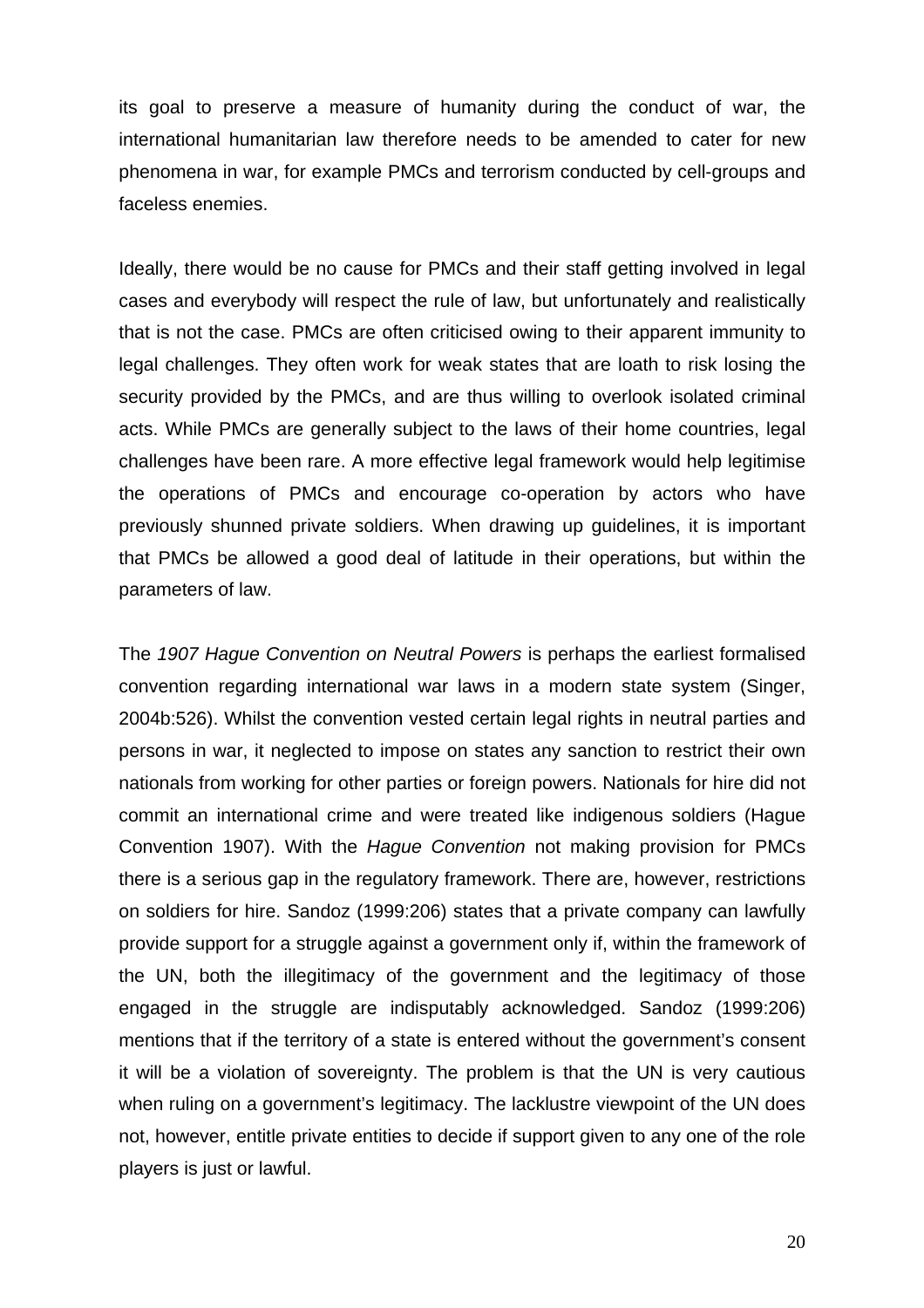<span id="page-27-0"></span>McIntyre (2004:103) states that little has been done in the way of developing regulatory frameworks for the private military industry that could effectively prevent PMCs from going rogue. Perhaps most significantly, according to McIntyre (2004), many PMCs are anxious to see the development of rational regulatory frameworks and are willing to submit to the monitoring of their activities. The development of benchmarks for good (and ethical) business practice opens the doors for the legitimisation of firms and thus more contract opportunities, but also for the civil oversight of the industry.

According to Arnold (1999:123) "a high point of anti-mercenary sentiment was achieved when western mercenaries captured in Angola early in 1976 were put on trial later that year in the presence of eminent jurists and observers from around the world. Subsequently, there were few protests when the leading mercenaries were executed and others received long prison sentences and no one argued that they had been punished unfairly." Although mercenaries changed their image and opted for a clean cut, corporate look, legislation has not yet caught up regarding mercenaries.

For the purpose of this study the focus is only on the Geneva Conventions, Article 47 of the *First Additional Protocol of 1977*, Article 1(1) of *the AU Convention for the Elimination of Mercenarism in Africa (CEMA)* adopted from the OAU *Convention for the Elimination of Mercenarism in Africa of 1977*, the US *Arms Export Control Act of 1968*, the *Foreign Military Assistance Act of the Republic of South Africa of 1998* the *UN General Assembly in 1973*, adopted *Resolution 3103* with the title: *Basic principles of the legal status of the combatants struggling against colonial and alien domination and racist regimes* and The *UN International Convention against the Recruitment, Use and Financing and Training of Mercenaries of 1989.*

## **2.2 Geneva Conventions regarding PMCs and Mercenaries**

*Article 47 of the First Additional Protocol of 1977 to the Geneva Conventions* defines a mercenary as one whom:

(a) is specifically recruited locally or abroad in order to fight in an armed conflict;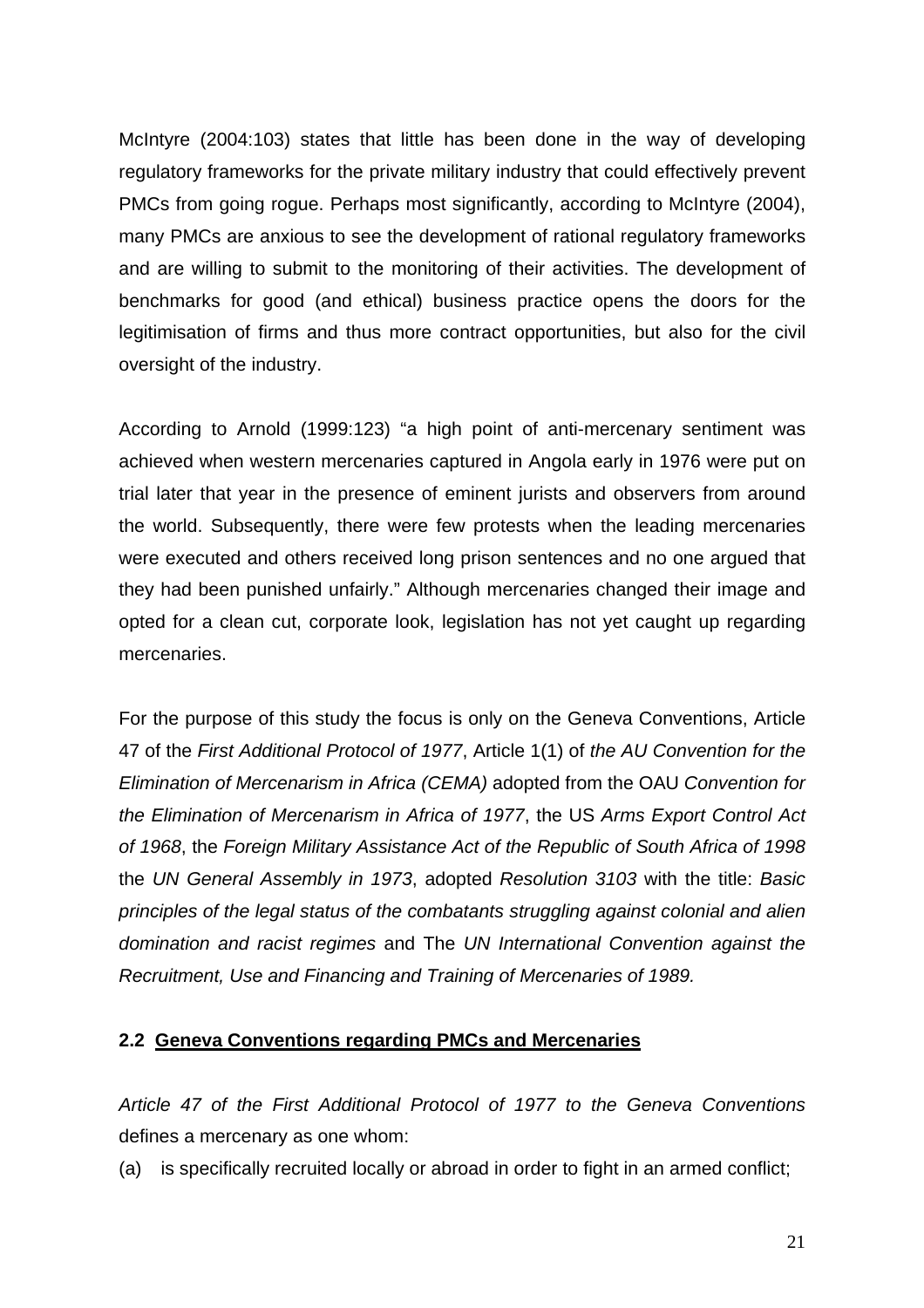- <span id="page-28-0"></span>(b) does, in fact, take direct part in the hostilities;
- (c) is motivated to take part in the hostilities essentially by the desire for private gain and, in fact, is promised, by or on behalf of a party to the conflict, material compensation substantially in excess of that promised or paid to combatants of similar ranks and functions in the armed forces of that party;
- (d) is neither a national of a party to the conflict nor a resident of territory controlled by a party to the conflict;
- (e) is not a member of the armed forces of a party to the conflict; and
- (f) has not been sent by a state which is not a party to the conflict on official duty as a member of the armed forces.

It could be argued that the convention and APGC77 Art. 47 are designed to cover the activities of mercenaries in post colonial Africa, and do not adequately address the use of [private military companies](http://en.wikipedia.org/wiki/Mercenary#Private_military_company_.28PMC.29#Private_military_company_.28PMC.29) by [sovereign states](http://en.wikipedia.org/wiki/Sovereign_state).

# **2.3 The UN conventions, treaties and regulations regarding PMCs and Mercenaries**

The first attempt by the UN to condemn the use of mercenaries against movements of national liberation was named *Declaration on Principles of International law concerning Friendly relations and Co-operation among States in accordance with the Charter of the United Nations (1970)*. This declaration, although condemning mercenaries, placed the enforcement duties on states. The problems regarding this declaration are similar to the ones that are dealt with today, mainly the apathy or inability of states to deal with the issue. The *UN International Convention against the Recruitment, Use and Financing and Training of Mercenaries of 1989* is a further attempt by the United Nations to outlaw all mercenary activities. At first only 19 out of the requisite 22 states have ratified or acceded to this convention, until 2001 when the necessary signatures were added (Adams, 2002:62).

The *UN International Convention against the Recruitment, Use, Financing, and Training of Mercenaries (1989)* was drafted to protect states from the unlawful use or threat of force against their political independence and territorial integrity. It fails to define PMCs but it is the only international instrument applicable to both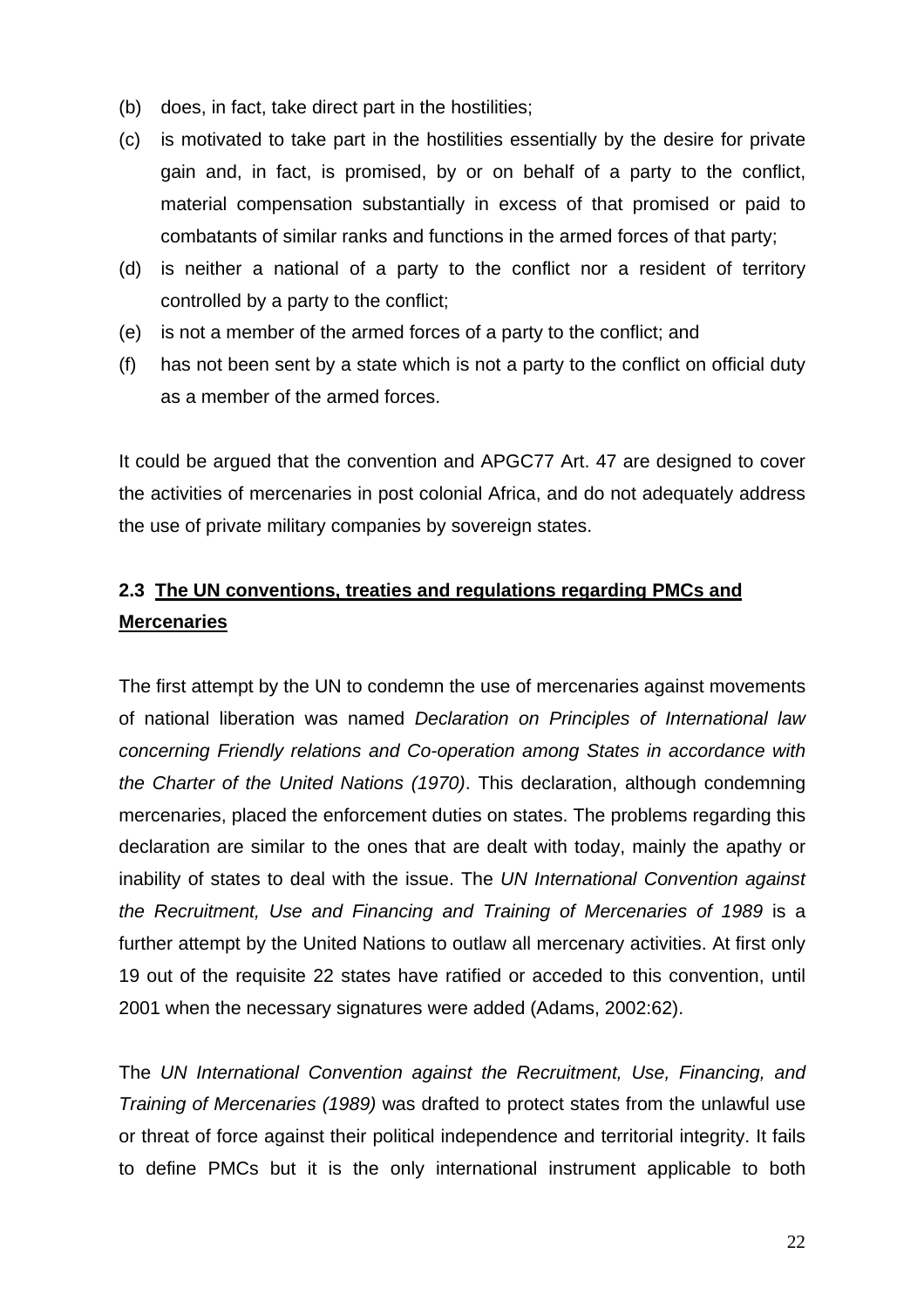mercenaries and PMCs, though it does not ban mercenarism outright, only those activities that undermine a state's political stability or territorial integrity (Beyani & Lilly, 2001:27).

# The *U.N. International Convention against the Recruitment, Use, Financing and Training of Mercenaries 1989* defines a mercenary as any person who

- is specially recruited locally or abroad for the purpose of participating in a concerted act of violence aimed at: overthrowing a government or otherwise undermining the constitutional order of a state, or undermining the territorial integrity of a state;
- is motivated to take part therein essentially by the desire for significant private gain and is prompted by the promise or payment of material compensation;
- is neither a national nor a resident of the state against which such an act is directed;
- has not been sent by a state on official duty; and
- is not a member of the armed forces of the state on whose territory the act is undertaken.

(International Convention against the Recruitment, Use, Financing and Training of Mercenaries, 1989)

The UN conventions and legislation fails to define PMCs and only defines mercenaries. The Brahimi Report (2000) underscores this fact and describes the United Nations' inability to bring more men, money, and thought to the mission of peacekeeping. Although the understaffing of the UN secretariat is not completely relevant to the regulation of PMCs, the latter, if thoroughly regulated, could fill these shortages in the peacekeeping sectors. The report thus reveals the extent to which today the UN Secretariat is under-staffed and under-funded. At the time the report was completed (July 2000) the DPKO had only 32 military officers to plan, recruit, equip, deploy, support, and direct some 27 000 soldiers that comprised the 15 missions underway. UN police forces faced a similar situation: staffs of only nine police officers working out of UN headquarters were called upon to support 8 000 UN police in the field. The report thus concluded that the DPKO administrative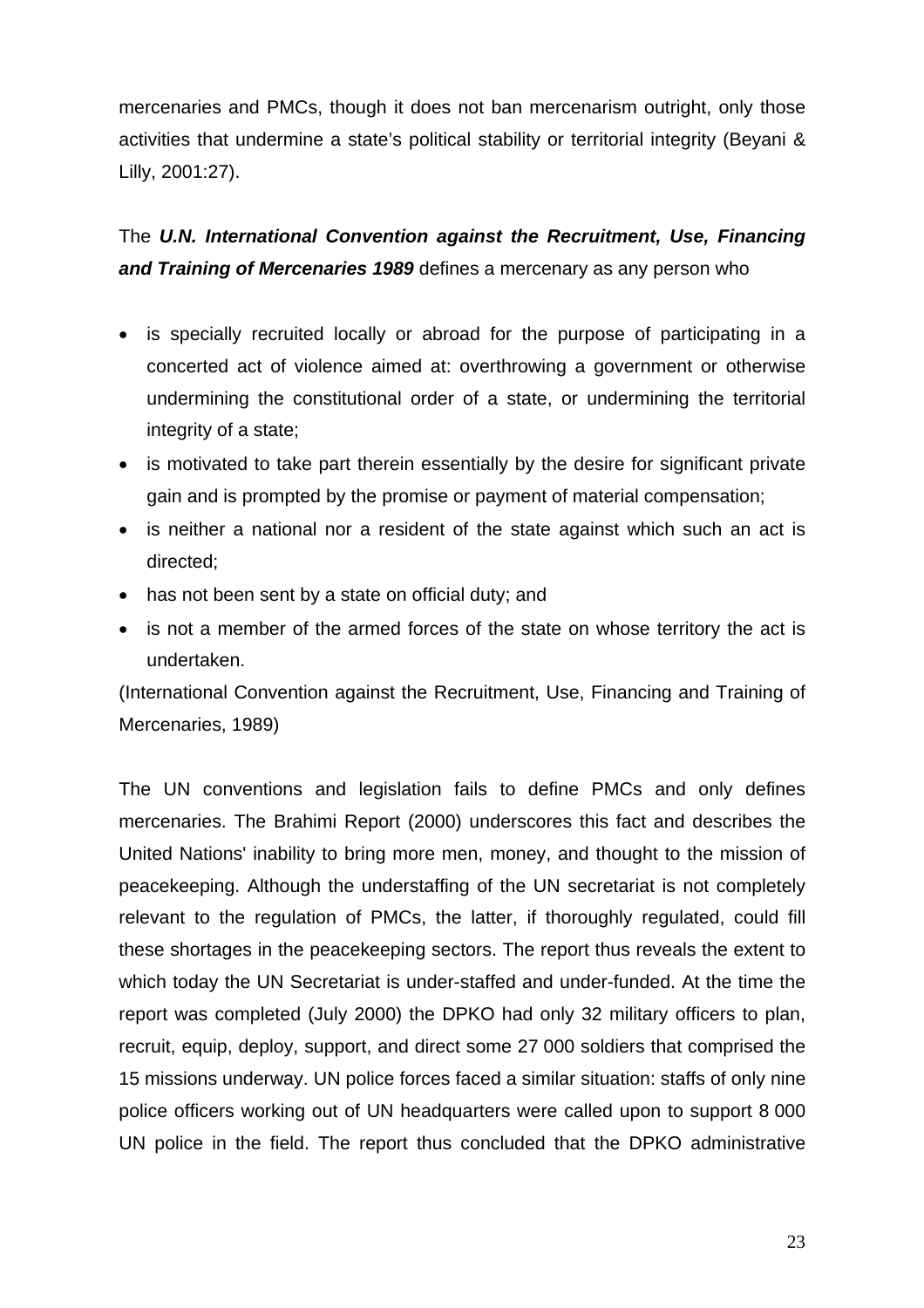budget (which was equal to 1/50th of the field teams' budget) was utterly insufficient to support the teams in the field.

(*[http://www.un.org/peace/reports/peace\\_operations/report.htm](http://www.un.org/peace/reports/peace_operations/report.htm)* /Brahimi,L, July 2000).

These sobering numbers illustrate the core of the report. The United Nations currently lacks the resources to effectively maintain its peacekeeping mission. This also illustrates clearly the UN's lack of independence and inability to take command where international crisis situations occur. Another factor crucial to the success of UN missions is the ongoing political support of influential member states. While the Brahimi Report fails to address this final point, participants drove home the fundamental importance of gaining international support (especially from the United States) for UN missions.

Participants illustrated the cross-cutting character of this issue: (1) "All the recommendations contained in Brahimi for improving UN peacekeeping activities depend on the will of the U.S. Congress to fund the program,'' (2) "There is a consistent undercurrent within the UN of dissatisfaction and disappointment with U.S. failure to support the institution," and (3) this dynamic is "eroding America's international standing."

(*[http://www.un.org/peace/reports/peace\\_operations/report.htm](http://www.un.org/peace/reports/peace_operations/report.htm)* /Brahimi, L. July 2000)

In summary, the rationale behind the Brahimi Report (2000) is threefold: (1) to underscore the growing need for peacekeepers around the world, (2) to bring to light the UN's failure to ramp up administrative and logistical support of peacekeepers in the field, and (3) to propose a series of changes to improve the effectiveness of the DPKO.

(*[http://www.un.org/peace/reports/peace\\_operations/report.htm](http://www.un.org/peace/reports/peace_operations/report.htm)* /Brahimi, L. July 2000)

The Brahimi Report (2000) does not contain any reference to PMCs. This could imply that the UN denies the use of PMCs, or that the UN wants to keep that alley of employing PMCs open for further exploration. The UN General Assembly in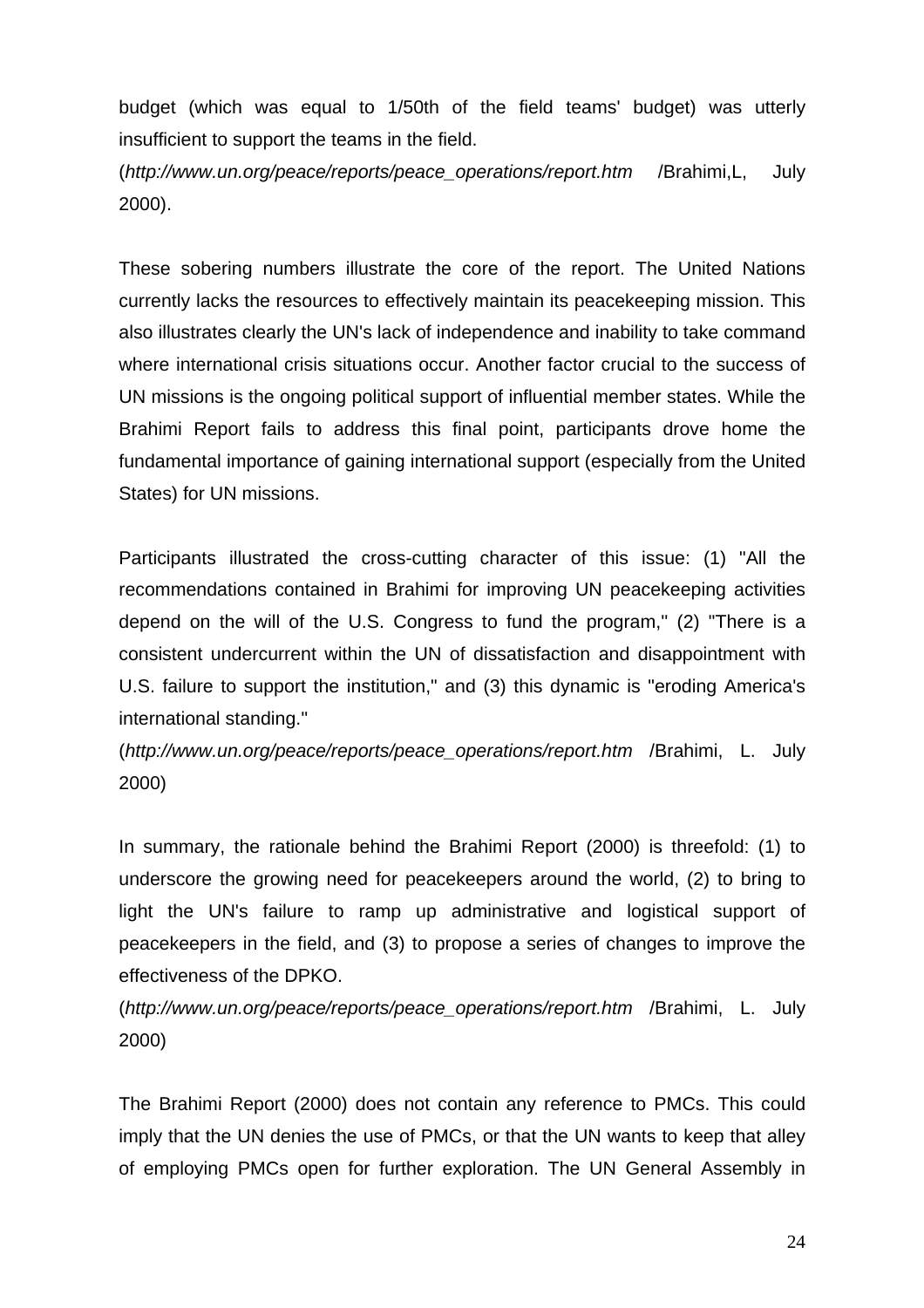<span id="page-31-0"></span>1973, adopted Resolution 3103 that states "The use of mercenaries by colonial and racist regimes against the national liberation movements' struggling for their freedom and independence from the yoke of colonialism and alien domination is considered to be a criminal act and these mercenaries should accordingly be punished as criminals."

# **2.4 The OAU/AU conventions regarding PMCs and Mercenaries**

*The OAU Convention for the Elimination of Mercenarism in Africa* (1977, entered into force in 1985) is another international instrument in force specifically applicable to mercenary activity. It, however, fails to define PMCs. PMCs are not regulated by the Convention for the Elimination of Mercenarism in Africa. (Musah & Fayemi, 2002:36)

*The OAU Convention for the Elimination of Mercenarism in Africa of 1977* provides an alternative definition in article 1. *Article 1(1)* of *the AU Convention for the Elimination of Mercenarism in Africa* (CEMA) defines a mercenary as any person who

- is specially recruited locally or abroad in order to fight in an armed conflict,
- does in fact take a direct part in the hostilities,
- is motivated to take part in the hostilities essentially by the desire for private gain and in fact is promised material compensation by or on behalf of a party to the conflict,
- is neither a national of a party to the conflict nor a resident of territory controlled by a party to the conflicts,
- is not a member of the armed forces of a party to the conflict, and
- is not sent by a state other than a party to the conflict on an official mission as a member of the armed forces of the said state.

(*OAU Convention for the Elimination of Mercenarism in Africa. Libreville, 1977*.)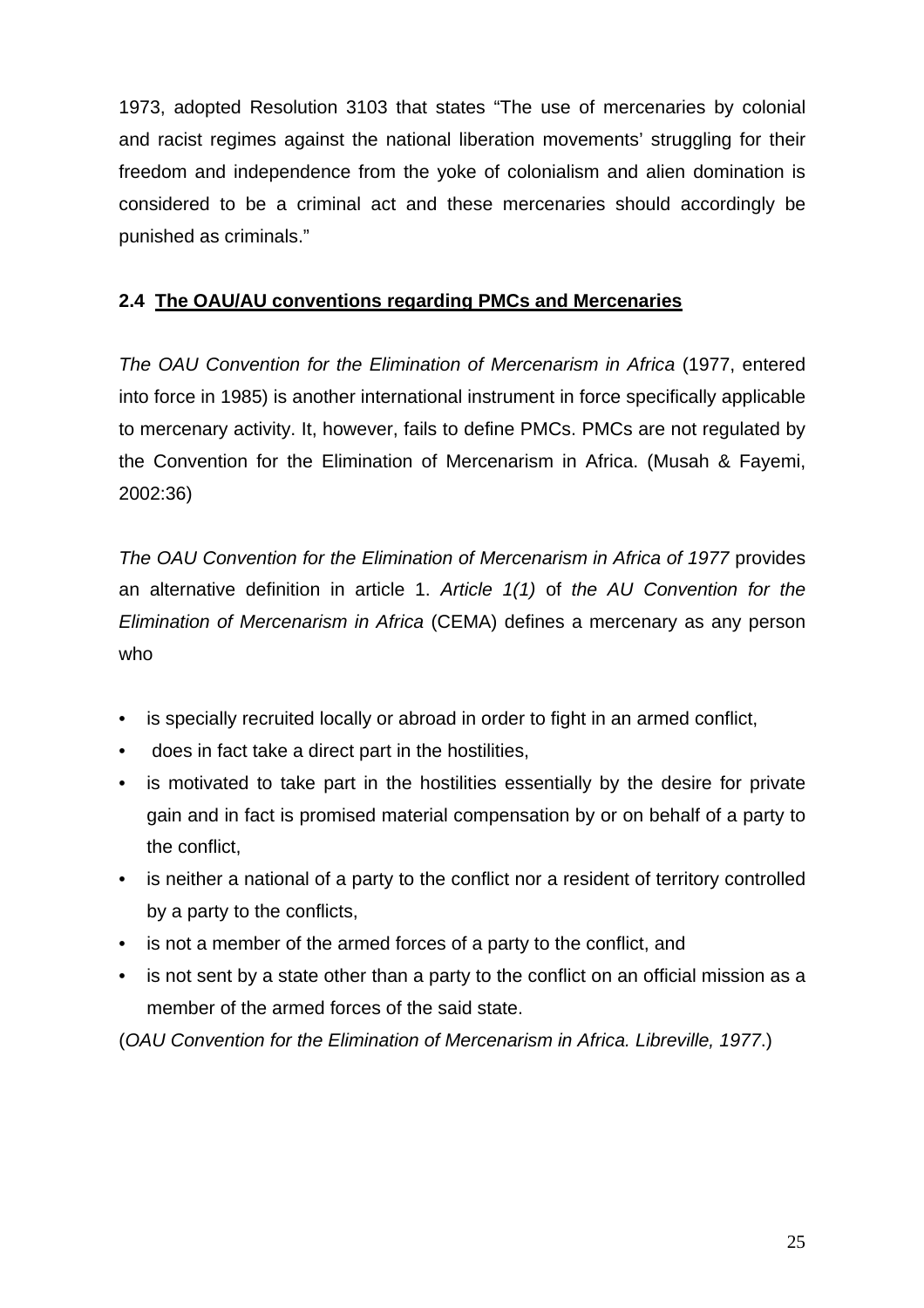## <span id="page-32-0"></span>**2.5 South African laws regarding PMCs and Mercenaries**

South Africa forms part of the African Peer Review Mechanism but has not yet ratified the OAU/AU convention against mercenaries (Aning, Addo, Birikorang & Sowatey, 2004:60). South Africa, however, drafted and enacted the *Foreign Military Assistance Act, 1998 (Act No. 15 of 1998)*, to eradicate mercenarism. According to Aning *et al* (2004:60) the reason for South Africa's non-ratification of CEMA is that it clashes with the more recent UN obligations and has also experienced constitutional problems in translating its OAU/AU commitments into domestic legislation.

The said Act, however, broadens the definitions of mercenaries and PMCs as follows:

(iii) ''foreign military assistance'' means military services or military-related services, or any attempt, encouragement, incitement or solicitation to render such services, in the form of –

*(a)* military assistance to a party to the armed conflict by means of –

- (i) advice or training;
- (ii) personnel, financial, logistical, intelligence or operational support;
- (iii) personnel recruitment;
- (iv) medical or paramedical services; or
- (v) procurement of equipment;

*(b)* security services for the protection of individuals involved in armed conflict or their property;

*(c)* any action aimed at overthrowing a government or undermining the constitutional order, sovereignty or territorial integrity of a state;

*(d)* any other action that has the result of furthering the military interests of a party to the armed conflict, but not humanitarian or civilian activities aimed at relieving the plight of civilians in an area of armed conflict; (i)

(iv) ''mercenary activity'' means direct participation as a combatant in armed conflict for private gain; (iii)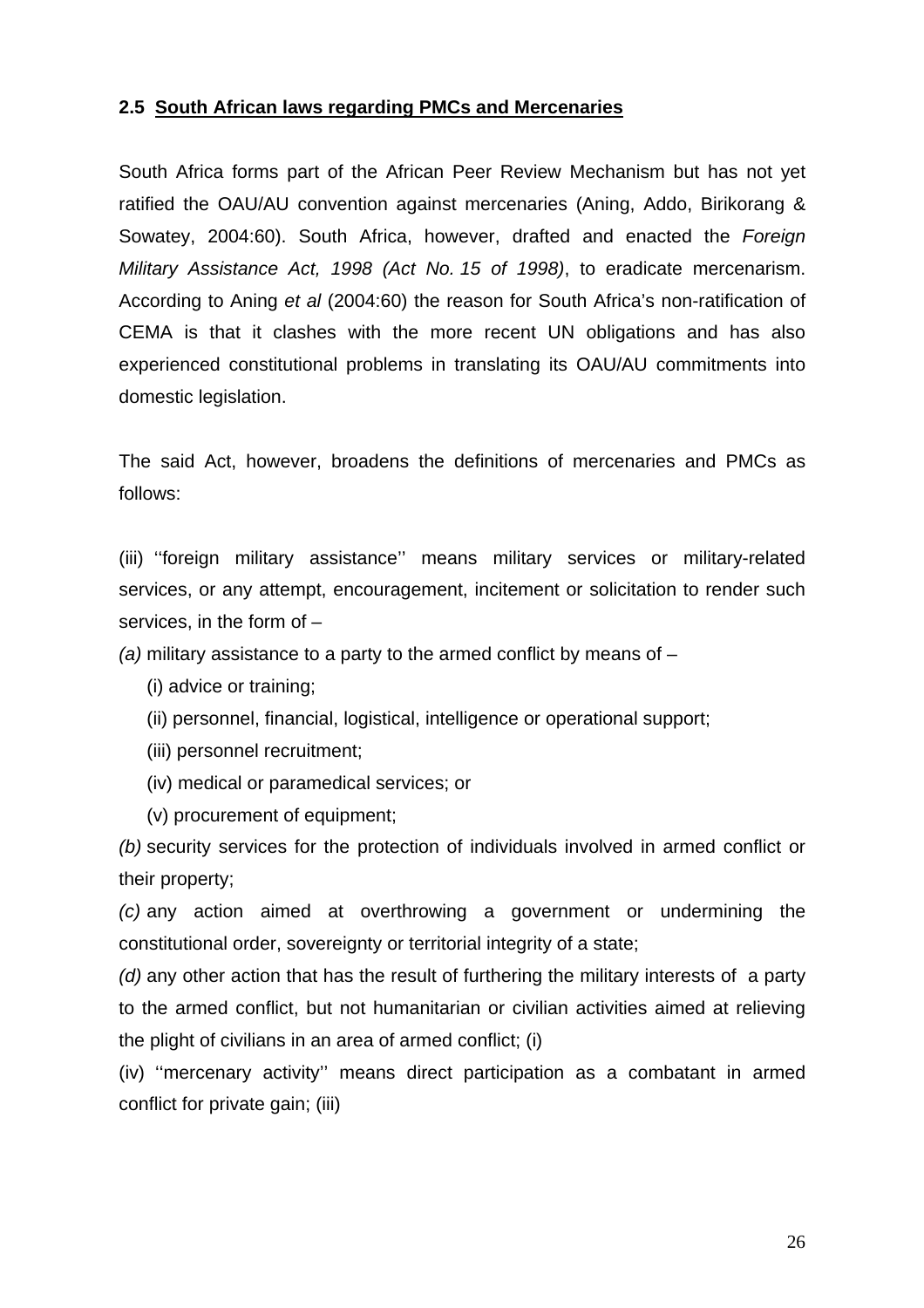<span id="page-33-0"></span>The said Act regulates rather than prohibits foreign military assistance. Requests to supply such assistance and all arms-related materials are scrutinised by the National Conventional Arms Control Committee (NCACC) which is chaired by a Minister from a government department that has no direct links with the defence industry. The NCACC performs oversight functions in relation to the intelligence and counterintelligence functions of security agencies. The committee has the power to refuse an application, or to grant a licence. Decisions are based on principles of international legislation, including human rights legislation. Licences may be revoked should there be a change in circumstances in the recipient state. The first successful prosecutions under the Act occurred early in 2004 when a South African helicopter pilot was found guilty of contravening the Act and sentenced to a fine (Aning *et al*, 2004:63).

## **2.6 United States laws regarding PMCs and Mercenaries**

The *Neutrality Act of 1794* made it a misdemeanour for an individual to prepare or depart for a conflict abroad. A new *Neutrality Act in 1937* was introduced, but is interpreted according to Shearer (1998b:20) as only prohibiting the recruitment of mercenaries within the US, and being a mercenary is not in itself a criminal offence. Smith (2002:112) mentions that as the government hires the PMCs to act as the formers agents, the *Neutrality Act* is not violated.

According to Goddard (2001:18) the term "private military company" does not exist within any extant or emerging US joint or service doctrine. Goddard (2001) states that the nearest comparative operational term within the US Army doctrine is that of "contractor" that is detailed within developing the US Army Logistics doctrine. The definition and roles of "battlefield contractors" are detailed within the *US Army publications Army Regulations (AR) 715-9*, *Contractors Accompanying the Force* (1999); *Field manual (FM)* 100-21, *Contractors on the Battlefield* (1999); *FM 100- 10-2, Contracting Support on the Battlefield* (1999); and *FM 63-11*, and *Department of the Army (DA) Pamphlet (PAM) 715-16*, *Contractor Deployment Guide* (1998). The *US Army Regulation 715-9* is the definitive document that delineates between the actions of contractors and PMCs. This regulation states that contractors can perform potentially any function on the battlefield except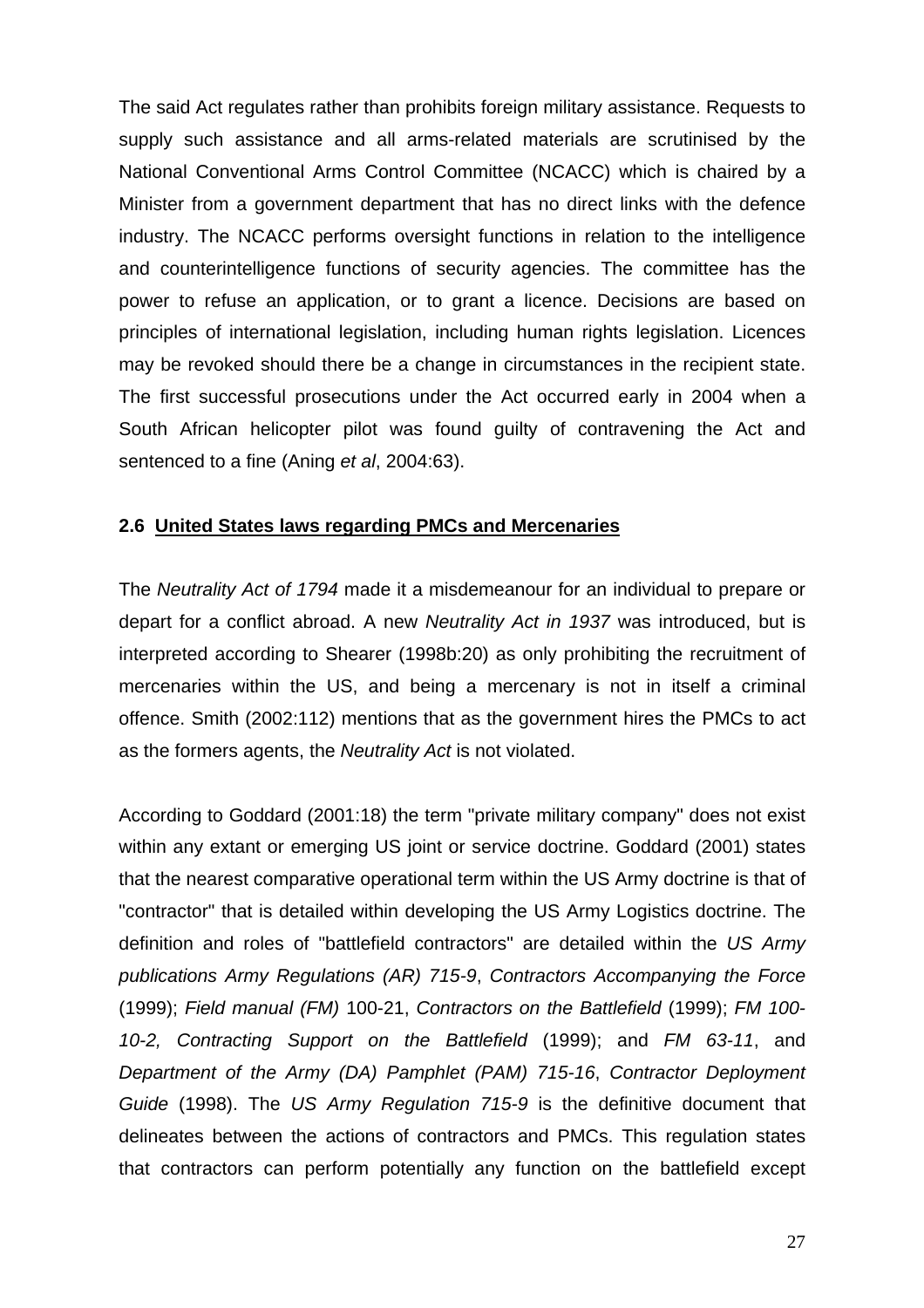inherent governmental functions (Goddard, 2001:18). Inherent governmental functions are defined as those "necessary for the sustainment of combat operations, that are performed under combat conditions or in otherwise uncontrolled situations, and that require direct control by the military command structure and military training for their proper execution" (*US Department of the Army, AR 715-9: Contractors Accompanying the Force*, 21).

Contracts that outsource US military functions are governed by the Federal Acquisitions Regulation (FAR) and a defence department supplement (DFARS), but according to Avant (2000:2) these constitute only part of the market for US PMCs. Firms market themselves through the internet and also sell their services directly to foreign governments and other possible interested parties. The regulation additionally states that the conduct of any or all of these inherent [governmenta](http://www.globalsecurity.org/cgi-bin/texis.cgi/webinator/search/?query=Continuity+of+government+nuclear+forces&pr=default&order=r&cmd=context&id=42b616763#hit31#hit31)l functions by contractors may violate the non-combat status afforded to them under the Geneva Conventions.

The *FM 100-21* defines that a contractor is a "person or business that provides products or services for monetary compensation" (*US Department of the Army, FM 100-21: Contractors on the Battlefield*, 1-2). The products or services are limited to those functions of life support, construction, engineering, weapon systems support, and other technical services. The FM specifically states that contractors are not combatants but civilians accompanying the force and that they are generally "assigned duties at Echelons above Division (EAD)" (*US Department of the Army, FM 100-21: Contractors on the Battlefield*, 1- 10). The FM emphasizes that EAD should be indicative of the associated organizational structure as opposed to a location on a map.

Goddard (2001) mentions that *FM 100-21* delineates three categories of contractors. Firstly, theatre support contractors who provide contractual support at the operational level from within the local vendor base. Secondly, external support contractors who provide services that are required in theatre but are not available from the local vendor base. Thirdly, system contractors who provide specific support to material systems throughout their life cycle to include vehicles, aircraft, command and control infrastructure, and communications equipment and weapon

28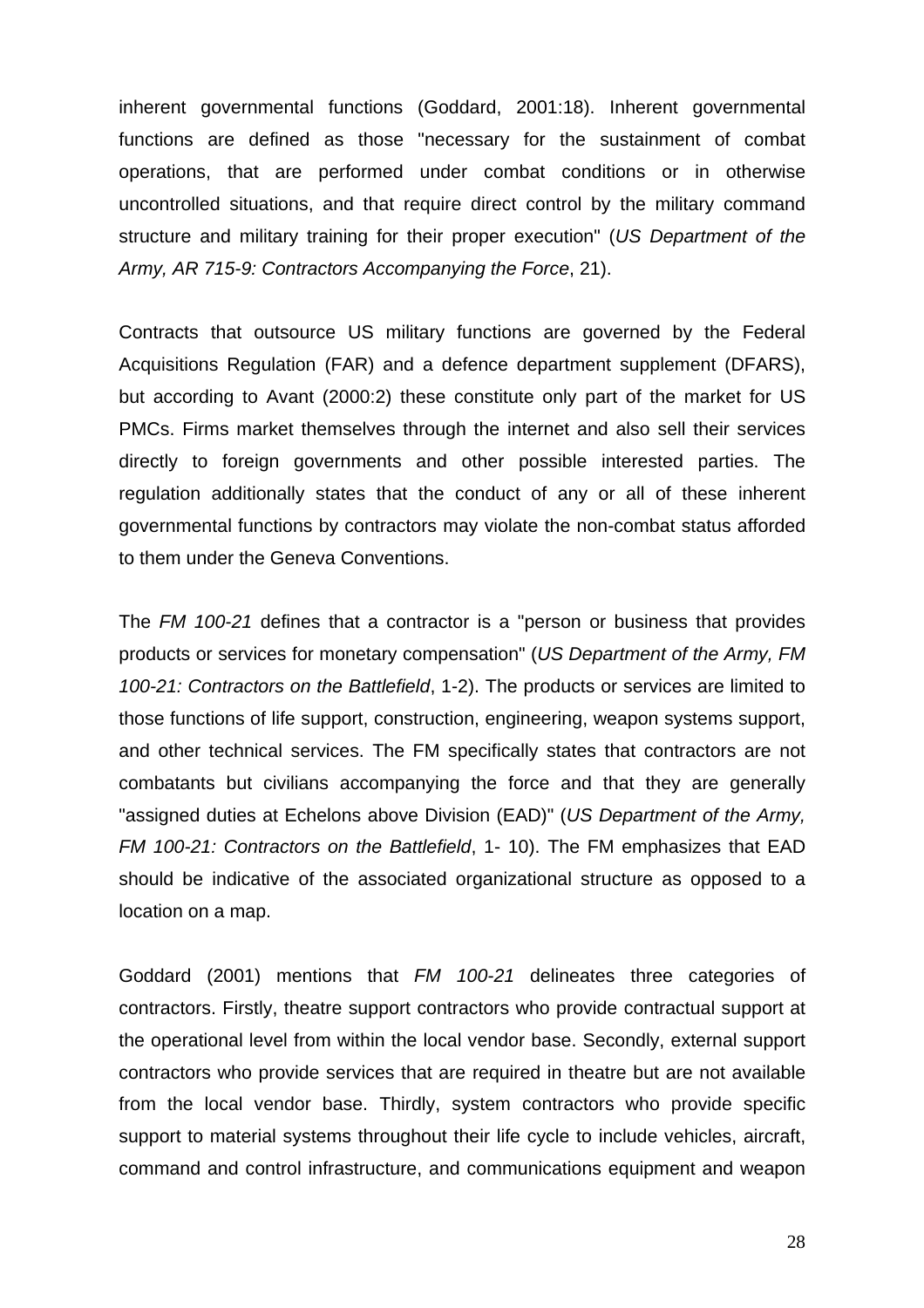systems such as the patriot missile defence system. Goddard (2001) believes that the US Army doctrine does not recognise PMCs by term but that the US Army doctrine does, however, distinguish contractors from such classification by the conduct and tangible effect of their operations. Contractors conduct logistic support and sustainment operations that are passive to the environment in which they are contracted to operate within. This framework of conduct is pivotal to the retention of a recognised status within the Geneva Conventions as legitimate, non-combat civilians on the battlefield (Goddard, 2001:18).

The *Uniform Code of Military Justice* (UCMJ, 64 [Stat.](http://en.wikipedia.org/wiki/United_States_Statutes_at_Large) 109, [10 U.S.C.](http://en.wikipedia.org/wiki/Title_10_of_the_United_States_Code) [ch. 47\)](http://www.law.cornell.edu/uscode/10/ch47.html) is the foundation of [military law](http://en.wikipedia.org/wiki/Military_law) in the [United States](http://en.wikipedia.org/wiki/United_States). The *UCMJ* was passed by Congress on 5 May 1950, signed into law by President Harry S. Truman, and became effective on 31 May 1951. The word "Uniform" in the Code's title refers to the congressional intent to make military justice uniform or consistent among the armed services. (*[http://en.wikipedia.org/wiki/Uniform\\_Code\\_of\\_Military\\_Justice](http://en.wikipedia.org/wiki/Uniform_Code_of_Military_Justice)* / Author unknown, last revision 02:42, 18 June 2007 )

The *UMCJ* only covers transgressions committed by members of the US military, and excludes any civilians that accompany the force overseas. According to Singer (2004b:537) the *Military Extraterritorial Jurisdiction Act of 2000* intended to fill the void by applying the code to civilians serving in US military operations outside the United States. This Act, however, also has its limitations and it is only applicable to civilian contractors who only work directly for the US Department of Defence on military facilities and not for contractors who work for another US agency, nor for US nationals who work overseas for a foreign government or organisation (Singer, 2004b:537). If an American PMC employee who works overseas for a foreign government or organisation is found guilty of committing a crime or offence under any other conditions not mentioned above, only the host state may prosecute him/her if there is a competent legal system to deal with the offence. Immediately loopholes occur in that the host may not be able to prosecute owing to a incompetent judicial system, unwillingness owing to a relationship with the host state government, or the PMC could be opposing the government and is therefore not under their scrutiny.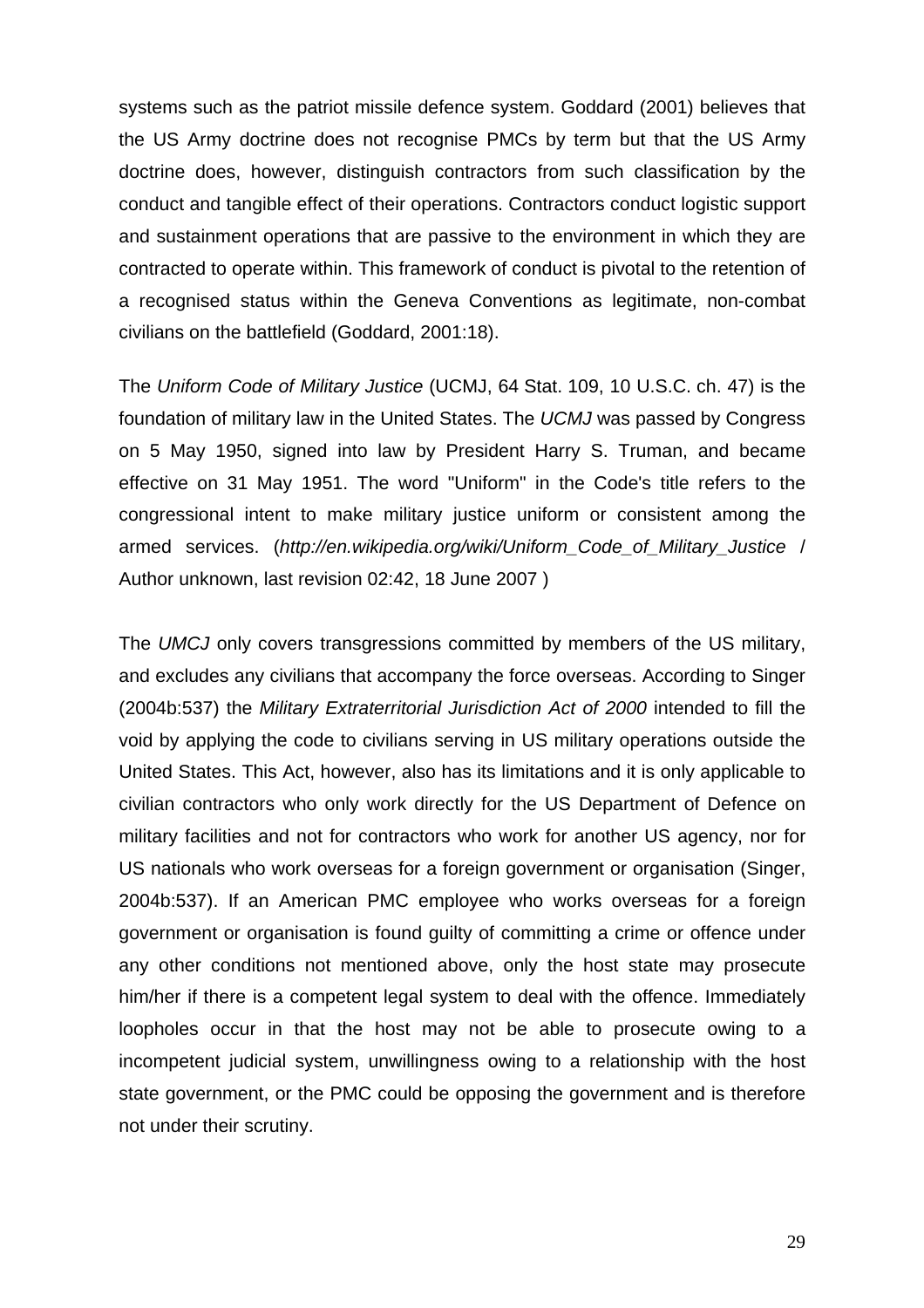The *US Arms Export Control Act of 1968* regulates both arms brokering and the export of military services. These services were included in the Act by amendment in the 1980s following the discovery by the State Department that a number of private companies were giving military training to individuals from countries with which the US did not have good relations. This Act now constitutes the primary law in the US that establishes procedures for the sale of military equipment and related services (Straw, 2002).

The Act stipulates the purposes for which weapons and services may be transferred; these range from self-defence to internal security. Defence services are defined as including the provision of and assistance in the design, manufacture and use of defence equipment, any provision of technical data on that equipment, any provision of military advice and any training of foreign units and forces, both regular and irregular. Training includes training delivered by correspondence courses and media of all kinds, and through exercises.

US companies that offer military advice to foreign nationals (in the US and overseas) are required to register with and obtain a licence from the State Department under the *International Transfer of Arms Regulations (ITAR)* which implement the *Arms Export Control Act* (Straw, 2002).

The US Government maintains the right to take action to ensure that licensing provisions are being met. In addition to this licensing procedure, congressional notification is required before the US Government approves exports of defence services worth in excess of \$50 M. The US Federal Criminal Statute prohibits US citizens from enlisting or from recruiting others from within the US to serve a foreign government or party to a conflict with a foreign government with which the US is at peace (Straw, 2002).

## **2.7 Assessment of the regulatory framework**

The regulation of PMCs has become an issue of governance and is of utmost importance. The focus needs to be on whether the international frameworks are toothless or not and if the SA and US laws can be applied extraterritorially. In the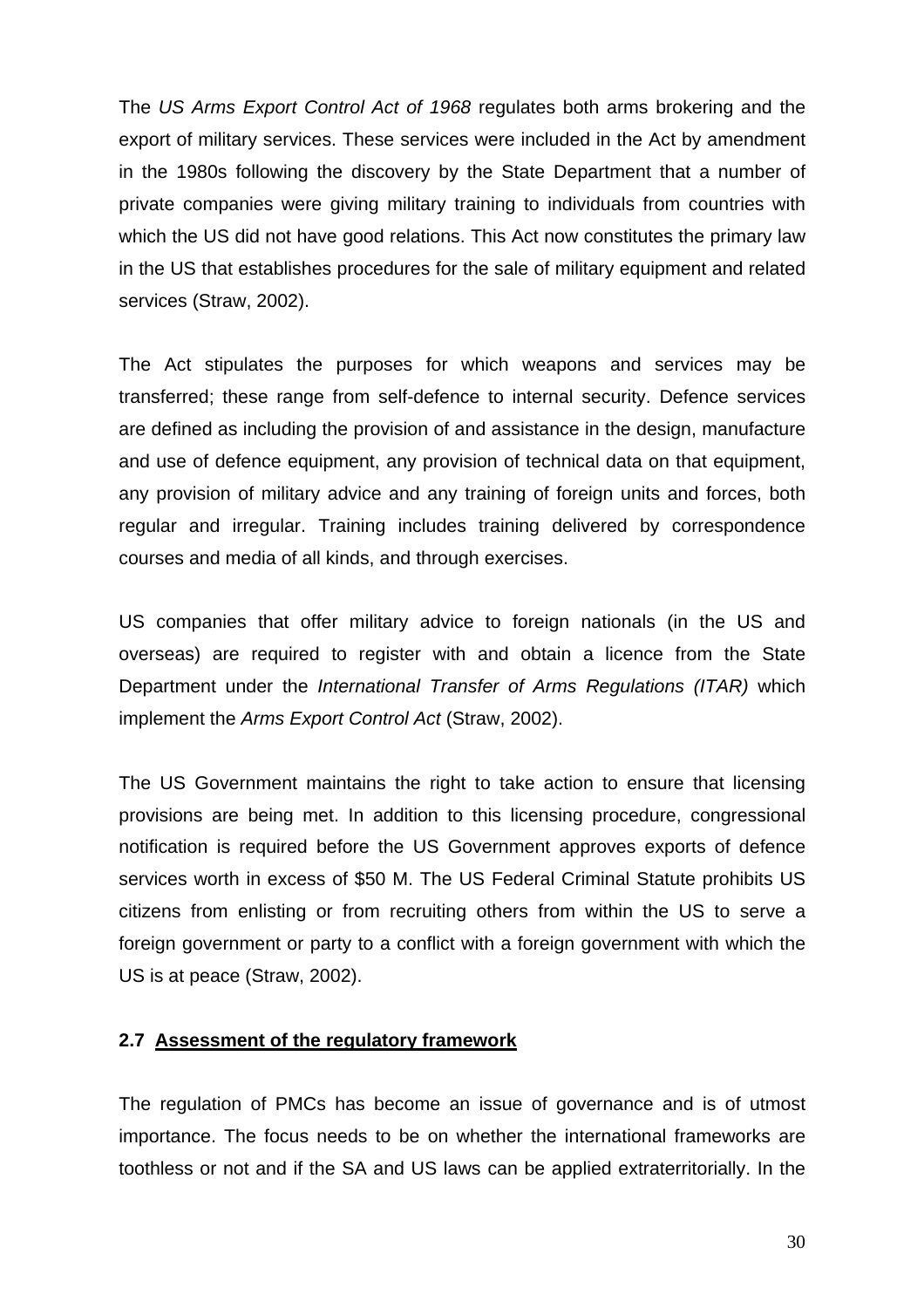post-Cold War context, extraterritorial regulations are, for the most part, designed multilaterally in the interest of peace, or the interests of major powers (Le Billon, Hartwell & Sheman, 2002). Increasingly, multilateral instruments are designed and applied at a regional level rather than on a country-by-country basis. This category includes conditions on multilateral aid, UN instruments, including Security Council resolutions on arms embargoes and financial sanctions, expert panels, UN conventions against transnational organised crime and international terrorism, and the UN Global Compact's efforts to engage private-sector actors in issues of peace and security (Le Billon *et al*, 2002).

The threat of prosecution by the International Criminal Court, recently ratified by the required number of states, may hold promise as a deterrent against violent predation and as an incentive for warlords and other actors to uphold peace accords. Key initiatives and practices have also been developed by other multilateral organisations, most notably the Organisation for Economic Cooperation and Development (OECD), the European Union (EU), the Council of Europe, the Organisation of American States (OAS), and African regional and subregional organisations (Le Billon *et al*, 2002).

Currently international enforcement to regulate the PMC industry is uncoordinated. South Africa and the United States lead the way in legislation regarding PMCs. While several countries have domestic laws governing mercenary activity, few of these states have legislation relevant to private military companies. According to International Alert, there are four general categories of national legislation: "those passed to 1) control mercenary activities in response to the requirements of neutrality laws; 2) deal directly with mercenaries and mercenary activity; 3) regulate the provision of foreign military assistance as opposed to merely regulating mercenary activities and direct participation in conflicts; and 4) regulate military services within arms export control systems" (Beyani & Lilly, 2001:28).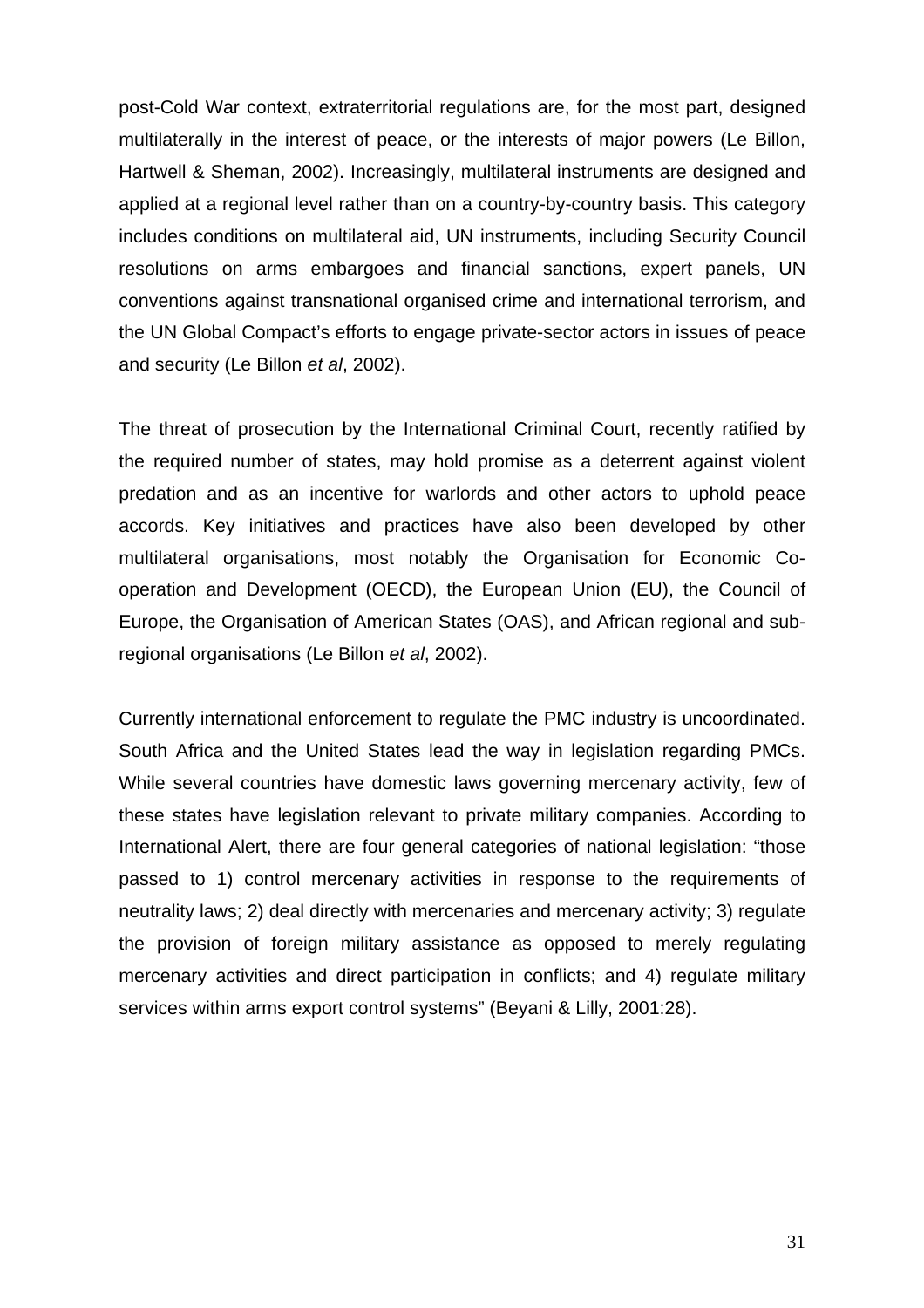# *UN International Convention against the Recruitment, Use, Financing and Training of Mercenaries 1989*

Beyani & Lilly (2001) feel that this convention is limited in its scope, and that it applies only to the country where mercenary activities take place, not to those countries violating its principles. The convention has not entered into force, but it does provide a minimum standard for national legislation. Critics argue that the treaty's timing was poor, it came out when the private military trade started to boom (Singer, 2004b:531).

The high demand for peacekeepers, especially during the 1990s, stretched the United Nations' limited resources. The pressure mounted on the UN to intervene and dismantle dangerous and hostile situations. Unfortunately, in many cases like Rwanda, the organisation failed to meet these daunting challenges. UN military failures seemed to become commonplace. The UN has condemned the use of mercenaries since the 1960s. Ballesteros (1996) characterised mercenaries as politically disconnected from the societies into which they are introduced by governments (also a reason for their popularity) therefore making them instruments for oppression, used to violate human rights and to impede the exercise of the right to people's self-determination. Ballesteros asserts that mercenary initiatives by private companies registered as security firms in a third country were a threat to national sovereignty.

On the other hand the UN is still reluctant to take a definitive stand against PMCs. The UN does take a stand against mercenaries. This is illustrated in the UN General Assembly in 1973, adopted Resolution 3103. Sandoz (1999:204) states that the use of the phrase "these mercenaries" and not "the mercenaries" in the above-mentioned resolution, clearly shows that mercenary activity was identified with opposition to liberation struggles. Brayton (2002:304) mentions that the UN became very concerned about the role of mercenaries and therefore appointed Ballesteros, who reported a growing number of hired fighters. He also expressed his concern on how well equipped and organised these corporations were. Ballesteros also noted that security companies cannot be strictly considered as

32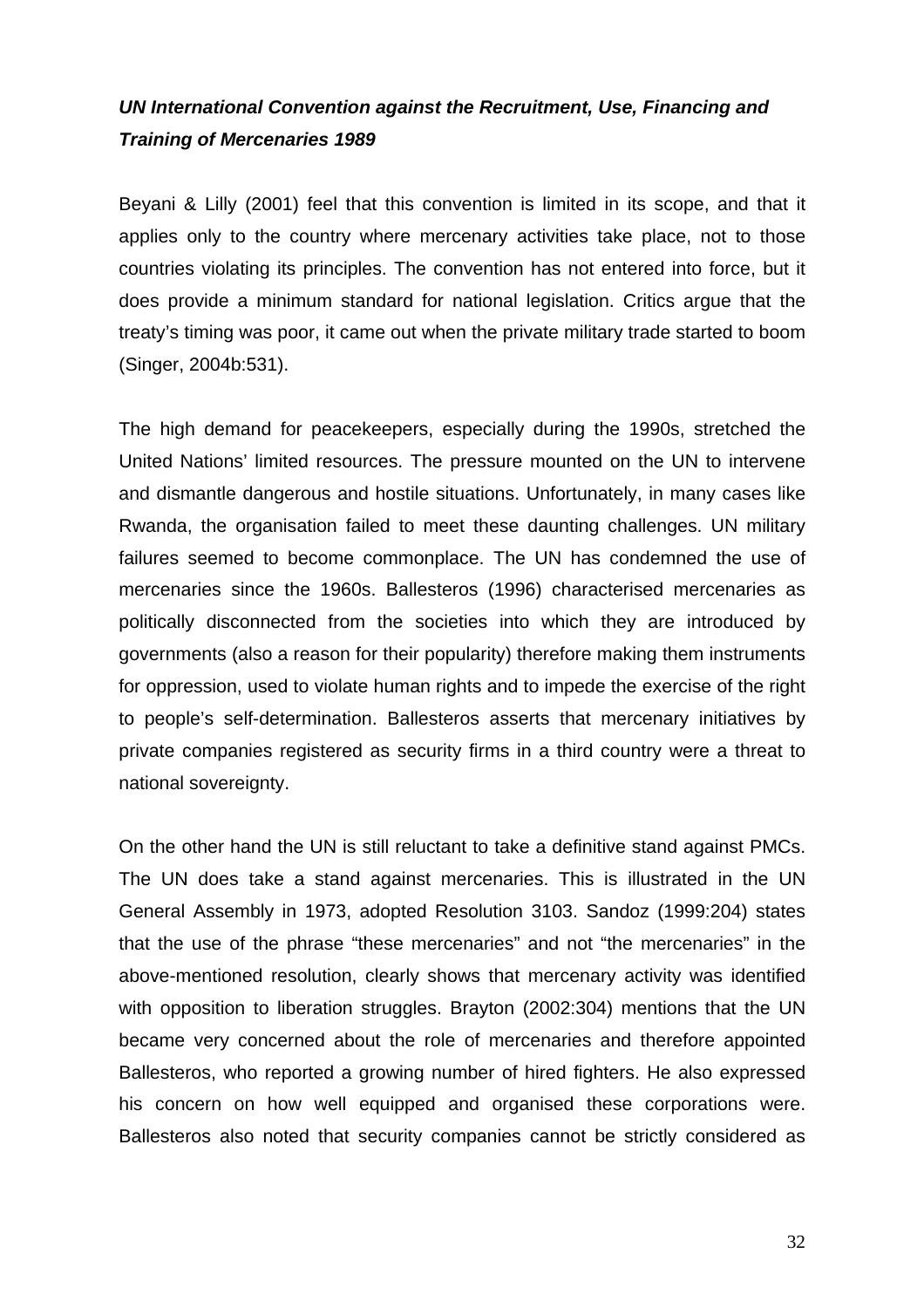coming within the legal scope of mercenary status. (*http://[www.unhchr.ch](http://www.unhchr.ch/)* / Ballesteros, E.)

These statements point out the inability of the UN to diffuse all conflict situations especially where there are low intensity conflicts and a money shortage, the latter hampering the deploying of more peacekeeping soldiers. According to Smith (2002:112) the UN agrees that PMCs do not meet the stated definition of a mercenary. To ban PMCs completely could not just cause them to go underground but could clash with the UN Charter's Article 51, which allows for states to take unspecified measures to protect themselves against attack. Singer (2004b:544) agrees and mentions that without a clear justification, any attempt to ban a new option for states to do so might be in contravention of this clause.

#### **The OAU/AU conventions regarding PMCs and Mercenaries**

Beyani & Lilly (2001:25) state that the OAU convention is intended to complement the UN international convention, but is in fact superior to it in many respects, including: defining the elements of the crime of mercenarism rather than only prohibiting the recruitment, use, financing, and training of mercenaries; converting perambulatory principles of the international convention into substantive provisions; and defining the criminal responsibility of states and their representatives. The OAU convention is rarely enforced, however, many signatories continue to violate its principles. It does not apply to private military companies, nor include corporate criminal responsibility (Beyani & Lilly, 2001:25). Political and strategic reasons for the lack of legislation could be because countries want to achieve certain policies without being too active in certain "non-democratic" states or states that are renowned for human rights abuses. The latter mentioned countries might have access to valuable resources that could help countries operating covertly to achieve strategic, political and foreign policy goals. PMCs could therefore be a valuable ally to front governments operating with or in these "rogue" states.

This definition is broader and less technical, but the major weakness with the adopted AU definition is the small number of signatories to ratify this international convention. The AU tries to define mercenaries but fails to define PMCs, although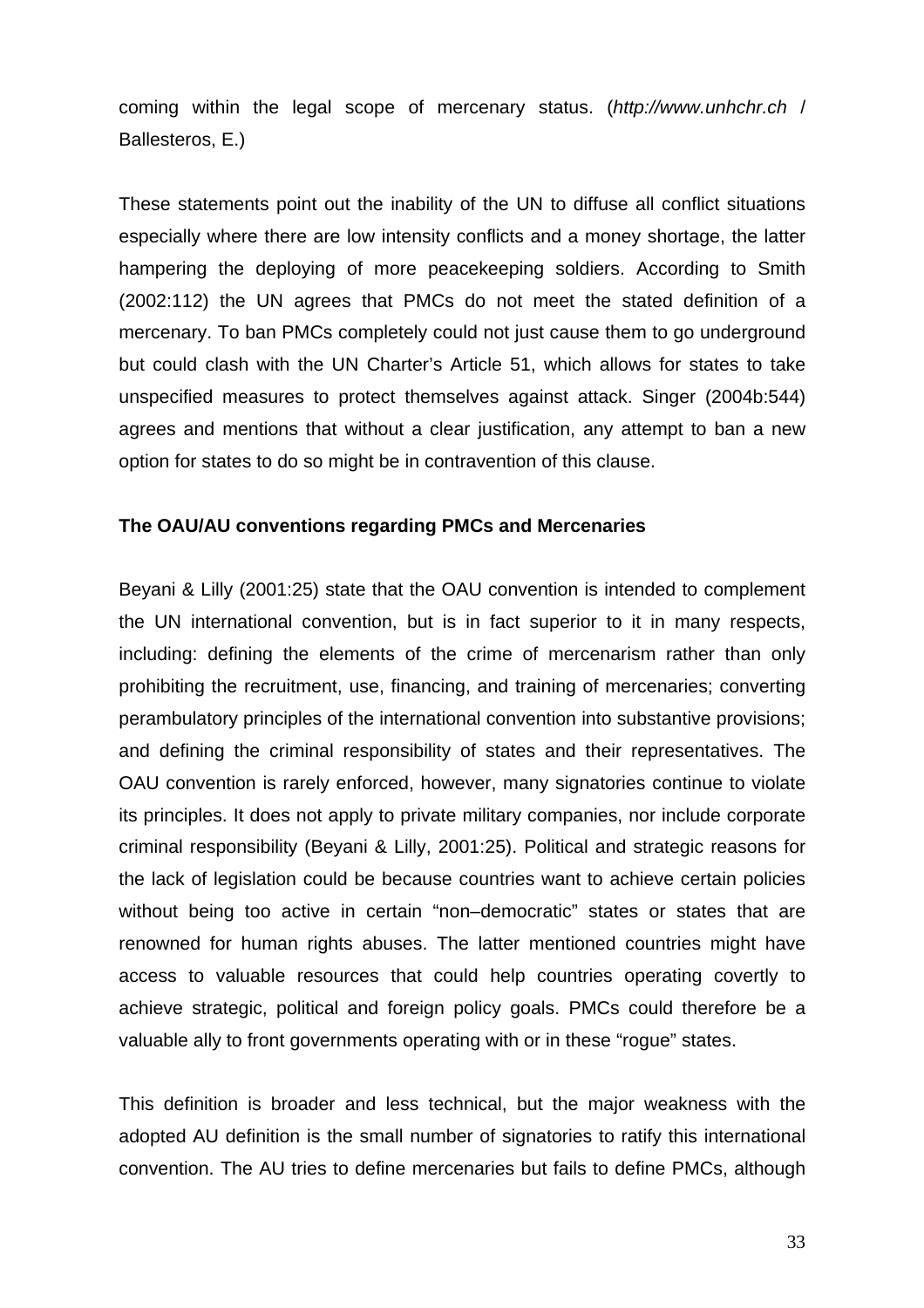some PMCs could be included in the definition according to their services rendered and by actively taking part in hostilities. Despite being involved with mercenary activities, South Africa is in favour of the African Peer Review but has not ratified the AU convention regarding mercenaries. South Africa, however, has progressive domestic legislation that combats mercenary activity (Aning *et al*, 2004:2).

## *Foreign Military Assistance Act of the Republic of South Africa of 1998*

This Act carries punitive measures and applies to both individuals and PMCs engaged in mercenarism, defined simply as "direct participation as a combatant in armed conflict for private gain" within South Africa and abroad. Foreign military assistance is not proscribed, but falls under the licensing and authorisation of a separate government body also responsible for approving arms exports. Despite its extraterritorial nature and inclusion of PMCs, the Act has been criticised as being more of symbolic value than being an actual deterrent. Few companies have registered and few contracts have been licensed (Le Billon *et al*, 2002:65).

Aning (2000:32) also mentions that in situations where regime interest and security are considered more important than international ethics, enforcing the above international conventions or following the South African example would be difficult. He states that the South African parliament unwittingly incorporated 28 of the 36 proposals presented by EO into the bill, therefore encouraging as the South African bill is; its impact is limited in the following two main ways:

- the bill seeks to ban South African citizens from participating in such mercenary activities. The immediate effect of this would be minimal because about 70 % of EO operatives are decommissioned and underpaid soldiers from African and European countries; and
- there is a need for change in the perception from African leaders and the larger international community regarding the employment of mercenary services.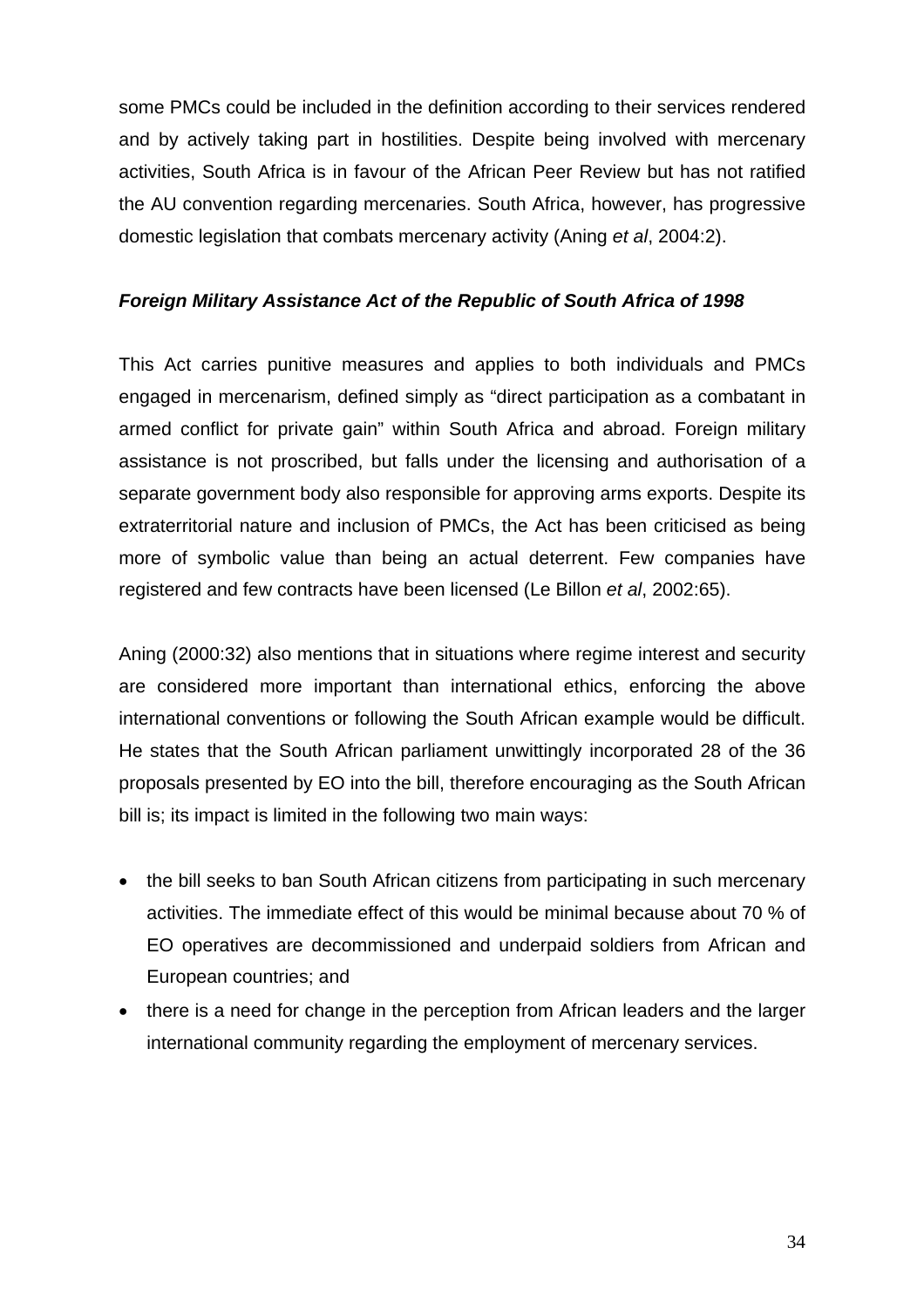## **United States laws regarding PMCs and Mercenaries**

Smith (2002:113) mentions that the State Department's Office of Defence Trade Controls monitors the firms for compliance with the law and current US policy. He also states that in the case of MPRI, some critics argue that although it follows this procedure, the existing control mechanism is inadequate and allows the President of the US to circumvent the intent of Congress. Article 1 section 8 of the *US Constitution*, grants Congress the power to declare war, grant marque and reprisal, and make rules concerning captures on land and water (Smith, 2002). Cilliers & Mason (1999:2,3) agree that the US has strict federal laws and state legislation that require the companies to obtain government sanction before any commitments are made regarding the provision of goods, services, and security to the client.

This drawback could be overcome according to Smith (2002:113) by congressional legislation that reintroduces the granting of letters of marque and reprisal and that provides guidelines for the oversight of PMCs either by the arms export regimes in place at the State Department or by establishing new ones that could include direct congressional oversight. According to Shearer (1998b:20) the US position appears to regard mercenary activity as non-criminal under international law and that mercenaries should enjoy the same status and protection as other combatants.

Avant (2000:2) also states that the *International Transfer of Arms Regulations* (ITAR) reveal problems. She summarises them as follows:

- a) it is not clear that outsourcing of military training saves the US government any money;
- b) privatising military training may weaken the US armed forces' expertise and capacity for engagement; using private contractors may make implementing the engagement policy easier, but by avoiding public debate, such a practice undermines the democratic process; and
- c) there is not enough oversight and control of private firms that sell training directly to foreign countries. (Avant, 2000:2)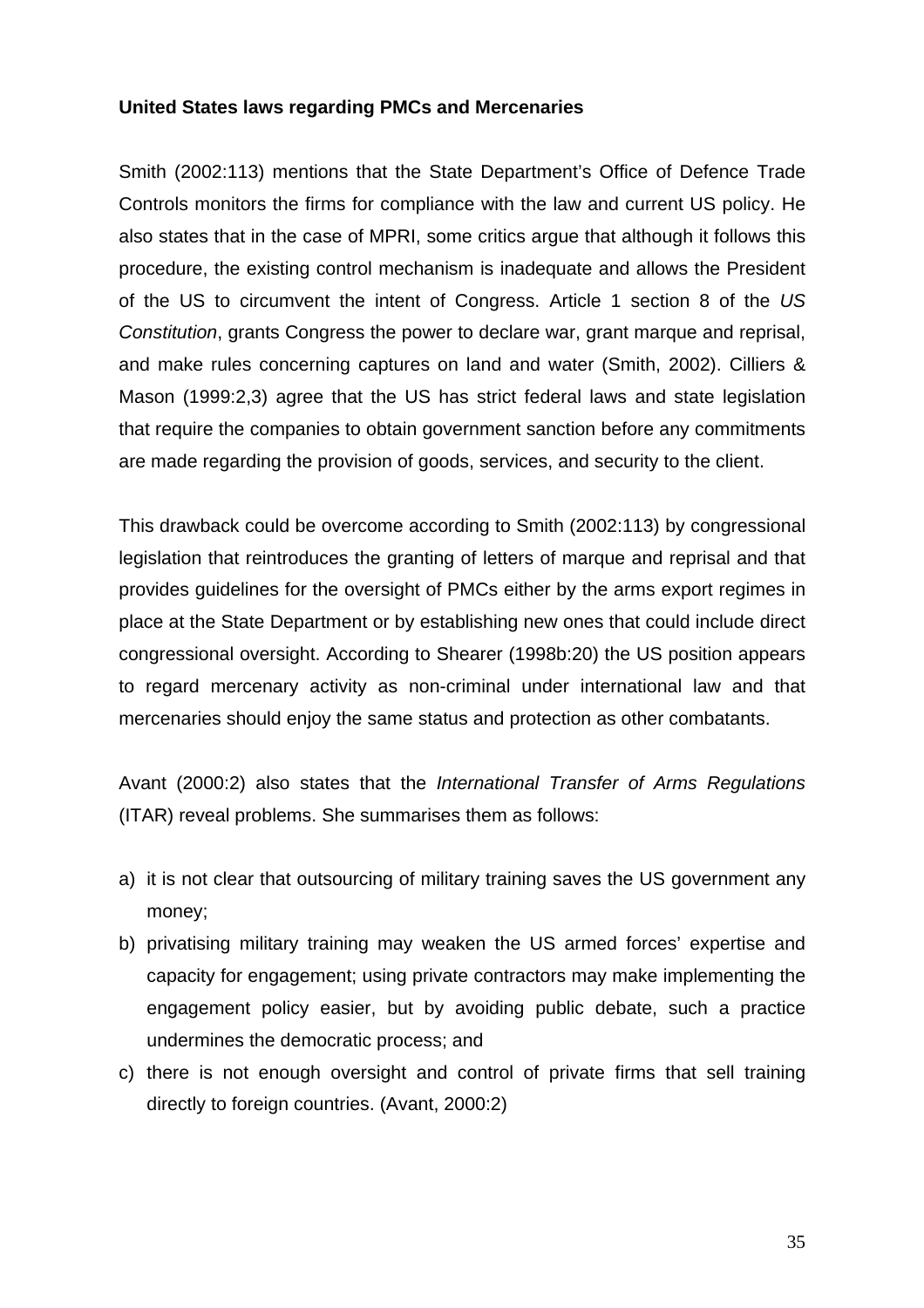Conachy (2004) mentions that the mercenaries in Iraq have complete immunity from Iraqi law under an edict issued by the *US Coalition Provisional Authority* (CPA). Beyani & Lilly (2001:32) believe that "the ITAR is probably the most developed and comprehensive regulation system [capturing] the activities of most private firms in the US supplying defence services abroad." Under ITAR, there is a "presumption of denial" for the provision of military services if they would lead to a "lethal outcome." Effectively, this means that PMCs should not be allowed to engage in or train others for direct combat. However, determinations of this nature are often ambiguous.

The US supports the PMC industry since its activities are aligned with foreign policy activities. As the US is very progressive in its laws regarding the industry, it is highly unlikely to clamp down on PMC activities. Singer (2004b:548) proposes that the US Congress could establish a more consistent and transparent licensing process that specifies oversight of US-based and/or employed PMFs and sets strict and public reporting requirements.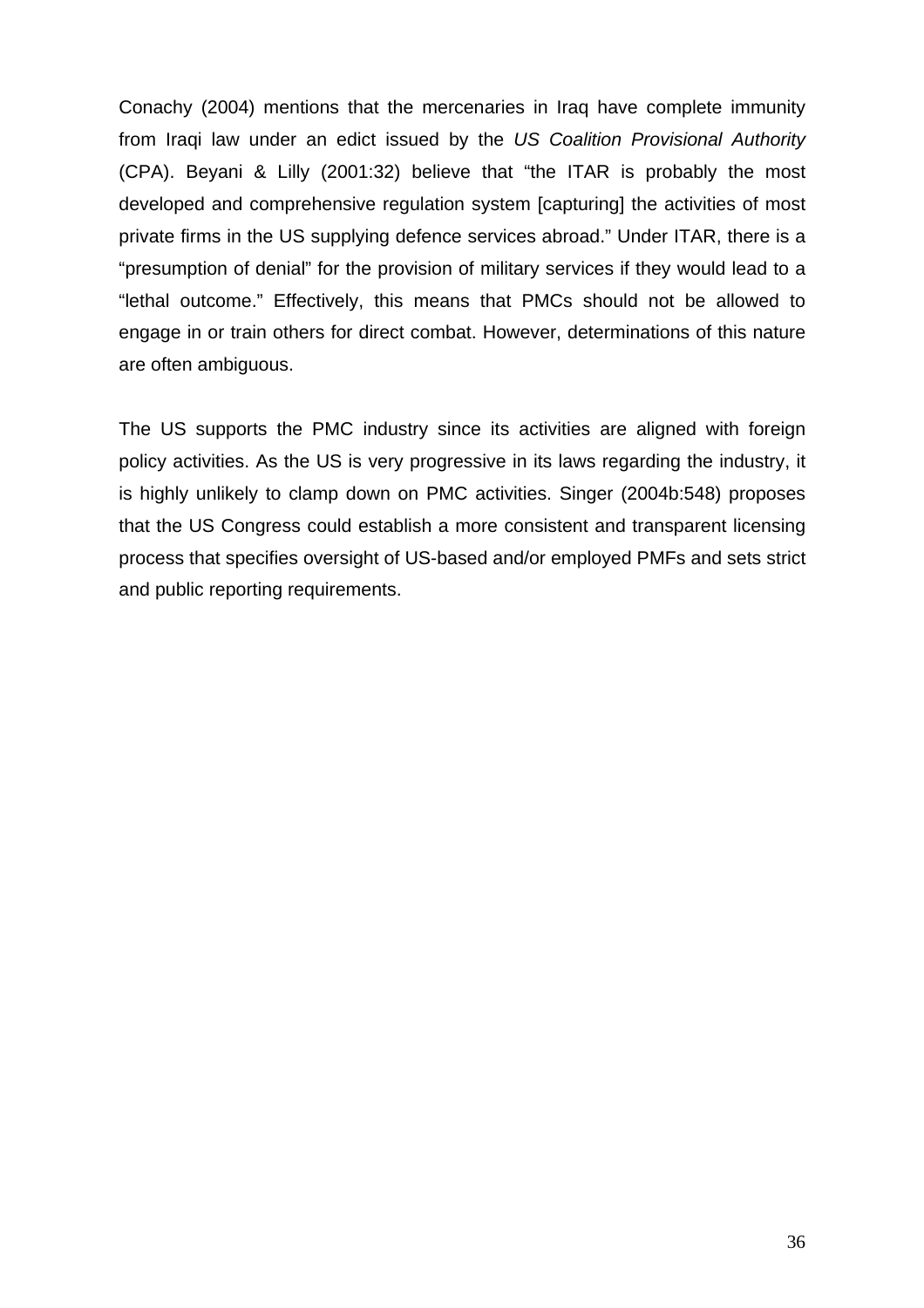## **CHAPTER 3: CASE STUDY – EXECUTIVE OUTCOMES AS COMBAT TYPE PMC IN ANGOLA**

## **3.1 Angola's domestic regulatory framework for mercenaries and PMCs**

During the research, the Angolan government's position regarding PMCs and mercenaries could not be established. The only information found on the subject matter was that of GIMUN (a simulation of UN debates) by university students. According to GIMUN, the Angolan government supports the view that legislation on mercenaries must incorporate more of the progressive features of international conventions, and should seek to improve the definition of a mercenary, as it stands in article 1 of the *1989 UN International Convention against the Recruitment, Use, Financing and Training of Mercenaries.* 

(*[http://www.gimun.org/2006/documents/CHR\\_Angola\\_.pdf/Security Council](http://www.gimun.org/2006/documents/CHR_Angola_.pdf/Security%20Council)* Angola/Author unknown)

The *1989 Additional Protocol Convention* moved this legislation forward by making the use of mercenaries illegal. Article 2 makes it an offence to recruit, use, and finance or train mercenaries. Article 5 binds signatories not to do the above and Article 9 obligates them to punish violations. So far, only 19 countries have ratified the convention and a further nine have signed but not ratified. Moreover it should be noted that at least three of the signatories, namely the governments of Angola, Yugoslavia and the Democratic Republic of the Congo, have engaged or used mercenaries or PMCs since they signed the convention. Although Angola has signed the convention, it is one of the nine countries who have not yet ratified it. (*<http://www.fco.gov.uk/Files/kfile/mercenaries.0.pdf>*) (Article title Private Military Companies: Options for Regulation author: Jack Straw) (accessed 3 September 2006)

According to the Geneva International Model United Nations (GIMUN) proposal (*[http://www.gimun.org/2006/documents/CHR\\_Angola\\_.pdf/Security Council](http://www.gimun.org/2006/documents/CHR_Angola_.pdf/Security%20Council)* Angola/Author unknown), the Angolan government strongly believes that the definition of mercenarism should refer to participation in international conflicts as well as in internal conflicts. According to the GIMUN proposal, Angola believes that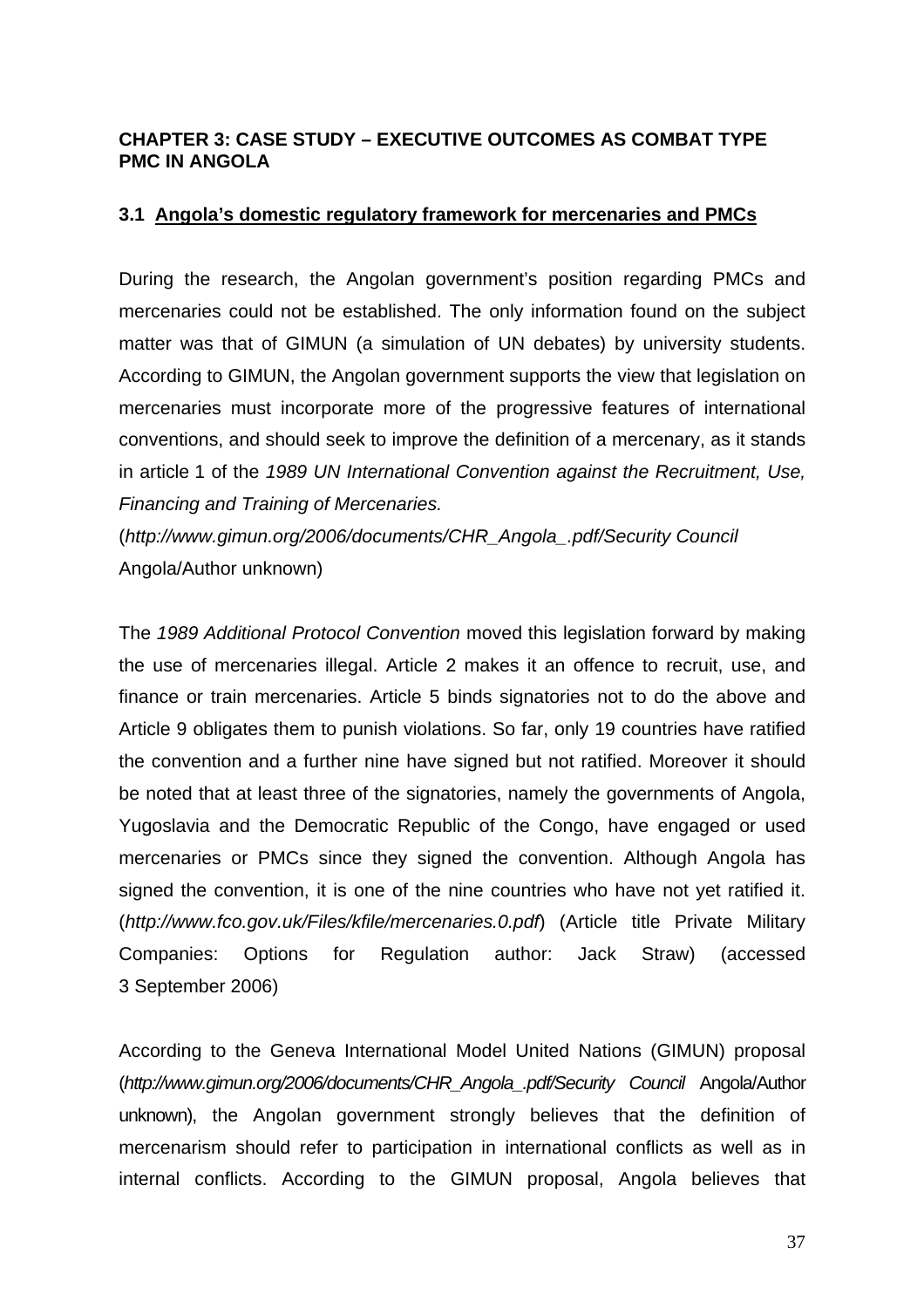mercenary activities must be considered a crime in and of itself and must be internationally prosecutable, both because they violate human rights and because they affect the self-determination of people.

It must also be kept in mind that mercenary activity is a complex crime in which criminal responsibility falls upon those who recruited, employed, trained and financed the mercenary or mercenaries, and upon those who planned and ordered this criminal activity. Due attention must be paid to the study and analysis of the various ways in which mercenaries are used and act and of those who employ them, while recognising that this is not merely a legal question of definition, but also a question of actions and situations that affect life, security and international peace. Also, there is a need to distinguish between the activities that are deemed crimes under international law (i.e. terrorism) and those that require criminalisation. (*[http://www.gimun.org/2006/documents/CHR\\_Angola\\_.pdf/Security Council](http://www.gimun.org/2006/documents/CHR_Angola_.pdf/Security%20Council)* Angola/Author unknown)

Mercenaries are widely condemned. But it is the booming of Private Military Companies (PMCs) that is increasingly becoming a policy headache by sidestepping current legislation and regulation. The GIMUN proposal states that the government of Angola believes that the legal and institutional response to the phenomenon of Private Military and Security Services (PMSSs or PMCs as referred to in this study) as it has manifested today is inadequate and urgently needs addressing. A general framework for regulation that would incorporate a minimum universal set of standards from all the regional perspectives towards PMCs should be extrapolated in order to achieve greater transparency in the acts of modern PMCs.

# (*[http://www.gimun.org/2006/documents/CHR\\_Angola\\_.pdf/Security Council](http://www.gimun.org/2006/documents/CHR_Angola_.pdf/Security%20Council)* Angola/Author unknown)

Angola supports the view that a combination of international, regional and national legislation is required which specifically targets PMSSs to prevent the involvement of PMSSs into mercenary activities on the continent. Although different regions of the world had and still have their own specific problems in regard to the security industry, the same private companies operate across the world. It might be useful,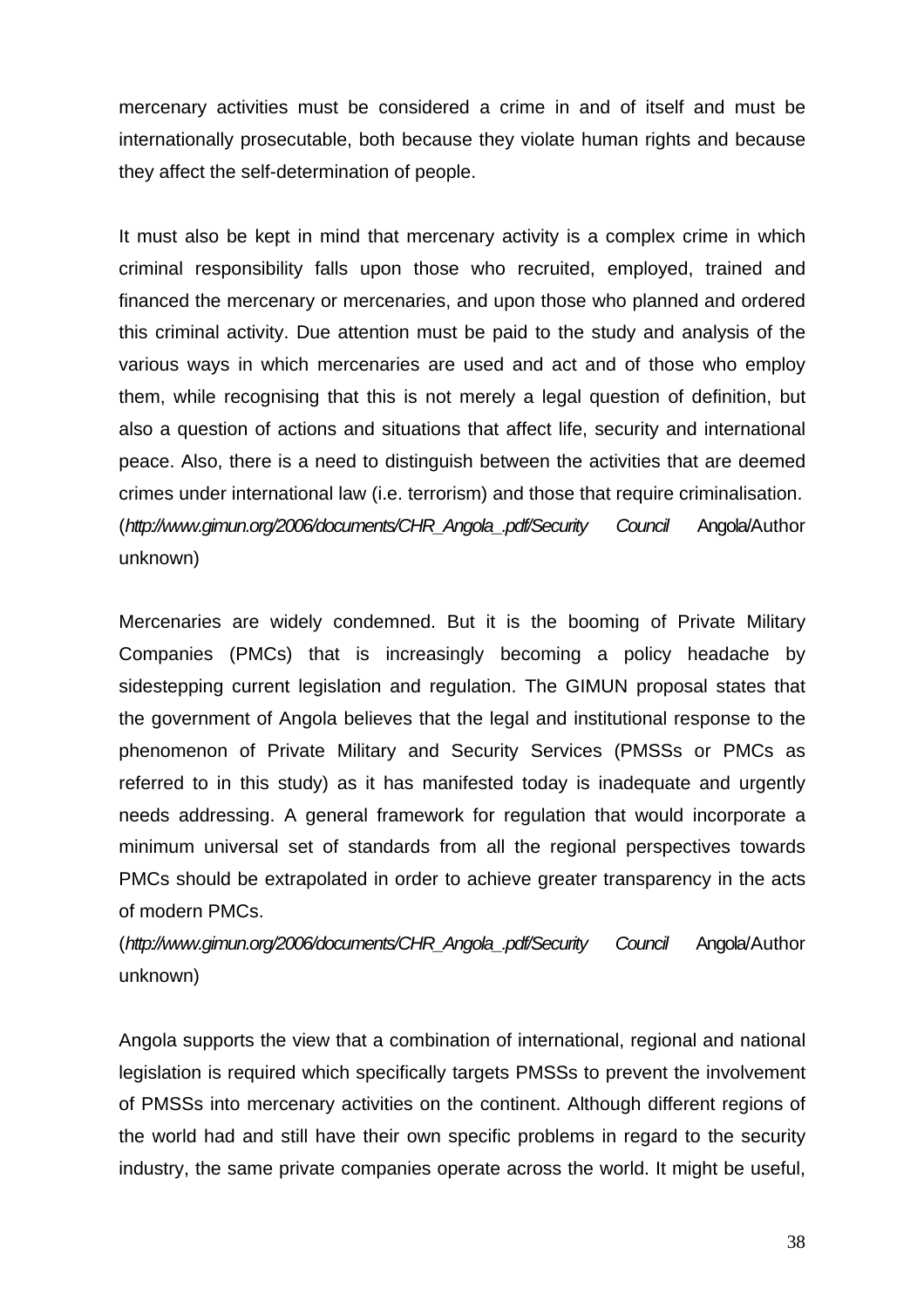therefore, when regulating the private security industry, to have a framework that works uniformly across the board. At the same time, regional mechanisms and national legislation could go beyond those standards to produce more regionally targeted strategies. In particular, regional mechanisms should be explored further as ways of controlling and monitoring PMSSs. Also, national codes that criminalise the mercenary activities of PMCs must be revised and amended. (*[http://www.gimun.org/2006/documents/CHR\\_Angola\\_.pdf/Security Council](http://www.gimun.org/2006/documents/CHR_Angola_.pdf/Security%20Council)* Angola/Author unknown)

According to the GIMUN report, the Angolan government believes that activities of PMCs fall in the "grey areas" of international law. At present only a few countries have included PMSSs in their national legislation and as a consequence PMSSs exist internationally without effective regulation. The government of Angola strongly believes that international regulation would supply the legal framework for these services and provide them with both legitimacy and well-defined laws to abide by. The issue of an appropriate definition and the impact of PMSSs in past and ongoing civil wars must be pointed out, as on the international level there are no laws or conventions dealing specifically with PMSSs.

(*[http://www.gimun.org/2006/documents/CHR\\_Angola\\_.pdf/Security Council](http://www.gimun.org/2006/documents/CHR_Angola_.pdf/Security%20Council)* Angola/Author unknown)

The AU's (with Angola as a member state) attempt to define mercenaries is, however, not watertight, since it is too narrow according to mercenaries' purpose. The definitions would not have included employees of Executive Outcomes in Sierra Leone or Angola, nor anyone else working for a recognised government where training or security consulting is provided. Mercenaries, therefore, freelance their labour and skills to a party in foreign conflicts for fees above those of native counterparts. Malaquias (2001:314) states that "typically, insurgencies are responses to chronic governmental ineptitude and corruption, or to other forms of bad governance. More proximate causes include government insensitivity and ineffectiveness in meeting popular demands. Insurgencies can be ignited either through repressive actions by the government or by calculated actions carried out by legal or illegal opposition groups." The AU's definition is according to Jackson (2002:40) unworkable and has largely been discredited since many of the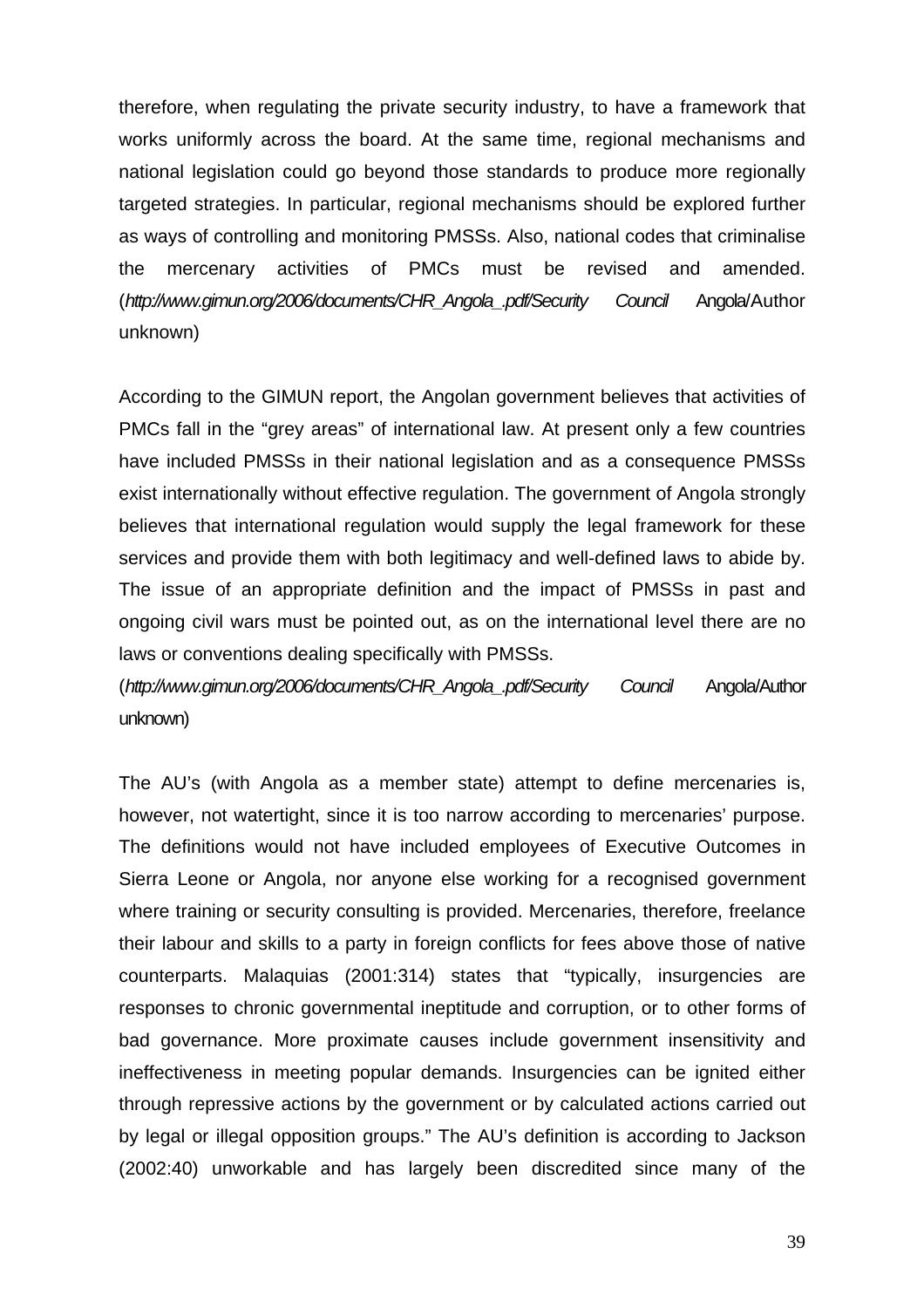signatories (Angola being one of them) have been precisely those who employed mercenaries.

Aning (2000:32) supports Jackson's view and is very sceptical of the implementation of constitutive principles and norms under the OAU/AU against mercenaries only controlled through the goodwill and decency of individual governments (Angola being one of them). Aning (2000) states that "even this slim hope is already being undermined for two major reasons: firstly, since 1990, most of the daring mercenary actions in Africa have occurred under the legitimate purview of sovereign governments like Angola and Sierra Leone; secondly, the farreaching tentacles of corporatised mercenary activities and their impact on the legislative processes, even in countries prepared to tackle this problem, are not fully realised."

According to the research apart from the GIMUN proposal extensively drawn upon above, there is no relevant legislation regarding mercenaries in Angola since the AU definition of mercenaries does not apply to Executive Outcomes (EO) in Angola. The Lusaka protocol refers to "the repatriation of all mercenaries", but it is well documented that both the government and União Nacional para a Independência Total de Angola (UNITA) have used foreign "security specialists" (usually a euphemism for mercenaries) during their conflict. These foreign security personnel have not just trained and assisted Angolan forces, they have often participated directly in combat.

(*<http://www.hrw.org/reports/1996/Angola.htm>* / Author unknown.Volume 8 number 1(A). February 1996.)

The Lusaka Protocol signed in Angola in 1994, provided for a ceasefire, the integration of UNITA generals into the government's armed forces (which were to become non-partisan and civilian controlled), demobilisation (later amended to demilitarisation) under United Nations Angola Verification Mission (UNAVEM) supervision, the repatriation of all mercenaries, the incorporation of UNITA troops into the Angolan National Police under the Interior Ministry, and the prohibition of any other police or surveillance organisation. Despite signing the Lusaka Protocol, human rights abuses still took place, both parties, UNITA and Movimento Popular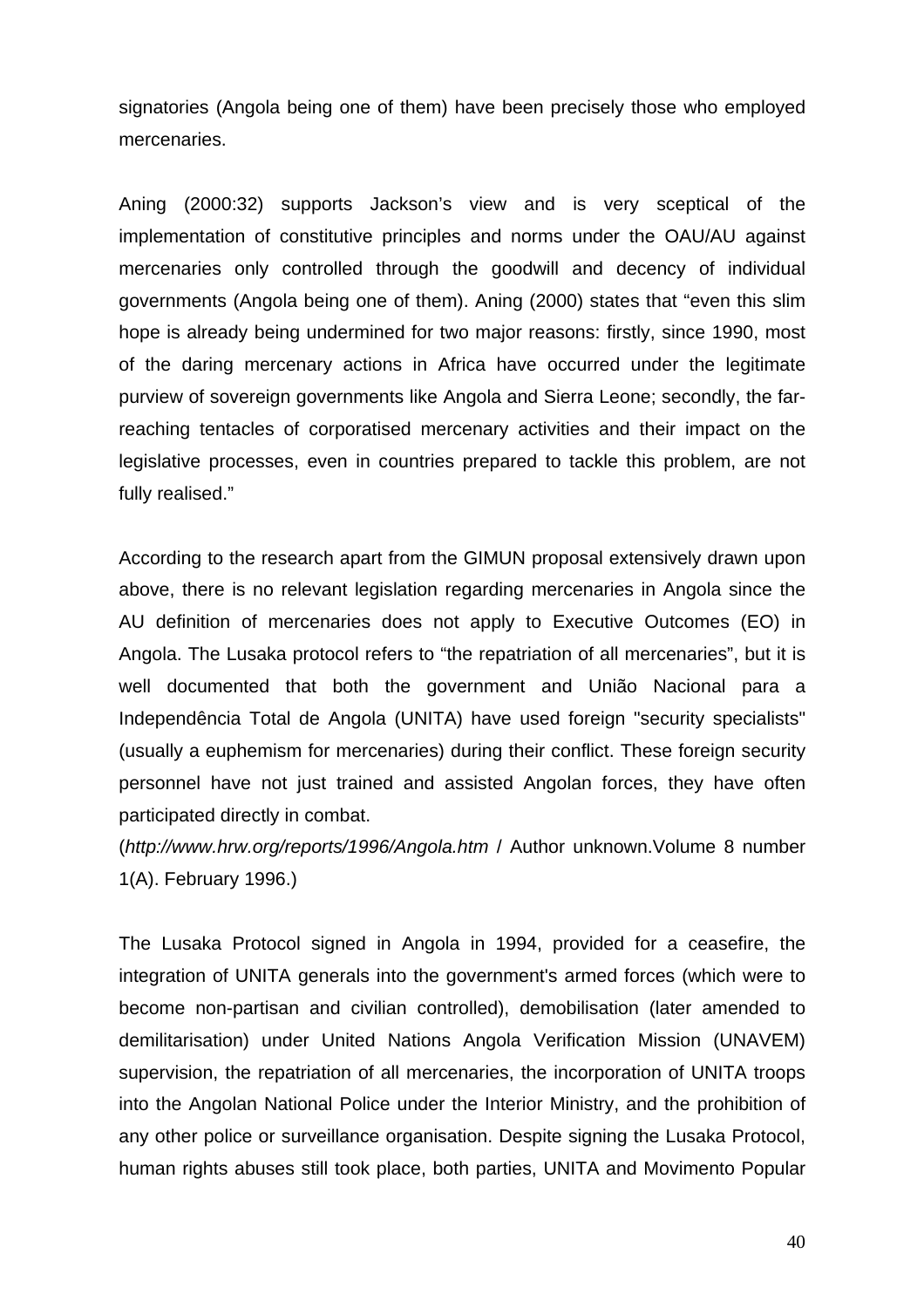de Libertaçao de Angola (MPLA) being guilty in this regard. (*[http://111.hrw.org/reports/1996/Angola.htm#N\\_3\\_#N\\_3\\_](http://111.hrw.org/reports/1996/Angola.htm#N_3_#N_3_)* / Author unknown.Volume 8 number 1(A). February 1996.)

At the time, EO was deeply involved in the Angolan conflict from 1992 through 1995. Although the Lusaka Protocol was "ignored" and EO maintained some 400 to 500 men in Angola, mostly under contract to the Angolan Armed Forces according to a Human Rights Watch report of 1996 (*<http://www.hrw.org/reports/1996/Angola.htm>* / Author unknown.Volume 8 number 1(A). February 1996.). Pressure from mostly the US and other countries mounted on to the Angolan government, the latter finally told EO to withdraw in January 1996. Persons associated with EO, in whatever corporate guise thereafter, were still engaged in the Angolan government's efforts to resolve the conflict by military means in 1998, albeit that they provided services that could not fall foul of the definition of "mercenary" (Cleary, 1999:166). It has, however, been reported that some EO men were being redeployed into front companies and are still operative in Angola (Isenberg, 2000).

## **3.2 EO's background: a South African PMC in Africa**

The highly specialised battalions and regiments of the SADF became a bargaining chip for negotiations leading up to create the "new" South Africa. Many soldiers and specialised military personnel were left without jobs and an income (Breytenbach, 2002a:346). Accusing the South African government of betrayal and not keeping promises, a Conservative Party spokesperson handed the then President of South Africa, FW de Klerk, 30 silver coins (collected by anonymous officers) in Parliament. With this act, the party showed its dismay at the disbandment of especially Battalion 32, the latter being a well-representative battalion. Many of these former soldiers, awarded a meagre severance package, were plagued by poverty and desperation therefore mounted (Breytenbach, 2002a:346).

According to Pech (1999:84), Executive Outcomes was set up in 1989 to serve as an intelligence training unit for the SADF Special Forces. Eeben Barlow and Lafras Luittingh (former 32 Battalion recces with later alleged Civil Cooperation Bureau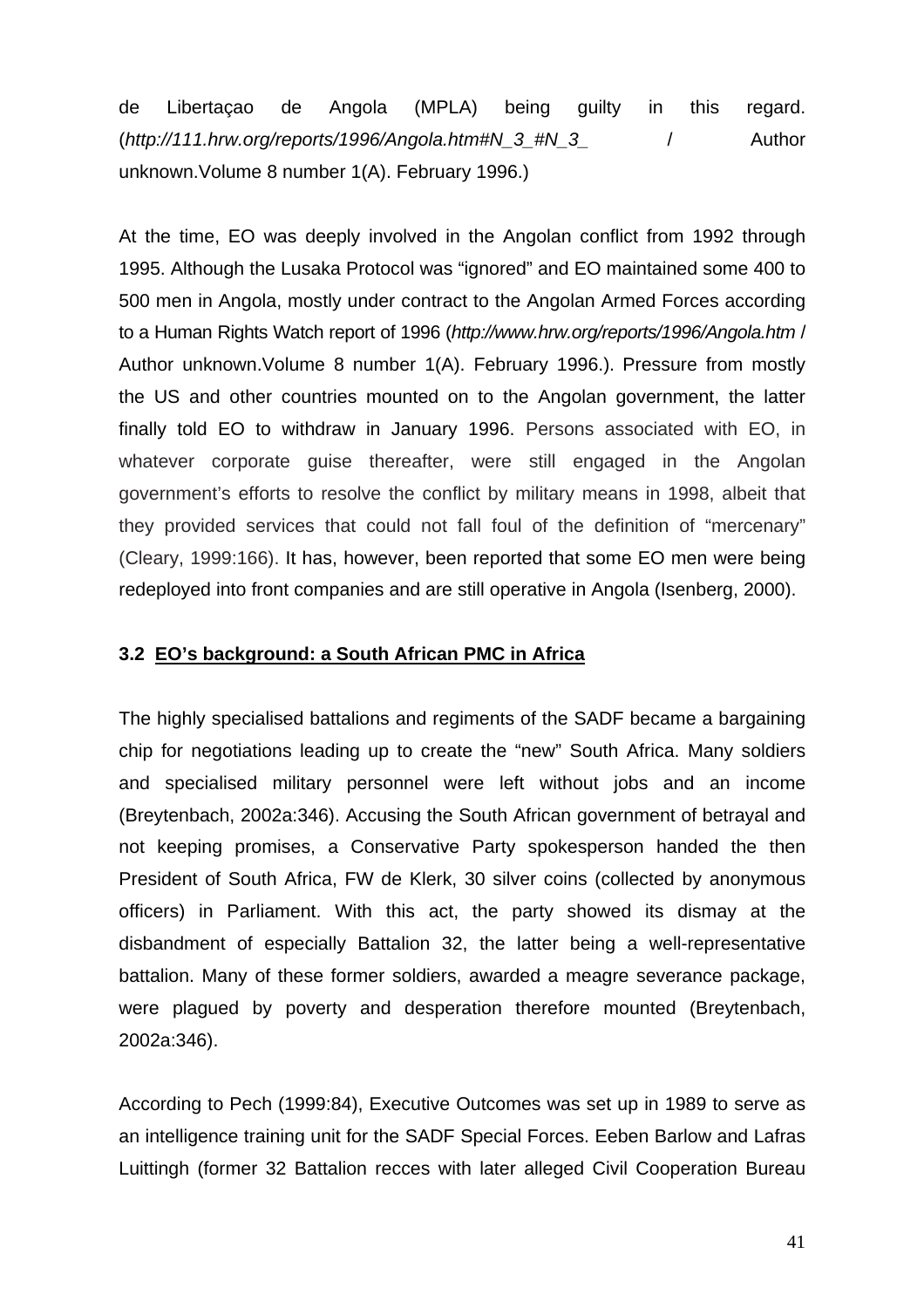(CCB) connotations) identified a niche market and with an able and willing supply of manpower that was unwilling to fight under a "backstabbing" new regime, founded Executive Outcomes. Most of these recruits knew no other skills than soldiering and EO provided a solution. Desperation, poverty and disappointment made the soldiers turn to EO as the financial benefits were very enticing. Shearer (1998b:42) states that payment in US dollars meant that, in real terms, EO salaries were around four times greater than regular army wages paid in South African Rand.

Executive Outcomes, a combat type PMC, was founded by Barlow and Luittingh as a "military advisory company … to work all over the world training armies and getting involved in conflict resolution, but more related to the battlefield, not in the political sense" (Hooper, 2002:7). "As a private corporate entity, EO is able to operate without the restrictions of any particular nation's flag leading our soldiers into battle," stated Barlow. "Organisations such as the UN and the Organisation of African Unity (OAU) can make use of EO without partiality in negating the speedy resolution of conflict in any given country utilising our services. Our employees have over five-thousand man (*sic*) years of military knowledge, combat and training experience" (Barlow, 1998).

Barlow also stated that EO "is a professional military advisory group working only for recognised governments" and is equipped with Soviet MiG fighter jets, Puma and East Bloc helicopters, state-of-the-art artillery, tanks, and other armaments. Barlow (1998) also pointed out that EO boasts an array of no less than 500 military advisors and 3 000 highly trained multinational special forces soldiers.

According to an EO proposal in 1992, EO offered the following:

- support services for "... clandestine warfare operations";
- training of "... freedom fighters" (in other words, insurgency forces);
- procurement of "... any" weapons and equipment;
- the conducting of "... clandestine sabotage actions";
- conducting of "... specific harassment operations within enemy rear areas";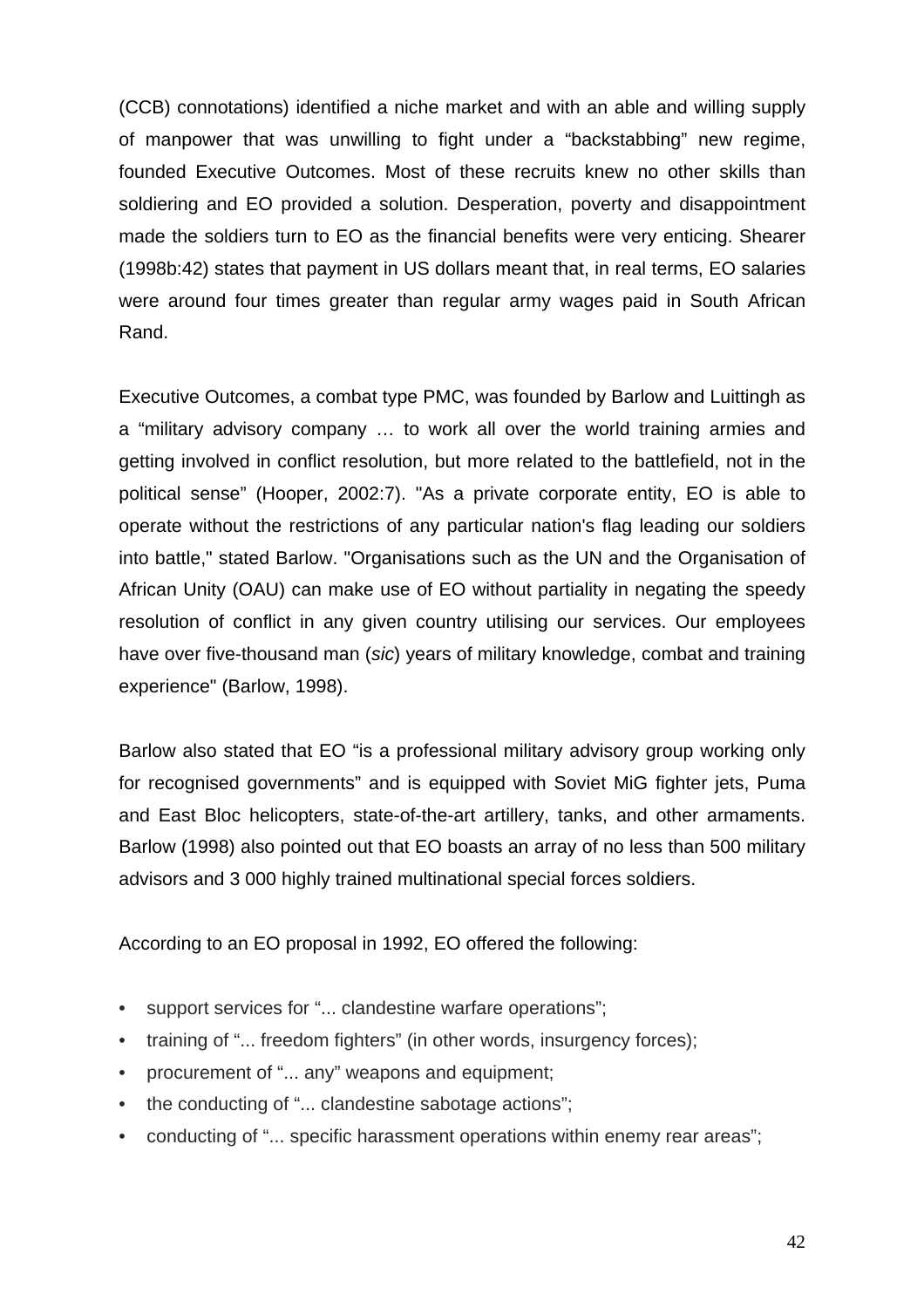- conducting of "... political propaganda operations"; and
- waging of "... total guerrilla warfare behind enemy lines." (Pech, 1999:85)

Although EO officially denied a direct operational function, some EO personnel admitted to taking part in combat operations in Angola (Ashworth & Sellers, 1997:17). Nick van den Berg, a senior member of EO, said that there was no paradox in EO's activities, EO was only concerned with profit and was not interested in ideological wars (Arnold, 1999:116). Venter mentions that the essential tasks of EO members in the endless African conflicts in which EO was involved is to instruct, to protect and to organise. "They also take part in operations. When they are fired upon they respond vigorously. They are prepared to launch preventative attacks if these help save lives" (Arnold, 1999:116).

An EO member admitted on South African television in 1995 that his organisation did not just train soldiers but engaged in aggressive military operations: "A team went ahead to clean up Cafunfo. We followed later and, on the way to Cafunfo, we killed about 300 enemy soldiers. Executive Outcomes was engaged in attacks all the time. It did give some training as well, but the successes of the MPLA could be directly attributed to Executive Outcomes' involvement" (SABC, 1995: 18:00 GMT).

Apart from EO there were a few other PMCs or Private Security Companies operating in Angola. Cleary (1999:147,148) mentions at least four other PMCs and emphasises that EO differs from them in the sense that EO was in fact a Private Military Company capable of delivering private, specialised, military forces, therefore providing services that no civilian security company was equipped or licensed to provide.

EO provided training to the Angolan Armed Forces (FAA) until September 1993 (Pech & Beresford, 1997a:24). According to Cleary (1999:156), EO was on and off involved in Angola for two periods of twelve months until September 1995 and for three more months until January 1996. During this time EO's involvement multiplied new weapons purchases and brought about more dynamic leadership abilities within the FAA, turning the tables in the civil war (Cleary, 1999:156).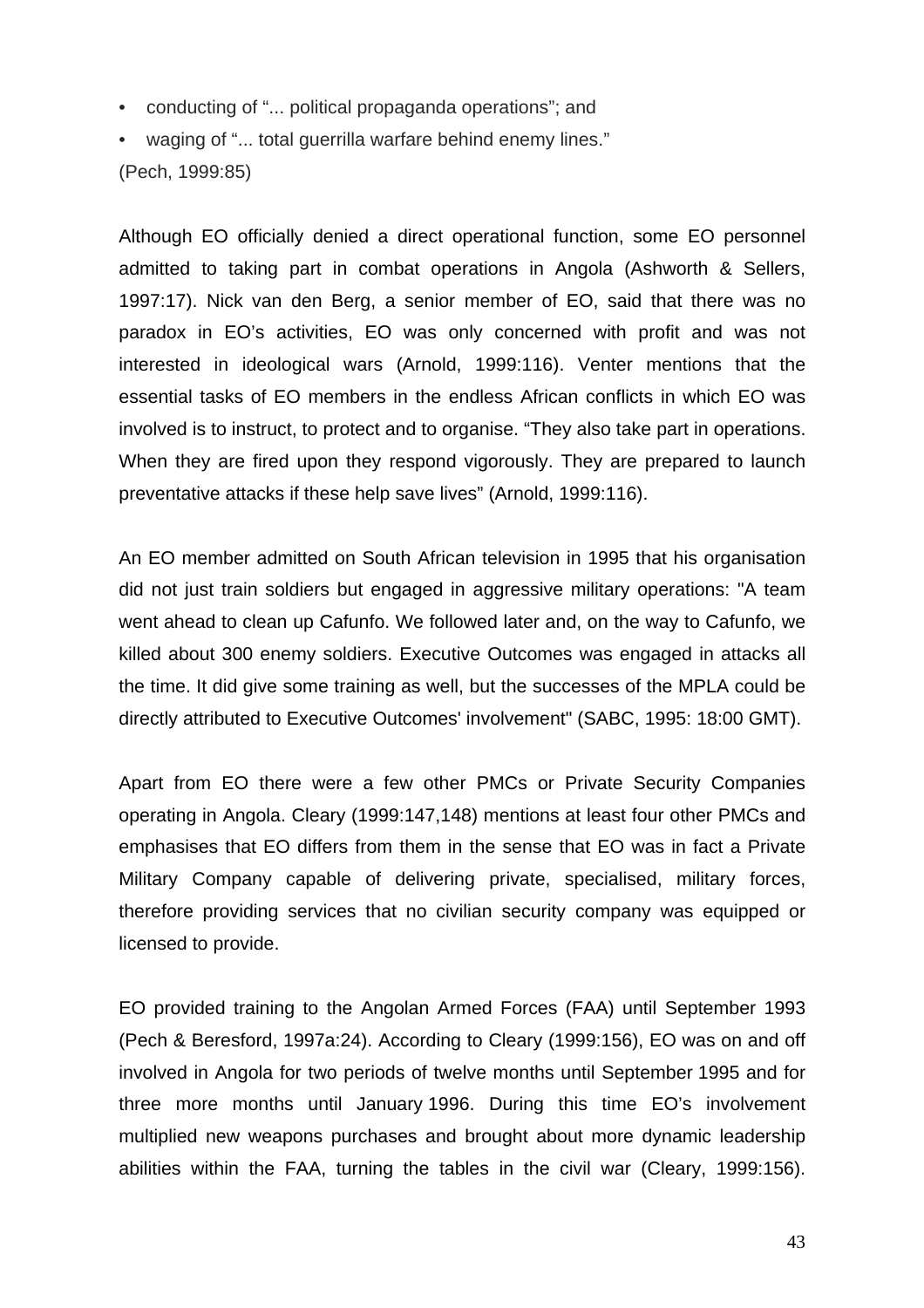According to Hooper (2002:65), EO never had its own armoury in Angola and relied on the host government to provide all the weapons. The recapture of the diamond fields in Lunda Norte in June 1994 was regarded by many as a turning point in the war. One major effect it had was reducing UNITA's capacity to pay for its operations. (Sunday Tribune: 31/07/1994).

Barlow stated that "we are not going to help anyone that is not a legitimate government or that poses a threat to South Africa, or that is involved in activities really frowned upon by the outside world. We have had a major impact on Africa. We have brought peace to two countries almost totally destroyed by civil wars". Claims such as these are very bold yet very necessary to provide the PMC market with the respectability and credibility it lacked in some cases. EO also claimed that its intervention in Angola forced Savimbi to the negotiating table (Venter, 1995:76 and Luittingh, 1995). Howe (1996) also backed this statement by arguing that EO's intervention successfully contributed to conflict resolution.

## **3.3 Who mandated EO in Angola?**

Two former British special service officers with oil interests in Africa hired Barlow and a colleague to recruit a band of mercenaries for two month's work in northwestern Angola in January 1993. The operation sounded simple – capture and defend valuable oil tanks at Kefekwena and then do the same for the oil town of Soyo which had been overrun by the troops of Jonas Savimbi's União Nacional para a Independência Total de Angola (UNITA) (Pech, 1999:85).

According to Bunker & Marin (1999), Executive Outcomes claimed that its sole purpose was to bring stability to the (Angolan) region by supporting legitimate governments in their defence against armed rebels. A number of analysts have noted its close connections with the Branch-Heritage group, a group of British companies with interests in energy and mining. Tony Buckingham, a senior director in a number of Branch-Heritage companies, is said to have introduced Eeben Barlow to Sonangol who employed EO in its first operations in Angola. Part of the payment for these services might have been guaranteed by Ranger Oil West Africa Ltd which shares oil blocks with Heritage Oil and Gas (a member of the Branch-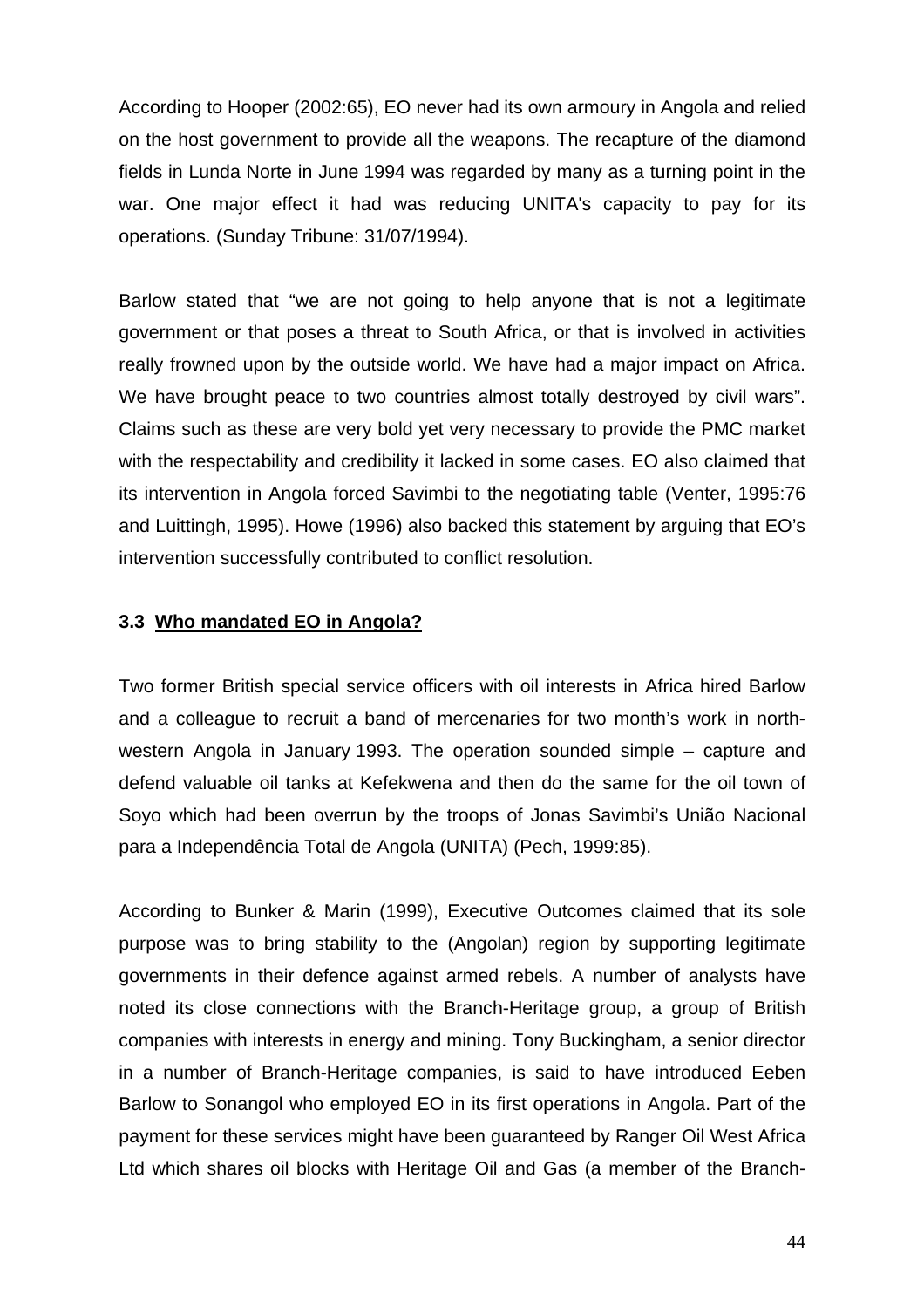Heritage group). EO's parent company was most likely the South African-based Strategic Resource Corporation (SRC). EO exists in SRC's corporate universe as just one satellite in a web of thirty-two companies involved in a plethora of mining, air charter, and "security" concerns. These satellite companies are registered anywhere from Cape Town to the Bahamas to the Isle of Man (LoBaido, 1998).

EO was contracted in January 1993 to capture and secure oilfields in Soyo and oil tanks in Kefekwena. This needed to be done to secure the interests of various oil companies who already had immense amounts of shares invested in the Soyo area. A full-scale war erupted between EO and Savimbi's UNITA. The latter was heavily deployed in the Soyo area. EO's involvement in Angola caused quite a stir. The media dubbed EO soldiers mercenaries, therefore regarding all their activities as illegal according to international law. Loopholes in the international law, such as the coining of a suitable definition for PMCs and the unwillingness from governments to comply with the international law opened the door for EO to secure lucrative "private security" deals. EO secured Soyo and therefore the employment of the private military entity was a successful strategic move on behalf of MPLA (Citizen; 24/03/1993).

It is documented in Cilliers & Mason (1999:149,150) that EO found itself on both sides of the war early in 1993. EO withdrew and soon the Soyo area was under UNITA control. (Pech & Beresford, 1997a:24). The EO was obviously successful to fend off UNITA and to prevent UNITA from seizing Soyo. Owing to the success that EO achieved in Soyo another contract was given to them by the MPLA in August 1993 (Die Burger: 05/10/1993).

EO had a contract with the government of Angola to provide protection and offer training in return for a share in the profits of the country's natural resources (Arnold, 1999:117). The contract, reportedly worth \$40 million, included a supply of arms as well as training. The government mortgaged between five and seven years of oil production to purchase these weapons. The need to guarantee payment from the governments of the thirty-one countries with which it conducted business, of which several were on the verge of bankruptcy, led EO to set up a company called Branch Energy. (Sawyer, 1998)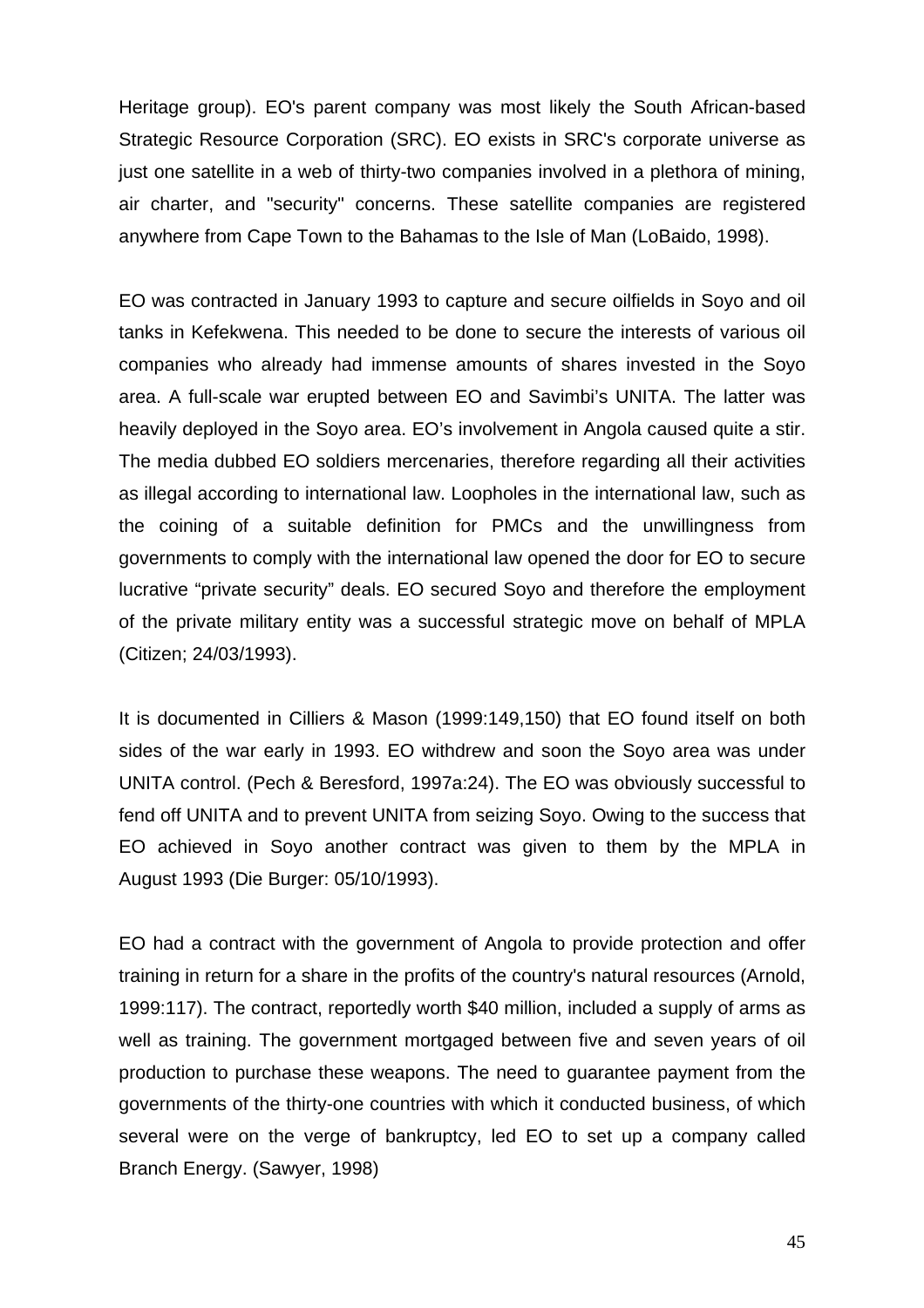This company was intended to run the oil installations, and the gold, copper or diamond mines of cash-strapped countries like Angola and Sierra Leone. EO was given profit-sharing rights in lieu of hard currency. It is perhaps worth noting that the Diamond Works office in England is located at 535 Kings Road in downtown London, which just happens to be the address of ... Executive Outcomes! Executive Outcomes' famous contracts in Angola and Sierra Leone were coordinated by SAS veteran Tony Buckingham and EO's Eeben Barlow. (Sawyer, 1998)

Buckingham had been set up with a pocket oil company, Heritage Oil and Gas in Oman, a traditional British Intelligence/SAS staging point. Heritage Oil and Coastal Oil, part of Buckingham's business web, are reported to have provided loans for the government to purchase weapons whilst EO was in Angola. With the assistance and, on some occasions, direct participation of Executive Outcomes, the Angolan Government forces had a series of victories during 1994. (Sawyer, 1998)

When the external security force is a component of a multinational corporation, the corporation potentially gains powerful leverage over a government and its affairs. In proffering security to collapsing, mineral-rich states such as Sierra Leone and Angola, multinational corporations accentuate the international exploitation and marginalisation of the states in question (Brayton, 2002). Some argue that corporate mercenary forces who support the search for strategic minerals represent neo-colonialism operating under the banner of liberal market policies (Francis, 1999:319).

Although mineral exploitation is not the motive behind all private military activity, it clearly has been the driving factor in Sierra Leone and Angola. The motivating force in every case has therefore been commercial advantage, new business and fresh profit opportunities.

According to Moore (1997) in both Angola and Sierra Leone, diamonds and De Beers were the kingpin of the game. He states that EO's armaments and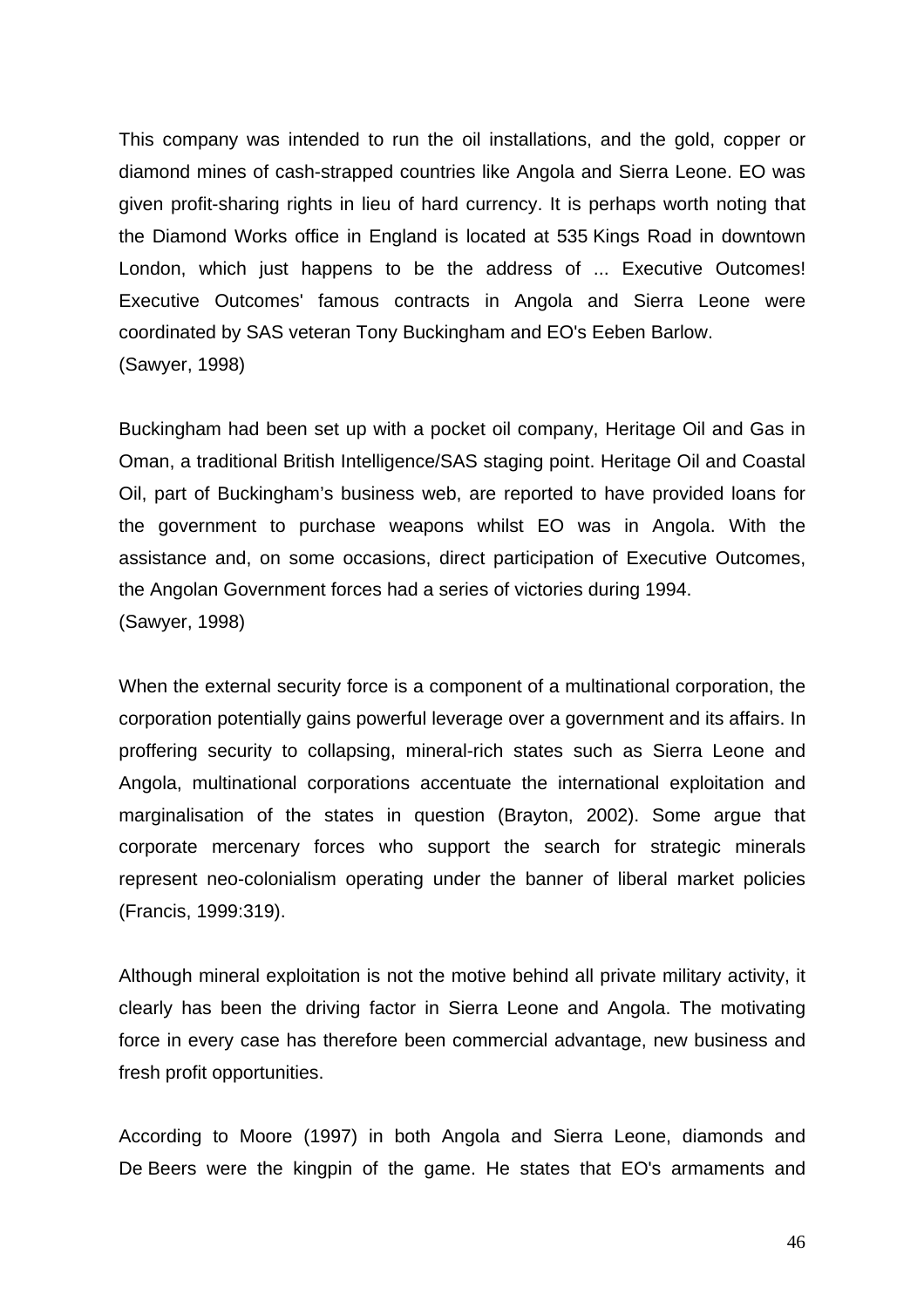officers were the core, with the addition of some local soldiers, which moved rebel groups out of diamond areas. De Beers in London drives the 4 000 employee strong Central Selling Organisation (CSO) which maintains the global monopoly structure of the diamond business and De Beers also runs one of the most sophisticated intelligence organisations in the world, using the full gamut of tools of the trade, such as dummy front companies, covert spying capabilities and private intelligence firms (Moore, 1997).

Executive Outcomes' contracts, nominally with the respective governments and, in part underwritten by International Monetary Fund (IMF) and World Bank arrangements in the finances of the target countries, were paid off with diamond concessions to a Buckingham front company, Branch Energy. Although not formally De Beers, Branch operates within the contractual domain of the CSO, like many other so-called independent diamond operations.

Executive Outcomes' annual cost in Angola was a fraction of that of the UN's operation. In 1996/97 alone, UNAVEM III cost \$135 million (Brayton, 2002). This impressive figure adds weight to those arguments that favour the regulated use of PMCs to provide stability and prevent conflict as in Rwanda and Bosnia, since PMCs are mobilised more easily and for less money. Howe (in Aning, 2000:32) agrees and states that by employing PMCs, influence is obtained at less political and economic costs. This could be true in a sense but to think that the buck stopped when EO withdrew is just premature thinking. By being affiliated to Strategic Resources Corporation (SRC), EO's involvement in Angola and other countries opened the door to other SRC affiliates to sit at the negotiation tables where others merely had to wait outside. SRC contains a diverse web of companies whose activities include anything from demining, telecommunications, media and engineering and more (Pech, 1999:87).

The contracts are still coming in for Branch Energy. Its concessions in Angola were renewed in 1997, with Teleservices (belonging to EO) awarded the security contract (Mail and Guardian:B1; 09/05/1997). The SRC infiltrated Angolese society, and EO paved the way towards the negotiation tables. The khakis, webbing and rat packs were donned and traded for suits and business dinners. The SRC was in the

47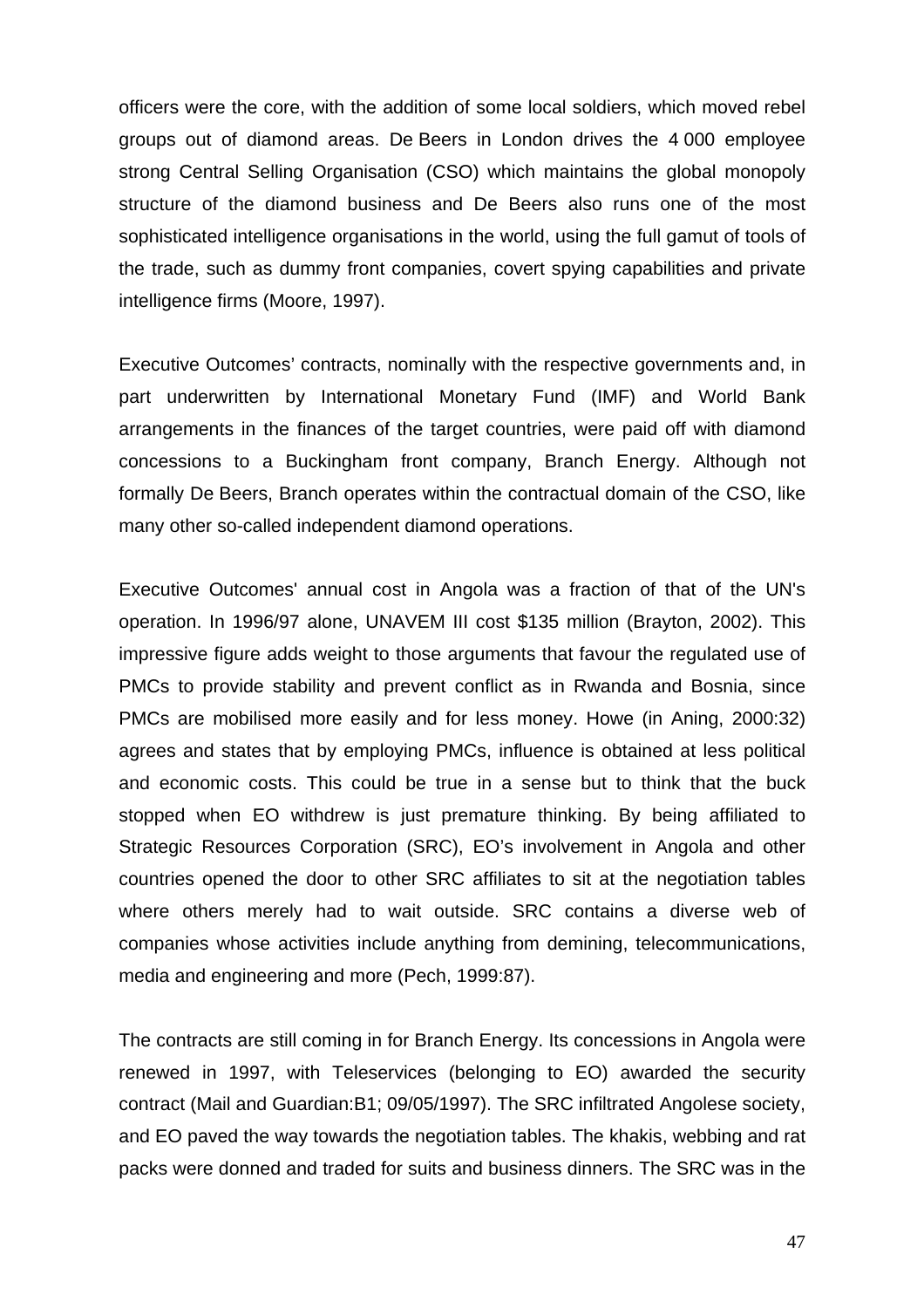ideal position to negotiate for contracts in helping to reconstruct and to aid Angola in the development phase (Saturday Star: 21/10/1995). It has, however, been reported that some EO personnel are being redeployed from Executive Outcomes into front companies such as Saracen International (SI), Shibata Security (SS) and Stuart Mills International (SMI). These companies are involved in mine clearance (SI & SS) in the Soyo area (SI), and the renovation of a military hospital (SMI). Other companies reportedly linked to Executive Outcomes include Branch Energy operating in Cabinda (The Star: 24/10/1995). It can therefore be said that thanks to EO involvement, profit is still being made.

## **3.4 EO's withdrawal from Angola**

In November 1994 UNITA signed a peace agreement in Lusaka. This agreement included a provision for the withdrawal of foreign forces (*Lusaka Protocol Annex 3, Agenda Item II.1, Military Issues (I) II-6*). Under the Lusaka Protocol, "repatriation of all mercenaries in Angola" was demanded. According to the Human Rights Watch (1996:30-34) this became a contentious subject and the presence of EO personnel in Angola prompted UNITA to submit to the chairman of the Joint Commission a document entitled "Repatriation of all Mercenaries in Angola" in which it alleged that the Angolan government had recruited and was using mercenaries.

The government of Angola responded by issuing a statement in November 1995 which asserted that the definition of mercenary, as in the *International Convention against the Recruitment, Use, Financing and Training of Mercenaries adopted at the 45th session of the UN General Assembly in 1989*, did not apply to EO personnel. They were called "foreign military and industrial security specialists" in the Angolan Armed Forces and industrial security firms, hired on a co-operation basis. The government argued that the co-operation agreements and contracts signed with the Ministry of Defence were legal as they were in accordance with *Article 15 of Presidential Decree No. 2/93* on military policy (Human Rights Watch, 1996:30-34).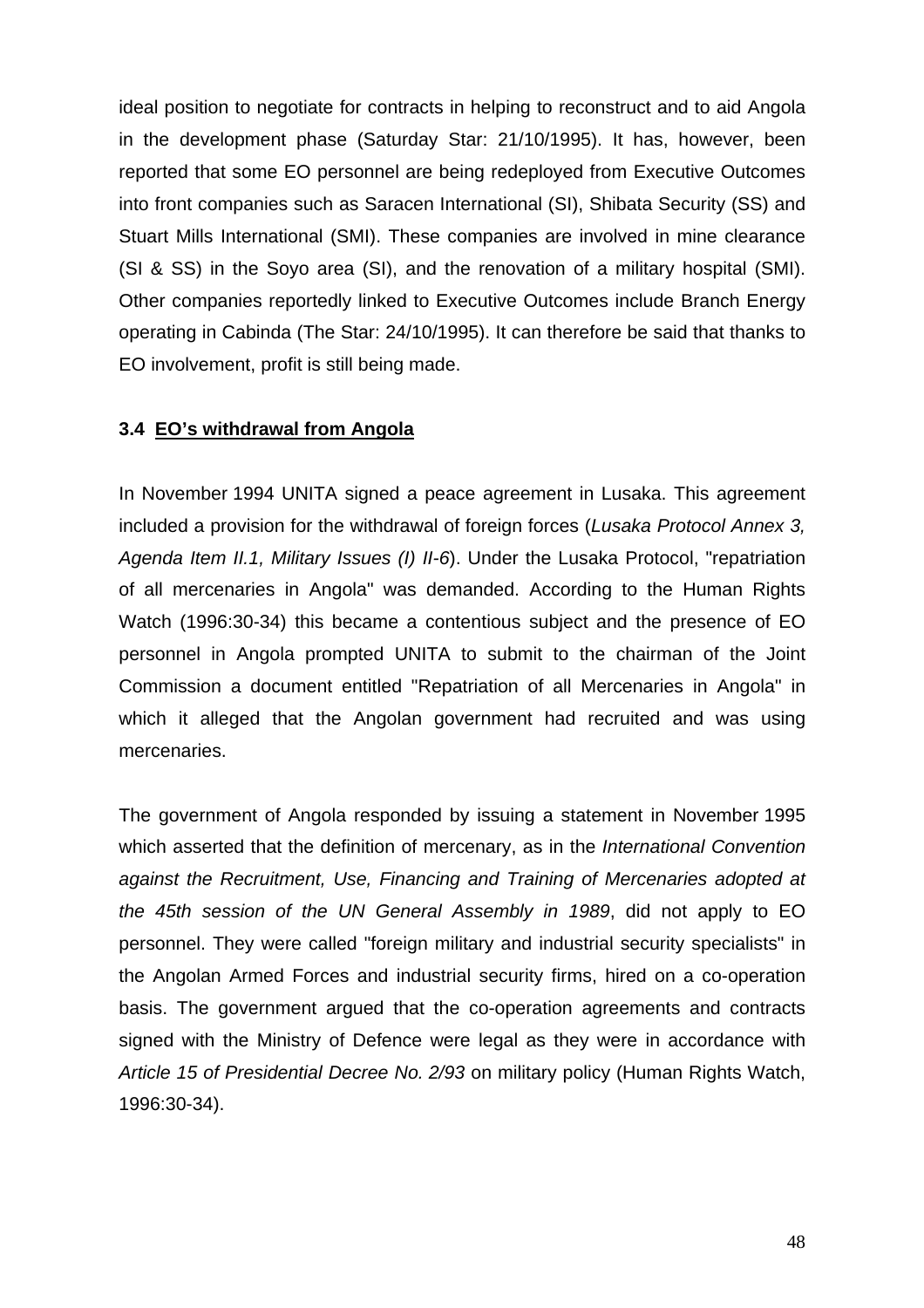Executive Outcomes remained in Angola until December 1995 when it was withdrawn, reportedly on US insistence. General de Matos and Phillip Sibanda, the commander of UNAVEM forces, were present to monitor the repatriation of the last of the EO contingent. According to the Angolan government, 446 EO personnel were repatriated to South Africa (Hooper, 2002:228).

When the peace accords were being signed in Angola, US President Clinton threatened to cut off aid if a contract the Angolan state had given to Executive Outcomes was not handed over to an American firm. EO withdrew due to the Angolan government that succumbed under US pressure. There are speculations that the US wanted to create an opportunity for a US PMC (MPRI) to fill the gap left by EO's departure. The filling of the void by a US PMC is a very strategic move to look after the US national interest, but MPRI's alleged involvement in Angola cannot be confirmed. The only evidence of such a possible contract is that the US state department has already approved a license for the contract, and numerous visits and negotiations took place between the two countries regarding the matter. (*<http://burn.ucsd.edu/archives/ats-l/1997.Jun/0040.html>* /Author unknown)

## **3.5 Assessment**

Although the numbers involved were small – Executive Outcomes never had more than 500 men in Angola, compared with Angolan and Cuban armed forces of more than 100 000 men – they are generally regarded as having played a critical part in securing victory for the government forces and the ceasefire and the Lusaka Peace Agreement. The definitions and parameters of the *Regulation of Foreign Military Assistance Act (1998)* effectively encompassed the vast majority if not all of the operating conditions in which Executive Outcomes had successfully negotiated international contracts over the previous nine years.

The *Foreign Military Assistance Act* forced EO and other PMCs to seek government authorisation for each contract. By then EO was out of Angola. The said Regulation Act also effectively made the South African [government](http://www.globalsecurity.org/cgi-bin/texis.cgi/webinator/search/?query=Continuity+of+government+nuclear+forces&pr=default&order=r&cmd=context&id=42b616763#hit94#hit94) partly responsible for the actions of Executive Outcomes and any other South African based PMCs, as it legitimised their standing and conduct of international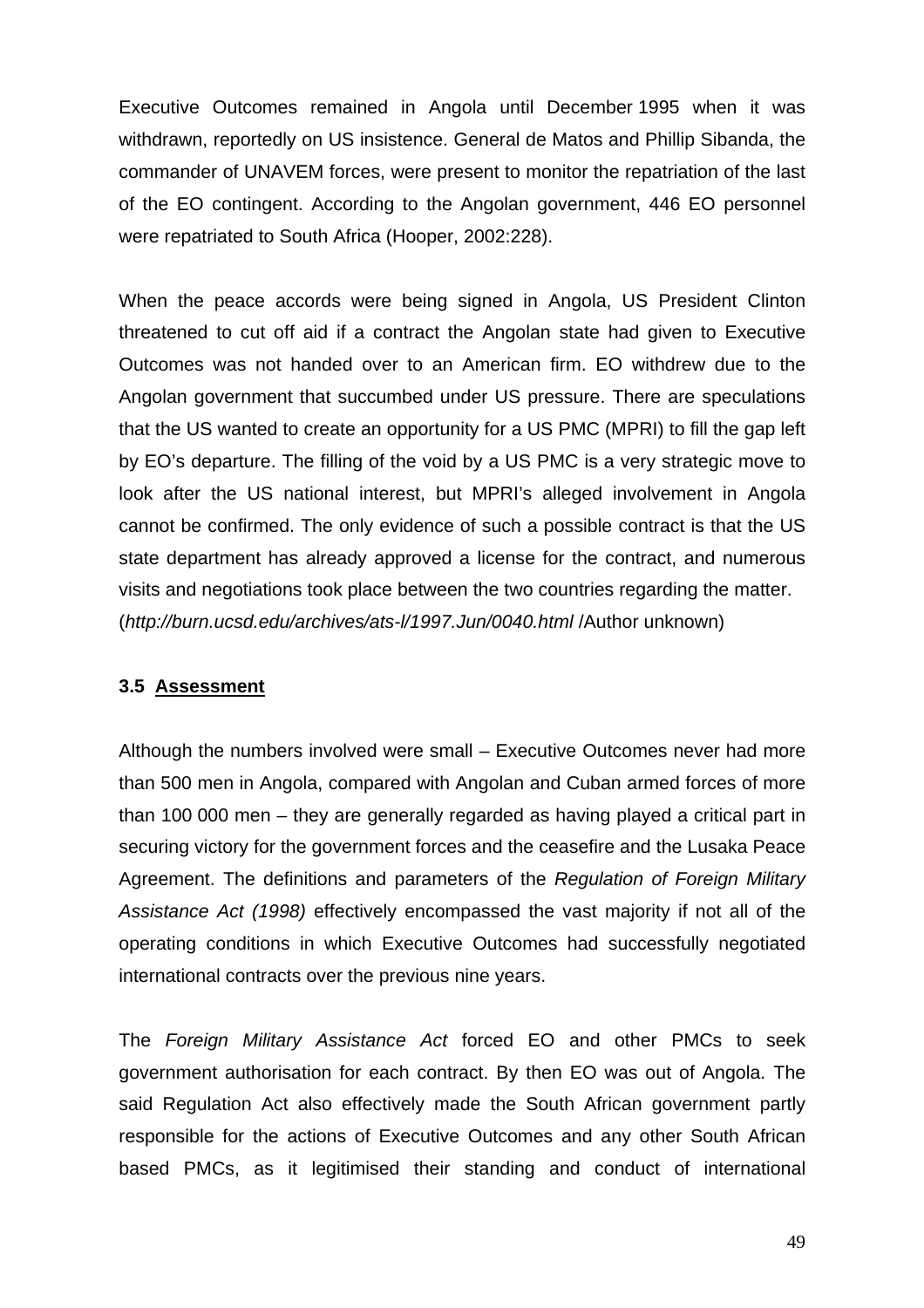operations. In 1998, EO's former CEO, Van den Bergh, pointed out that despite the new legislation, EO would still be able to operate in foreign countries. "The crux of the new bill [is] to regulate foreign military assistance to parties involved in armed conflict. So, as far as I'm concerned, if I'm not going to support any party involved in armed conflict then I don't need to apply for permission or authorisation … If a country like the United States wants to contract me to provide a specific service for them, why would I need to ask the government's permission? Because that is not regulated by this bill" (Pech, 1999:96, 97).

For undisclosed reasons, the Executive Outcomes Board of Directors decided to terminate all operations, (in 1999, after EO served in Sierra Leone for some time) and wind down the company rather than risk prosecution by not complying with legislation. (*[www.globalsecurity.org](http://www.globalsecurity.org/)* /Author unknown)

However, there are very strong indications that the Executive Outcomes' structure merely transferred its operations to a series of aligned companies that included Sandline International (which took over from EO in Sierra Leone in 1999) which was unfettered by such national legislation. This example highlights the fragility of regulation at national level, in that any legislation that is perceived by a PMC as too constraining, may simply force that PMC to relocate its operations to another nation that has less restricting legislation, if any at all. This aspect is a further indication that some PMCs are merely subcomponents of far larger and extensive transnational companies within the global security, mining, and resource industries.

Brayton (2002) argues that although Executive Outcomes and similar firms provide military services, and not the full range of peacekeeping provided by the UN and national forces, there is no doubt that private firms mobilise more quickly and are less sensitive to casualties. Various claims are made by journalists, commentators and EO staff that they did bring Savimbi to the negotiation table, as mentioned earlier. It is also reported that EO's presence was not negotiable, because General de Matos thought that EO was an integral part of his defence force and likely to remain so for a long time (Hooper, 2002:226).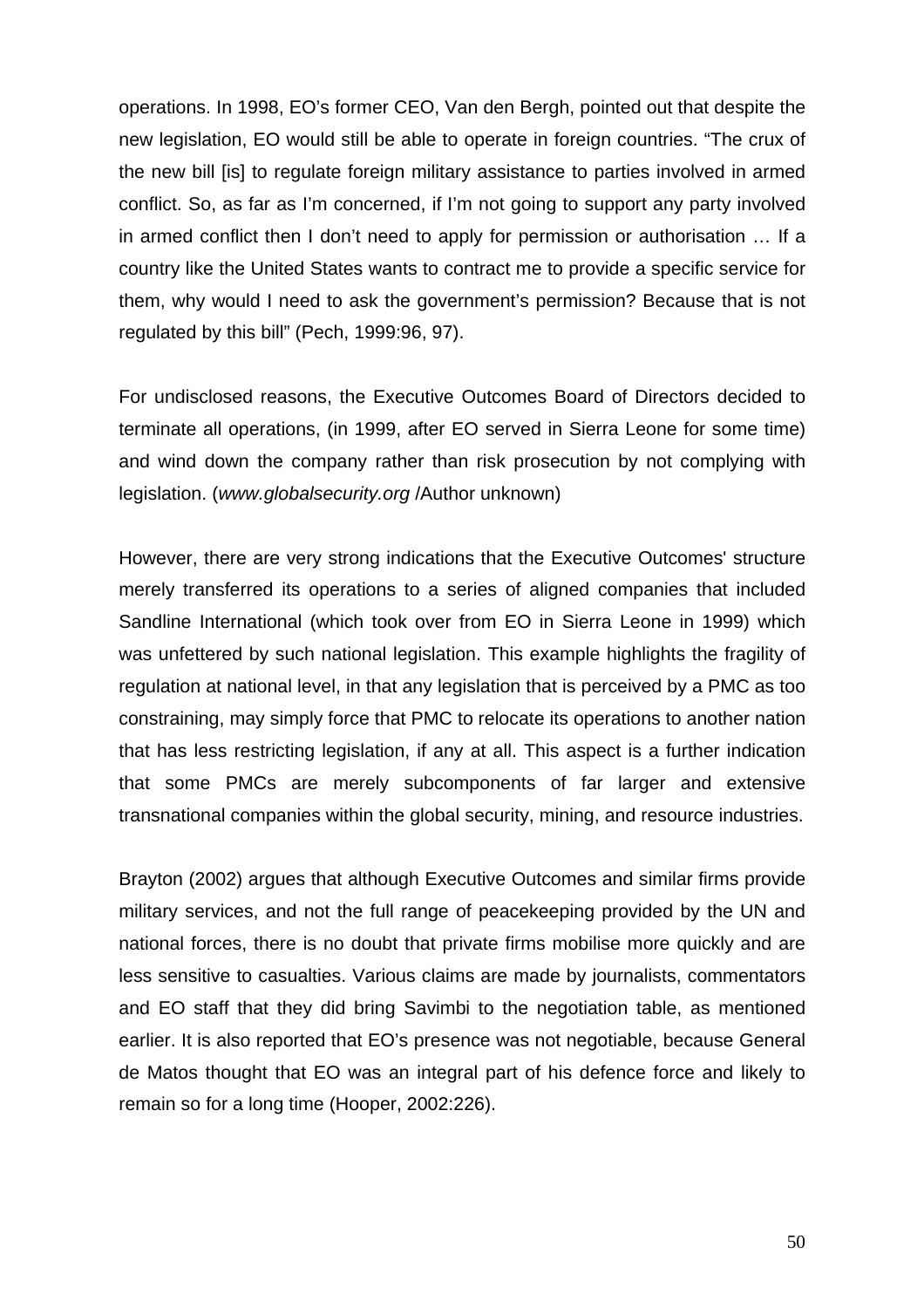The UN frowns on the use of mercenaries. In his 1993/4 report, the UN Special Rapporteur on the use of mercenaries concluded that for Angola, "with regard to the aggravation of this armed conflict, the presence of foreign mercenaries who have participated in training operations and in combat has been a key factor in the duration and nature of the conflict" (Ballesteros, 1994). The UN might not regard EO very highly but EO did assist the UN in the provision of information and reports, because UN information and reports were "utterly valueless" (Hooper, 2002:225). The UN did not exactly pass the test to establish sustainable peace in Angola. Six months after EO's withdrawal, UNITA launched a major attack in the Uige province (Hooper, 2002:227). UNITA's behaviour showed that the Lusaka Protocol was not adhered to and that the UN was torn between peacekeeping, peace-enforcing and conflict-resolution duties, and that maybe EO did fill a void.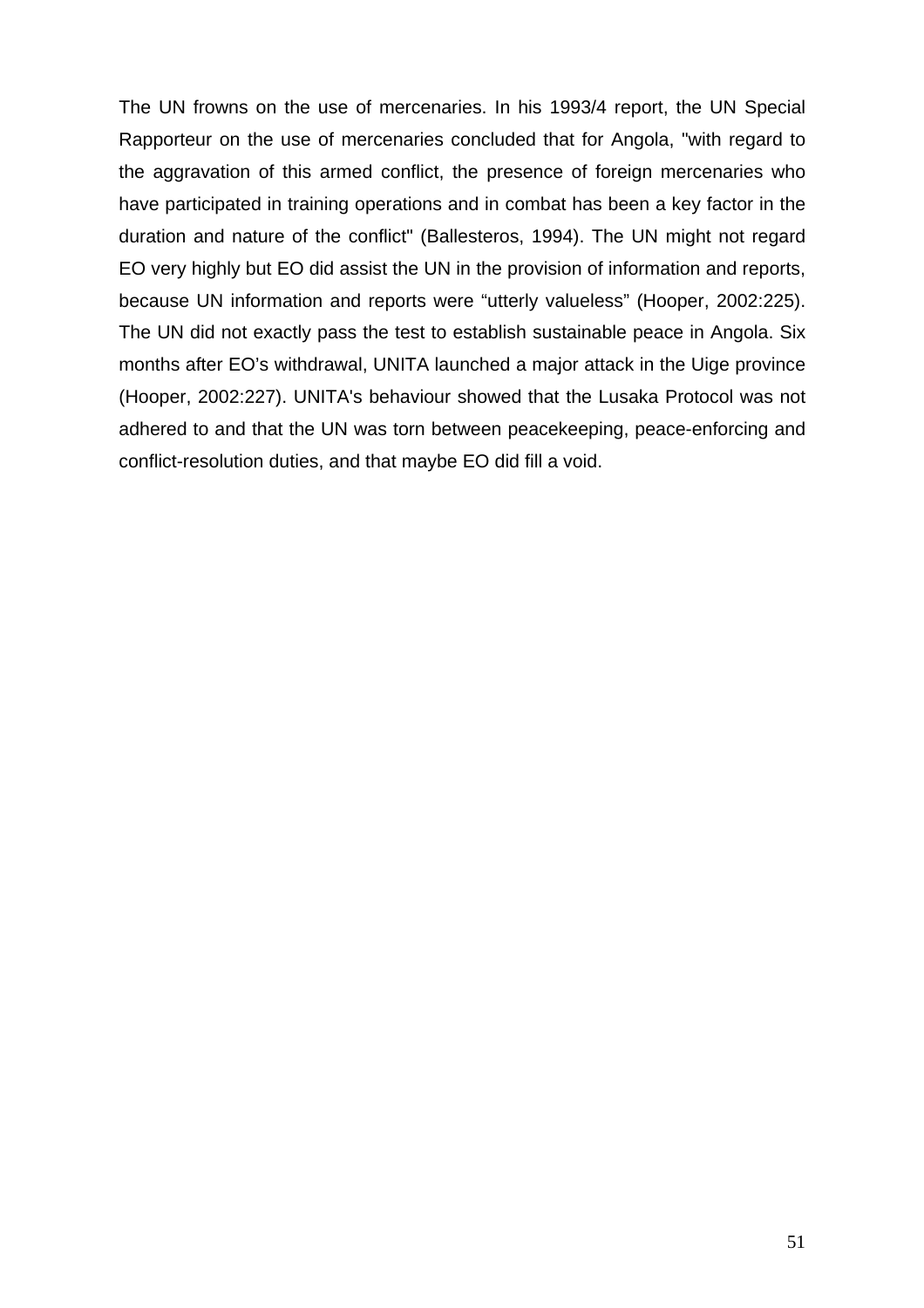## **CHAPTER 4: CASE STUDY – MPRI AS A NON-COMBAT TYPE PMC IN EQUATORIAL GUINEA**

# **4.1 Equatorial Guinea's domestic regulatory framework for mercenaries and PMCs**

Given the lack of relevant international legislation, greater emphasis falls on national legislation. The American PMC MPRI served in Equatorial Guinea. Domestic laws typically fall short. According to this research no applicable national laws in Equatorial Guinea could be found. *The Neutrality Act of the US* merely prohibits the recruitment of mercenaries within the US; being a mercenary is not in itself a criminal activity. Even the restriction against recruitment is rarely enforced. The US laws cannot necessarily apply to the contractors since many of them are not US citizens according to Singer (2003).

Isenberg (1999) states that the US State Department amended the International Traffic in Arms Regulations by adding the provision that persons engaged in the business of brokering arms shall register after paying a fee. The effect is that firms such as Military Professional Resources Incorporated (MPRI) receive official approval to transfer arms overseas. Of course, MPRI does not do such things without first fully clearing it with the appropriate approval authorities, but the effect might make it easier for smaller PMCs to do so in the future.

According to Musah & Fayemi (2000), *the Convention on the Elimination of Mercenaries (OAU CEM*) in Libreville, Gabon on 3 July 1977, which entered into force on 22 April 1985, is outdated in the current era of intrastate warfare, "legitimate" private military and security companies (more often than not contracted by governments or multinationals) and resource-driven conflict. These deficiencies are compounded by the fact that despite widespread ratification, few African countries have domesticated the *OAU CEM* into national legislation. Singer (2003) states that it is unclear which laws apply to the contractors. He mentions that they do not fall under international law on mercenaries, which is defined narrowly.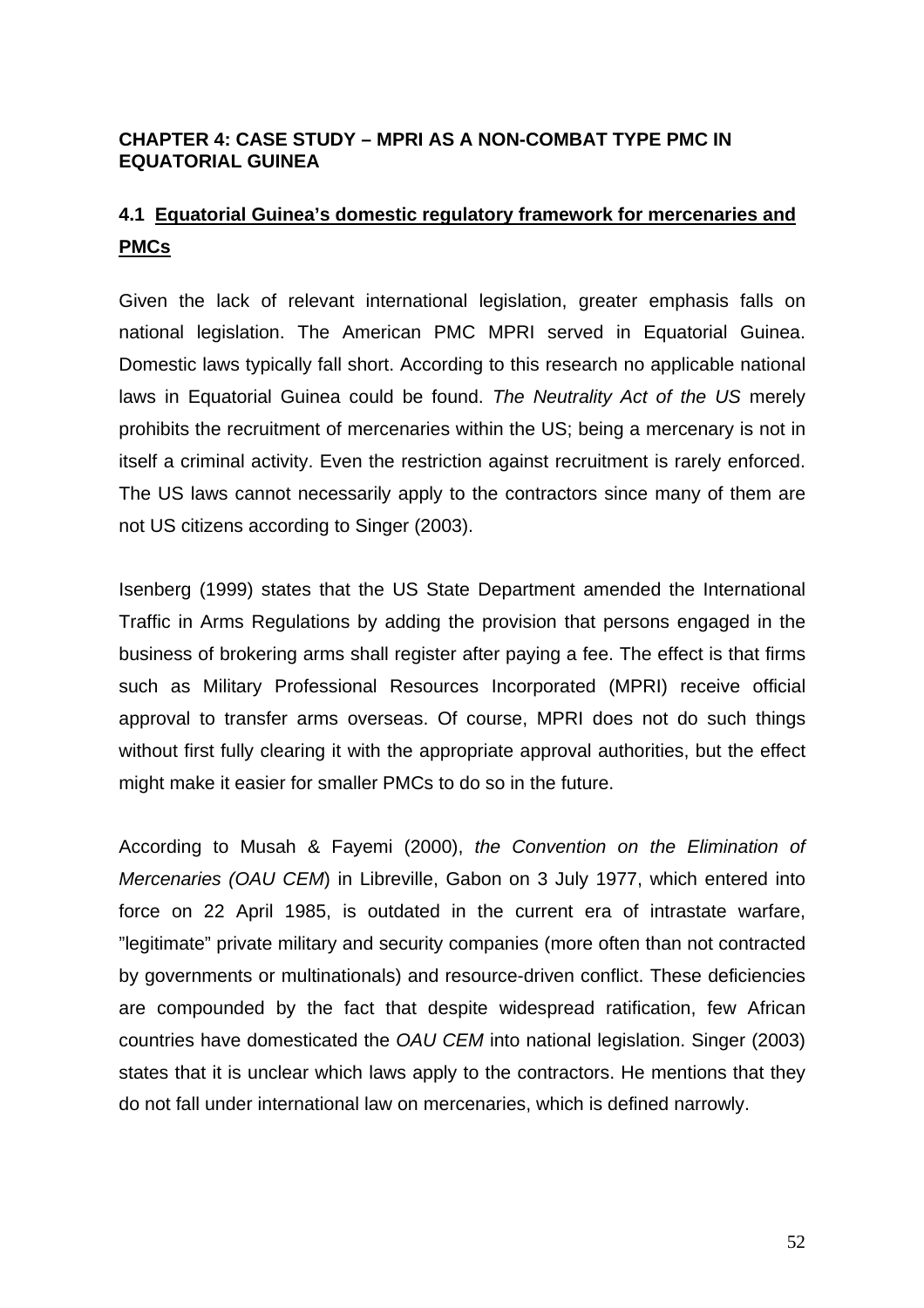The requirement that mercenaries take a direct part in hostilities would exclude those, such as US-based Military Professionals Resources Inc. (MPRI), acting as foreign military advisers and technicians (Shearer, 1998a).

#### **4.2 MPRI's background: an American company in Africa**

The MPRI advertises itself as having "the world's greatest corporate military expertise". Military Professional Resources Incorporated is a legally registered private company under Delaware state law. The company's office headquarters are located in Alexandria, Virginia. The MPRI website specifically incorporates this message within its "Organisation and Management and Business Philosophy" sections, declaring that "included among its board members and employees are over fifteen retired four-star generals, including former chiefs and vice-chiefs of military services and regional commanders-in-chief" (*<http://www.mpri.com.current/>* Author unknown).

According to Alvarez (2000), the MPRI is widely known for its military leadership and training focus within the US ROTC programme. In addition to conducting leadership training with the Croat Army in 1996, MPRI has also conducted military training operations with the Bosnian Croat-Muslim Federation Army, the Kosovo Liberation Army (KLA), the Army of Rwanda and the Colombian Ministry of Defence with employees currently in Macedonia, Croatia, Bosnia, Saudi Arabia, and Nigeria. MPRI was also involved with the implementation of the Clinton administration's African Crisis Response Initiative (ACRI) in Senegal. The Clinton administration's ACRI represented a deliberate [government](http://www.globalsecurity.org/cgi-bin/texis.cgi/webinator/search/?query=Continuity+of+government+nuclear+forces&pr=default&order=r&cmd=context&id=42b616763#hit20#hit20) initiative to train African soldiers for peace operations within the African continent. The ACRI has been described as enabling an African solution for an African problem. Peters (1999) feels that it represents a deliberate measure designed to avoid commitment of US armed [forces](http://www.globalsecurity.org/cgi-bin/texis.cgi/webinator/search/?query=Continuity+of+government+nuclear+forces&pr=default&order=r&cmd=context&id=42b616763#hit21#hit21) to the enduring security problems within the African continent.

According to Horton (2004) there are PMCs working with Equatorial Guinea's government. It is one of the countries to have State Department-approved US private military companies train and reorganise its military. In fact, these private contractors successfully pressured the US government to lift a ban on American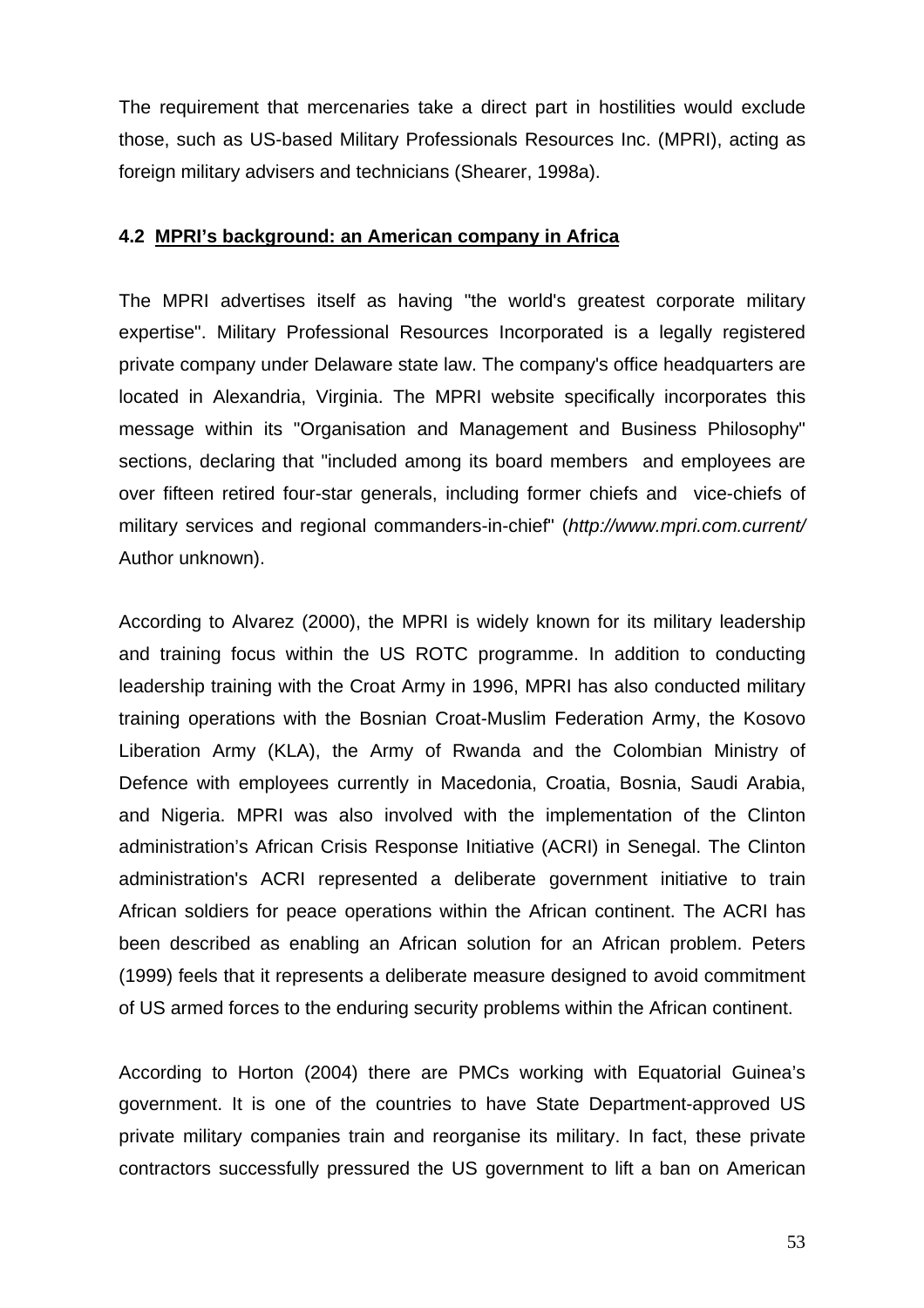companies that provide assistance to Equatorial Guinea. The ban had been imposed because of Equatorial Guinea's appalling human rights record.

MPRI operates the intelligence and communications systems at the US Northern Command in Colorado, which is responsible for coordinating a response to any attack on the United States. As MPRI is licensed by the US State Department, it is contracting with foreign governments, training soldiers and reorganising militaries in Nigeria, Bulgaria, Taiwan, and Equatorial Guinea (Yeoman, 2003).

In Africa, according to Wayne (2002), MPRI has conducted training programmes on security issues for about 120 African leaders and more than 5 500 African troops. MPRI seems to have quite an array of ventures and assistance programmes in Africa according to their official website. (*[http://www.mpri.com/site/int\\_africa.html](http://www.mpri.com/site/int_africa.html)* /Author unknown)

Such programmes include:

## • **The Africa Centre for Strategic Studies (ACSS)**

 The ACSS' primary focus is to bring together senior African military and civilian leaders to study and share ideas on a full range of strategic topics. These efforts are intended to forge partnerships among African leaders to enhance their ability to deal with the challenges confronting their nations. ACSS also serves as an important asset for promoting close ties between the United States and many African countries. Among its assigned tasks, MPRI provides support, participates in strategic planning in support of the centre, assists in curriculum development, supports faculty recruitment, and provides support to the symposiums and other ACSS events.

## • **African Contingency Operations and Assistance (ACOTA) programme**

 The ACOTA programme is a US State Department coordinated inter-agency programme that works with African states and other allies to develop and enhance peace-support operations and humanitarian assistance capabilities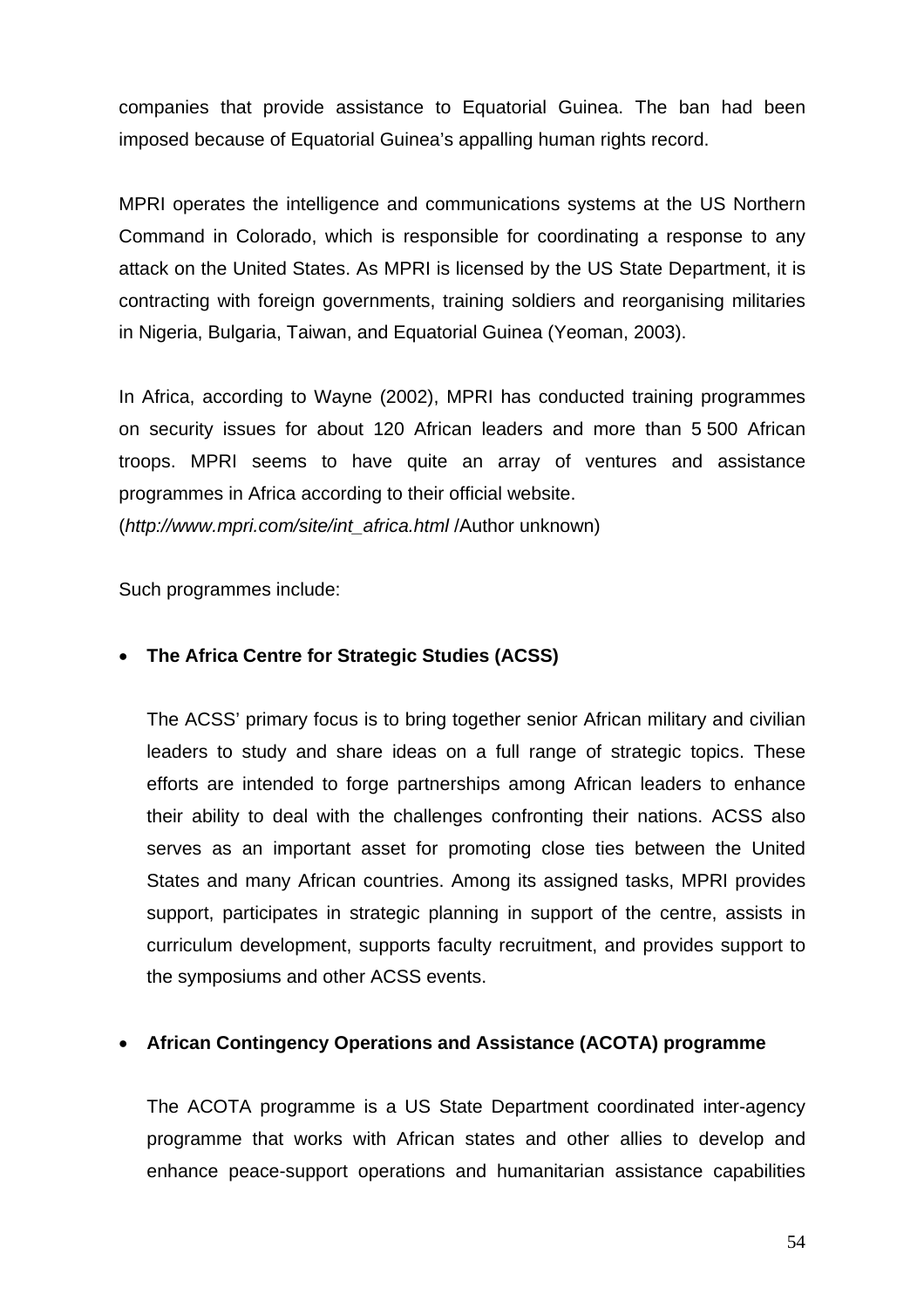among selected African armies. The MPRI team of multilingual regional and functional experts provides various levels of training, often in coordination with US military forces. To date, the team has conducted training in Benin, Ethiopia, Ghana, Kenya, Mali, Malawi, Nigeria, Rwanda, and Senegal. The ACOTA programme directly addresses a principal US policy objective in Africa, namely to increase African capacities to fight terrorism and to prevent, mitigate and resolve crises, conflicts and regional instability.

## • **Civil-military transition assistance in Nigeria**

 MPRI has provided cross-functional teams of experts to Nigeria to assist the Ministry of Defence, the National Assembly, and the armed forces in developing and implementing a jointly developed action plan for the national defence structure, with the goals of re-professionalising the armed forces, developing competence among civil leaders in defence, disengaging the military from civil government functions, and improving the standing of the armed forces among the people. In addition, MPRI provided leader development seminars for senior and mid-grade civilian and military leaders, budget transparency assistance to the government of Nigeria in accordance with international standards, and assistance to the Ministry of Defence and the National Assembly in working together on defence matters. MPRI hosted delegations of Nigerian Defence and legislative leaders for exchange visits with US counterparts. MPRI also established a cutting-edge Joint Simulations centre and assisted in the operation of the centre that is focused on peace support operations and security operations with the Nigerian government.

## • **National Security Enhancement Plan (NSEP) for Equatorial Guinea**

 MPRI developed an integrated team of defence, security, and coast guard experts to provide a detailed set of recommendations to the government of Equatorial Guinea concerning its defence, littoral, and related environmental management requirements, and also a detailed implementation processes. The implementation date of the NSEP was early 2006.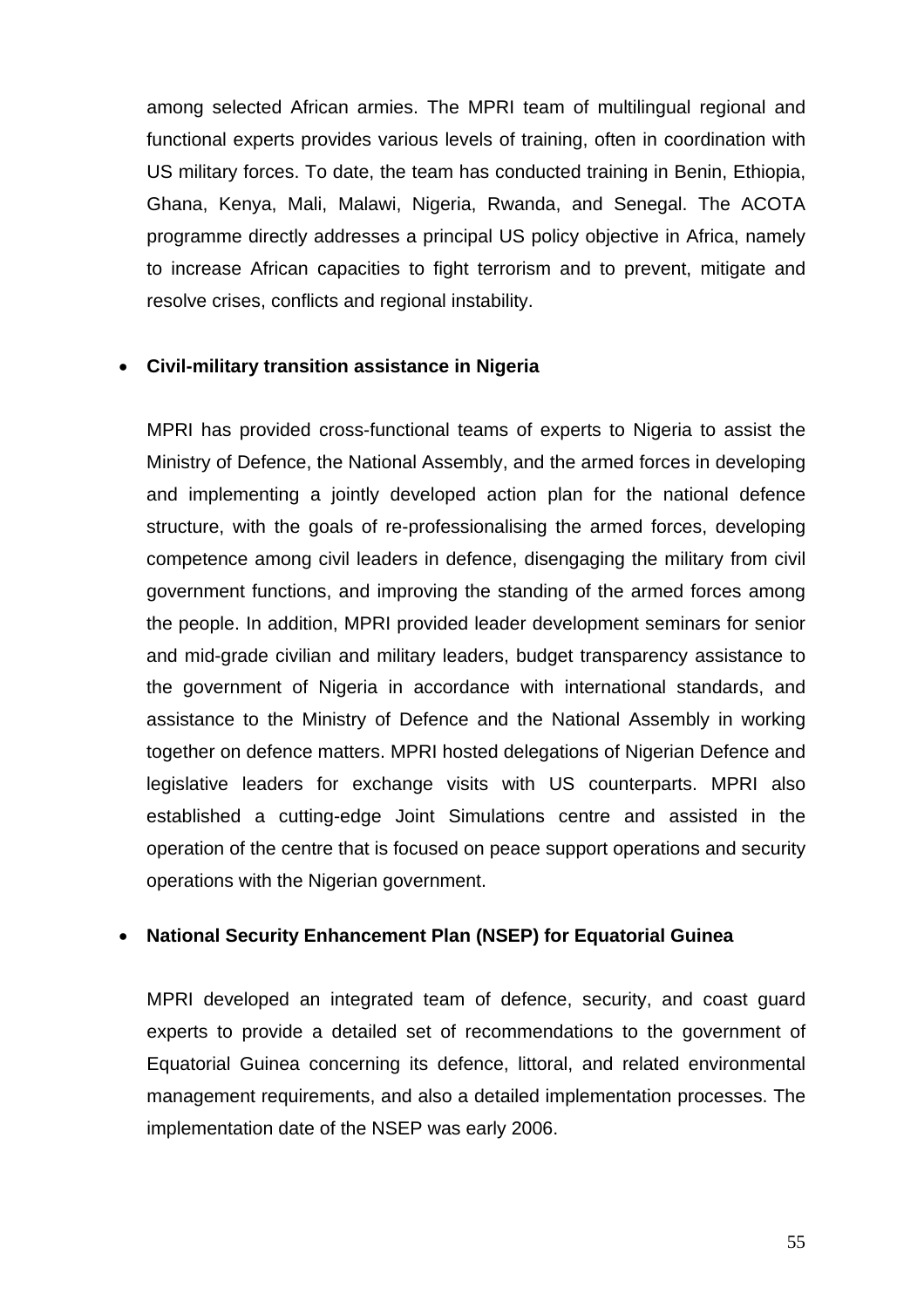## • **South Africa**

 MPRI, working in close coordination with the Republic of South Africa's Department of Defence and with the support of the US government, provided a range of training, education and policy analysis programmes to the RSA over a two-year period. Areas of concentration included strategic and contingency planning, leader development, instructor training, departmental management and processes, development of civilian defence personnel, and distance learning. (*[http://www.mpri.com/site/int\\_africa.html](http://www.mpri.com/site/int_africa.html)* /Author unknown)

## **4.3 Who mandated MPRI in Equatorial Guinea?**

In 1998, MPRI sought the US [government](http://www.globalsecurity.org/cgi-bin/texis.cgi/webinator/search/?query=Continuity+of+government+nuclear+forces&pr=default&order=r&cmd=context&id=42b616763#hit122#hit122)'s approval to enter Equatorial Guinea and shape a plan to train and equip a national coast guard force. The contract was initially rejected by two State Department desks, delaying it for two years over concerns of the Equatorial Guinea government's record of human rights abuses. "It was approved only after MPRI lobbied the department's Africa desk, arguing that if it was not allowed to do the job, someone else would" (Brown, 2000:3-5). That "someone else" might not have been a US registered PMC, but a competitor PMC registered elsewhere and therefore US interests would not be looked after. MPRI secured these interests by advising President Obiang of Equatorial Guinea on building a coast guard to protect the oil-rich waters being explored by Exxon Mobil off the coast (Wayne, 2002).

Why the interest in Equatorial Guinea? According to Horton (2004) that question can be answered in one word – oil. Smoltczyk (2006) mentions that Equatorial Guinea now has the highest per capita income, adjusted for purchasing power, in Africa. No other economy in the world has experienced 30 % average annual growth in the last five years. The country has fewer inhabitants than the German city of Düsseldorf, but each year it collects several hundred million dollars in revenues from oil companies. "Unfortunately," writes the International Monetary Fund (IMF) in its country report, "this wealth has not even led to a measurable improvement in living conditions" (Smoltczyk, 2006).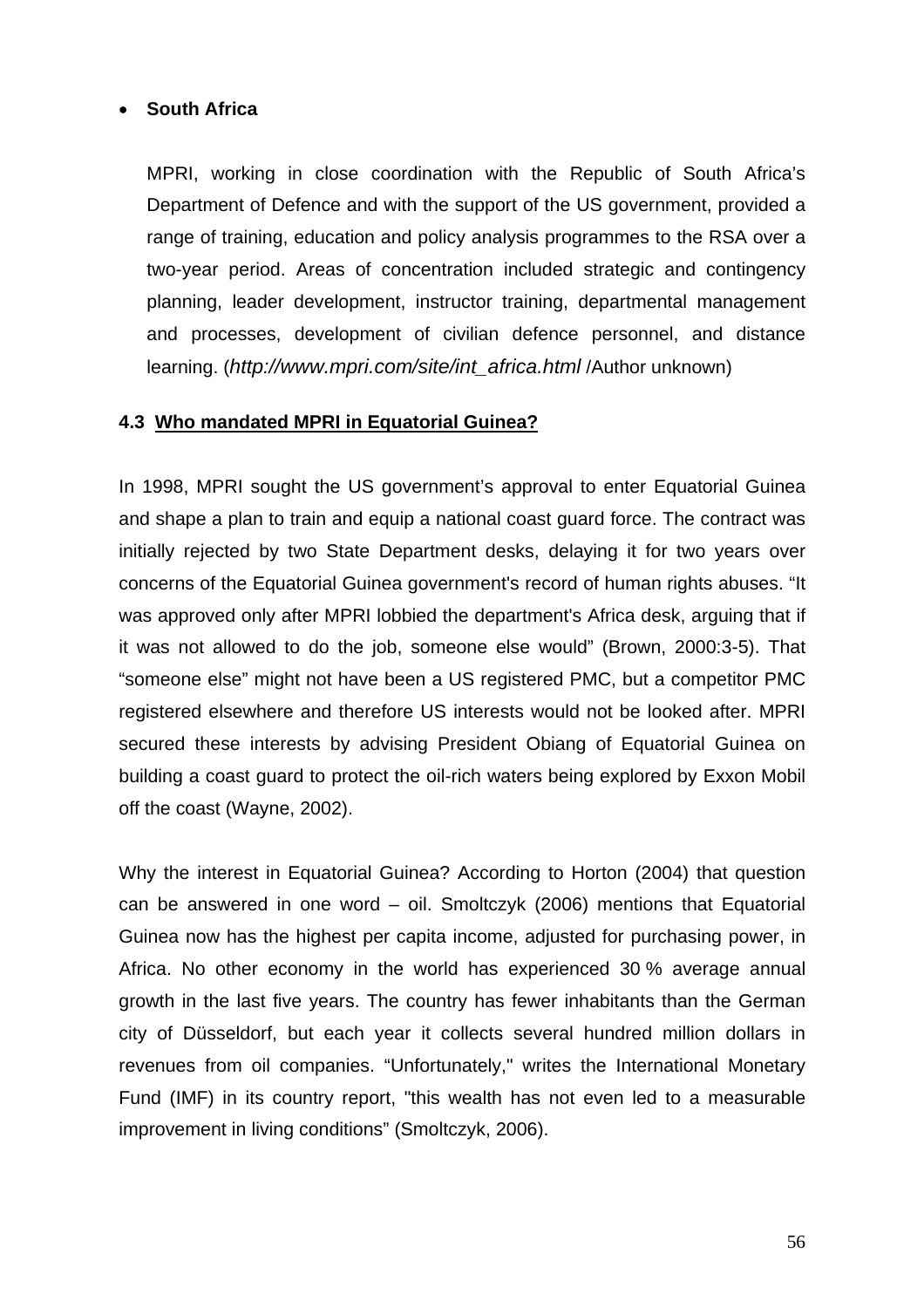The US is searching for an alternative to Middle East oil. Horton (2004) believes that the US has now switched attention to the Atlantic waters of the Gulf of Guinea states – Nigeria, Equatorial Guinea, Chad, Cameroon, Gabon, the Republic of Congo (which is not to be confused with its much bigger neighbour, the Democratic Republic of Congo), Angola and Sao Tome and Principe. The Americans hope that oil from the Gulf of Guinea will make them less dependent on the Persian Gulf (Smoltczyk, 2006).

The US already imports 15 % of its annual oil requirements from the Gulf of Guinea and this figure is predicted to exceed 25 % by 2015. The African Oil Policy Initiative Group, a lobbying group comprising oil executives and Pentagon officials, reported to the US Congress that the Gulf of Guinea and its vast oil supplies made it a "vital interest in US national security calculations" (Astill, 2003). It suggested establishing a US military sub-command for the Gulf of Guinea and setting up bases on the islands of Sao Tome and Principe. "Unless the US did more to prop up the oil industry there", commented one senior Central Intelligence Agency (CIA) official, "the oil industry ran the risk of imploding as a result of the region's inherent instability" (Guardian Weekly, 10/7/03).

According to Robert Murphy of the US State Department's Bureau of Intelligence (Smoltczyk, 2006), "Much of the oil in West Africa is offshore, which separates it from domestic political or social unrest." Therefore the oil can be shipped directly to the United States, without going through high risk areas.

## **4.4 MPRI's role (as non-combat type PMC) in Equatorial Guinea**

MPRI first applied for a license from the US State Department, as required by US legislation, to work in Equatorial Guinea in 1998. But the department's Bureau of African Affairs rejected the request because of Equatorial Guinea's history of human rights violations. MPRI appealed that decision to the assistant secretary of state for African affairs, then Susan Rice. "I pointed out to her that no one knows what's going on in the country, and the US ambassador has supported our application," Soyster, an MPRI spokesman, said (Dare, 2002).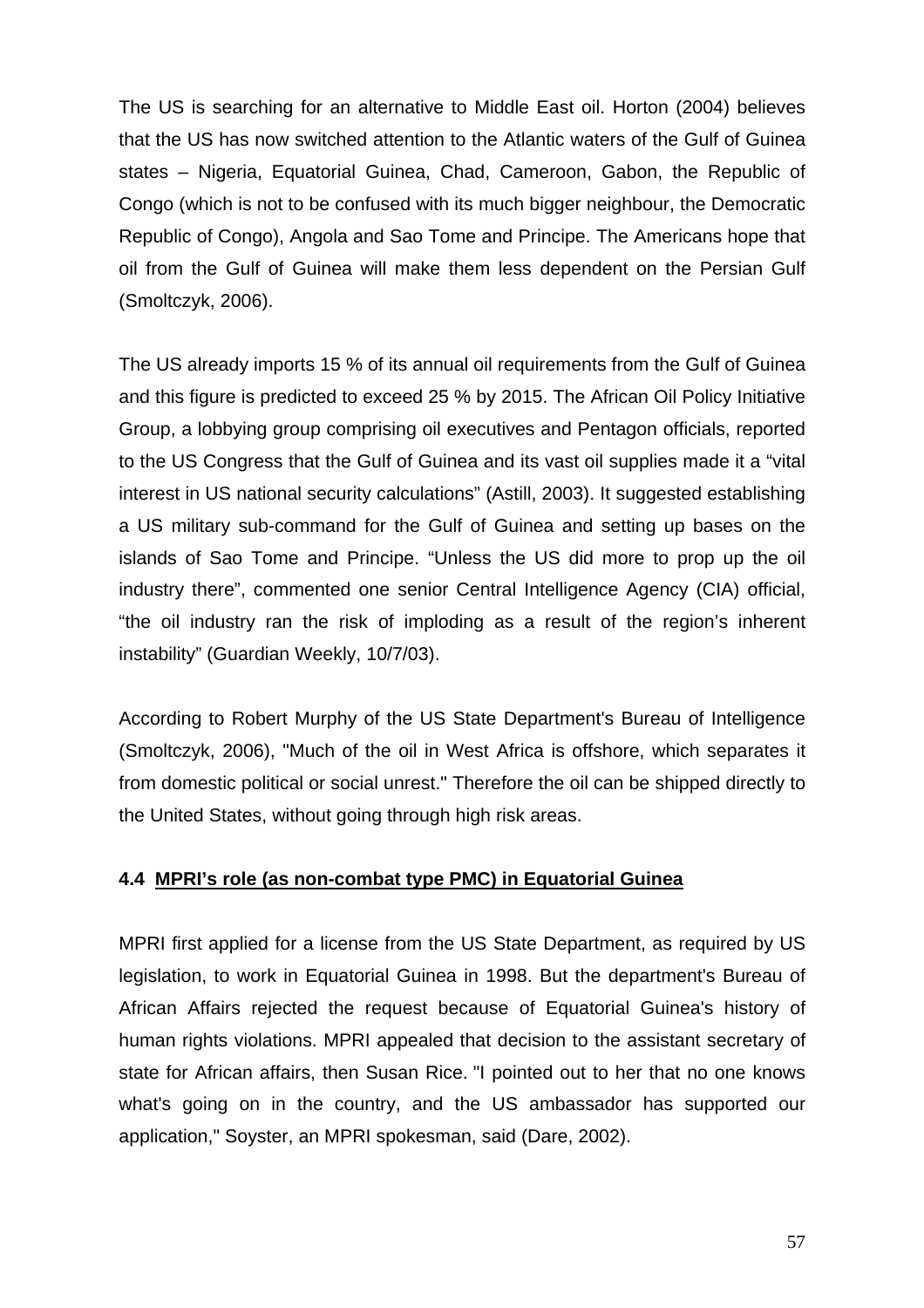According to Dare (2002), MPRI cleared the Africa bureau's concerns, only to hit another roadblock at the department's Bureau of Democracy, Human Rights and Labour. Again, MPRI lobbied, this time in the US Congress, and a contract to assess Equatorial Guinea's defence needs was approved. Between 2001 and 2002, MPRI made several trips to Malabo to meet government officials and oil company executives. Bill Watson, vice president of Hess Triton in Equatorial Guinea, was one of those who met with MPRI, characterising it as a "courtesy" visit. Also participating in some of the meetings was Staples, the US ambassador to Cameroon, according to a military attaché who was present at the meetings (Dare, 2002).

MPRI submitted a proposal to revamp the armed and police forces of Equatorial Guinea, but was granted a license by the State Department in May 2002 to train only the Coast Guard. US Senator Russell Feingold, a leading proponent of human rights in Africa, has been at the forefront of opposition to MPRI getting a contract for comprehensive military training in Equatorial Guinea for fear that US-trained forces will be used against government opponents.

(*<http://www.mountainrunner.us/files/warbusiness.doc>* /Author unknown)

Goddard (2001) concurs that MPRI has exploited the wide parameters of *subparagraph 2(b) of the 1977 Additional Protocol to the Geneva Conventions of 1949* that enables foreign advisors and military technicians to be excluded from the definition of a mercenary. "Although the end state from some of the international contracts conducted by MPRI personnel may be the integral equipping and training of a foreign nation state's personnel for direct combat operations, the individual status of MPRI contracted personnel is not compromised in accordance with the Additional Protocol" (Goddard, 2001). According to the MPRI website, the company has the resources and expertise to (legally) conduct training programmes, force development actions, equip armies in transition, and to conduct doctrine and leadership training "short of combat operations" (*[http://www.mpri.com.current](http://www.mpri.com.current/)* /Author unknown).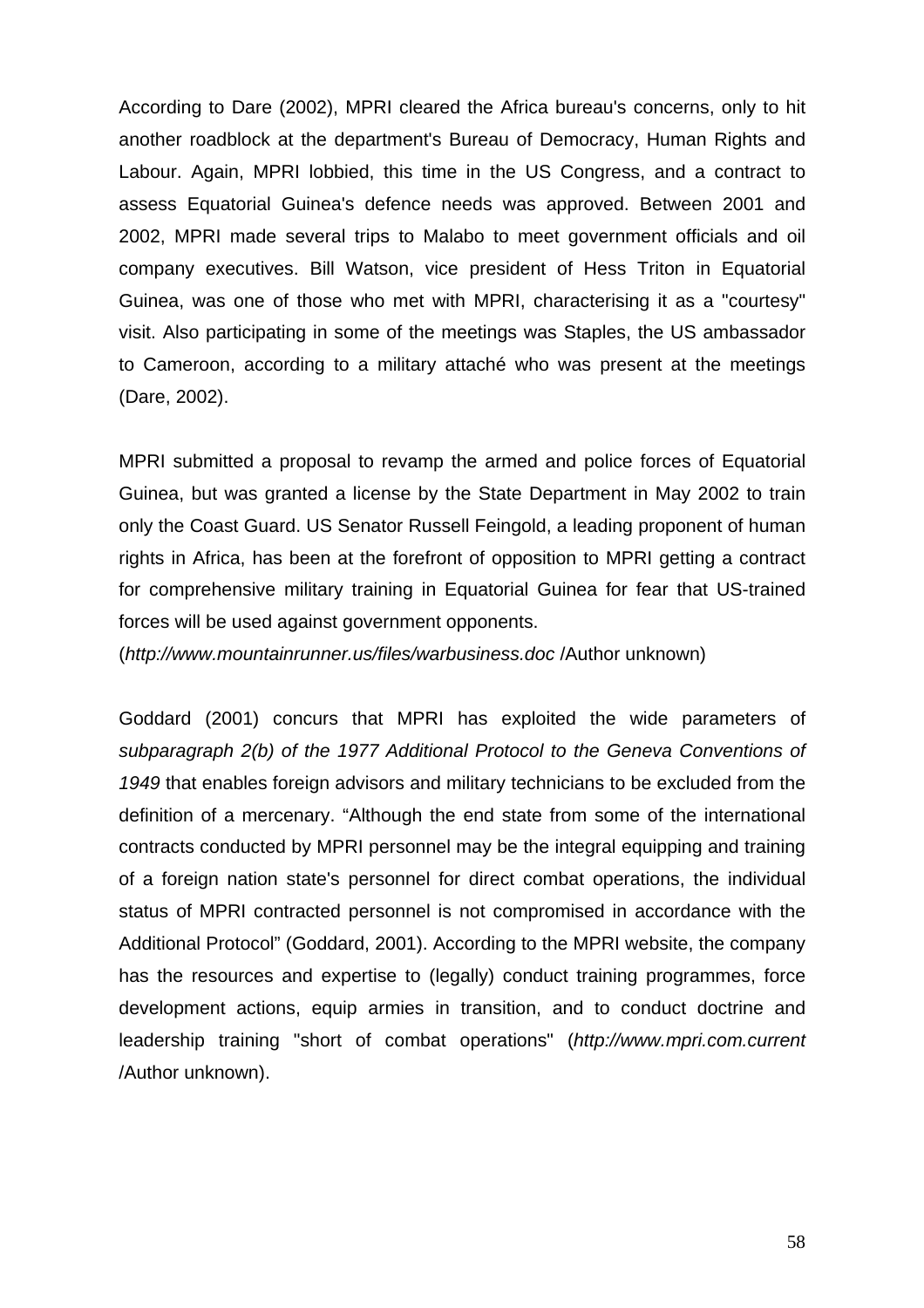#### **4.5 Assessment**

Yeoman (2003) mentions that MPRI are staffed with retired military officers who are well connected at the Pentagon – putting them in a prime position to influence US government policy and obtain more business for their firms. They operate with little oversight, and use contractors that also enable the military to skirt troop limits imposed by US Congress and to carry out clandestine operations without committing US troops or attracting public attention. "Private military corporations become a way to distance themselves and create what we used to call plausible deniability" says Daniel Nelson, a former professor of civil-military relations at the Defence Department's Marshall European Centre for Security Studies. "It's disastrous for democracy."

The US [government](http://www.globalsecurity.org/cgi-bin/texis.cgi/webinator/search/?query=Continuity+of+government+nuclear+forces&pr=default&order=r&cmd=context&id=42b616763#hit52#hit52) has an overt relationship with US PMCs of which MPRI is but one of many. The MPRI website specifically states that "each of MPRI's current international contracts is directly with a foreign [government](http://www.globalsecurity.org/cgi-bin/texis.cgi/webinator/search/?query=Continuity+of+government+nuclear+forces&pr=default&order=r&cmd=context&id=42b616763#hit53#hit53) and that none are controlled by the US [government](http://www.globalsecurity.org/cgi-bin/texis.cgi/webinator/search/?query=Continuity+of+government+nuclear+forces&pr=default&order=r&cmd=context&id=42b616763#hit54#hit54). However, each has in place a license from the US Department of State." (MPRI Activities Brief, Homepage of MPRI. Available from *[http://www.mpri.com.current](http://www.mpri.com.current/)* /Author unknown)

Therefore MPRI's international contracts must operate with the consent of the US [government.](http://www.globalsecurity.org/cgi-bin/texis.cgi/webinator/search/?query=Continuity+of+government+nuclear+forces&pr=default&order=r&cmd=context&id=42b616763#hit55#hit55) According to Brown (2000:3-5), it is exactly this linkage to [government](http://www.globalsecurity.org/cgi-bin/texis.cgi/webinator/search/?query=Continuity+of+government+nuclear+forces&pr=default&order=r&cmd=context&id=42b616763#hit56#hit56) that has led some academic quarters to assert that PMCs have "quietly taken a central role in the exporting of security, strategy and training of foreign militaries – it's a tool for foreign policy in a less public way." De la Garza (2001:4) notes that an MPRI spokesman, retired Army Lieutenant General Ed Soyster acknowledged this fact. With reference to the Clinton administration's "Plan Columbia", Soyster agreed that "they were using us to carry out American foreign policy. We certainly don't determine foreign policy, but we can be part of the US [government](http://www.globalsecurity.org/cgi-bin/texis.cgi/webinator/search/?query=Continuity+of+government+nuclear+forces&pr=default&order=r&cmd=context&id=42b616763#hit57#hit57) executing its foreign policy."

Another point of view is that PMCs' development has enabled governments to commit to foreign crises while avoiding the publicly sensitive issue of potentially sustaining troop casualties on missions other than fighting wars. According to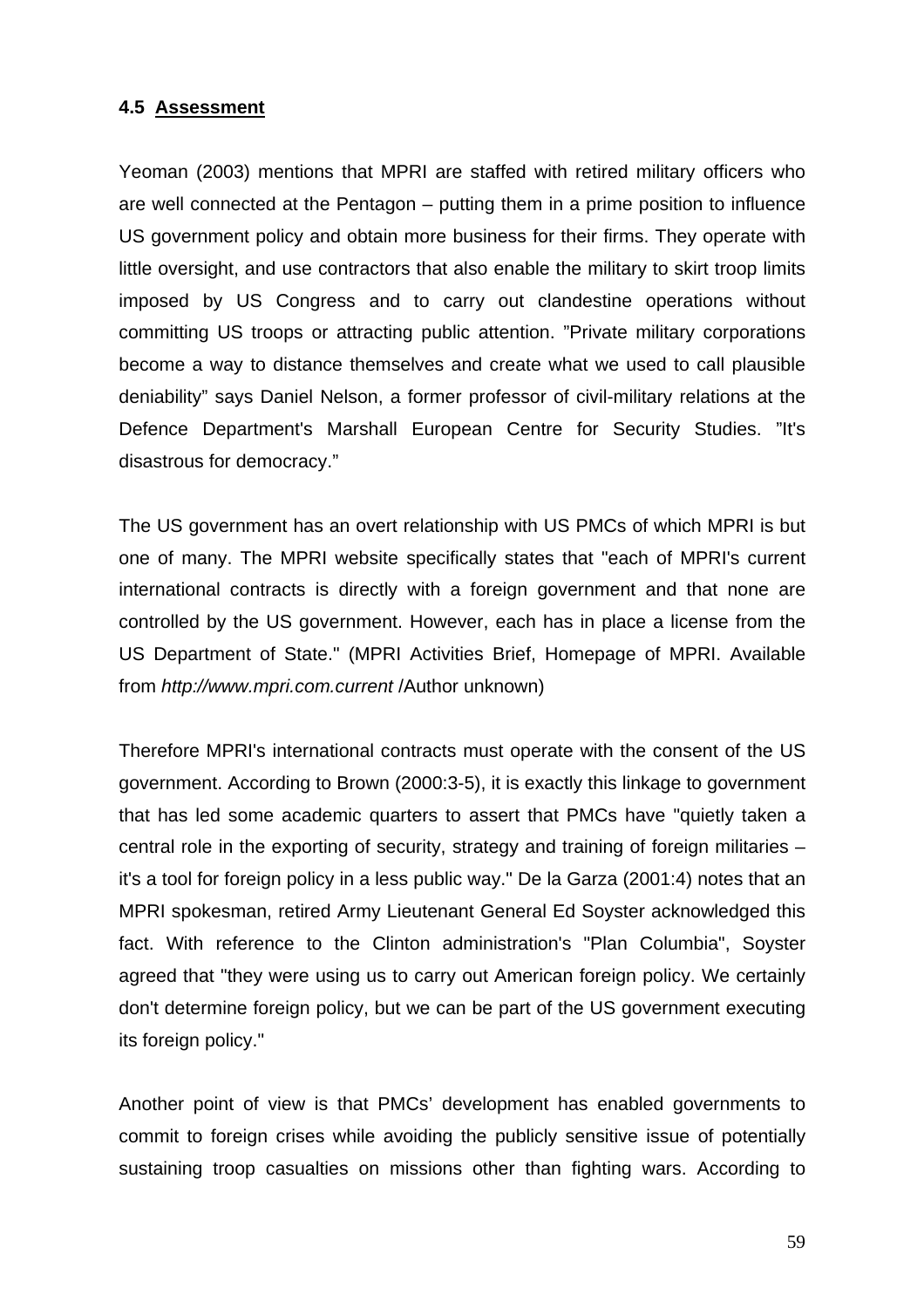Adams (1999:103-116), "for the risk-averse, like the US military, employing such private contractors can help to overcome the political reluctance to become involved in situations where risks are high and there is little domestic constituency for involvement of US troops."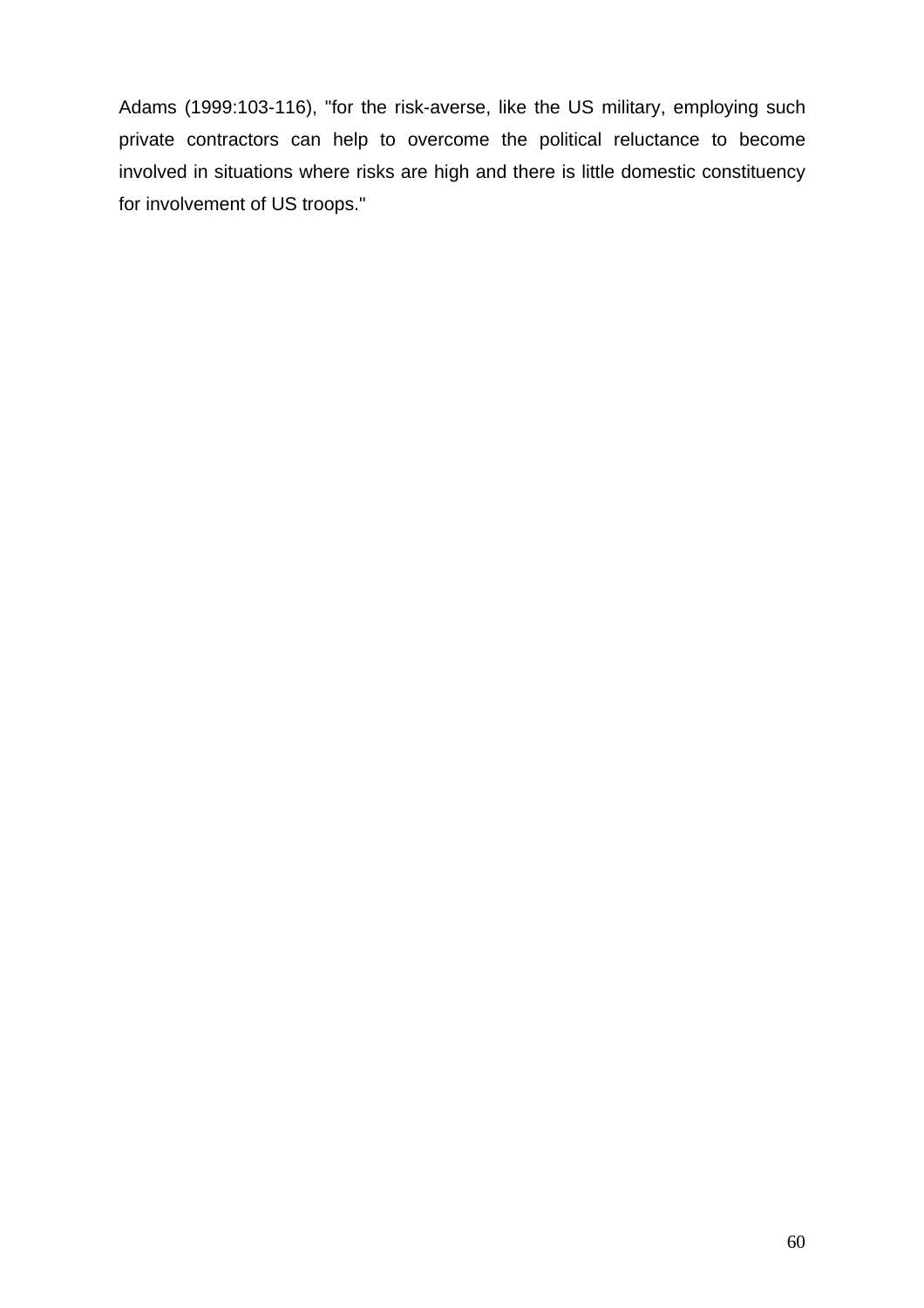## **CHAPTER 5: CONCLUSION**

## **5.1 Comparing EO with MPRI**

EO is seen as a combat type PMC and MPRI as a non-combat type PMC but the imperceptible line between "military advisors" and combatants is often crossed. MPRI personnel are alleged to have helped in planning the Croat occupation of Krajina and ethnic cleansing of the Serbs in 1995 (Silverstein, 2000). EO's involvement in combat, however, is well documented (in Angola and Sierra Leone). The distinction between combat and non-combat operations is often artificial. The people who fly soldiers and equipment to the battlefield are as much a part of the military operation as those who do the shooting. At one remove the same applies to those who help with maintenance, training, intelligence, planning and organisation – each of these can make a vital contribution to war fighting capability. Other tasks such as demining or guarding installations may be more or less distant from active military operations according to the broader strategic picture (Straw, 2002).

## **5.1.1 Similarities between combat type and Non-combat type PMCs**

EO as a combat type (now defunct) and MPRI as a non-combat type claimed to be PMCs and not mercenaries. Both these companies rendered their services in Africa and both the abovementioned companies have also provided their clients with training, intelligence gathering, support, surveillance, countersurveillance, interrogation and counterinterrogation skills. According to Pech (1999:100), they even provided training of dog and horse units. The latter became very popular especially with the rise of organised criminal activity in South Africa that is linked to global syndicates. EO and MPRI tendered for a dog unit contract in Saudi Arabia in 1997 (Pech, 1999:100). Both companies' personnel consist of former military personnel with many years of active duty experience.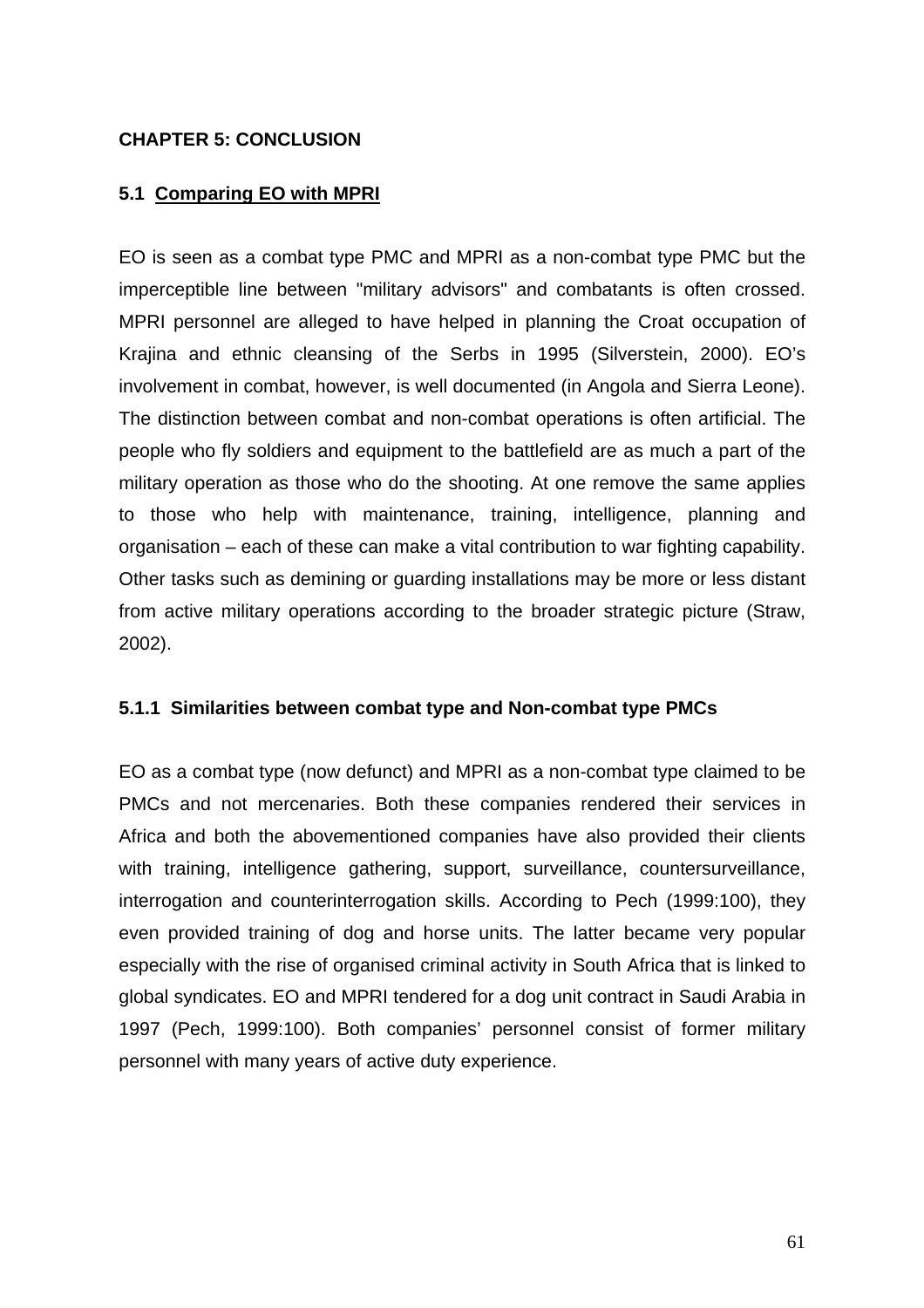## **5.1.2 Differences between EO and MPRI**

According to Cullen (2000:38), the South African government largely tolerated the emergence of Executive Outcomes as an almost wholesale privatisation of certain apartheid-era elite battalions. This tolerance was demonstrated mainly because EO offered a convenient way to employ potentially dangerous elements within the state during the fragile transitional period to democracy, rather than out of a calculated foreign policy. Cullen (2000:38) states that the kind of trust implicit in the relationship of the United States with MPRI was lacking between EO and South Africa, and that helps to explain why EO decided to end operations a few months before the new South African legislation regulating PMC activity was to take effect. Without strong PMC and home government links, one cannot assume any real degree of home state accountability of PMC activity by means of informal oversight.

MPRI, according to Cilliers & Douglas (1999:113-114), considered direct participation in military combat similar to the arrangements made between the government of Sierra Leone and Executive Outcomes, and the contract signed by the government of Papua New Guinea and Sandline. Cilliers & Douglas (1999:114) state that the official MPRI response regarding involvement in military combat operations is: "If you want Executive Outcomes you don't want MPRI."

Cilliers & Douglas (1999:111) concur that MPRI is encouraged to undertake profitmaking military ventures that are aligned with the national security interests of the US, but does so overtly. EO, however, worked largely independent of South African government regulation (Isenberg, 2000). The difference between the man who pulls the trigger and the operational staff member who decides where to attack, when and with what, or the trainer who moulds units into effective operational units, remains debatable (Cilliers & Douglas, 1999:114).

## **5.2 Is regulation sufficient?**

After examining all the relevant laws regarding the topic, this research paper concludes that states' ability to control PMCs on international as well as national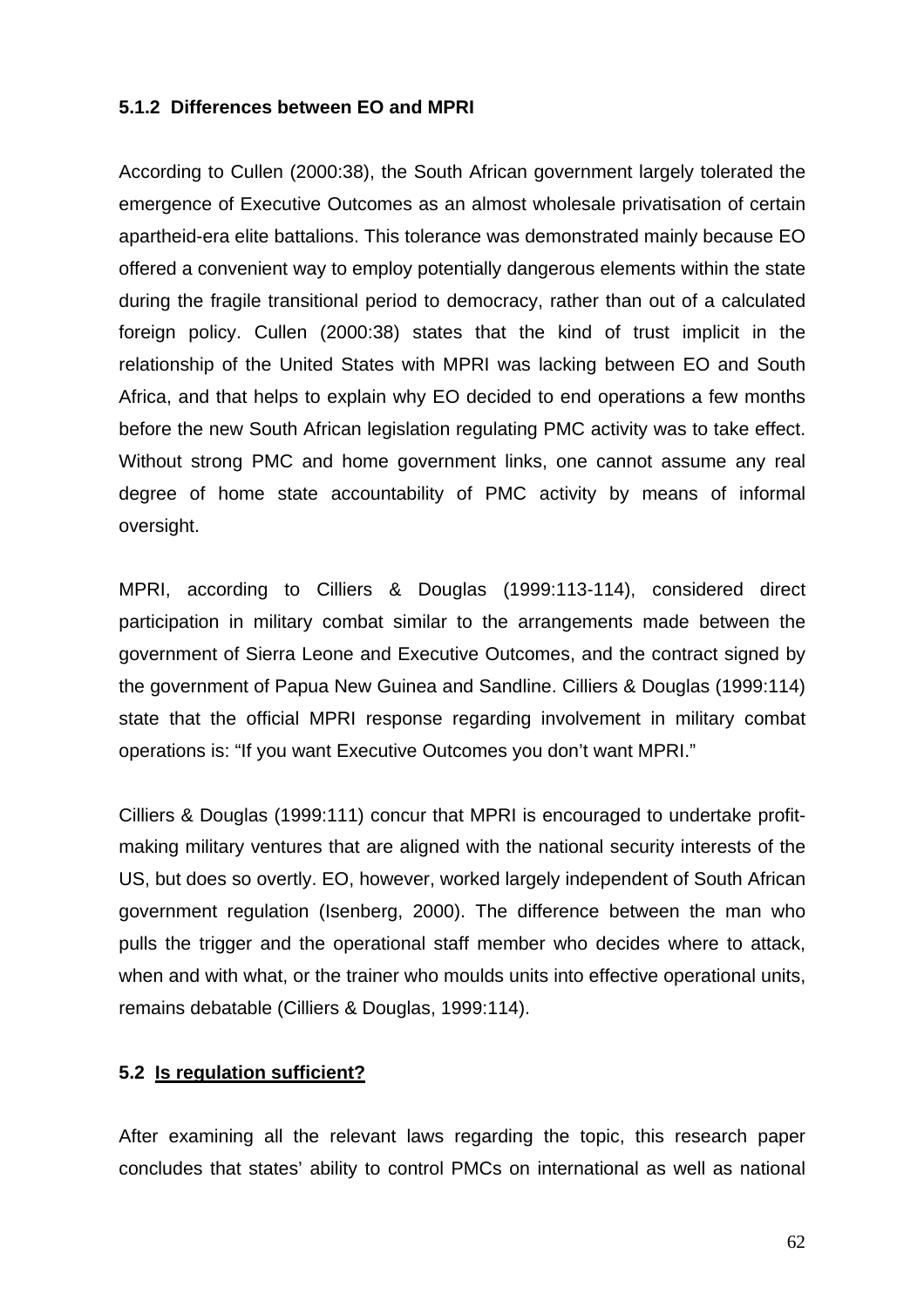level is at best limited or almost impossible. The reason is mainly owing to the circumstances and conditions under which PMCs operate. Weak states (Reno, 2000) are their employers, hence the lack of proper judicial systems and monitoring which makes monitoring, transparency and accountability almost impossible.

Many PMCs are anxious to see the development of rational regulatory frameworks and are willing to submit to the monitoring of their activities. The development of benchmarks for good (and ethical) business practice opens the doors for the legitimisation of firms and thus more contract opportunities, but also for the civil oversight of the industry (McIntyre, 2004:103). Prospects could look less gloomy if PMCs are regulated by countries through their own domestic legislation. In quite a few instances laws need to be drafted on domestic levels to deal with the PMC phenomenon successfully. The most active efforts in controlling PMCs are occurring on a national basis (Isenberg, 2000). National legislation, however, is not a long-term solution (The Economist, 16-22/01/1999).

Insufficient measures by countries and the UN, as an international organisation, to actively combat mercenarism and regulate PMCs, show that mercenarism and PMCs are not a very high priority within the UN. Brooks & Solomon (2000) state that the *UN International Convention against the Recruitment, Use, Financing and Training of Mercenaries 1989* has added even more confusion to the matter, and it is impossible to prove all the requirements stipulated in the treaty that must be met. The UN treaty also ignores certain requirements and therefore creates even more loopholes to exploit within the international law. The treaty does not deal with private military armies, only individuals and also not individuals who regard religion as the main motivator.

According to Cullen (2000, 37), at a political level this can be explained by the fact that the international community simply does not want tough legislation on this issue, with both strong and weak states often preferring to keep this private military option open for future availability. This is illustrated by the fact that many of the signatories of the OAU/AU convention have, since signing, actually hired mercenaries themselves (Cullen, 2000:37).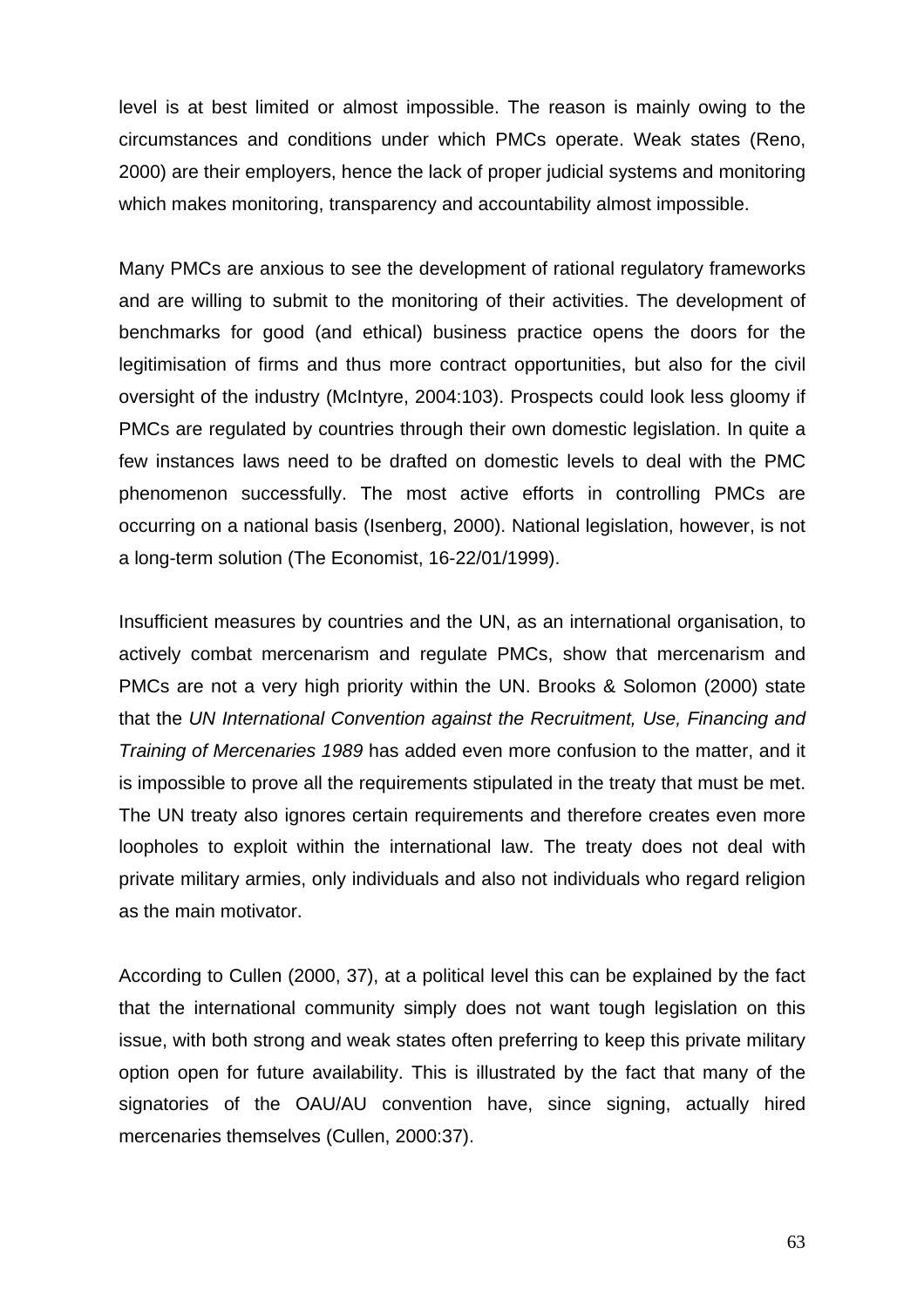The recent "rent-a-coup" episode in Africa that involved the British Logo Logistics firm, illustrates the problem of teasing out exactly what is the right or moral thing to do in the absence of international or national guidance or rules regarding PMCs (Singer, 2004a:9). The firm has been accused of fronting for outside interests (wealthy businessmen and an exiled leader) in the profit-motivated toppling of Equatorial Guinea's government (Padera, 2004). Equatorial Guinea's president took power by killing his uncle, and was a wholly ruthless human rights abuser of the worst sort. This might have been "legitimate" under archaic international standards (Singer, 2004a:9).

#### **5.2.1 What are the weaknesses of the regulation of PMCs?**

McIntyre (2004:102) warns against strict regulations against PMCs, given the growth of the private military sector and its current embeddedness in Africa. She believes that this could have the adverse results of reducing state transparency regarding the defence sector and driving private actors underground (McIntyre, 2004:102). The risk of the emergence of mercenary groups in this scenario would increase. O'Brien (2000) agrees that "in South Africa, the larger players were known and contributed to a degree of self-regulation of the industry; the heavyhanded approach of the South African government towards confronting these companies now means that the larger players may now leave the country to base themselves elsewhere or break-off into much more covert companies which the government will not be able to keep track of with anywhere near the same ease which they had the larger companies previously." This, however, is not a PMC weakness but a weakness of the tough regulations of PMCs, because PMCs will simply close and open up shop elsewhere that is less regulated or where no regulations might exist.

"Private military firms and their employees are integral, inherent parts of military operation. But, at the end of the day, they are not part of military. This means that the old legal codes, which seek to create a sharp delineation between civilians and soldiers, are not readily useful" (Singer, 2004a:9-10). The monitoring of PMC activities are very difficult because of the environments they operate in. Singer (2004b:541) believes that the very form of the PMF gives it the ability to defeat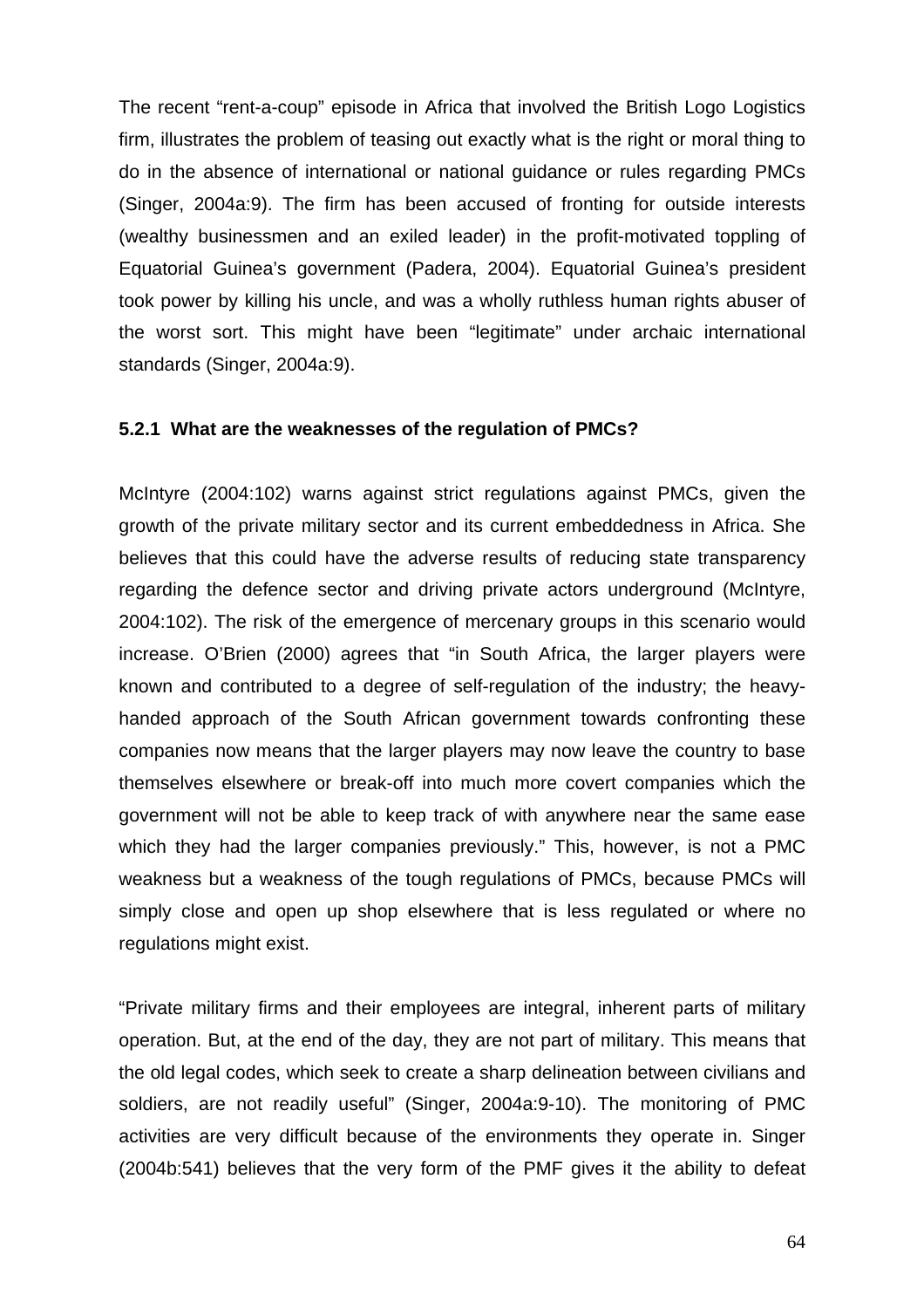almost any attempts at strict legal controls at this level, and that problems arising from the extraterritorial nature of their operations and the overall weakness of state ordinances also mitigate any efforts at establishing and regulating the legal status of firms at domestic level.

The lack of political will to create effective legislation regarding PMCs and their activities is also a big concern. To give the domestic legislation more teeth, Singer (2004b:548) proposes that the *Military Extraterritorial Jurisdiction Act* (of the US) be expanded to include the activities of any American PMFs and/or American PMF employees working abroad, regardless of who their clients are. Enforcement of this expansion is, however, problematic, but could be better suited to deal with the industry's regulatory challenges.

One major weakness of the regulation of PMCs is that international law does not define the status of contractors (they do not fit the international mercenary definition) and, other than the untested International Criminal Court, it lacks the actual means to enforce itself without the state (Singer, 2004a:12-13). "There is far less accountability to the American public and to international law than if real troops were performing the tasks. Crewdson (2003:C3) mentions that in at least two past DynCorp (a US PMC) operations, employees were accused of "engaging in perverse, illegal and inhumane behaviour, purchasing of illegal weapons, women and forging passports along with committing other immoral acts". One of the employees taped himself while raping two young women, and even with the irrefutable evidence against these employees none of them was criminally prosecuted, mainly because of the absence of law enforcement, according to Singer (2004b:525). Had these men been soldiers, they would have faced courtmartial proceedings. As private workers, they were simply put on the next plane back to America" (Yeoman, 2004).

The notorious Bob Denard received a five-year suspended sentence from a French court in 1993. Denard took part in a failed coup in Benin, in which seven people died (Burns, 1995). This example shows the ineffectiveness of the laws regarding PMCs and the ineffective enforcement of the laws. None of these cases or similar crimes regarding mercenaries or PMCs and/or their employees appeared in the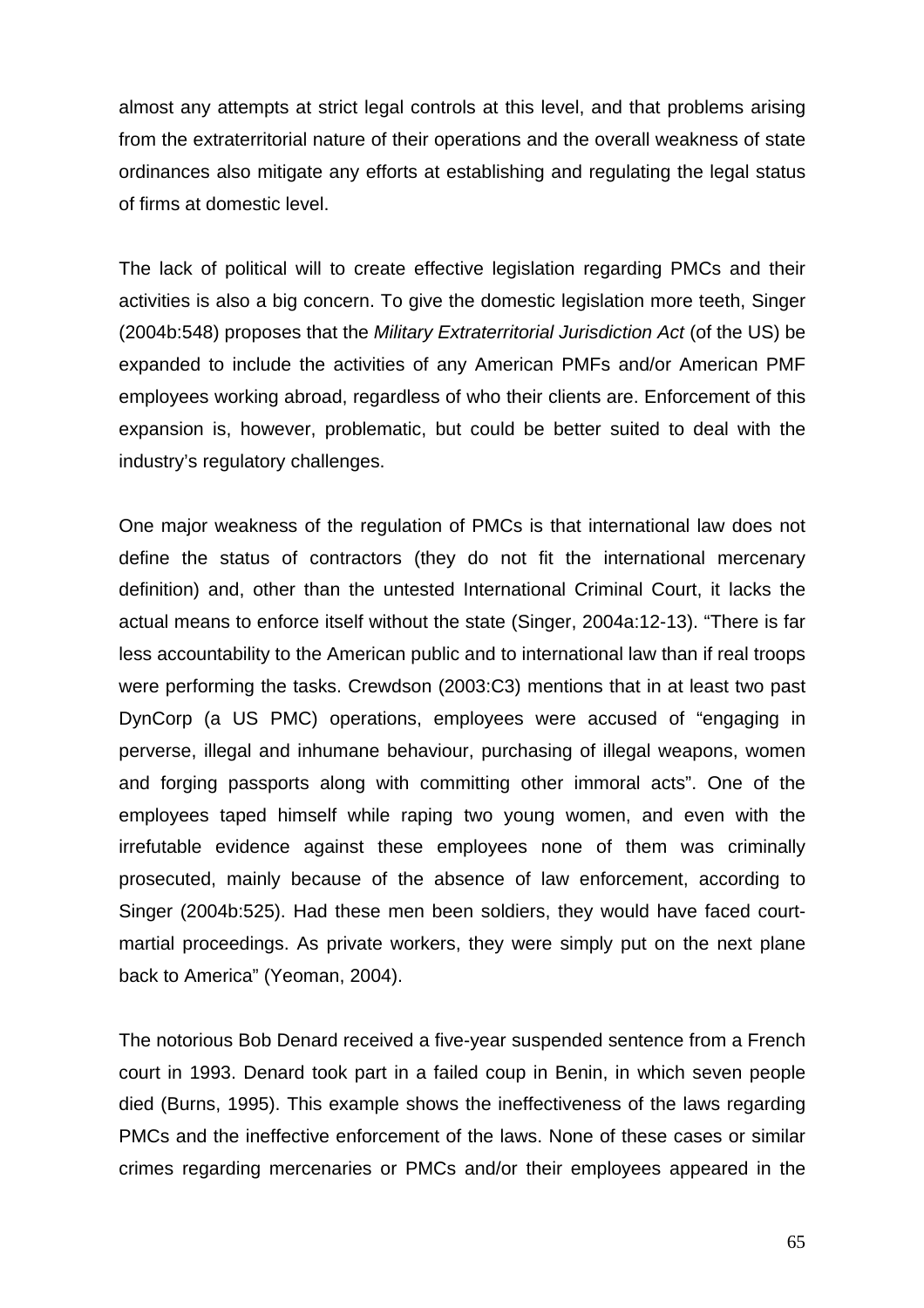International Criminal Court in The Hague. These exploited gaps in the legal system regarding PMCs and their regulation need to be filled to avoid future atrocities.

Cilliers & Cornwell (1999:238) believe that conventions such as *the International Convention Against the Recruitment, Use, Financing and Training of Mercenaries of 1989* will remain toothless and useless, unless the international community can come up with clear legal responses to what constitutes illegal private military involvement, as opposed to mercenary activity. Currently Africa is providing a lucrative marketplace for PMC activities. The continent's underdeveloped character can easily be exploited owing to the absence of monitoring border movements and the lack of proper negotiation instruments. According to Cilliers & Cornwell (1999:240) extradition agreements are absent in many cases and they believe that the principle followed in cases of international crimes of extradition or prosecution should be applied to deal with atrocities committed by private security and military companies.

Normally, an individual's crimes fall under the local nation's laws. The South African government confirmed this through saying that its nationals arrested in Zimbabwe and Equatorial Guinea regarding the "rent-a-coup" plot, will have to stand trial and serve any prison sentences in these countries. "We have no prisoner transfer agreement with any country," said foreign ministry spokesman Ronnie Mamoepa. "As with all South Africans arrested in foreign countries, they will have to face the laws of those countries should it turn out that they were mercenaries. We do however, offer consular services. But bringing them back would be out of the question" (Padera, 2004). According to Singer (2004a:13), PMCs typically operate in failed state zones; indeed, the absence of a local state is usually why they are there. These areas where PMCs usually operate, mostly do not have sufficient regulations regarding PMCs and therefore regulation is not adequate. Examples include: Angola, Sierra Leone and Equatorial Guinea.

*The OAU/AU Convention for the Elimination of Mercenarism in Africa (CEMA)* definition of mercenaries presents according to Aning *et al* (2004:2) a number of grey areas relating to state engagement of the services of mercenaries such as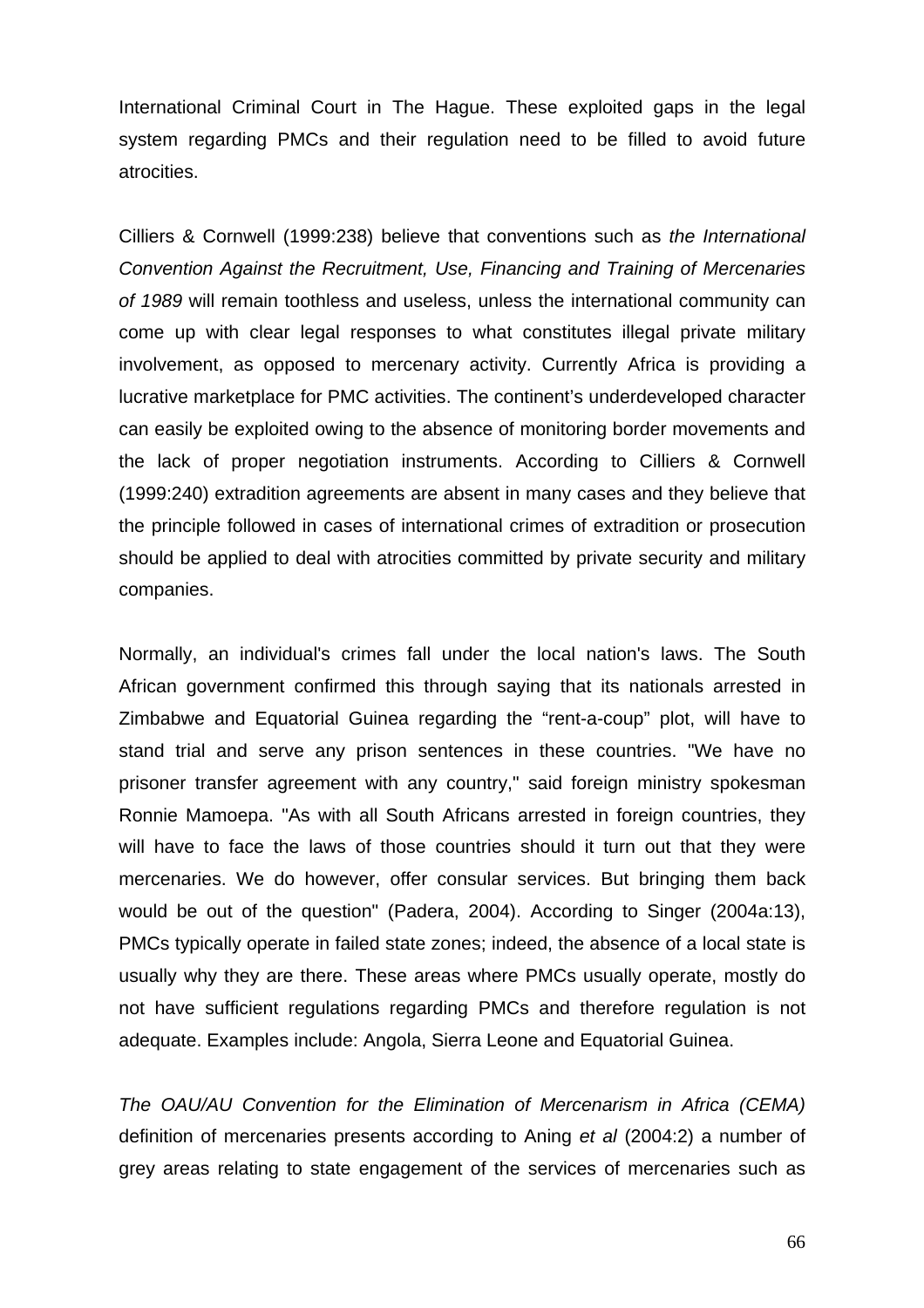PMCs that provide guarding of VIPs, sensitive installations and training of the military of a regime in need of their services, which do not fall under Article 1(b) of the CEMA (Aning *et al*, 2004:8,9). Zarate (1998:129) states that the drafters constructed the convention to allow African governments to continue to hire nonnationals as long as they were employed to defend themselves from "dissident groups within their own borders," whilst disallowing their use against any other AU supported rebel groups.

The FMAA had no mechanism to effectively determine the existence of armed conflict, failed to define mercenaries or their activities and excluded "humanitarian assistance" from its regulations (Webb, 2006:6). These above-mentioned three areas were considered as major weaknesses, were and could be exploited by mercenaries and PMCs, therefore making prosecution a tough act to follow. Critics of the FMAA point out that it offers no distinction between legitimate private military activity and mercenarism. One result of this might be that potential recruits to the industry prefer to circumvent the requirement of seeking permission from the National Conventional Arms Control Committee rather than running the risk of becoming enmeshed in a process that appears to lack clarity, and for some, is felt to penalise a sector of the population, namely former South African Defence Force (SADF) soldiers demobilised during the post-Apartheid transformation, whose military backgrounds and skills are in demand elsewhere, if not in their home country (McIntyre, 2004:103).

According to Smith (2005:24), South Africa passed its *Foreign Military Assistance Act* under which it tried to prosecute the Equatorial Guinea coup plotters and ended up with a plea bargain deal with Mark Thatcher. In Zimbabwe, owing to the lack of domestic legislation that deals with mercenarism, the 70 men were charged with the violation of Zimbabwe's *Public Order and Security Act, the Firearms Act* and the *Immigration Act* (Aning *et al*, 2004:64). Other African countries also lacked the capacity in the past to prevent the recruitment and transit of men and weapons through their territory, and so failed to meet the commitments pledged to the APRM.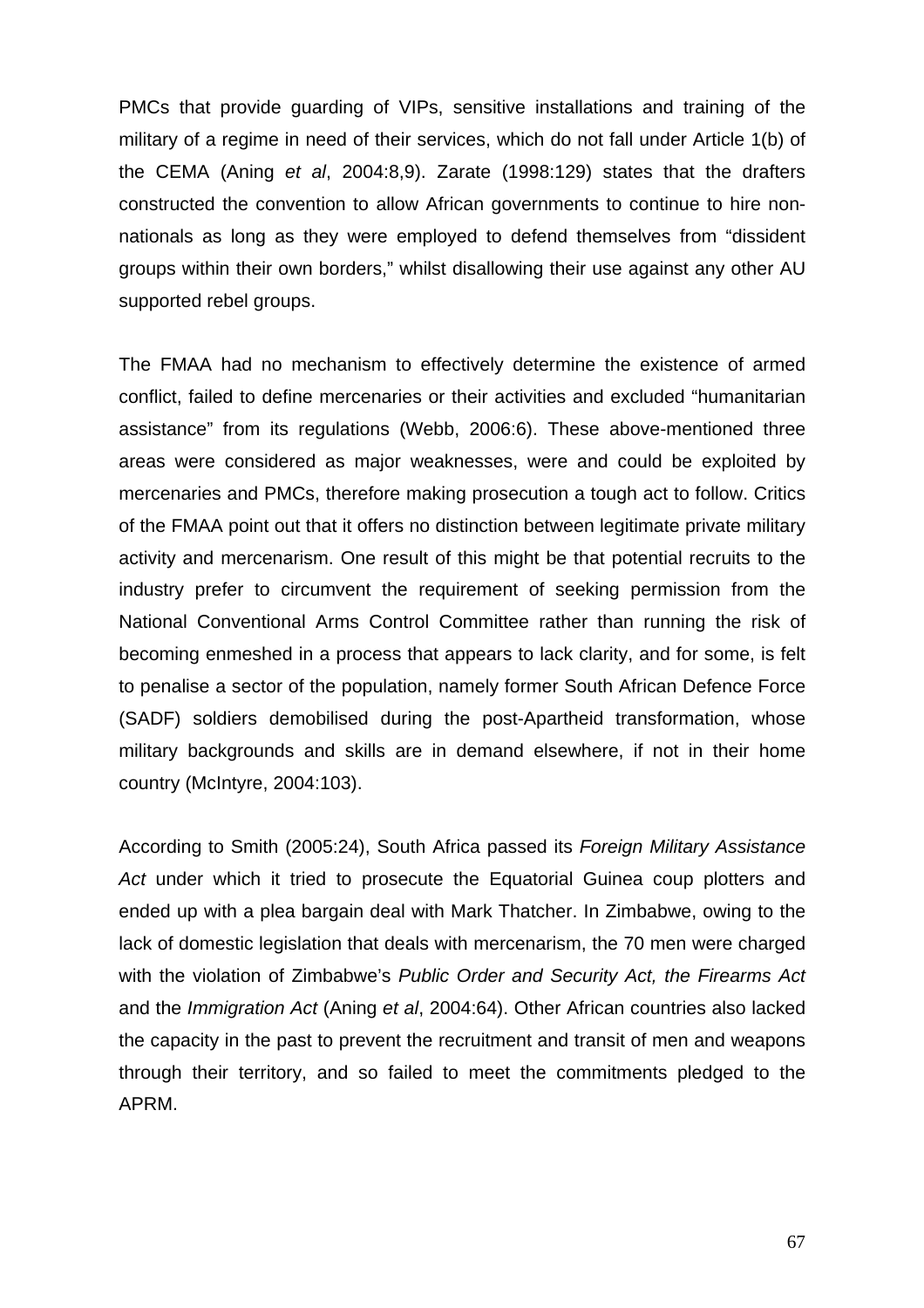The mercenaries that flowed from South Africa through Ghana into the Ivory Coast are a perfect example of such failures and flaws in the system (Aning *et al* , 2004:65).Although the regional and state collaboration and co-operation regarding elimination of mercenary activities are important, the Equatorial Guinea saga once again showed that African countries are not geared to deal with this phenomenon of mercenarism sufficiently and that they lack the legal capacity to expose serious flaws in the legal frameworks.

Smith (2005:24) believes that PMCs are currently in a legal no-man's-land. He believes that they are "illegal internationally and have no rights or obligations, and they are outside the Geneva Conventions or the International Criminal Court (ICC)." Arnold (1999:126) states that "the mercenaries if properly controlled and regulated, answer a vital market need and one that is likely to grow in the future". It is therefore up to states to be involved in the formative years of the puppy, to assist in the training and nurturing process, otherwise the puppy would grow up rogue and become an untrainable dog … wetting carpets and becoming a future embarrassment … if it is not already too late.

South Africa is, however, once again taking a step towards better regulation by drafting the *Prohibition of Mercenary Activities and Prohibition and Regulation of certain Activities in Areas of Armed Conflict Bill*. This bill is not focused on for the purpose of this study, but its relevance is acknowledged. The government proposed that the existing *Foreign Military Assistance Act of 1998 (FMAA)* needs to be repealed and replaced with the new act (Webb, 2006:6).

A shortfall of *The Prohibition of Mercenary Activities and Prohibition and Regulation of certain Activities in Areas of Armed Conflict Bill* is that although legislation could be used to authorise and refuse permission to do legitimate work abroad owing to political or ideological considerations, there are no clear guidelines (Le Roux, 2006:5). According to Nathan as quoted by Le Roux (2006:5), it is "entirely unclear" why the drafters of the bill had seen fit to criminalise the rendering of humanitarian assistance without authorisation. Nathan feels that "it would not prevent any obvious mischief, and it is likely to cause considerable harm to humanitarian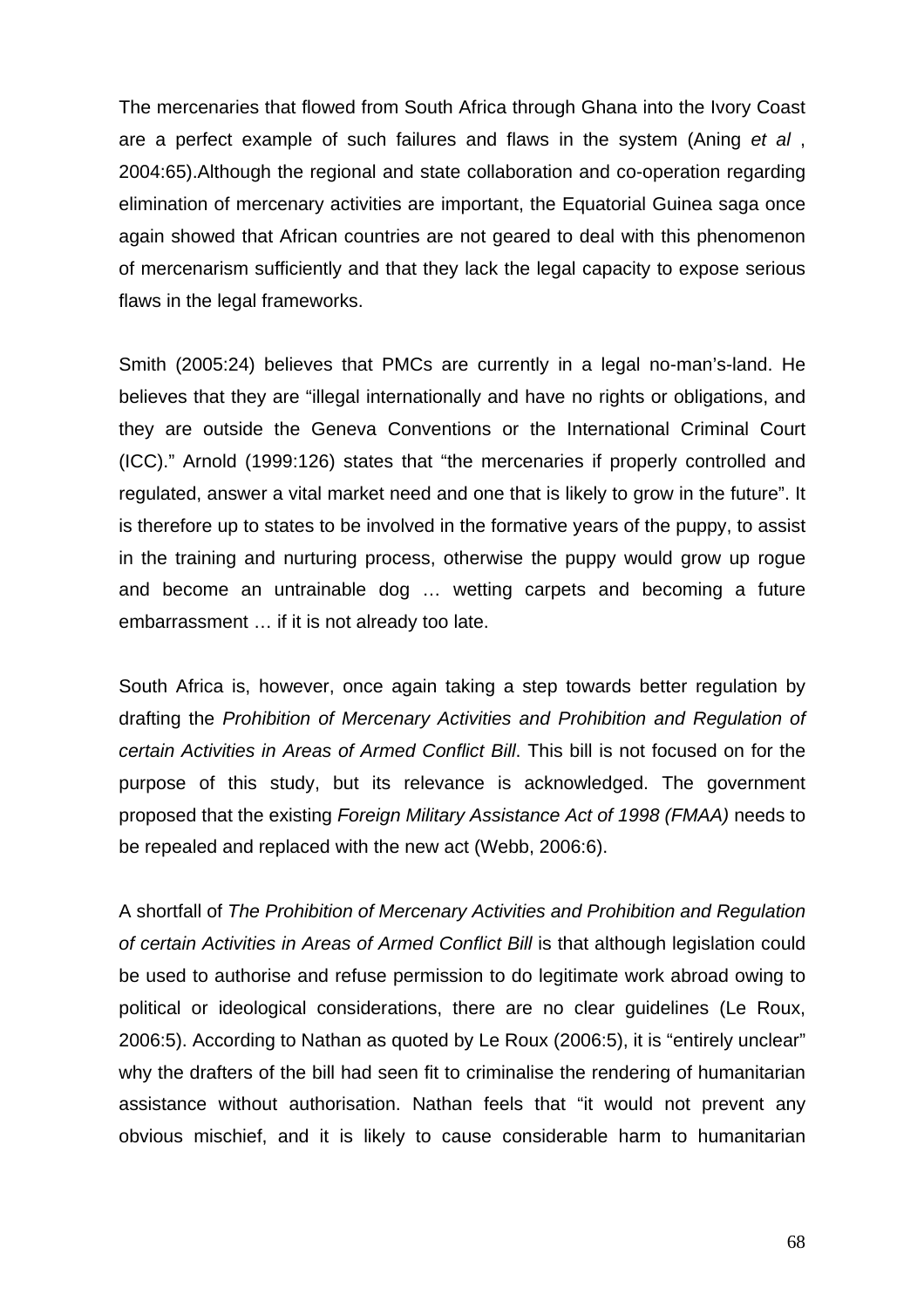organisations, their staff and South Africa's international reputation". (Le Roux, 2006:5)

Critics feel that the bill is a "shotgun approach" to the problem, and warned against the economic implications as well as the criminalisation of locals and foreigners who work in conflict areas no matter how noble their cause (Webb, 2006:6). Brooks (2006:5) concurs that "many international efforts will be at risk … (some) will have to close their operations if they can't rely on South Africans, also that there is a concern that the anti-mercenary bill was counterproductive and ran contrary to democratic ideals."

## **5.2.2 What is adequate about the regulation of PMCs?**

Legislation regarding PMCs is speckled with loopholes and grey areas. Legislators are therefore challenged to draft laws that will curb irregular and unlawful practices in the PMC industry. Creating a platform for conversation between PMCs, governments and international organisations is of utmost importance. According to O'Brien (2000) "it is felt that the 'anti-mercenary' legislation passed in South Africa did not seek to ban EO's activities but merely bring them under government control" and that it is also "laudable as a starting point" but still problematic. O'Brien (2000) believes that current UK guidelines on arms control and the EU Code of Conduct on the arms trade provide a good starting point for examining potential ways forward to regulate the PMC industry.

Another comprehensive response to conflict in Africa is the *Protocol relating to the Establishment of the Peace and Security Council* adopted in Durban by the AU in 2002. Heads of state have committed themselves to four areas, namely early warning, using of force, combating of mercenarism, peacekeeping and preventing conflict (Aning *et al*, 2004:3). The latter also states that amongst other standards the range of legislative measures that have been put in place to translate the 1977 Convention on Mercenarism should be incorporated into national law and that there should also be a level of inter-state and inter-agency collaboration to fight mercenarism.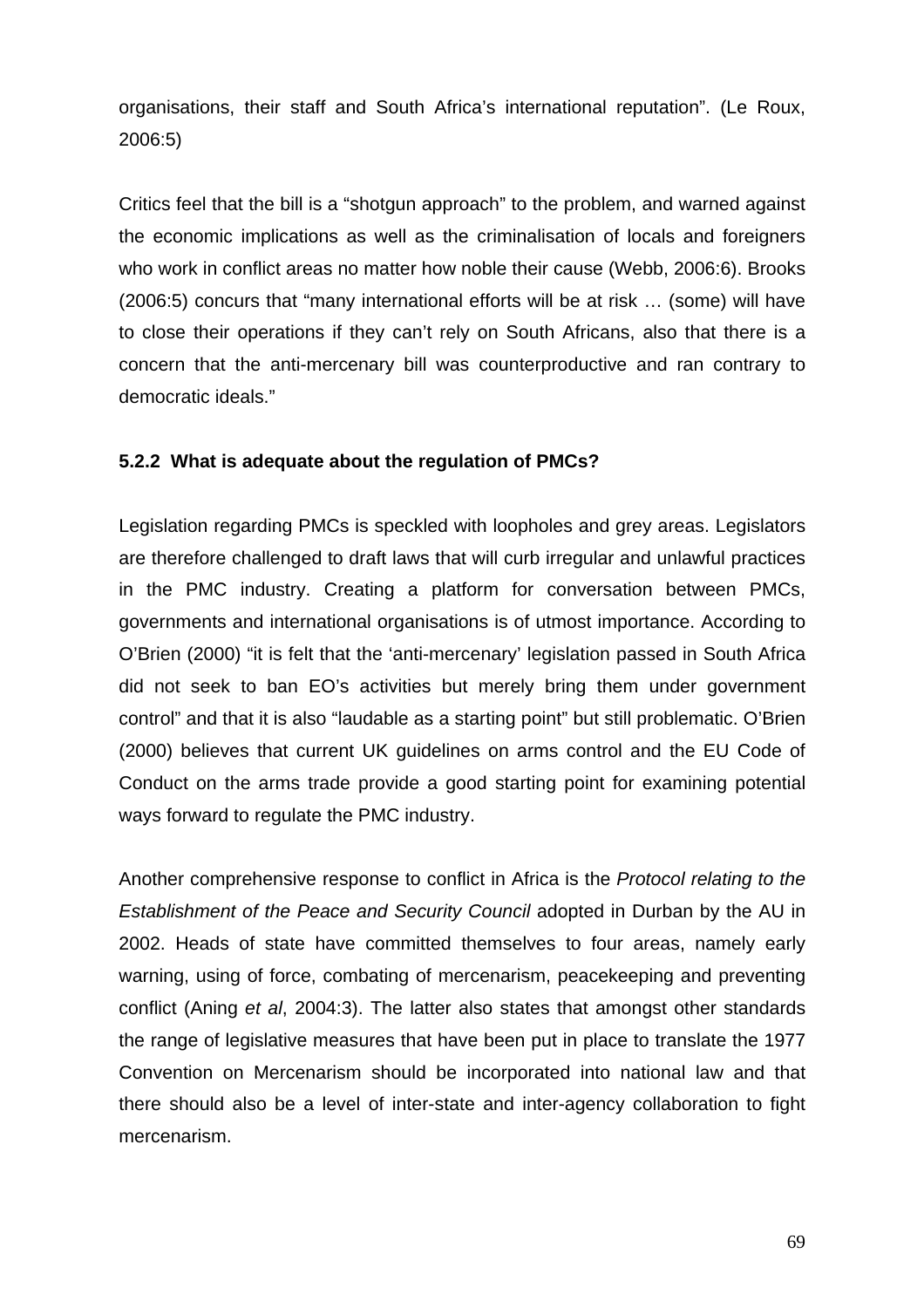Various sub-structures of the SADC countries on politics, defence and security cooperation institutionalise general arrangements of the sharing of intelligence regarding mercenaries, but generally on a bilateral basis. Aning *et al* (2004:10) state that African states' levels of compliance to combat mercenarism are sometimes tenuous and that there is a desperate need to respond to mercenary activities. The recent arrest of mercenaries in Zimbabwe could lead the charge. It is crucial that states grant each other support regarding mercenary activities if they want to tackle the problem successfully.

The African Peer Review Mechanism (APRM) reviewed pledges by eight states to

- prevent entry into or passage through their territory of any mercenary or any equipment destined for mercenary use, and
- offer state capacity and willingness to take all the necessary legislative and other measures to ensure the immediate entry into force of this convention. (Aning *et al*, 2004:59)

Indicators identified to operationalise these commitments included

- the level of inter-state and inter-agency collaboration to fight mercenarism, and
- the extent of legislative measures that have been put in place in the individual countries to translate the CEMA into national legislation.

Aning *et al* (2004:59) mention that although the above-mentioned are necessary, the states that did accede to the APRM are in their words "exemplary ones, their legislative and judicial capacities are at best weak."

Although the legislative and judicial capacities are under severe criticism, an interview with an official of the South African High Commission in January 2004 brought to light that states have informal networks of collaboration and coordination in the area of information-sharing among the operators and heads of intelligence networks (Aning *et al*, 2004:64). The effectiveness of information-sharing between African states and the commitment to crush mercenary activities in Africa were clearly demonstrated in 2004 when an alleged coup plot in Equatorial Guinea was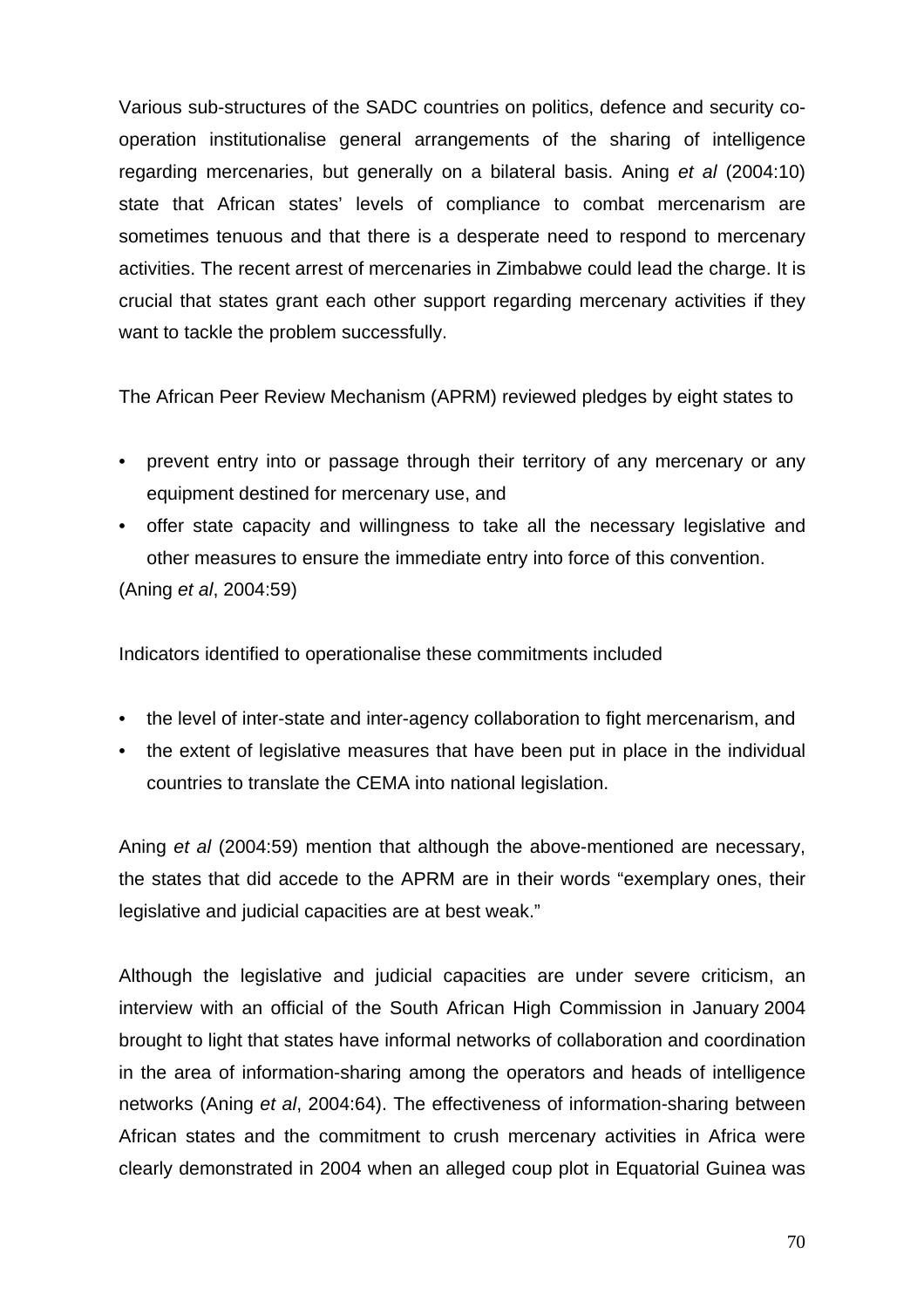uncovered. Arrests were made in Equatorial Guinea, Zimbabwe and South Africa. Officials in Equatorial Guinea and Zimbabwe later stated that they had been monitoring the plot in collaboration with South African investigators.

*The Prohibition of Mercenary Activities and Prohibition and Regulation of certain Activities in Areas of Armed Conflict Bill of 2006*, according to Webb (2006:6), aims to define job descriptions and theatres of conflict and to enforce punitive measures that could see offenders sentenced to life in prison. The Bill will permit "military assistance" in liberation struggles, but will demonise South African involvement in conflicts not sanctioned by the state (Webb, 2006:6). The new bill might just prove to be adequate or maybe not, but only time will tell.

## **5.2.3 What needs to be done about the regulation of PMCs?**

Breytenbach (2002b:8) feels that the UN must step up to the plate and lead the way in formulating guidelines for the universal regulation of PMCs and for regional organisations to follow. *The General Assembly's 1989 International Convention against the Recruitment, Use, Financing and Training of Mercenaries* was ratified in 2001, but led to no effective action. Ratification without action is highly questionable, and therefore maybe to be more effective jurisdiction and the legality of mercenaries fall under regulations made by individual state governments (Blain, 2005:4). Apart from enforcing the UN convention as soon as possible, countries in dire need for effective national regulation can take useful pointers from the *Foreign Military Assistance Act of the Republic of South Africa of 1998* and the Ottawa Treaty that ban the use of anti-personnel landmines (Breytenbach, 2002b:8).

According to Smith (2005:24), for now South Africa's anti-mercenary laws imply a legitimisation of PMCs and PSCs. Smith (2005) believes that such companies are obliged to apply to parliament's arms control committee for permission to work overseas in war zones such as Congo, Cote d'Ivoire and Iraq. Once such companies are legally permitted to operate in war zones – even on the side of recognised governments – that gives them ethical legitimacy. Singer (2004b:548) proposes that South African legislation that deals with military assistance could be amended, by focusing the definition of its scope on the nature of assistance, i.e.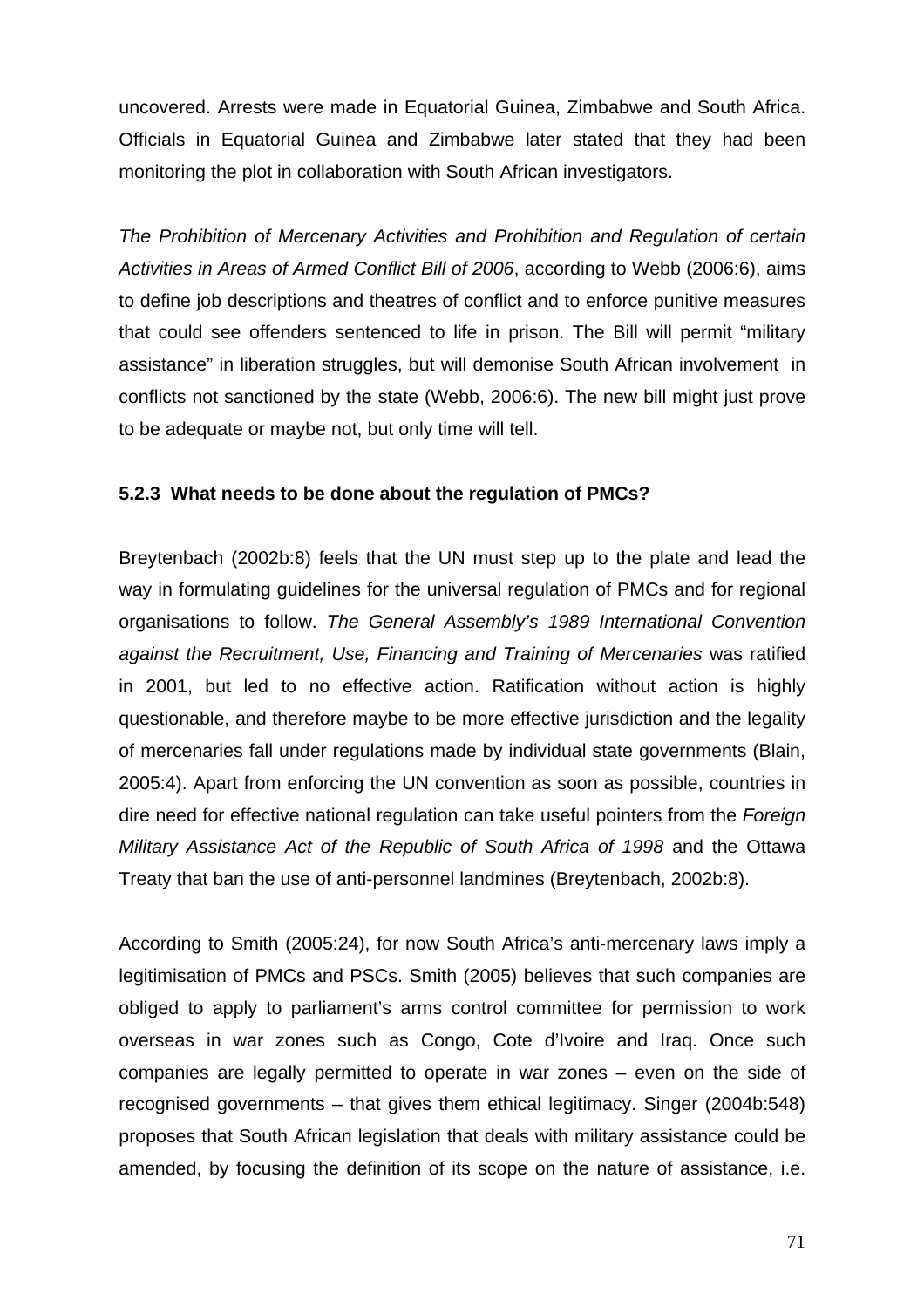whether the service is military in content or not, rather than the destination of the service (the combat zone). In doing this, loopholes will be closed in national legislation and therefore national legislation will become more effective.

Irish (1999) proposes five conditions for either prohibiting or regulating PMCs:

- Explore the objectives that drive the legal effort at prohibition or regulation of PMCs. For the laws to be adhered to and respected they need to be appropriate and clear. The main objective, namely public protection and transparency, without being bias to any one state segment of the industry or firm must be made clear to add to fairness.
- Define who and what should fall under the definition, therefore who and what must be regulated. Only the combat types, or also those PMCs that provide training and advice? This could be done by exploring the type of service offered and to see if and how it affects the outcome of the conflict, to let the PMC involved fall under the laws of war.
- Establish specific activities that need to be prohibited or regulated. Human rights abuses and other criminal behaviour in the field by the PMCs' employees justify external legal instruction.
- Determine what body would conduct the actual observation, regulation and where necessary enforcement. Some academics plead for the UN or the Red Cross to put their hands up in this regard. According to Irish (1999) PMCs prefer a self-regulatory model as opposed to outside regulation, believing that the market will punish and reward firms based on their performance or behaviour. Self-regulation is, however, not a very strong mechanism and could be undermined.
- Look towards a system financed by interested state parties, and obligatory tariffs placed on PMCs that receive the sanction provided by the regulatory system.

Avant (2000:3) makes the following recommendations to regulate (US) PMCs from turning "rogue". "Policymakers should investigate the cost savings afforded by outsourcing, and their evaluation of the overall costs and benefits should consider the long-term political and foreign policy implications of privatisation. Stronger US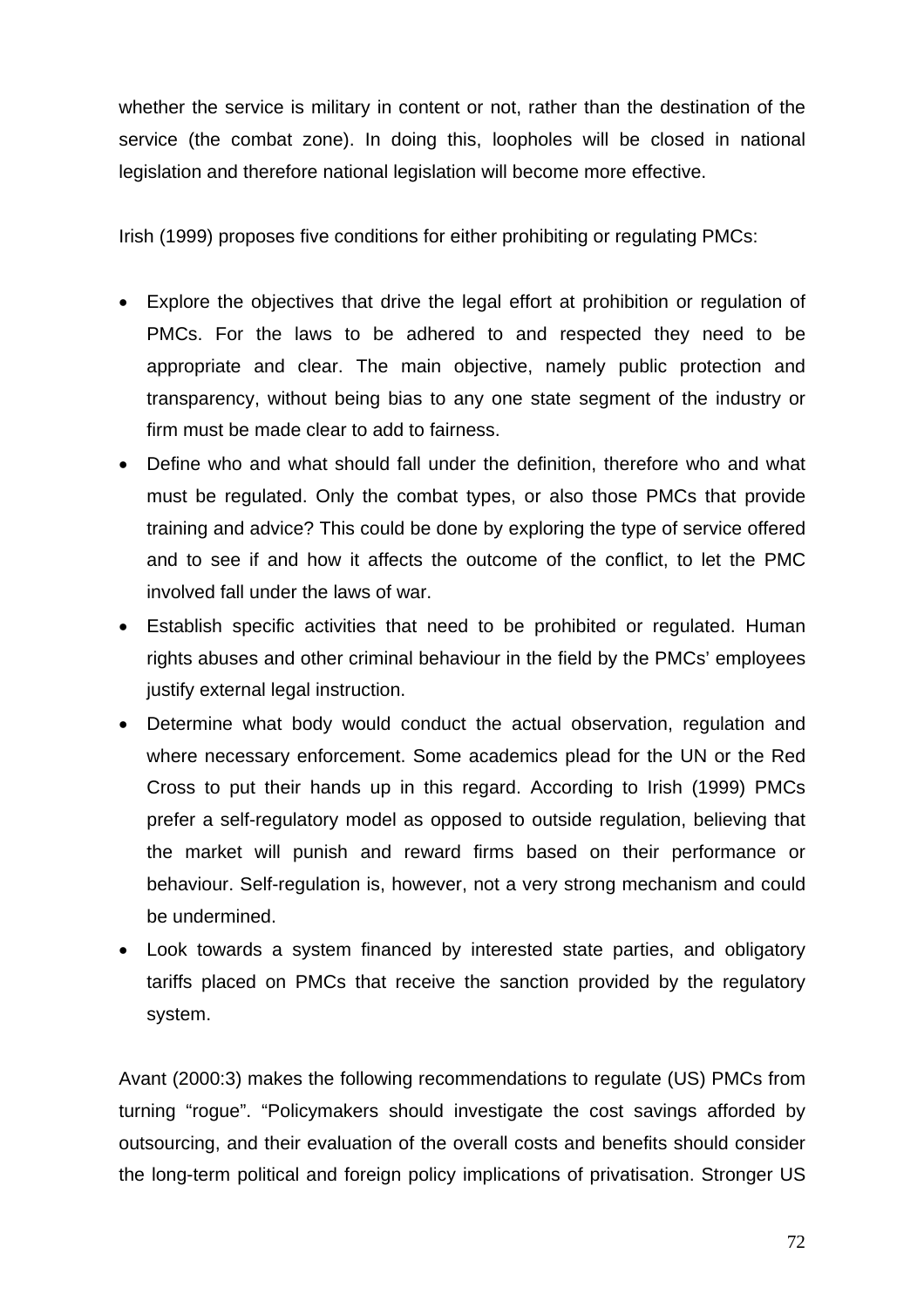regulation of military exports is needed, including a more transparent licensing process, US government oversight of contracts, and PMC reporting requirements".

Singer (2004a:17-23) recommends that the governments, NGOs and international organisations employing PMCs must decide on the main function that they want to fulfil, namely either that of regulator or client. To aid in this decision, regulation needs to be drawn up. This could avoid embarrassment due to being both regulator and client. Such an example is when the United Nations issued a report critical of Executive Outcomes at the same time that it employed Lifeguard Security, a company often linked to EO (Electronic Mail & Guardian, 17/07/1998).

Doswald-Beck (1999) believes that multinational or other industries that use such companies ought to be accountable in some way for their behaviour; yet these clients are neither states nor parties to an internal armed conflict in any traditional sense of the word. The security companies concerned are in principle bound by the law of the state in which they function; in reality this will not have much effect if they actually engage in hostilities. Howe (2000) and Breytenbach (2002b:8) agree with Doswald-Beck's statement that if they (PMCs) are accountable to home state laws and regulations, then PMCs are no different from any other company doing business in foreign countries.

Regarding regulation of the PMC industry, Singer (2004a:17-21) believes that the following areas must be explored:

- Transparency on the accounting-side (open the business to auditing).
- Standards on outsourcing and privatisation (privatisation can be greatly beneficial, up to the point where it begins to move into core functions. Privatise something if it will save money or raise quality).
- Oversight capacity (put tasks up for competition on the open market therefore making the clients careful stewards, providing oversight and management, and let them guard their own interests. In doing this the firm is motivated through the terms of the contract and the fear of losing it, i.e. being fired and losing future business).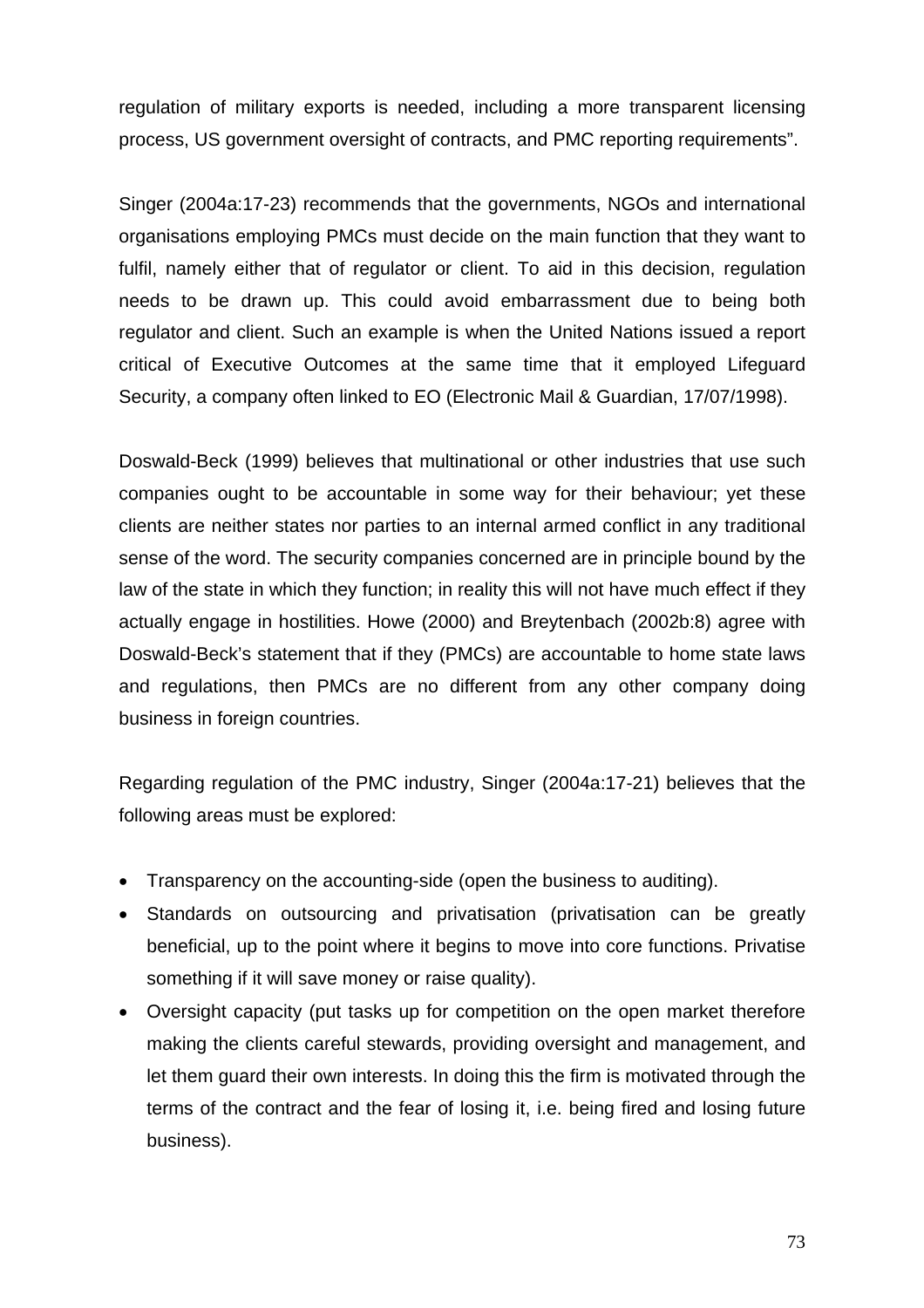• Legal accountability (extend legal clarity to the questions of who can work for the firms, who the firms can work for, and what bodies and codes will investigate, prosecute, and punish any wrongdoing and in which domains. As a transnational industry, there is the need for international involvement, with proposals ranging from an updating of the international anti-mercenary laws to creating a UN body that sanctions and regulates PMCs. This means that each state that has any involvement with the industry, either as client or home base, has an imperative need to develop and amend its laws that are relevant to PMCs. Ideally, states will coordinate their efforts and attempts to involve regional bodies to maximise coverage and pave the way to international standards).

Moreover, the legal gap extends to the individual conduct level, not just corporate behaviour. The best industry of self-regulation lacks any sanction beyond market punishment, which is clearly insufficient for actual crimes, including felony offences like rape or torture in a prison (Singer, 2004a:22).

Both the US government (also other governments) and PMCs need to work toward international regulations that require transparency and accountability and to promote the rule of law and respect for human rights (Avant, 2000:3).

Smith (2002:112) also provides some possible solutions:

- The use of the existing provisions of the Geneva Convention that require belligerent parties to uphold the provisions of the convention and provide for mechanisms such as the International Red Cross to monitor conflicts for adherence to international law.
- The termination of contract(s) or facing prosecution under applicable national or international law if the PMC does not abide by international laws regarding the treatment of individuals.
- The day-to-day supervision of PMC activities by an on-site contracting officer with powers to withhold payment or terminate the contract if the PMC does not act in accordance with government wishes.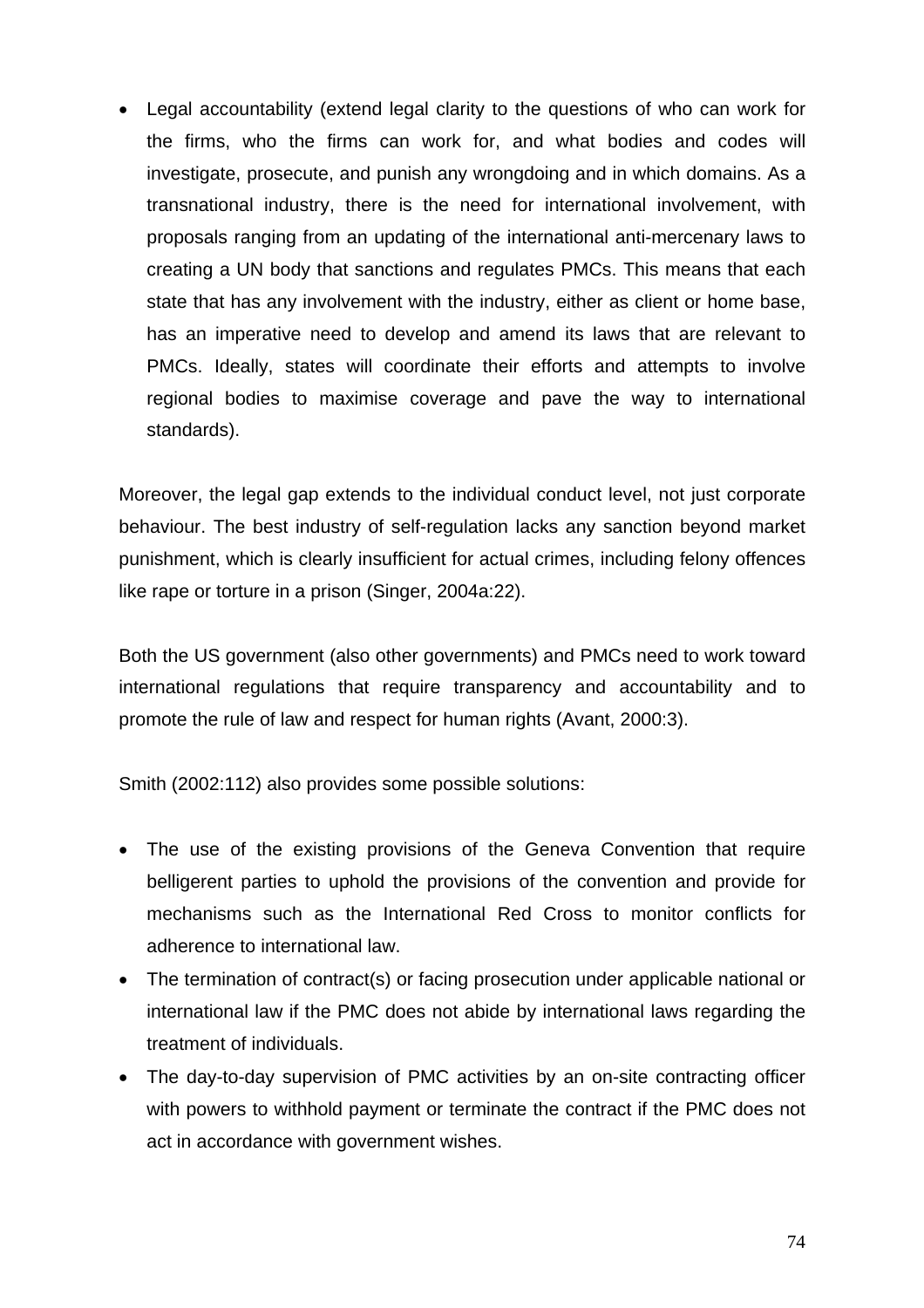- The deployment of an integrated military-diplomatic plans and operations team with the PMC and the provision of overall guidance by a government.
- The invitation of UN observers to monitor the actions of PMCs in order to provide better transparency.
- Stricter enforcement of the US neutrality laws that prohibit an American citizen from being hired in the United States to participate in armed conflict with a party at peace with America.

Harris & Moller (2004:35) believe that countries should be non-offensive in their defence and rather contribute to a joint task force which would possess the whole range of military capacity, with no country that has a complete offensive force of its own. Brooks & Solomon (2000:34) echo this sentiment in "the answer to peace in Africa would be the creation of a Western Pan-African military force". This could be a possible solution, but regulations and laws need to be drafted with all of the contributors pledging their full support.

PMCs and governments need to engage in dialogue to find a workable solution on how to incorporate PMCs in official government structures. O'Brien (2000) concurs that if governments (such as the South African government) take on the heavyhanded approach, the doors of "what could be fruitful" dialogue will close and PMCs will put up shop elsewhere and therefore operate much more covertly.

Although all these recommendations mentioned above are credible and a move in the right direction to find workable solutions, they also contain some loopholes. Not all governments in countries where PMCs are involved are completely legitimate or democratic. Some countries have and are renowned for human rights abuses. One such an example for the purpose of this study is Equatorial Guinea, where MPRI is involved. The Obiang government has vast oil resources and the dependence of the US on the commodity could put the government in an excellent bargaining position. In fact, the government could be the puppet masters and the PMC the puppet.

According to a UN Press Release on 16 November 1999, the PMCs who are involved in the specific country continues to exploit the concessions it has received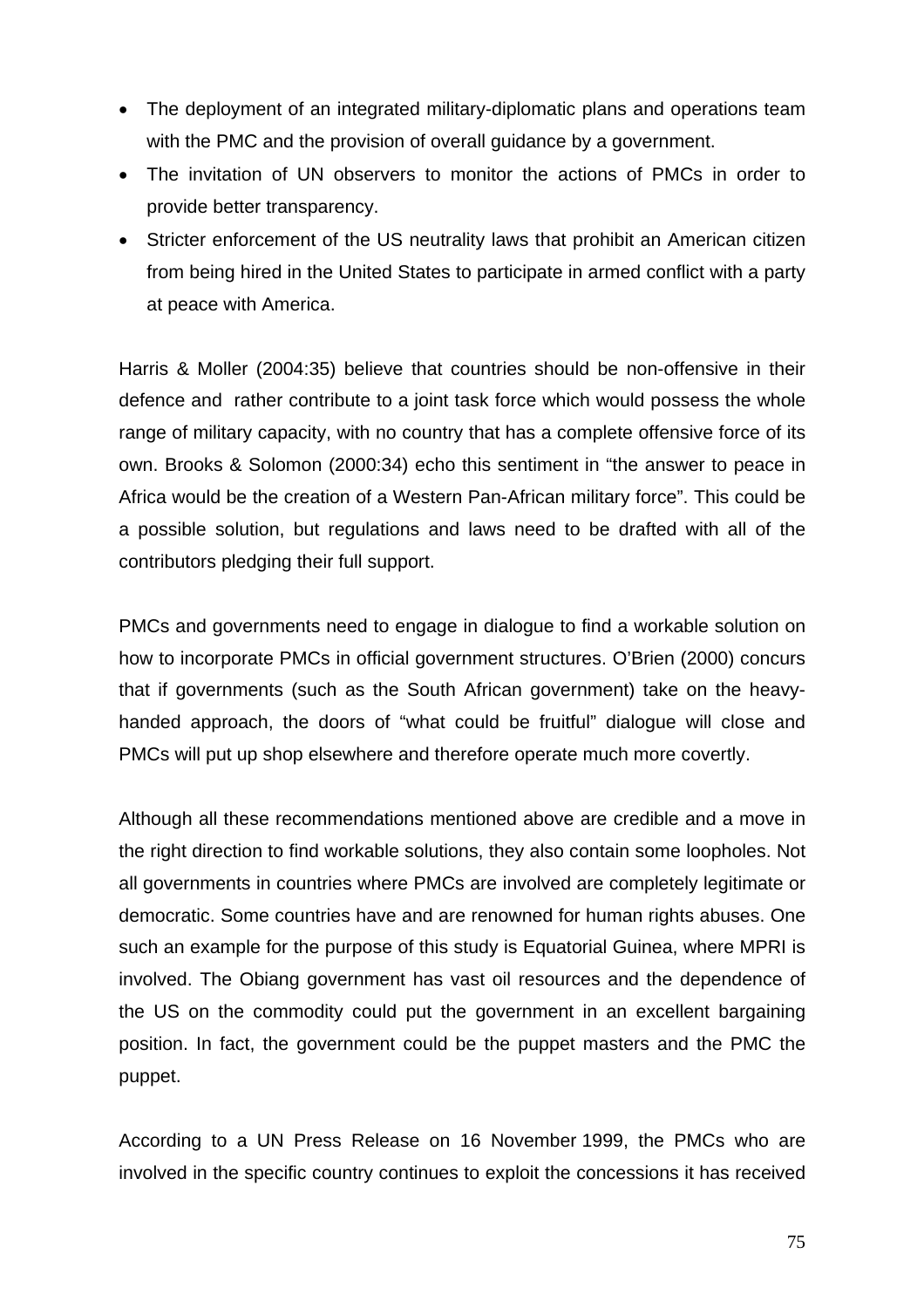once a greater degree of security is attained. They therefore obtained a foothold to set up a number of affiliates and associates to engage in activities ranging from mining, building, transport, importing and export. By doing this they (the PMCs and their associates) are making themselves a dominating or large player in the economic structure of the country and also an important dependant. A number of commentators (Francis, 1999, and Musah & Fayemi, 2000) argue that it is wrong for governments to pay for security by mortgaging future returns from mineral exploitation. Nevertheless, if a government is faced with the choice of mortgaging some of its mineral resources or leaving them entirely in the hands of rebels, it might be legitimate for such a government to take the former course.

Other commentators (Zarate, 1998) have argued that the association of PMCs with mineral extraction has a positive side. Firstly, from the PMC's point of view, it might be one of the few ways the PMC can be sure of being paid. Secondly, an interest in mineral extraction will give a PMC a vested interest in peace and stability (Zarate, 1998). One could also argue that it gives the PMC a vested interest in conflict. Since PMCs are paid to deal with conflict situations, some feel that they have no interest in ending conflict (unlike national armies who are paid in peacetime).

The United Nations' official condemnation of mercenary activities prevents the establishment of a UN regulatory mechanism. Creehan (2002) mentions that without proper regulation by an organisation such as the United Nations, mercenaries (or PMCs) cannot be relied on to adhere to the same ethical standards as national military forces party to international agreements such as the Geneva Convention.

Adams (2002:62) feels that the UN is not very concerned about mercenary activity and brands the Rapporteur report as a mere academic exercise, backing this statement with the information of the lacklustre support of the commission and certain valuable role players and UN member states to the mandate against recruitment, use, financing and training of mercenaries. Adams (2002:62) also mentions that the only two significant signatories to the Convention are Germany and Italy and that they are not significant suppliers of mercenaries or home to large

76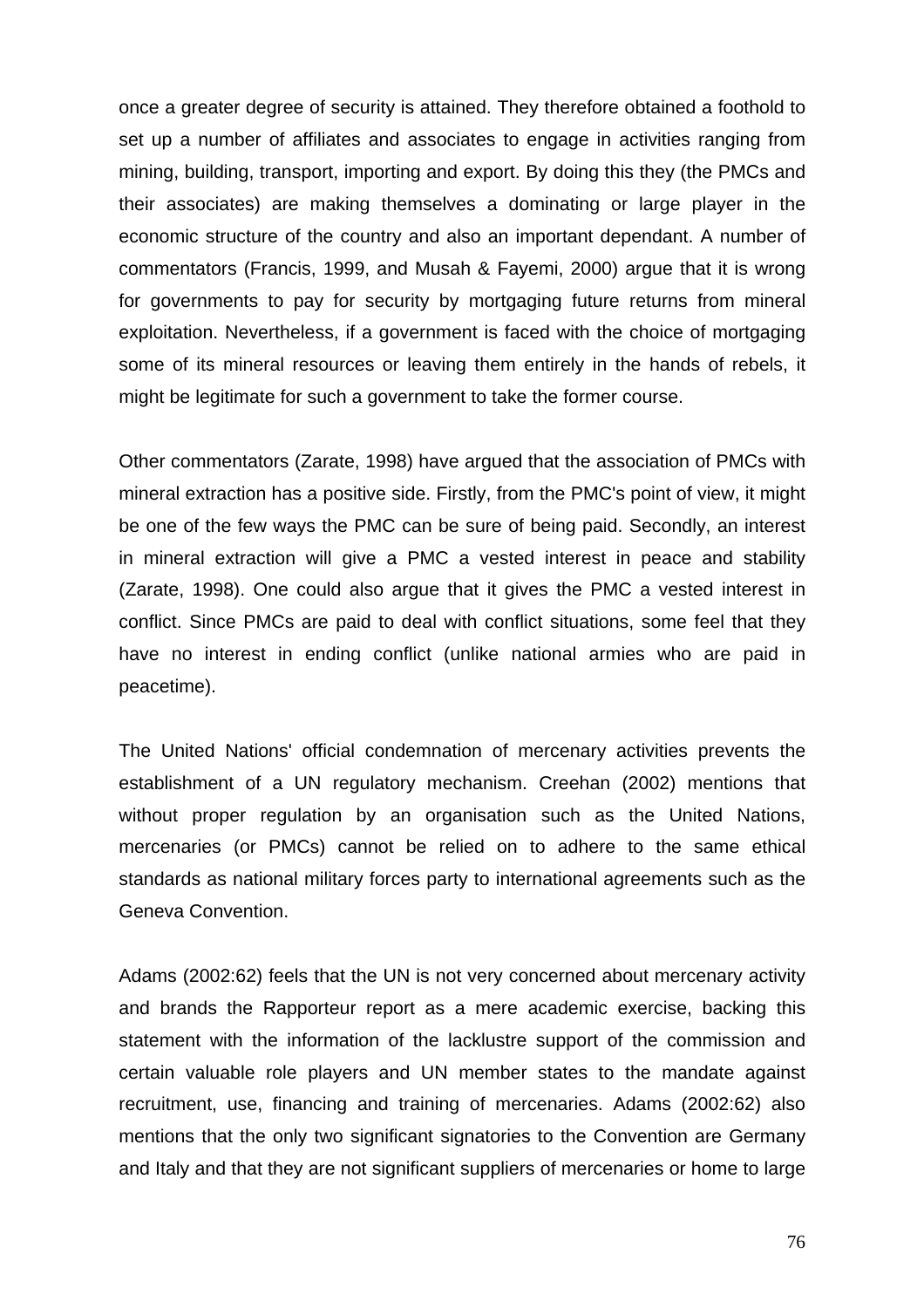security firms, and that Angola (mercenaries in Angola in the 1970's and employing EO), Zaire and the Congo are signatories in spite of the fact that they make use of mercenaries in their internal struggles despite of their own laws forbidding the mercenary activity. The obligations on states to be accountable and responsible for their citizens in a globalised world are increasing and the International Criminal Court could provide a solution if the US provides the necessary support. Their nonparticipatory attitude could cause enforcement problems on PMCs activities.

To conclude, regulation and not prohibition is needed. According to Isenberg (2000), at a minimum such regulation must be based on greater transparency. "Some transparency is already provided by media scrutiny of PMCs, especially larger PMCs, in the countries in which they are headquartered and in which they operate. But even better would be some sort of regular declaration of their activities" (Isenberg, 2000). "We have laws to govern for the worst of human behaviour; in no other domains than this (PMC industry) do we simply hope for the best in their absence" (Singer, 2004a:22).

## **5.3 The future of PMCs in Africa (what must PMCs do to be regarded as "peacemakers"?)**

O'Brien (2000) states that PMCs (and some PSCs) currently undertake missions which are the traditional domain of peacekeeping operations; these include protection of humanitarian assistance, demining, child-soldier repatriation, paramedical clinics, and other factors. Although PMCs are fundamentally about combat, applying certain skills to the abovementioned areas might just help them to shed their sometimes tarnished "mercenary" image. PMCs can continue to provide military assistance, for example Defence Systems Limited's military assistance in a peacekeeping environment where international peacekeeping forces are not present. These companies could also provide rapid-reaction forces to intervene on behalf of the UN, OAU, OAS or ASEAN, to halt aggression or to stop genocide when Western governments are unable or unwilling to act. The question is however if they will halt aggression and stop genocide if they are not paid in oil, diamonds or hard currency? Highly likely, the current situation in Sudan – Darfur is just one example of non involvement for no pay.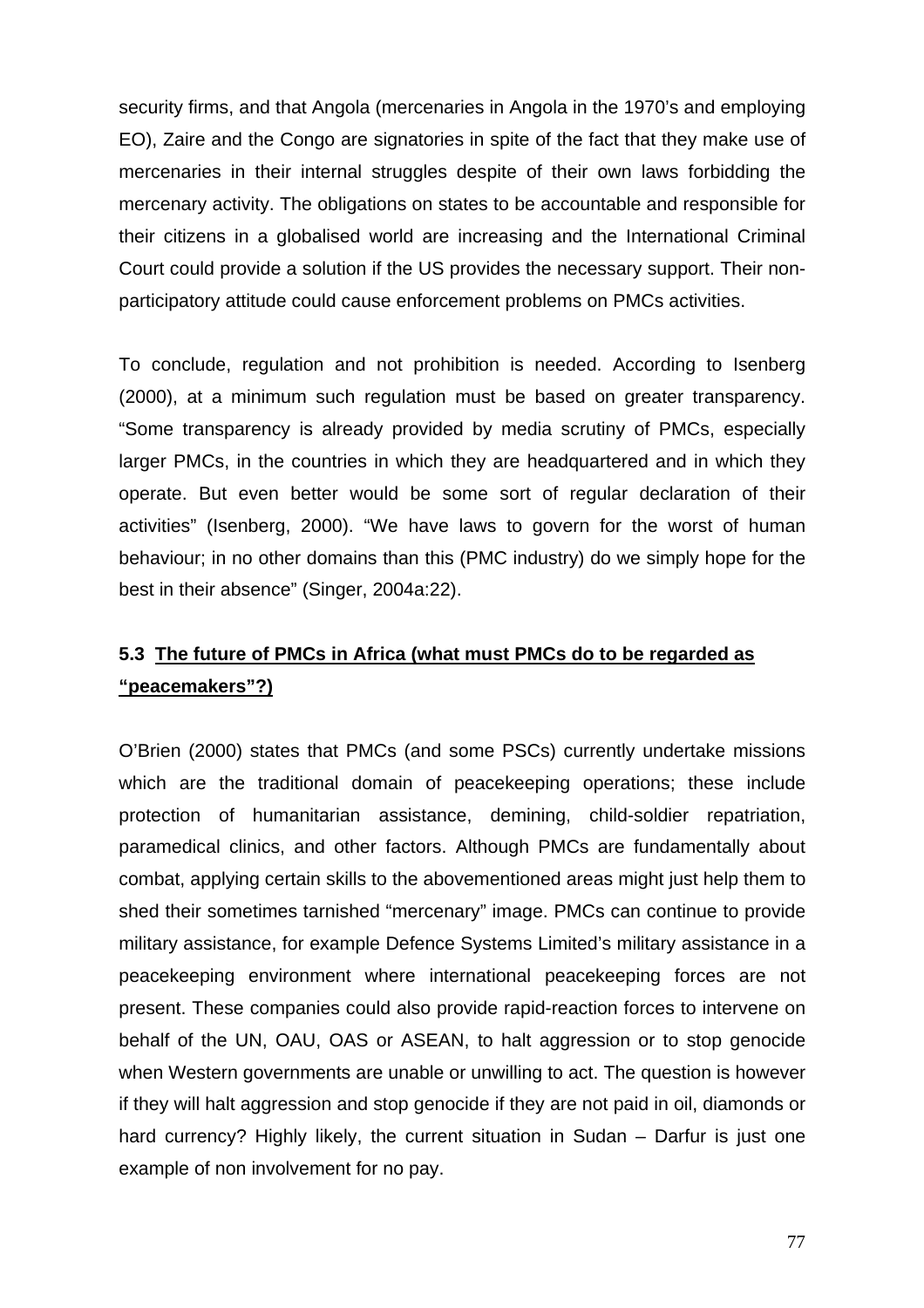McIntyre (2004:101) mentions that DynCorp Corporation and Pacific Architects and Engineers provided housing, office equipment, transport and communications equipment in support of African Union troops. Although the nature of the support was logistical and may therefore seem innocuous, it nonetheless enabled scarce military resources to be concentrated where they were most needed. O'Brien (2000) concurs that PMCs are also capable of supporting the execution of international arrest warrants, conducting hostage-rescue operations, or serving as counter-narcotics/-terrorism forces.

O'Brien (1998) believes that PMCs are not trained in the culture of peacekeeping and concurs that PMCs are fundamentally about combat, not peacekeeping but with conflict continuing and states being unwilling to participate in humanitarian interventions, PMCs might find themselves becoming very "popular" to fill the void. It is therefore important to go about regulating them in a responsible way, because they might have an important function to fulfil in the not so distant future. "For generations we have seen the private sector make money off war, the time has come to let it make a profit out of peace" (Isenberg, 2000).

Although we do not focus on *The Prohibition of Mercenary Activities and Prohibition and Regulation of certain Activities in Areas of Armed Conflict Bill of 2006* for the purpose of this study, it is relevant in mentioning that Brooks (2006:5) concurs that such legislation would undermine peacekeeping operations, from Darfur in Sudan to Haiti and Iraq, because the "costs of peace" would soar. PMCs are still a more cost effective option than the employment of the UN peacekeeping forces. Brooks (2006:5) mentions that the UN itself (see below) made use of the private sector to provide security for UN operations. The above-mentioned bill invites criticism for "hindering South Africans doing legitimate humanitarian and private security work abroad" (Le Roux, 2006:5).

Straw (2002) pointed out in the foreword of the UK Green Paper on PMCs that "A strong and reputable private military sector might have a role in enabling the UN to respond more rapidly and more effectively in crises. The cost of employing private military companies for certain functions in UN operations could be much lower than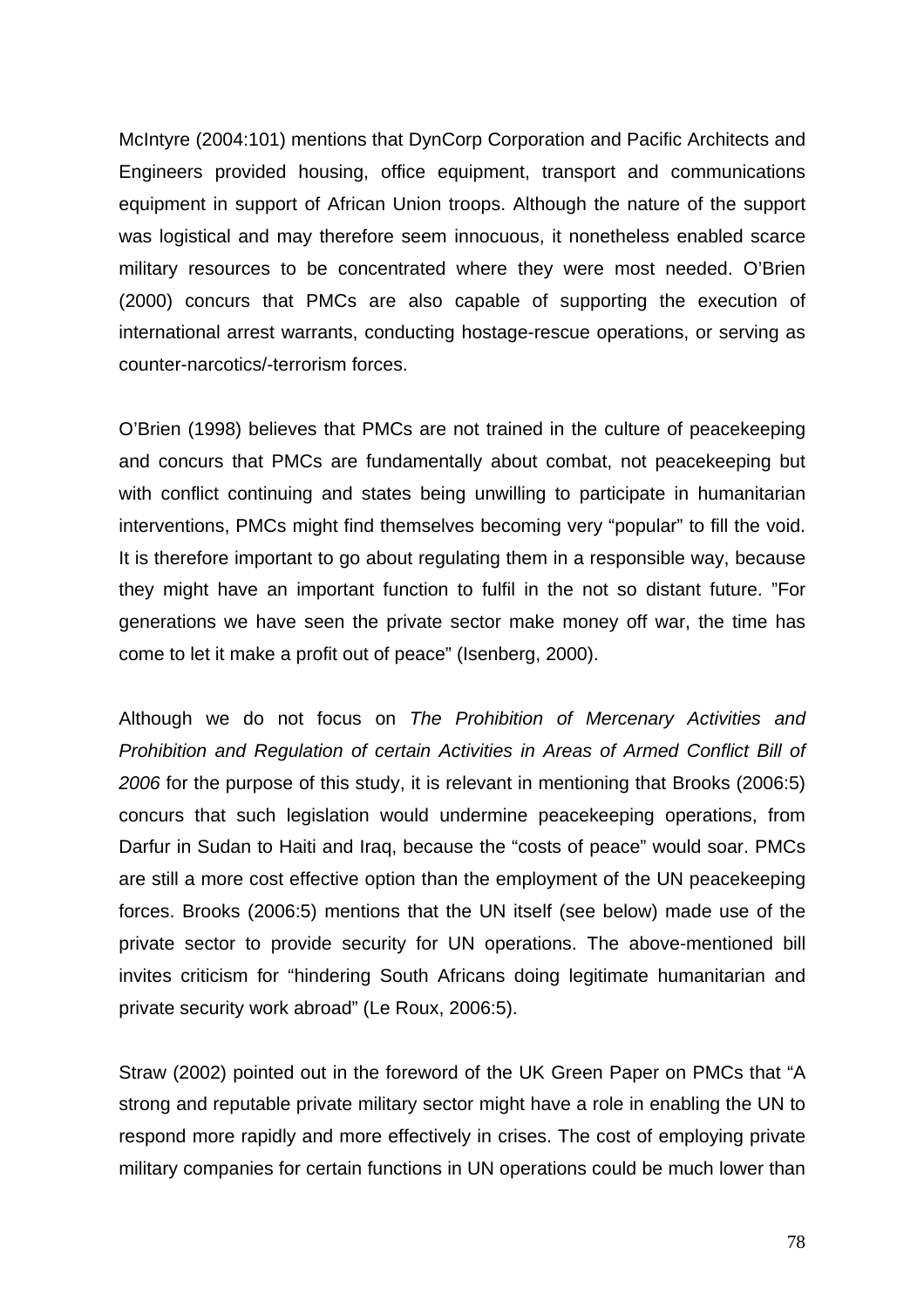that of national armed forces." Even Kofi Annan (1998), former secretary-general of the United Nations, said that "When we had need of skilled soldiers to separate fighters from refugees in the Rwandan refugee camps in Goma, I even considered the possibility of engaging a private firm."

In short, legislators must define these categories (PMC and PSC) and the companies under the microscope must "get off the fence" and decide where they want to be, if they want to be considered by the UN or the AU as "new peacemakers", become "legit or go bust"! De Coning (2006:11) adds that "the legal basis for the use of force by international peacekeepers is intrinsically linked to the legitimacy and credibility they derive from their UN Security Council mandates based on Chapter 7 (and 8 in the case of the AU) of the UN Charter. The status of peacekeepers as serving soldiers in the national defence forces of member states of the UN or AU, temporarily deployed as part of a multinational UN or AU peacekeeping force, provide an additional national legal framework (and recourse) within which such operations are undertaken and regulated" (De Coning, 2006:11).

For PMCs therefore to be considered as "new peacemakers" a clearer definition of what they do and what they are is not debatable, the definitions of mercenaries are archaic and cannot be used to define PMCs. According to De Coning (2006:11) the current legal framework "Geneva Conventions, International and National legal frameworks taken together provides an internationally acceptable legal context within which lethal force may be used, under certain specific circumstances, on behalf of the international community to maintain international peace and security."

After researching the legal framework that deals with PMCs it is clear that quite a few companies are borderline cases and even more are currently operating outside the current legal framework. Companies that are engaging in combat, the combat type PMC or, as De Coning (2006:11) calls them, the PMC that provides offensive security services, will currently exclude themselves from getting a nod to be contracted by international organisations (UN an AU) to aid in peacekeeping processes.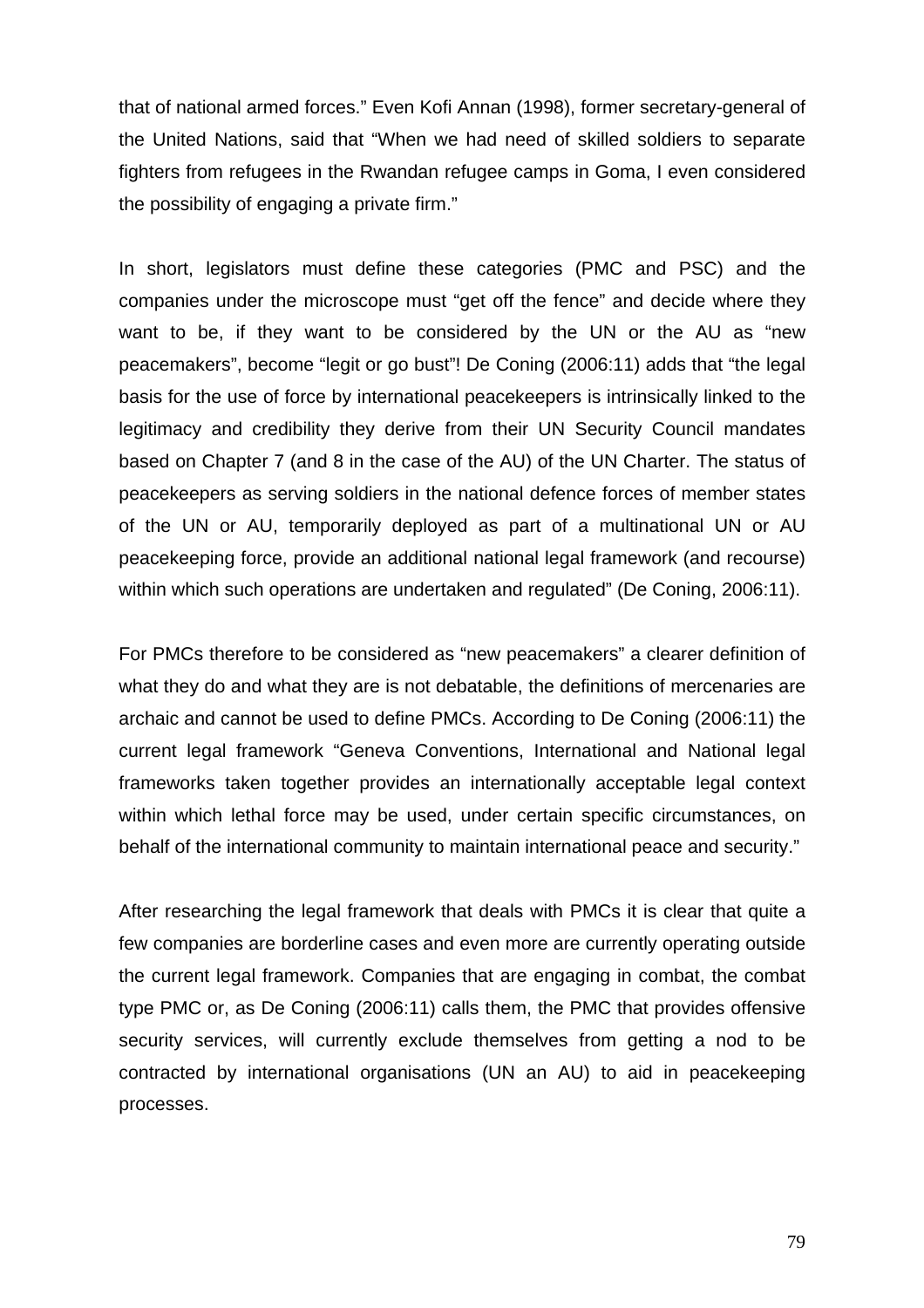Borderline companies or those who provide logistical and "defensive security services" provide for interesting thoughts since they are regarded as "sitting on the fence". De Coning (2006:11) believes that although they are in the middle, many UN agencies already outsource static "guard type security services to local private security companies, but in most cases these people would be unarmed". PMFs Pacific Architects and Engineers and ICI Oregon supported ECOMOG forces in West Africa and are currently supporting both UNMIL (Liberia) and UNAMSIL (Sierra Leone) (McIntyre, 2004:101). "The idea that private military and security companies can fill this security gap still has to be tested" (De Coning, 2006:11).

A positive note is the willingness shown by quite a few PMCs to co-operate and to become legitimate. This will help them to secure more contracts and to aid with much needed transparency and regulation of the PMC industry. Healthy debates between all the parties are continuing and are welcomed. The powers to govern and legitimise these PMCs and keep them from turning rogue are vested with the states (countries) of origin or the regional entities, and international bodies or countries that contract them. All these actors in the equation together with human rights issues that need to be addressed contribute to a very complex situation. Before PMCs can be considered as the "new peacemakers", therefore aiding or taking over the peacekeeping duties from the UN, quite a few changes need to be made to the current regulatory framework. It is up to the above-mentioned parties to keep the dog at bay or on a very tight leash, so that it does not bite the hand that feeds it, or go underground, and turn rogue.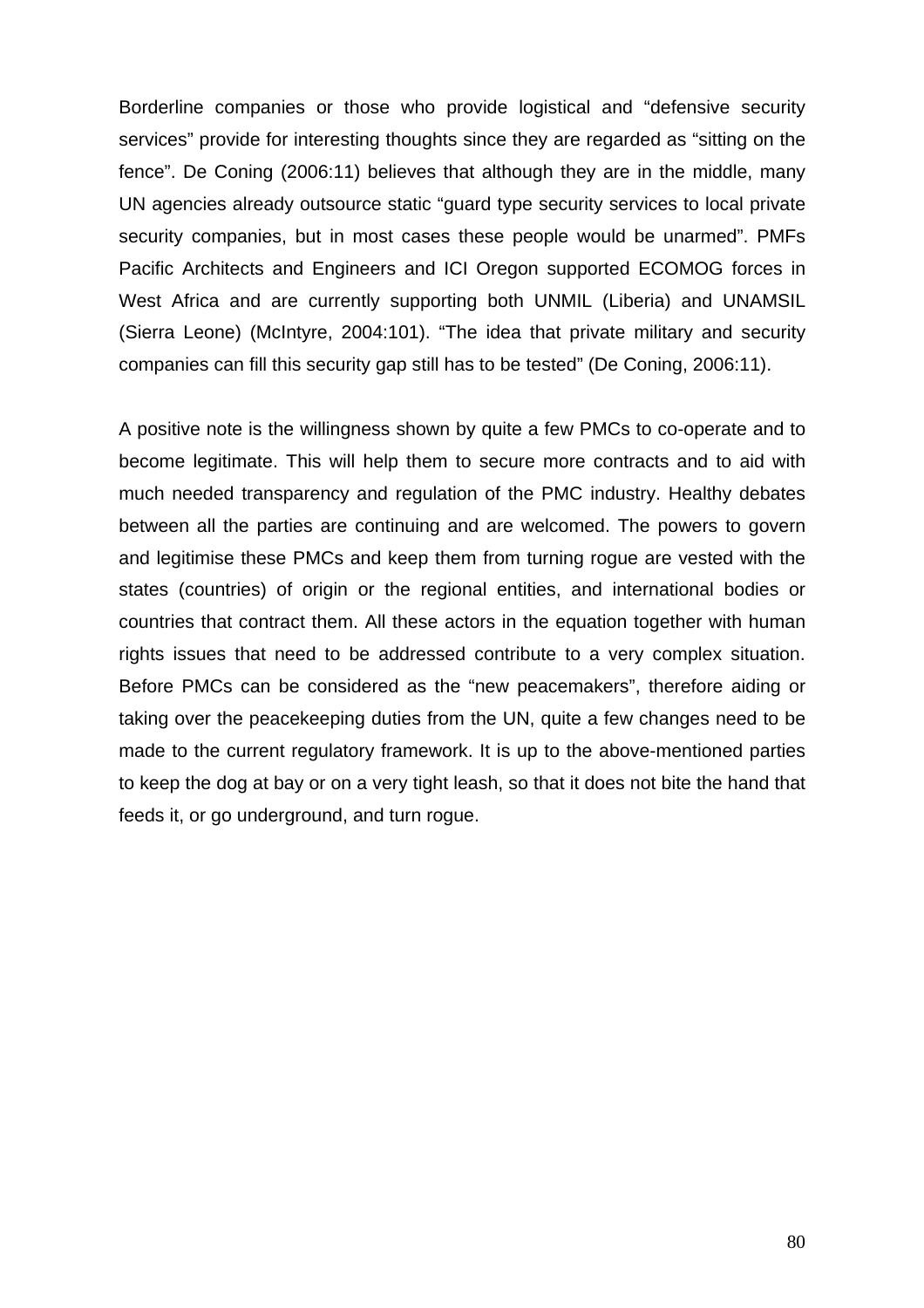## **BIBLIOGRAPHY**

Adams, T.K. (1999): "The New Mercenaries and the Privatisation of Conflict." in Parameters (Summer): 103-116.

Adams, T.K. (2002): "Private Military Companies for the 21<sup>st</sup> Century", in Small Wars and Insurgencies. Vol. 13(2), 54-67.

Alvarez, S. (2000): "MPRI: A Private Military." Start and Stripes Digital [Website] 1 November,

*[http://www.stripes.com/servlet/News/ViewArticle?articleld=100033570]*, (accessed 21 October 2006)

Aning, E.K. (2000): "Africa's security in the new millennium – State or mercenary induced stability" in Conflict Trends. June, 30-32.

Aning, E.K., Addo, P., Birikorang, E. & Sowatey. E. (2004): "African Commitments to Conflict Prevention and Peace Keeping: A review of eight NEPAD countries", in African Human Security Initiative. Paper No. 5. August, *[http://[www.africanreview.org\]](http://www.africanreview.org/)*, (accessed 15 September 2006).

Annan, K. (1998): Extract from Ditchley Foundation Lecture, 26 June, *[[http://www.sandline.com/site/index.html\]](http://www.sandline.com/site/index.html)*, (accessed 16 March 2000).

Arnold, G. (1999): Mercenaries – The Scourge of the Third World. Macmillan Press Ltd. Great Britain.

Ashworth, M. & Sellers, K. (1997): "Mercenaries Chief held on Arms Charge" in The Observer, 23 March, 17.

Astill, J. (2003): "British mercenaries find a new ferocity in Ivory Coast – Shunned by the west, soldiers of fortune scent new opportunities in Africa", in The Guardian. 22 February. Abidjan.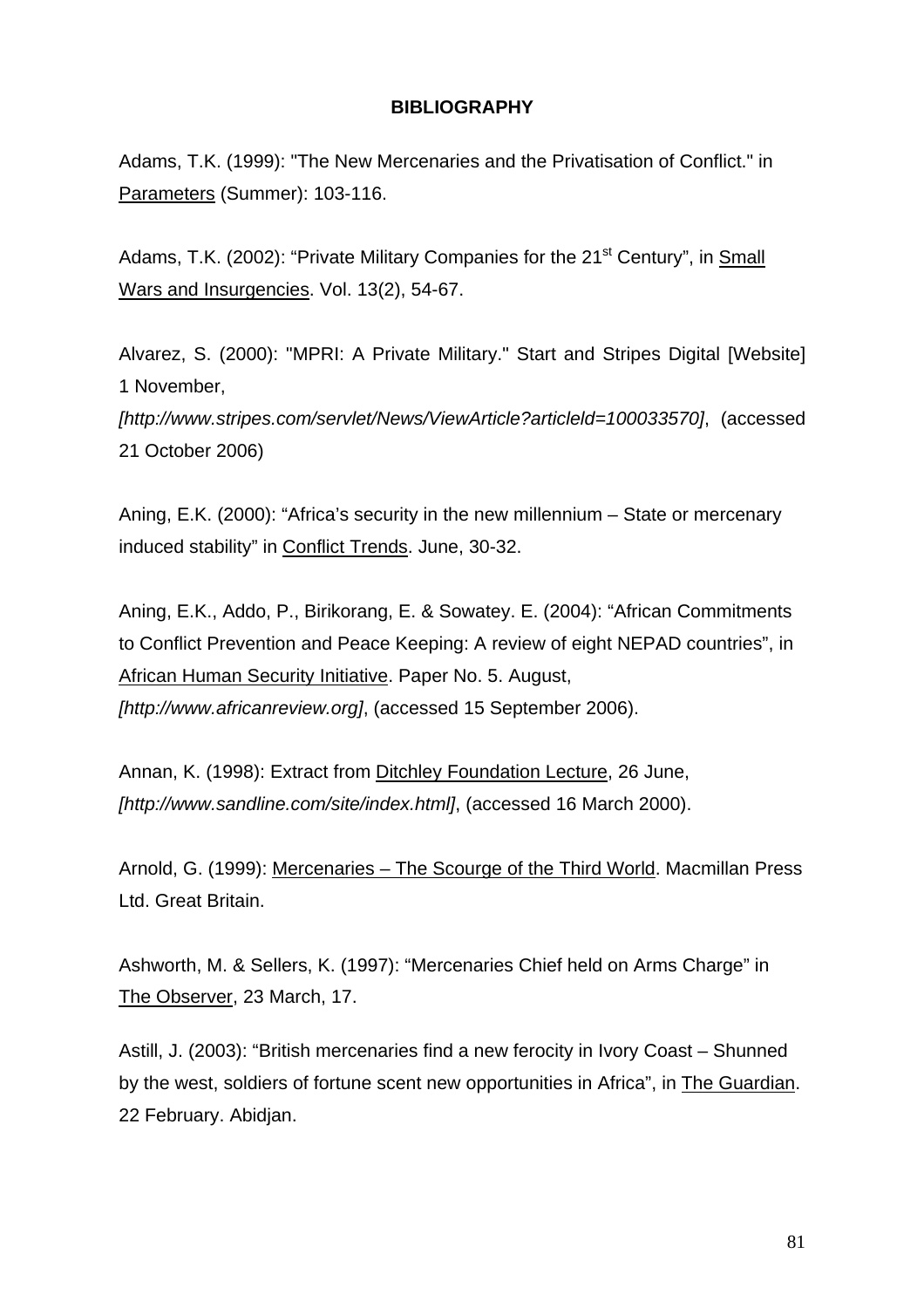Author unknown, last revision 02:42, 18 June 2007 *[[http://en.wikipedia.org/wiki/Uniform\\_Code\\_of\\_Military\\_Justice](http://en.wikipedia.org/wiki/Uniform_Code_of_Military_Justice)]*, (accessed 5 March 2006).

Author unknown. *[http://www.burn.ucsd.edu/archives/ats-1/1997.jun/0040.html.]*, (accessed 4 July 2005).

Author unknown. *[[http://www.gimun.org/2006/documents/CHR\\_Angola\\_.pdf](http://www.gimun.org/2006/documents/CHR_Angola_.pdf)]* (accessed 28 August 2006).

Author unknown. *[http://www. [globalsecurity.org\]](http://www.globalsecurity.org/)*, (accessed 13 May 2006).

Author unknown.*[http://www.ippnw.org/MGS/V7N2Selber.pdf.]*, (accessed 3 March 2005).

Author unkown.*[http://www.mountainrunner.us/files/warbusiness.doc]*, (accessed 2 November 2006).

Author unkown.*[http://www.mpri.com/site/int\_africa.html]*, (accessed 2 November 2006).

Author unknown.Volume 8 number 1(A). February 1996. *[[http://www.hrw.org/reports/1996/Angola.htm#N\\_3\\_#N\\_3\\_\]](http://www.hrw.org/reports/1996/Angola.htm#N_3_#N_3_)*, (accessed 7 April 2006).

Author unknown. *[\[http://www.witwik.com/2003\\_occupation\\_of](http://www.witwik.com/2003_occupation_of)\_Iraq]*, (accessed 12 October 2005).

Avant, D.D. (2000): "Privatizing Military Training" in Foreign Policy in Focus. Vol. 5. No. 17. June. Interhemispheric Resource Centre and Institute for Policy Studies, *[http://www.foreignpolicy-infocus.org/]*, (accessed 23 June 2006).

Ballesteros, E. (1994): "Report on the question of the use of mercenaries as a means of violating human rights and impeding the exercise of the right of peoples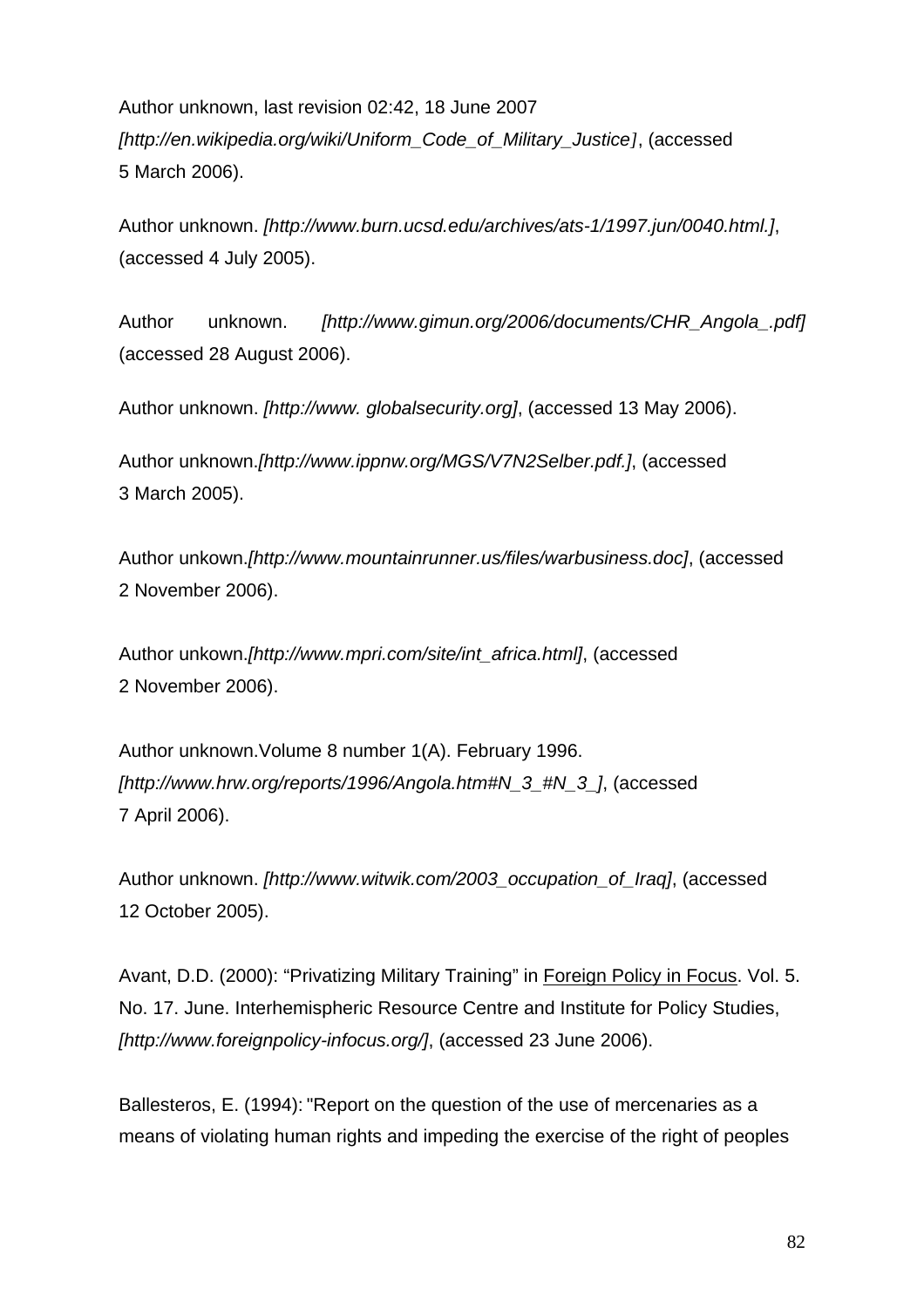to self-determination," submitted by Mr Enrique Ballesteros, Special Rapporteur, pursuant to Commission resolution 1993/5. E/CN.4/1994/23, 12 January 1994.

Ballesteros, E. (1996): United Nations Press Release GA/SHC/3376 (5 November 1996) United Nations General Assembly Resolution 47/84, 47 U. Supp. (No.49) at 165, UN Doc. A 47/49 (1992); United Nations High Commissioner for Human Rights (Geneva, Switzerland, July 1991).

Bardal, M. & Keen, D. (1997): "Violence and Economic Agendas in Civil Wars: Some Policy Implications", in Millennium: Journal of International Studies. Vol. 23. No. 3, 795-818.

Barlow, E. (1998): Interview held by Anthony LoBaido, *[www.WorldNetDaily.com]*, (accessed 22 March 2004).

Bayart, J.F., Ellis, J. & Hibou, B. (1999): In African Issues – The Criminalisation of the State. Oxford: Indiana University Press.

Beyani, C & Lilly, D. (2001): "Regulating Private Military Companies: Options for the UK Government," International Alert, 27.

Blain, B. (2005): "The Role of Private & Mercenary Armies In International Conflict" Information Clearing House – News you won't find on CNN, 16 August, *[http://www.informationclearinghouse.info/article3396.htm]*, (accessed 25 November 2004)

Brahimi Report (2000), *[\[http://www.un.org/peace/reports/peace\\_operations/report.htm\]](http://www.un.org/peace/reports/peace_operations/report.htm)*, (accessed 18 April 2006).

Brayton, S. (2002): "Outsourcing War: Mercenaries and the Privatisation of Peacekeeping" in Journal of International Affairs. Vol. 55(2). Spring, 303.

Bredemeier, K. (2003): "Thousands of Private Contractors Support US Forces in Persian Gulf" in Washington Post, 3 March, EO1.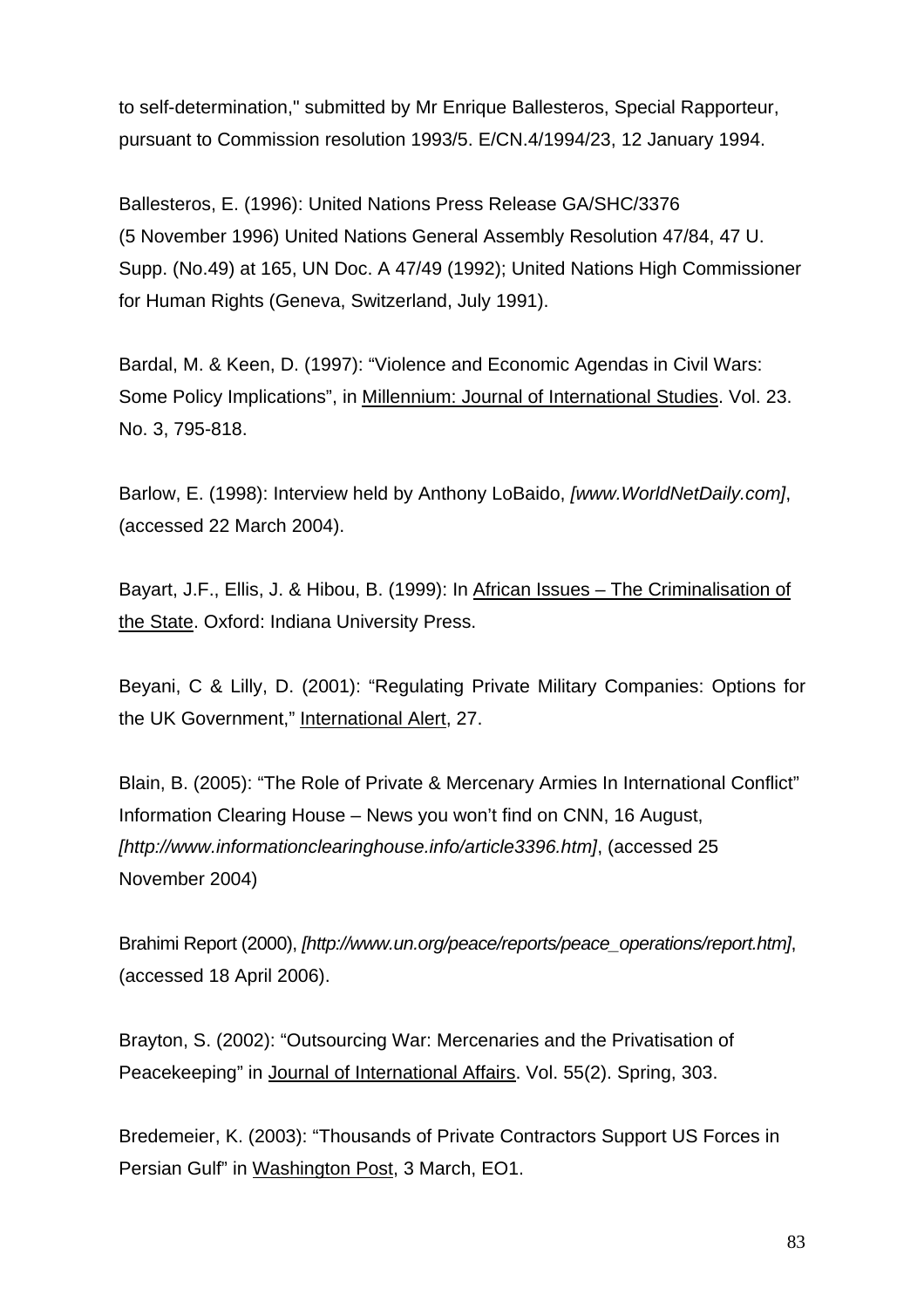Breytenbach, J. (2002a): The Buffalo Soldiers - The Story of South Africa's 32 Battalion 1975 – 1993. Galago Publishers October, Alberton, RSA.

Breytenbach, W.J. (2002b): "Rulers, Rebels and Mercantilists – Is there an easy explanation for the continent's so called Resource Wars?" in Africa Insight. Vol. 32. No. 2, Africa Institute of Southern Africa.

Brooks, D. (2006): Cape Times "Law banning security men from hotspots 'disasterous'.".24 May, 5.

Brooks, D. & Solomon, H. (2000): "Write a cheque, and end a war: Using Private Military Companies to end African Conflict", in Conflict Trends. Vol. 1,. June, *[http://www.accord.org.za/]*, (accessed 20 September 2006).

Brown, J. (2000): "The Rise of the Private Sector Military." in Christian Science Monitor 92, No. 156, 5 July, 3-5.

Bunker, R.J. & Marin, S. (1999): [Executive Outcomes: Mercenary Corporation](http://call.army.mil/fmso/fmsopubs/issues/merc.htm)  [OSINT Guide,](http://call.army.mil/fmso/fmsopubs/issues/merc.htm) July.

Burns, C. (1995): "Bob Denard, Africa's Aging but Notorious Mercenary, Strikes Again", in Associated Press. 28 September.

Cilliers, J. (2005): Review of the book War Dog – Fighting other people's wars by Venter, AL. (2003).Casemate, Haverton, USA & Pinetown Printers, Pinetown, South Africa. in African Security Review.Vol.14(2), 120-122.

Cilliers, J. & Cornwell, R. (1999): "Chapter 11 – Africa – From the privatisation of security to the privatisation of war?" in Cilliers, J. & Mason, P. (1999). Peace, Profit or Plunder? – The Privatisation of Security in War-torn African Societies. ISS. South Africa.

Cilliers, J. & Douglas, I. (1999):"Chapter 6 - The military as business –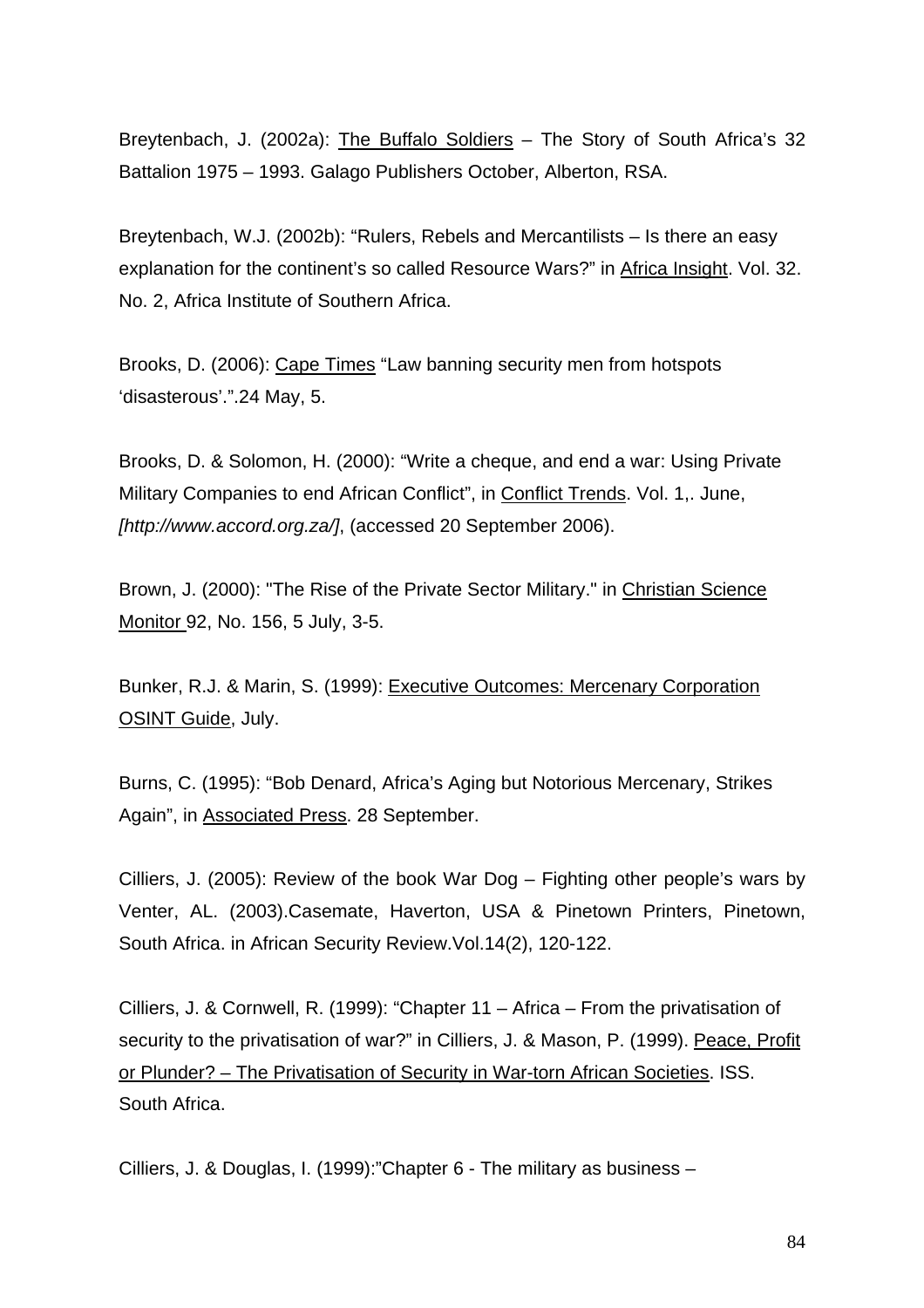Military Professional Resources, Incorporated" in Cilliers, J. & Mason, P. (1999). Peace, Profit or Plunder? – The Privatisation of Security in War-torn African Societies. ISS. South Africa.

Cilliers, J. & Mason, P. (1999): Peace, Profit or Plunder? – The Privatisation of Security in War-torn African Societies. ISS. South Africa.

Citizen (1993): "7 South Africans wounded in Angola: Claim", *Citizen*, 24 March,p2.

Cleary, S. (1999): "Chapter 8: Angola – A case study of private military involvement" in Cilliers, J. & Mason, P. (1999). Peace, Profit or Plunder? – The Privatisation of Security in War-torn African Societies. ISS. South Africa.

Conachy, J. (2004): "Private Military Companies in Iraq profiting from colonialism" World Socialist Website *[http://www.wsws.org/articles/2004/May2004/pmcs\_mo3.shtml]*, (accessed 23 August 2006).

Convention Respecting the Rights and Duties of Neutral Powers and Persons in Case of War on Land (Hague V) (1907): 36 Stat. 2310, 1 Bevans 654, *[http://www.yale.edu/lawweb/avalon/lawofwar/hague05.htm.]*, (accessed 23 July 2006).

Creehan, S. (2002): "Soldiers of Fortune 500 – International Mercenaries in Harvard International Review,

*[http://www.globalpolicy.org/security/peacekpg/reform/pmc.htm],* (accessed 25 July 2006).

Crewdson, J. (2003): "Sex Scandal Still Haunts DynCorp" in Chicago Tribune. 19 April, C3.

Cullen, P. (2000): "Keeping the NEW DOG OF WAR on a tight leash – Assessing means of accountability for Private Military Companies" in Conflict Trends.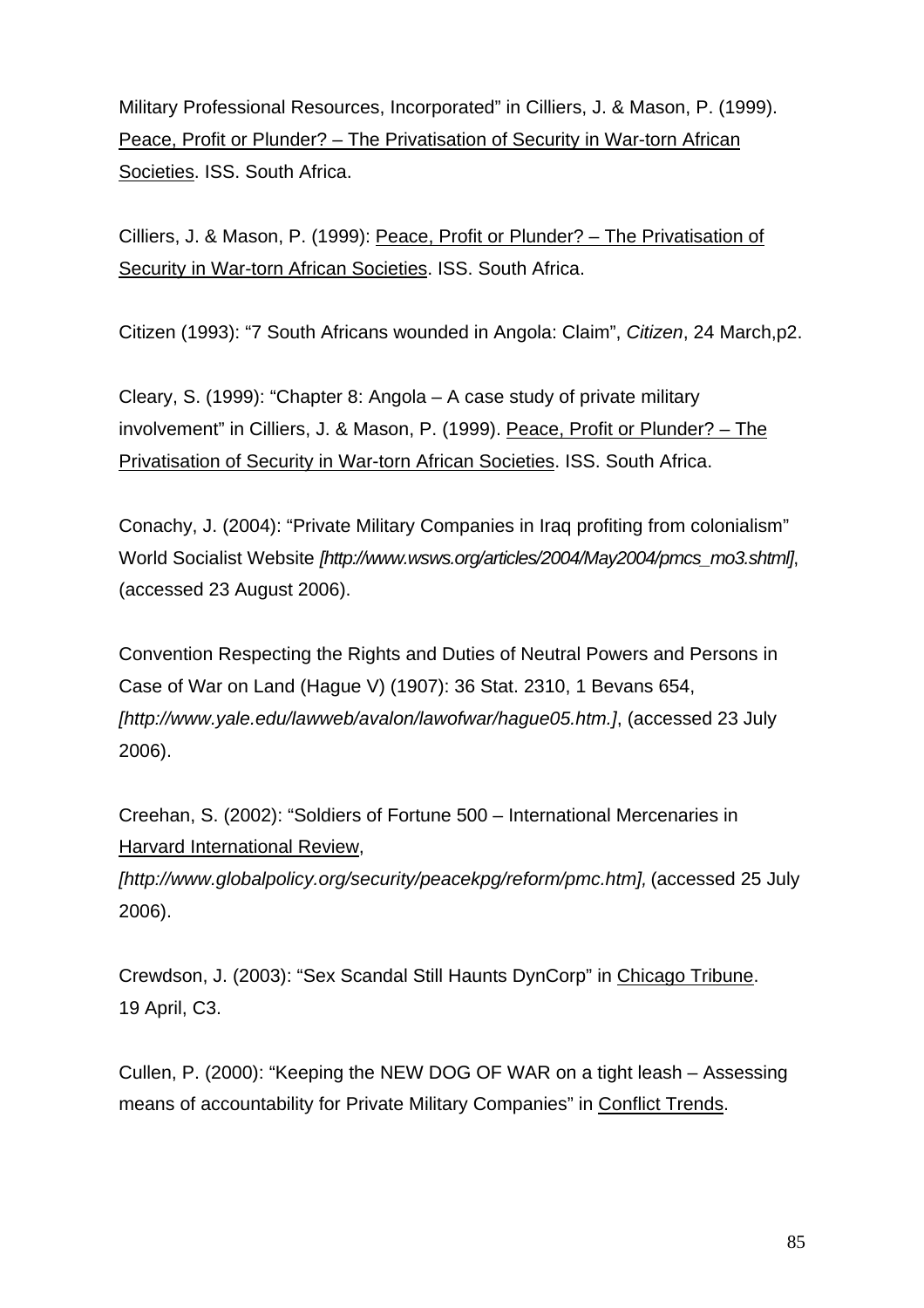Dare, S. (2002): "The Curious Bonds of Oil Diplomacy" Washington, 6 November, *[[http://www.publicintegrity.org/bow/report.aspx?aid=151\]](http://www.publicintegrity.org/bow/report.aspx?aid=151)*, (accessed 13 September 2006).

Declaration on Principles of International Law concerning Friendly Relations and Co-operation among States in accordance with the Charter of the United Nations, (1970): G.A. Res. 2625, U.N. GAOR, 25<sup>th</sup> Session. Supp. No. 28, at 121, 124, U.N. Doc. A/8028.

De Coning, C. (2006): Cape Times "Define legitimate 'private contractors' We must muzzle the real dogs of war" Monday 22 May, 11.

Deen, T. (1996): Janes' Defence Weekly. 13 November 1996 as cited in Arnold, G. (1999). Mercenaries – The Scourge of the Third World. Macmillan Press Ltd. Great Britain.

De la Garza, P. (2001): "Military Aid... from the Private Sector." in St Petersburg Times, *[http://proquest.umi.com]*, (accessed 15 October 2006).

Die Burger, (1993): "ANC steun werwing vir Angola", *Die Burger*, 5 October,bl 1 .

Doswald-Beck, L. (1999): "Implementation of International humanitarian Law in Future Wars", 52, *[http:/www.nwc.navy.mil/press/Review/1999/winter/art2 ww99.htm]*, (accessed 22 July 2006).

Electronic Mail & Guardian, (1998): "SA mercenaries working for the UN," 17 July, *[[http://www.mg.co.za/mg/news/98jul2/17jul-mercenary.html\]](http://www.mg.co.za/mg/news/98jul2/17jul-mercenary.html)*, (accessed 13 August 2006).

Francis, D.J. (1999): Mercenary intervention in Sierra Leone: providing national security or international exploitation?, in Third World Quarterly. 20(2) April, 319- 338.

Goddard, S. Maj, RA INF, Australia, (2001): "The private Military Company: A Legitimate International Entity within Modern Conflict", Master of Military Art and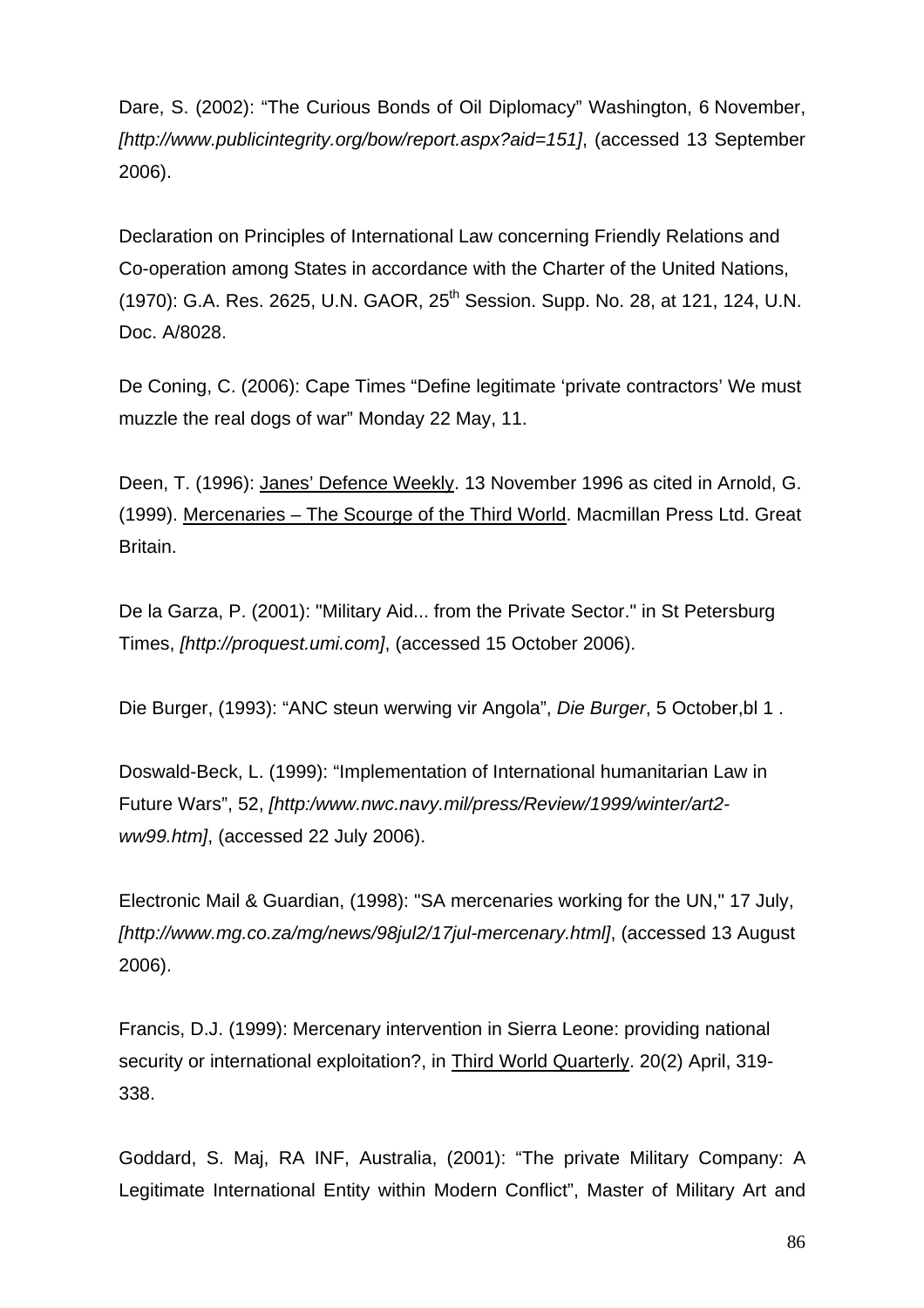Science. Fort Leavenworth, Kansas, *[[http ://www.globalsecurity.org/\]](http://www.globalsecurity.org/military/library/report/2001/pmc-legitimate-entity.pdf)*, (accessed 14 September 2006).

Harris, G. & Moller, B. (2004): Achieving Security in Sub-Saharan Africa – Cost effective alternatives to the military. Institute for Security Studies. Pretoria. South-Africa.

Hooper, J. (2002): Bloodsong! – An account of Executive Outcomes in Angola. HarperCollins. Great Britain.

Horton, M. (2004): "The Privatisation of War" in Peace Researcher 29 June Equatorial Guinea, *[http://www.converge.org.nz/abc/pr29-96.html]*, (accessed 3 October 2006).

Howe, H. (1996): "South Africa's 9-1-1 Force", in Armed Forces Journal International. November.

Howe, H. (1997): Interview, Center for Defense information. Washington DC. 2 October, *[\[http://www.cdi.org/adm/1113/Howe.html](http://www.cdi.org/adm/1113/Howe.html)]*, (accessed 12 September 2001).

Howe, H. (2000): "African Private Security" in Conflict Trends. June, 22-24.

Ortiz, C. (2007) last revised 24 June 2007.*[http://www.privatemilitary.org/definition.html]*, (accessed 29 June 2007).

Human Rights Watch, Angola: Arms Trade and Violations of the Laws of War, 1996, 30-34, *[[http://www.hrw.org/reports/1996/Angola.htm#N\\_3\\_#N\\_3\\_](http://www.hrw.org/reports/1996/Angola.htm#N_3_#N_3_)]*, (accessed 20 July 2006).

International Convention Against the Recruitment, Use, Financing and Training of Mercenaries (1989): U.N. GAOR, 72d plen. Mtg., U.N. Doc A/Res?44/34, 4 December.

Irish, J. (1999): Policing for Profit, ISSS Monograph Series.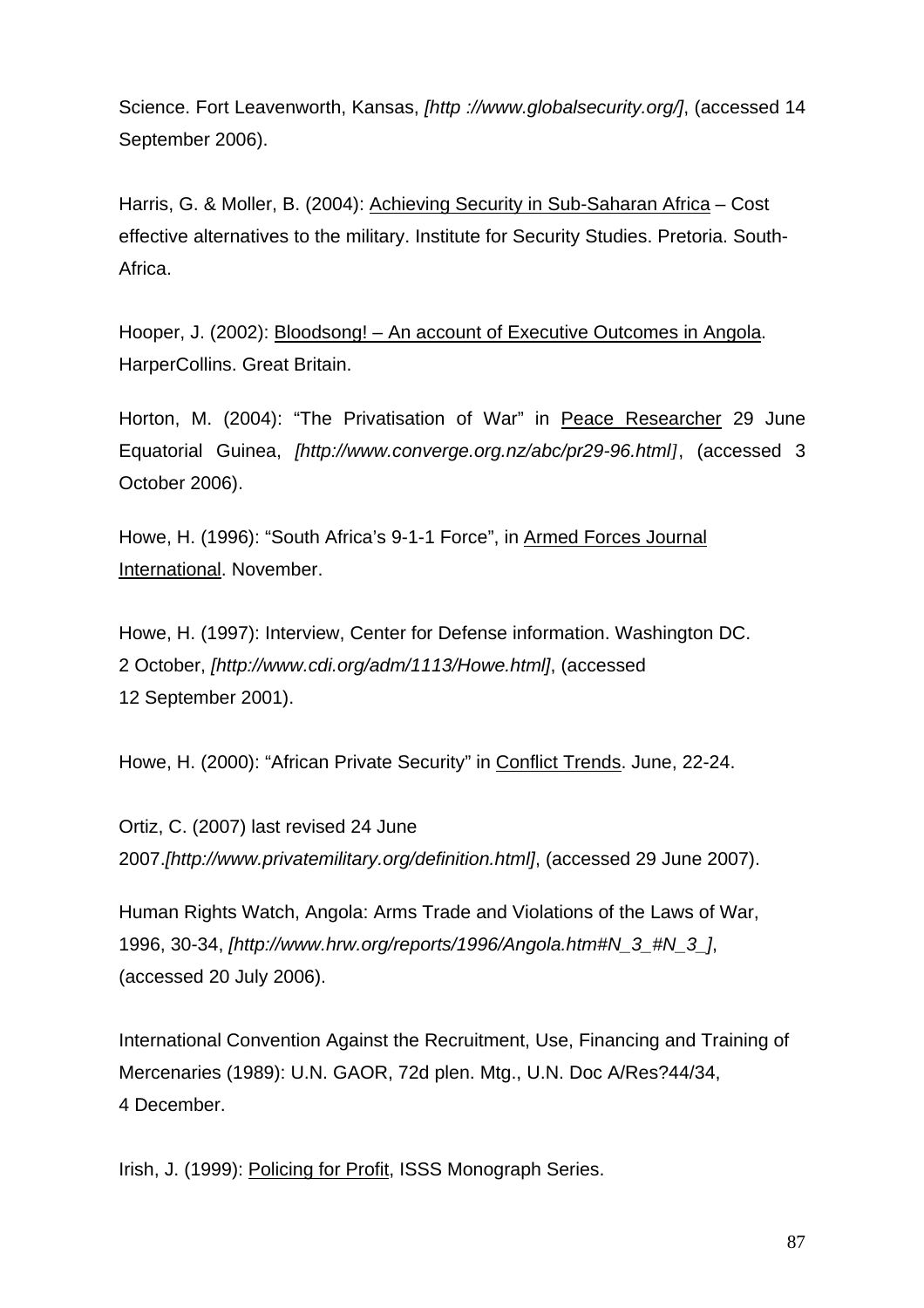Isenberg, D. (1999): "[Have Lawyer, Accountant, and Guns, Will Fight: The New](http://www.nyu.edu/globalbeat/pubs/Isenberg021999.html)  [Post-Cold War Mercenaries.](http://www.nyu.edu/globalbeat/pubs/Isenberg021999.html) Paper presented at the International Studies Association Convention. Washington, D.C., February, *[http://www.nyu.edu/globalbeat/pubs/Isenberg021999.html]*, (accessed 19 March 2006).

Isenberg, D. (2000): "Combat for sale: The New, Post-Cold War Mercenaries." USA Today. 03/01/2000. vol. 128, issue 2658.

Jackson, P. (2002): "War is Much Too Serious a Thing to be left to Military Men: Private Military Companies, Combat and Regulation", in Civil Wars. Vol.5, No. 4. Winter, 30-55. Published Frank Cass, London.

Krasner, S. (1985): Structural Conflict: The Third World Against Global Liberalism. Berkeley: University of California Press.

Kwok, J. (2006): "Armed Entrepreneurs – Private Military Companies in Iraq" Harvard International Review. Publication date: 2006-04-01. Provided by ProQuest Information and Learning,

*[http://www.customhomeonline.com/industrynews.asp?sectionID=204&articleID=30 0528]*, (accessed 21 July 2006).

Leander, A. (2004): "African States and the Market for Force: The Destabilizing Consequences of Private Military Companies", Political Science Publication n°6/2004 University of Southern University,

*[[www.sam.sdu.dk/politics/publikationer/anl6.pdf](http://www.sam.sdu.dk/politics/publikationer/anl6.pdf)]*, (accessed 15 September 2006).

Le Billon, P., Hartwell, M & Sheman, J. (2002): "Controlling Resource Flows to Civil Wars: A Review and Analysis of Current Policies and Legal Instruments International Peace Academy" Background Paper for the International Peace Academy" Economic Agendas in Civil Wars" Project Conference Policies and Practices for Regulating Resource Flows to Armed Conflicts. Rockefeller Foundation Study and Conference Center. Bellagio, Italy, 20-24 May.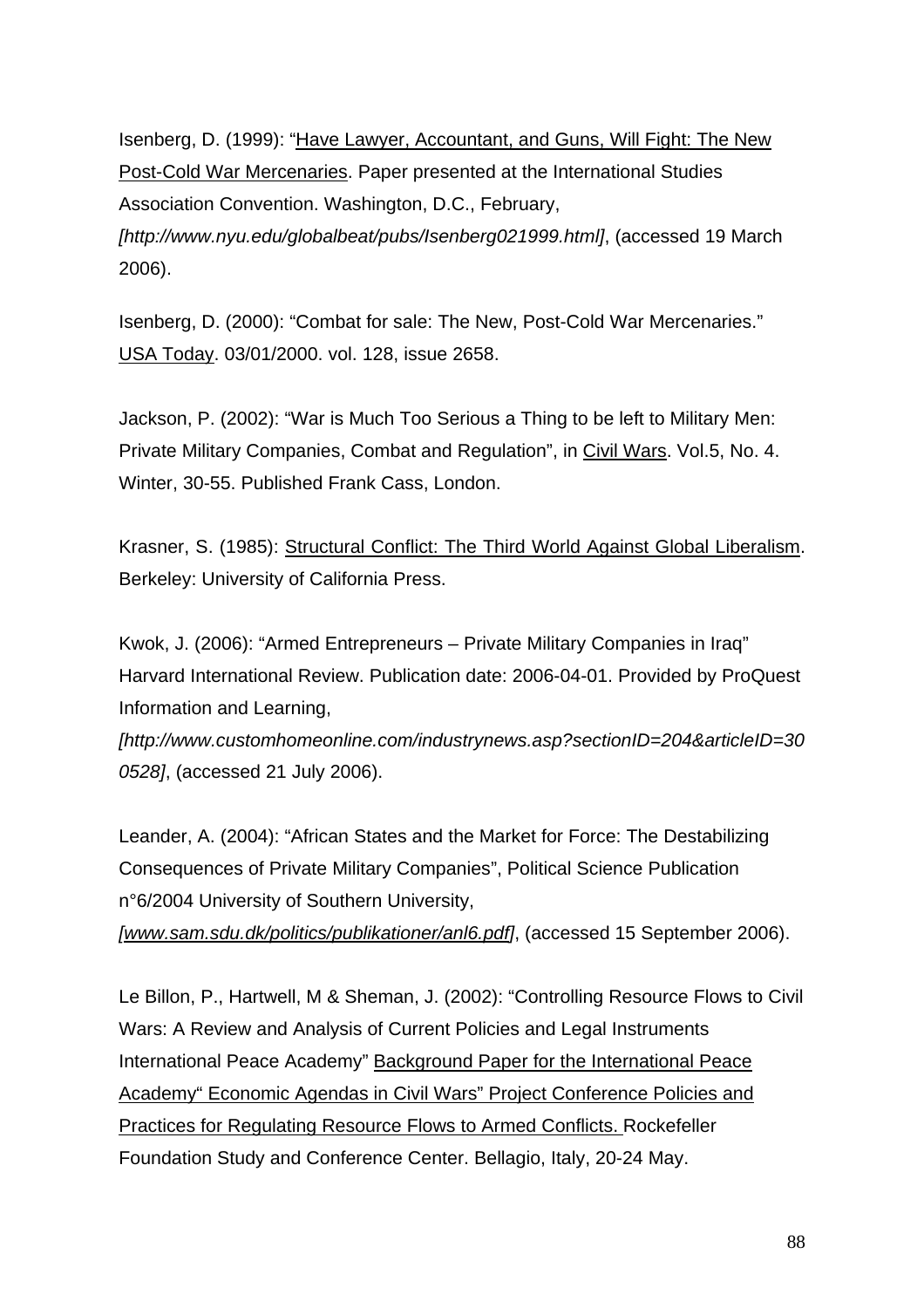Le Roux, M. (2006): Cape Times "Anti-mercenary bill again under fire as unconstitutional." SAPA 25 May, 5.

LoBaido, A. (1998): Executive Outcomes A new kind of army for privatized global warfare, *[www.WorldNetDaily.com]*, (accessed 15 March 2004).

Luittingh, L. (1995): The Sunday Independent (Johannesburg), 27 August.bl.3.

Lusaka Protocol (1994): Annex 3, Agenda Item II.1, Military Issues (I) II-6.

Mail and Guardian (1997):"Mercenaries grabs *(sic)* gems", Mail and Guardian, Volume 13. No.18. 9-15 May. Business Mail, B1.

Malaquias, A. (2001): "Diamonds are a guerrilla's best friend: The impact of illicit wealth on insurgence strategy" in Third World Quarterly, Vol. 22, No. 3, 311-325.

Mandel, R. (2002): Armies Without States: The Privatization of Security. Boulder Colorado. Lynne Rienner publishers.

McIntyre, A. (2004): "Private Military firms in Africa – Rogue or Regulated" in African Security Review. Vol. 13(4).

Migdal, J.S. (1988): Strong Societies and Weak States – State Society Relations and State Capabilities in the Third World. New Jersey: Princeton University Press.

Misser, F. & Versi, A. (1997): "Soldier of Fortune: The Mercenary as Corporate Executive" in African Business. No. 227, December, 8-14.

Moore, R. (1997): "Arming for the Post-Nation State Era" in The Executive Intelligence Review, 22 August.

MPRI Corporate Brief, Homepage of MPRI, *[http://www.mpri. com.current/;]*, (accessed 15 April 2006).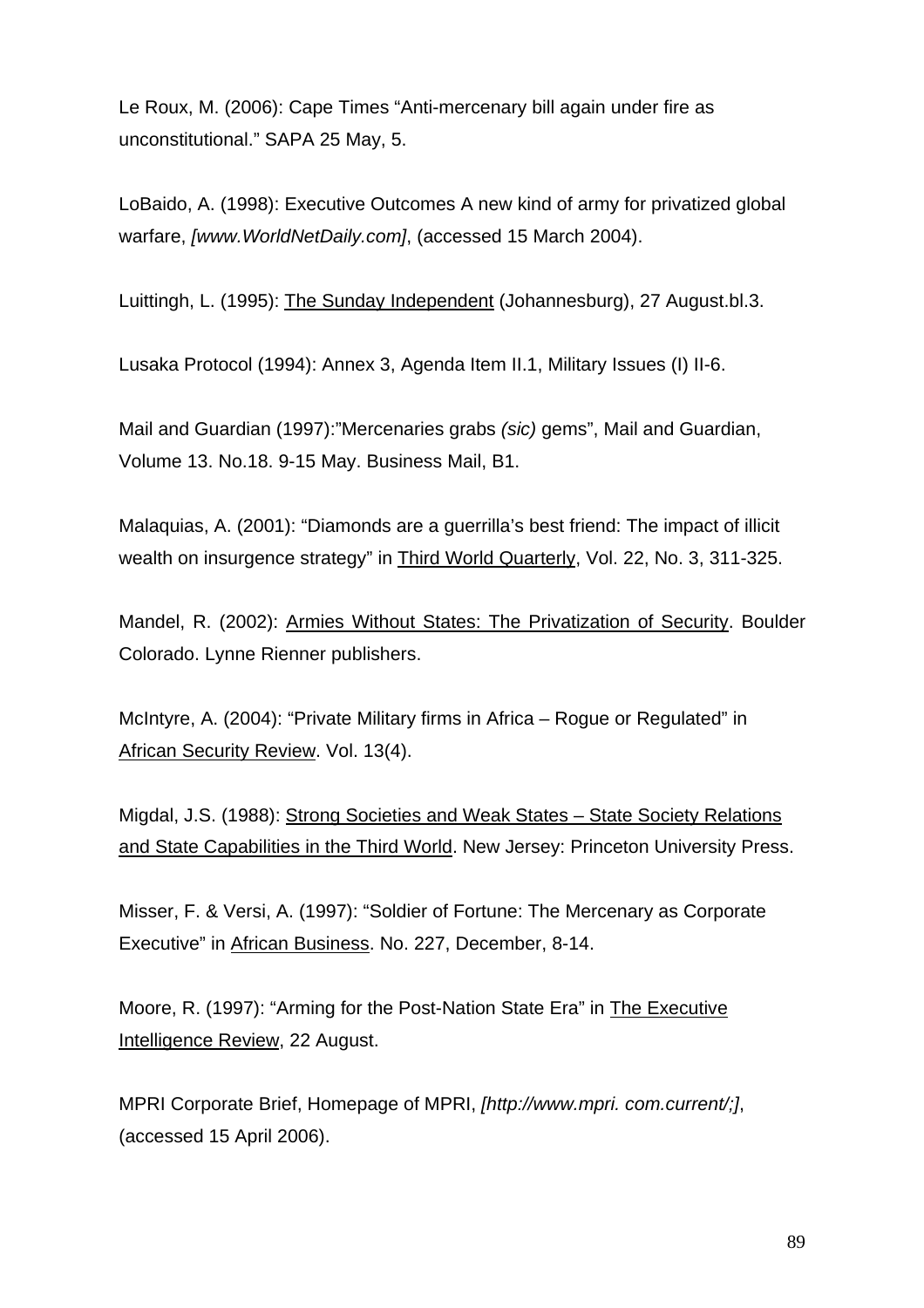Musah, A. & Fayemi, J. (2000): Mercenaries: an African security dilemma. Pluto Press, London.

Musah, A. & Fayemi, J. (2002): "Africa in Search of Security: Mercenaries and Conflicts- An Overview." Mercenaries: an African Security Dilemma, Eds. Musah and Fayemi, London: Pluto Press, 13-43.

Nathan, L. (1997): "Trust Me I'm a Mercenary" The Lethal Danger of Mercenaries in Africa. [University of Cape Town](http://www.uct.ac.za/), 20 February, *[http://www.globalpolicy.org/nations/sovereign/military/0220trustme.htm]*, (accessed 24 September 2006)

O.A.U. Convention for the Elimination of Mercenarism in Africa (1977): O.A.U. Doc. CM/433/Rev.L.Annex 1 (1972), *[http://www1.umn.edu/humanrts/instree/1977e.htm]*, (accessed 11 March 2006).

O'Brien, K.A. (1998): "Private Military Companies – Time for Inclusion in the Official Debate?, prepared for the Conference on "European-led Military Operations in Support of Humanitarian Missions, Senate House, University of London, 5-6 November. (Department of Politics and Asian Studies, University of Hull, Institute for Security Studies, South Africa)

O'Brian K. (2000): "PMC's Myths and Mercenaries – The debate on Private Military Companies" in Defense and International Security, February 2000, 62. Also available: *[http://www.kcl.ac.uk/orgs/icsa/Old/pmcs.html]*

O'Brian, K. (2002): "Leash the Dogs of War" in Financial Times, 20 February, *[[http://www.globalpolicy.org/security/peacekpg/reform/pmc1.htm\]](http://www.globalpolicy.org/security/peacekpg/reform/pmc1.htm)*.

O'Rourke, P.J. (1987): Republican Party Reptile. The confessions, adventures, essays and (other) outrages of P.J. O'Rourke. London (Picador), 3.

Ortiz, C. (2004) "[Regulating Private Military Companies: States and the Expanding](http://www.privatemilitary.org/publications/ortiz_2004_regulating_private_military_companies.pdf)  [Business of Commercial Security Provision](http://www.privatemilitary.org/publications/ortiz_2004_regulating_private_military_companies.pdf)", in L. Assassi, D. Wigan and K. van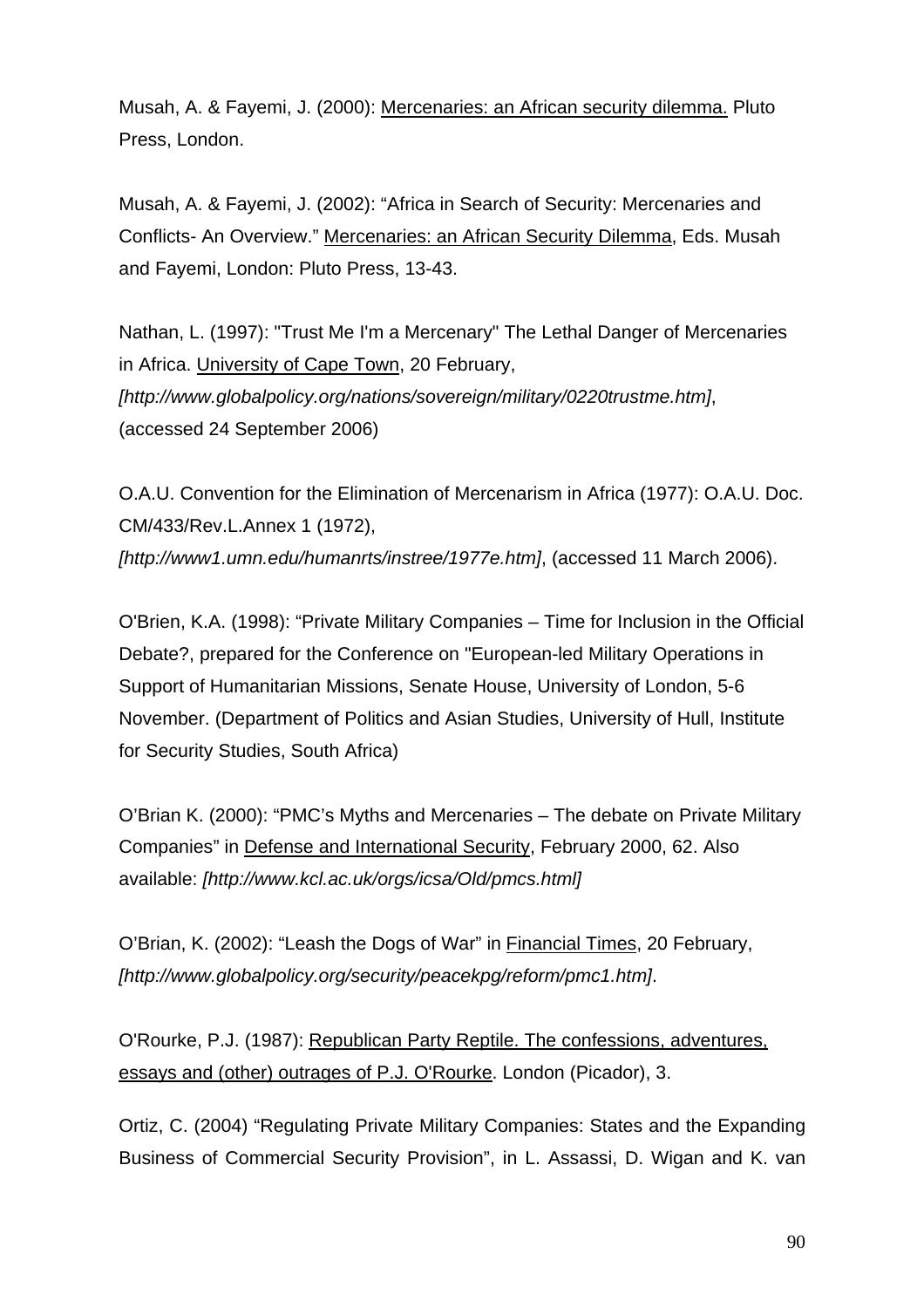der Pijl (eds). [Global Regulation. Managing Crises After the Imperial Turn.](http://www.amazon.co.uk/exec/obidos/ASIN/1403939810/qid%3D1105721658/privatemilita-21) Houndmills / New York, Palgrave Macmillan, 206.

Ortiz, C. (2007) last revised 24 June 2007.*[http://www.privatemilitary.org/definition.html]*, (accessed 29 June 2007).

Padera, M. (2004) "Mercenary suspects: Investigations widen" Posted: Friday, 12 March, *[[www.herald.co.zw/index.php?id=29915&pubdate=2004-03-12\]](http://www.herald.co.zw/index.php?id=29915&pubdate=2004-03-12)*, (accessed 27 June 2006).

Paull, R. (1960): Retreat from Kokoda. (Quotation by Churchill, W. 27 April 1941). London: Panther Books.

Pech, K. (1999): "Chapter 5:Executive Outcomes – A corporate conquest", in Cilliers, J. & Mason, P. (1999). Peace, Profit or Plunder? – The Privatisation of Security in War-torn African Societies. ISS. South Africa.

Pech, K. & Beresford, D. (1997a): "Africa's New-look Dogs of War", in Weekly Mail and Guardian. 24-30 January, 24.

Pech, K & Beresford, D. (1997b): "Executive Outcomes is the world's first corporate army and -some argue - an effective peacekeeping report" Weekly Mail & Guardian, *[[http://www.apc.org](http://www.apc.org/)]*, (accessed 23 June 2006).

Peters, R. (1999): Fighting for the Future. Pennsylvania: Stackpole Books.

Reno, W. (1998): Warlord Politics and African States. Colorado: Lynne Rienner Publishers Inc.

Reno, W. (2000): "Africa's weak states, non-state actors and the privatization of interstate relations" in Harbeson, J.W. & Rothchild, D. (eds.) Africa in World Politics: The African state system in flux. Boulder: Westview.

Report of the Committee of Privy Counsellors Appointed to Inquire into the Recruitment of Mercenaries (1976): Her Majesty's Stationary Office. London, 2.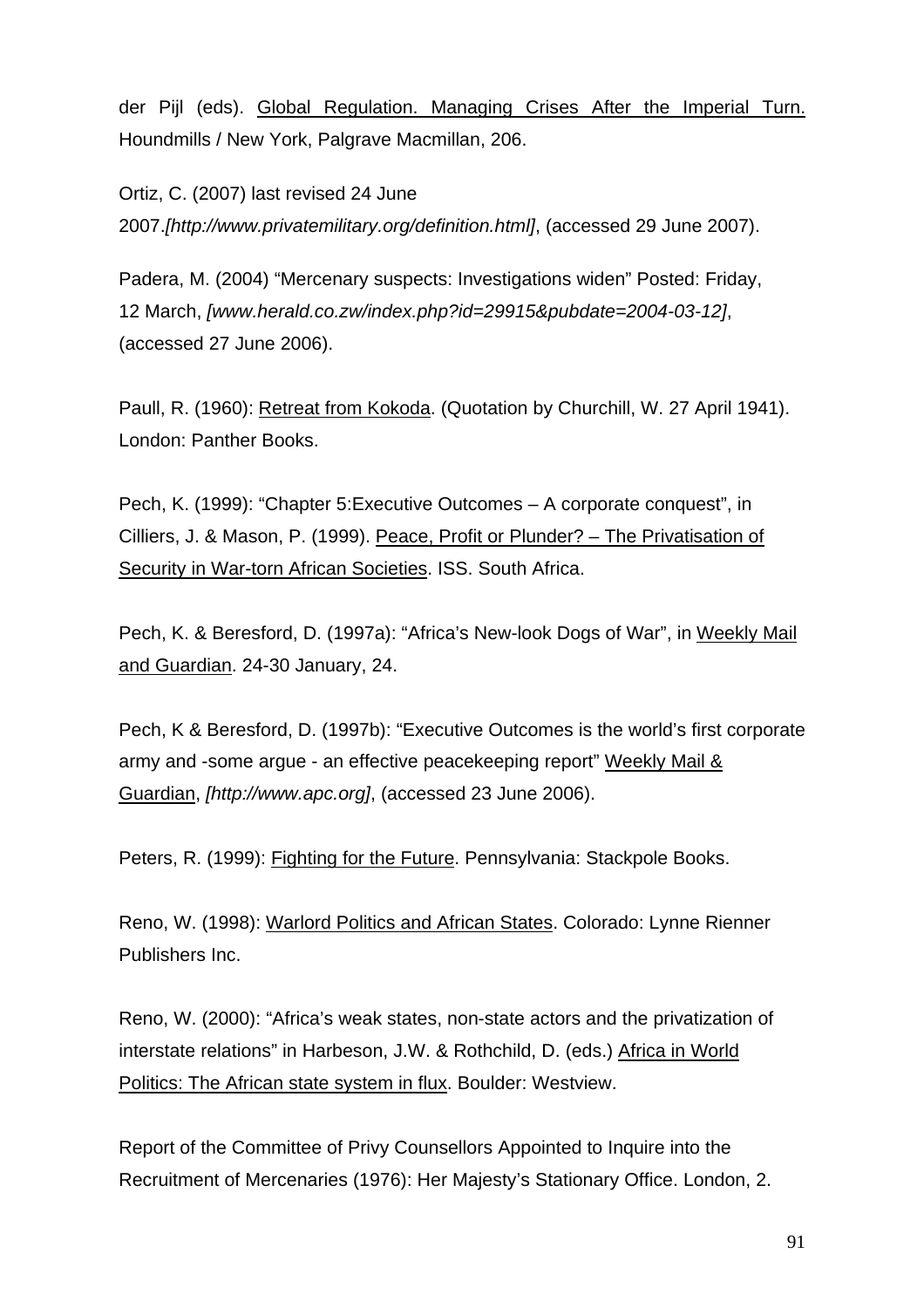Republic of South Africa (1998): Regulation of Foreign Military Assistance Act no. 15, *Government Gazette*, No. 18912. Cape Town: Government Printer.

Rubin, E. (1997): "An army of one's own." Harper's Magazine, February, 44–55.

SABC TV (1995): News in Afrikaans, 18:00 GMT, Johannesburg, 17 November.

Sage, A. (1999): "France's restless dogs of war bite back with strike," The Times, 5 February, *[http://www.-te-*

*times.co.uk/news/pages/tim/99/02/05/timfgneur03005.html?22194 70]*, (accessed 15 March 2006).

Sandoz, Y. (1999): "Chapter 10, Private Security and International Law" in Cilliers, J. & Mason, P. (1999). Peace, Profit or Plunder? – The Privatisation of Security in War-torn African Societies. ISS. South Africa.

Saturday Star (1995): "SA firm 'jeopardising Angola's fragile peace'", *Saturday Star*, 21 October.p 1.

Sawyer, P. (1998): Executive outcomes May 1998 updated July 1998, *[[http://ourworld.compuserve.com/homepages/PeteSawyer/eo.htm\]](http://ourworld.compuserve.com/homepages/PeteSawyer/eo.htm)*, (accessed 19 September 2006).

Shearer, D. (1998a): "Outsourcing War" in Foreign Policy 112, Fall, 68-73.

Shearer, D. (1998b): "Private Armies and Military Intervention" in Adelphi Paper 316, The International Institute of Strategic Studies. New York: Oxford University Press.

Silverstein, K. (2000): Private Warriors, London, Verso.

Singer, P.W. (2003): Corporate Warriors: The Rise of the Privatized Military Industry, 14.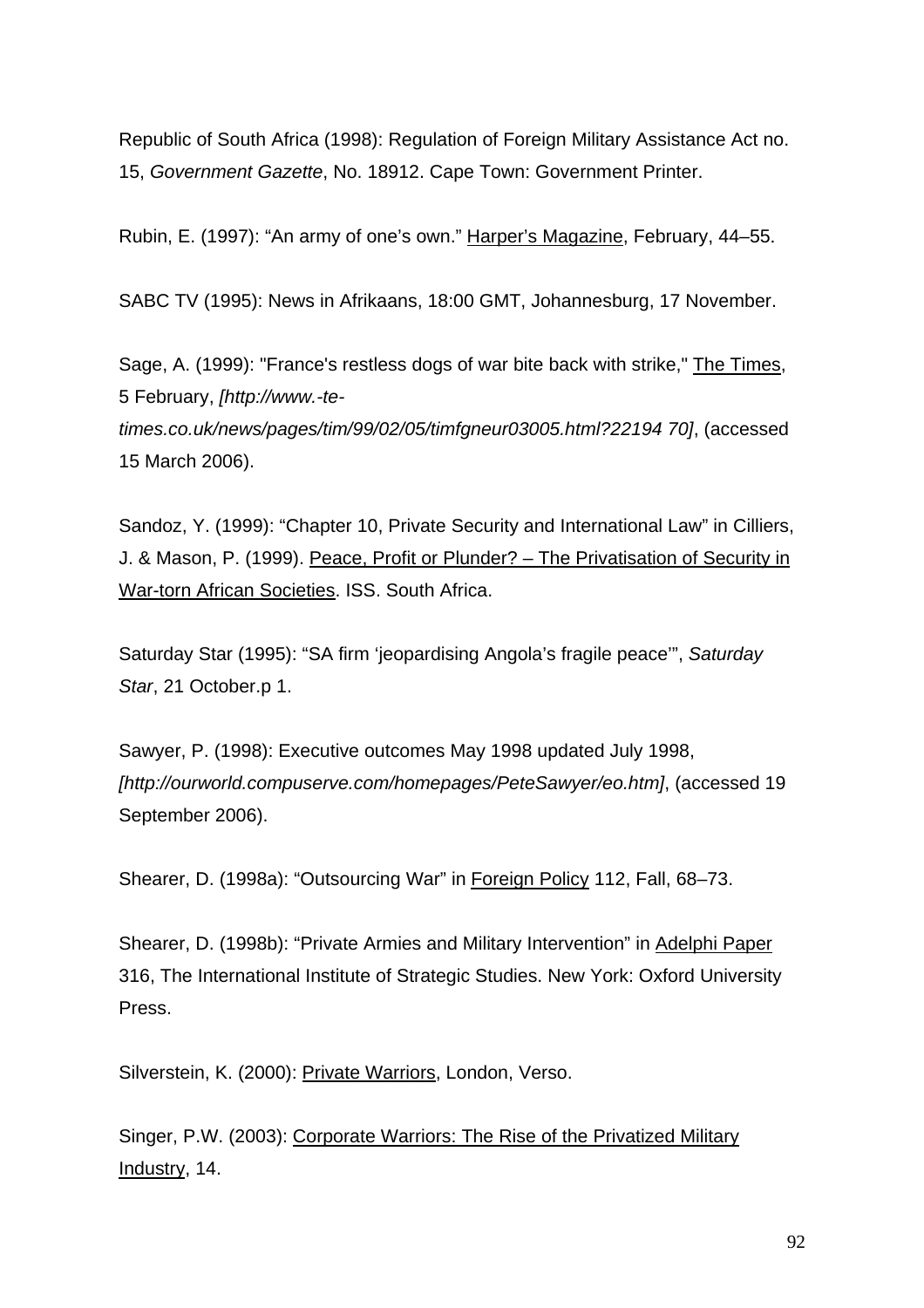Singer, P.W. (2004a). "The Private Military Industry and Iraq: What have we learned and where to next?" Geneva Centre for the Democratic Control of Armed Forces (DCAF) policy paper, Geneva, November, 1,

*[[www.dcaf.ch/\\_docs/pp04\\_private-military.pdf](http://www.dcaf.ch/_docs/pp04_private-military.pdf)]*, (accessed 17 August 2005).

Singer, P.W. (2004b): "War, Profits and the Vacuum of Law: Privatized Military Firms and International Law" in Columbia Journal of Transnational Law, *[http://www.columbia.edu/cu/jtl/archives.html]*, (accessed 17 August 2005).

Smith, E.B. (2002): "The New Condottieri and US Policy: The Privatization of Conflict and its Implications" in Parameters, Winter, 104-119.

Smith, P. (2005). "Mercenaries: dog days for Africa's hired guns" in The African Report, 22-24.

Smoltczyk, A (2006): "Rich in oil poor in human rights – Torture and Poverty in Equatorial Guinea" 28 August,

*[[http://www.spiegel.de/international/spiegel/0,1518,434691-3,00.html\]](http://www.spiegel.de/international/spiegel/0,1518,434691-3,00.html)*, (accessed 16 September 2006).

Spearin, C. (2000): "A Private Security Panacea?" a response to "Mean Times on Securing the Humanitarian Space" for the Canadian Center for Foreign Policy Development, University of British Columbia, Second Annual Graduate Seminar 30 April – 5 May.

Spicer, T. (1999). An Unorthodox Soldier: Peace and War and the Sandline Affair.

Straw, J. (2002): Green Paper on Private Military Companies. titled "Private Military Companies: Options for Regulation" Ordered by the House of Commons to be printed 12 February 2002, London, the Stationary office, ISBN 0-10-291415-X, *[http://www.fco.gov.uk/Files/kfile/mercenaries,0.pdf]*, (accessed 3 September 2006).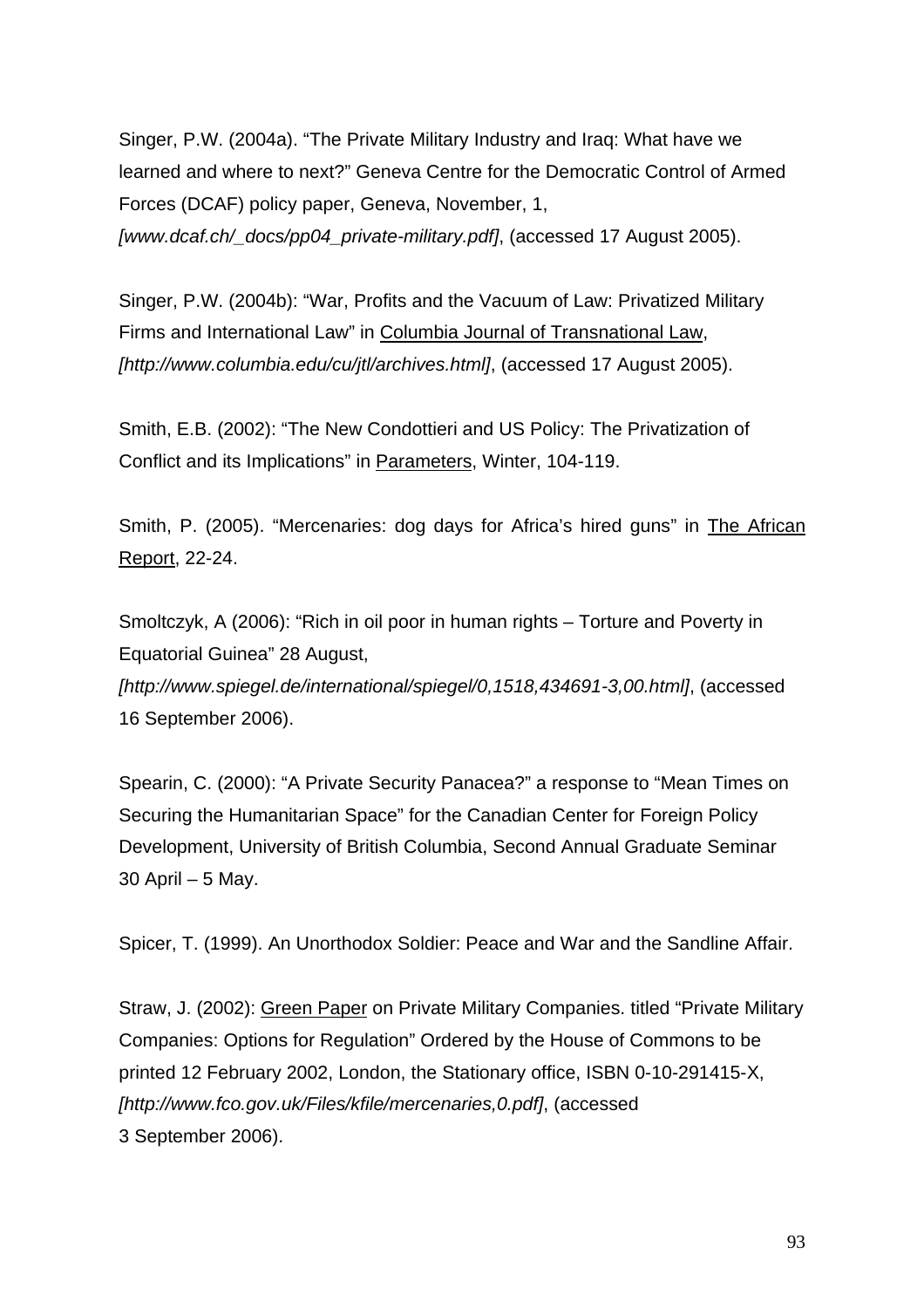Sunday Tribune (1994): "'Dogs of war' firm claims harassment", *Sunday Tribune*, 31 July.p1.

The Concise Oxford Dictionary. (1991):New York: Oxford University Press.

The Economist (1999): "Can Anyone Curb Africa's Dogs of War?," 16-22 January.

The Star (1995): "SA firm jeopardising peace in Angola", *The Star*, Johannesburg, 24 October, p2.

Uniform Code of Military Justice (2000): 10 U.S.C.§§ 801-946.

United Nations Press Release GA/SHC/3533 (1999): "Third Committee Members see increase in racism, discuss also use of mercenaries", The United Nations. New York, 21 October, 3, *[http://www.un.org]*, (accessed 26 June 2006).

United Nations Report on the Question of the Use of Mercenaries as a Means of Impeding the Exercise of the right of peoples to Self-determination (1997): UNESCOR, 44<sup>th</sup> Session, UNDoc. (E/CN/.4/1997/24), 20 February, *[[www.unhchr.ch\]](http://www.unhchr.ch/)*, (accessed 23 May 2005).

United States of America (2000): The Military Extraterritorial Jurisdiction Act of 2000, 18 U.S.C. §§ 3261-67, *[\[http://www.feds.com/basic\\_svc?public\\_law/106-](http://www.feds.com/basic_svc?public_law/106-523.htm) [523.htm\]](http://www.feds.com/basic_svc?public_law/106-523.htm)*, (accessed 24 November 2005).

Van Creveld, M. (1991): The Transformation of War, New York: The Free Press, 226.

Venter, A.L. (1995): "Not RUF Enough", in Soldiers of Fortune, December, 76.

Wayne, L. (2002): "America's For-Profit Secret Army" in [New York Times](http://www.nytimes.com/). October 13, *[http://www.globalpolicy.org/security/peacekpg/training/mercenaries.htm]*, (accessed 9 March 2006).